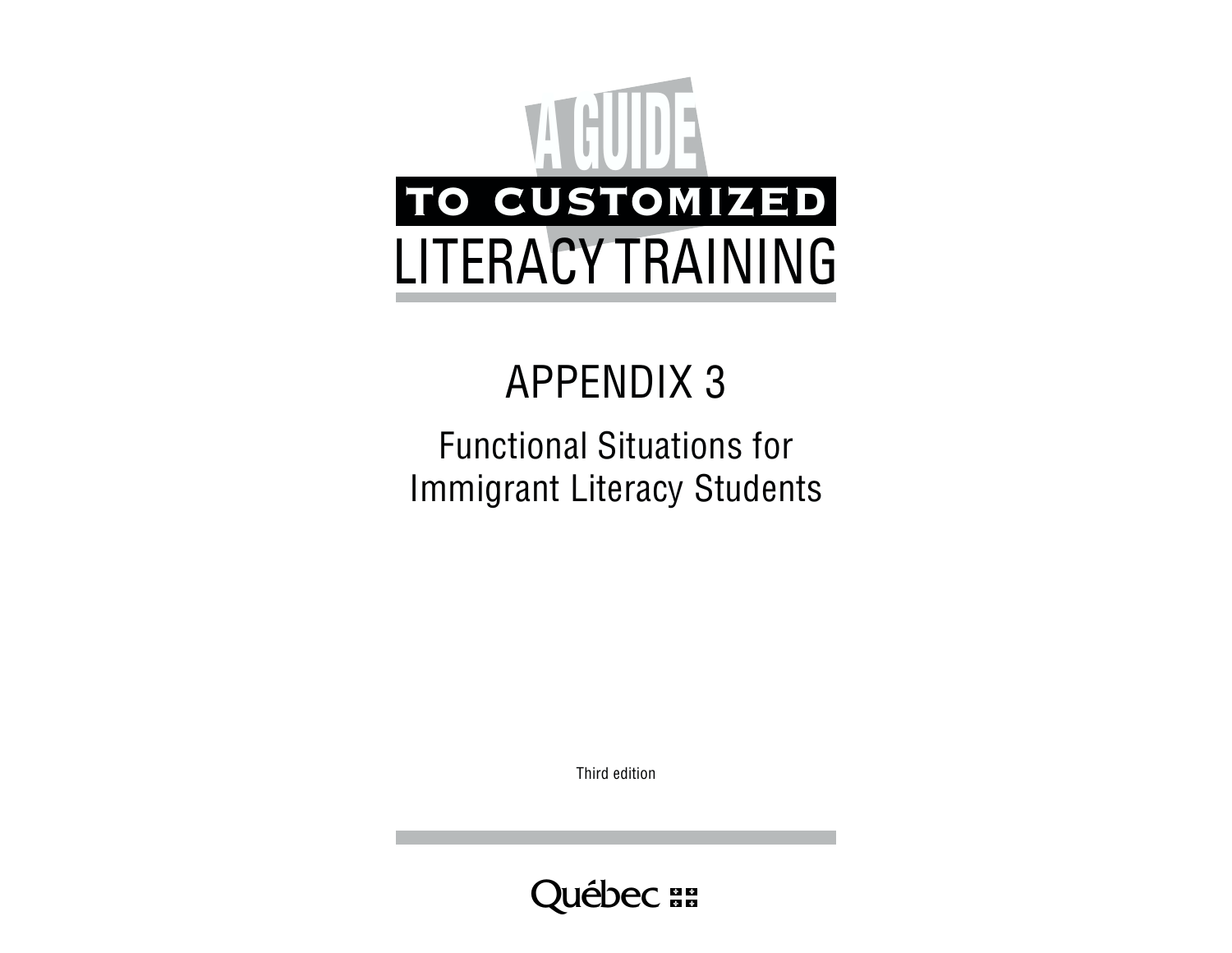# TO CUSTOMIZED **A GUIDE** LITERACY TRAINING

# APPENDIX 3

## Functional Situations for Immigrant Literacy Students

Third edition

Direction de la formation générale des adultes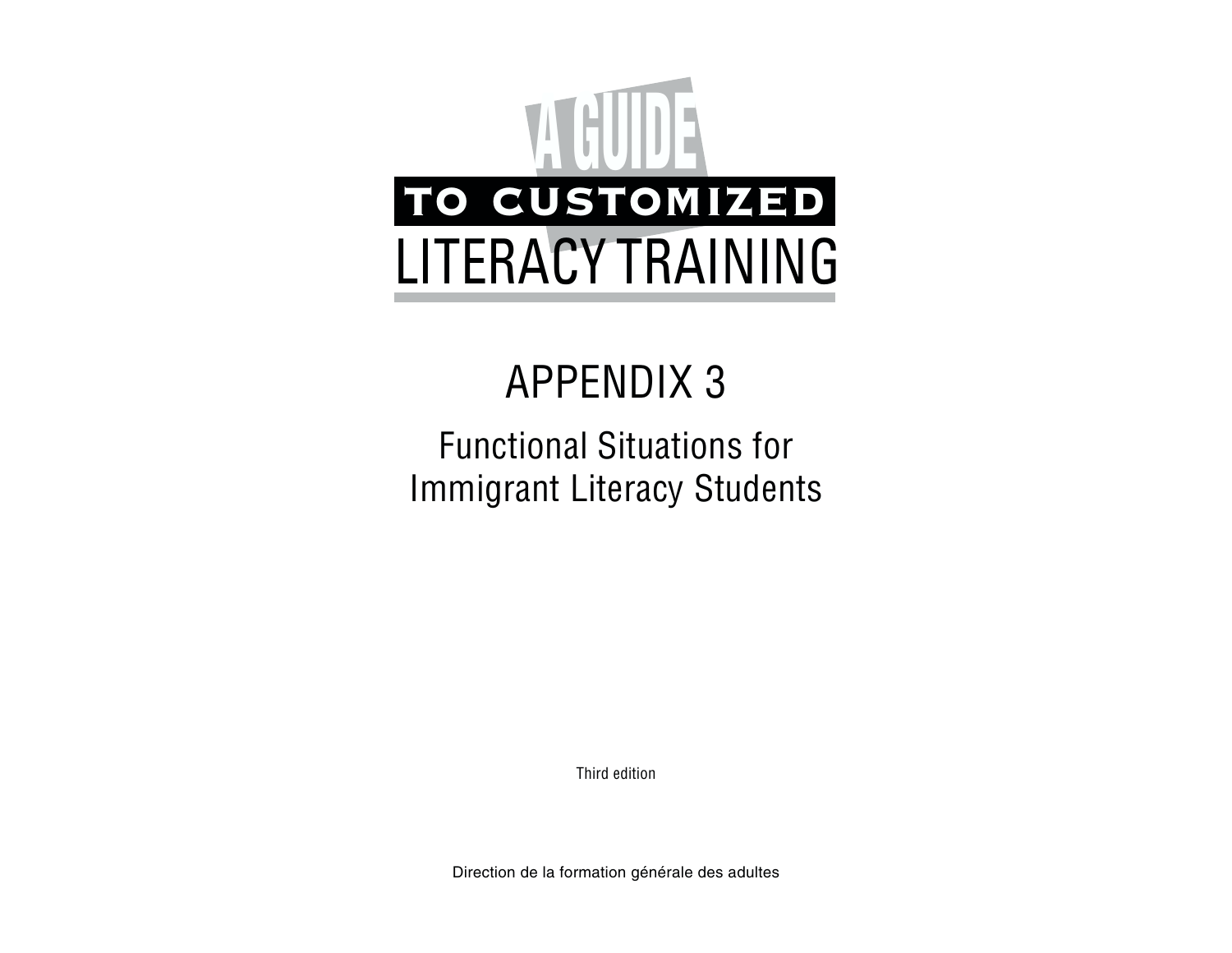© Gouvernement du QuÈbecMinistère de l'Éducation, 1998 — 98-0958

ISBN 2-550-34009-4

Dépôt légal - Bibliothèque nationale du Québec, 1998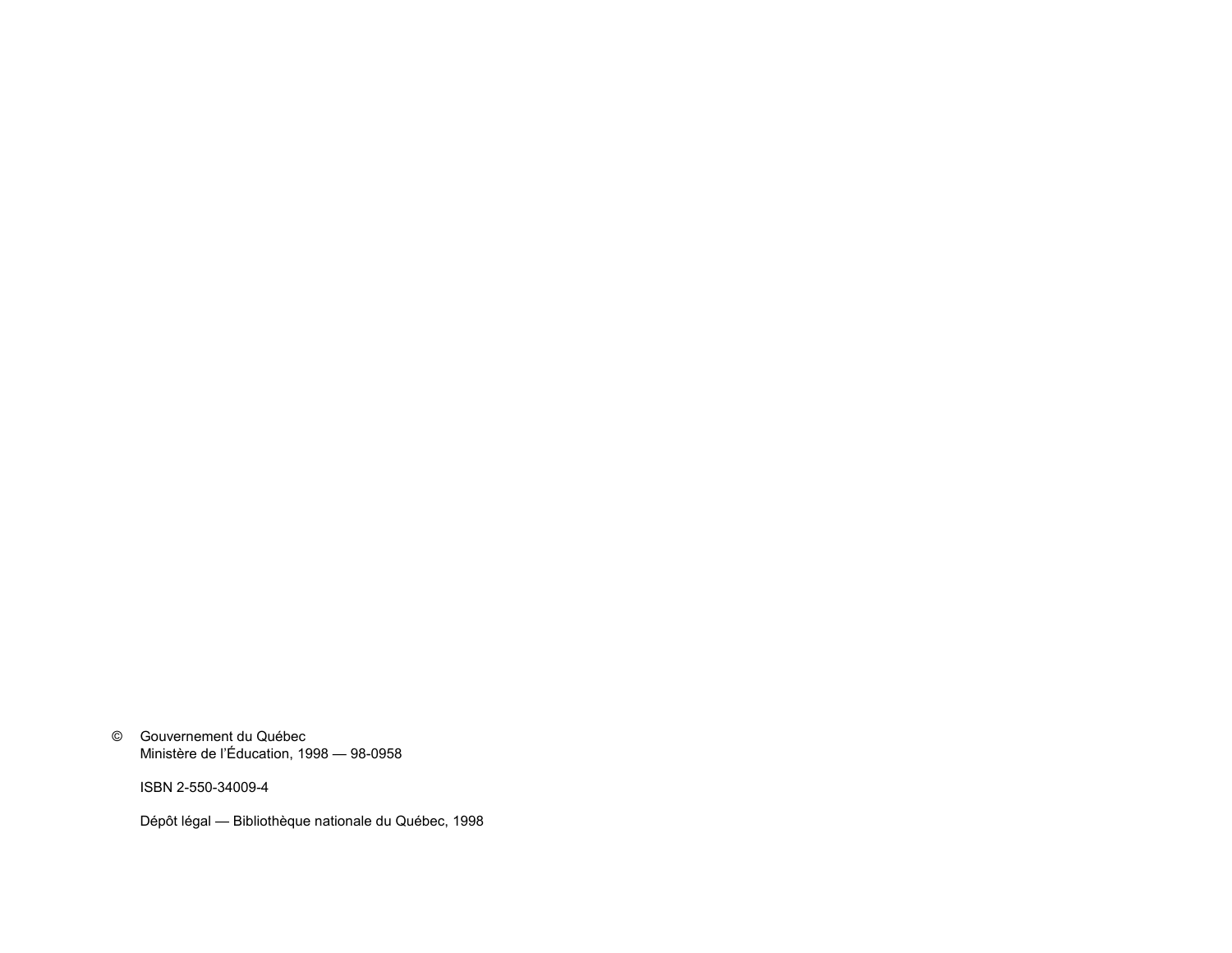#### **INTRODUCTION: FUNCTIONAL SITUATIONS FOR IMMIGRANT LITERACY STUDENTS**

#### **INTRODUCTION**

Transfer of learning, functional skills, integration of knowledge, autonomy in everyday life—these are concepts familiar to all teachers. Who can argue with an andragogical approach based mainly on the concerns and needs of adults? But how can these concepts be integrated into the classroom? For many years now, this question has been the object of various experiments designed to find an approach to help adults who cannot read, write or calculate attain a degree of autonomy while they are learning.

The appendix is intended as a guide containing examples of functional situations and suggested procedures that must be adapted to each group of students. The guide should not be seen as a program with a fixed set of objectives, but as a bank of learning activities on which literacy teachers can draw at their discretion.

We have enough experience in literacy training to know that teachers always have to customize material to suit the needs of a given class. Consequently, although we have tried to present functional situations that correspond closely to the needs of allophones, inevitably, some of the situations will have to be altered. The aim of the guide is to show how situations based on the interests and requirements of immigrants can be used to help them learn English and arithmetic. We do not claim to have designed situations to meet every need!

The aim of this document is twofold: to enable illiterate allophones to develop skills and to facilitate the task of their literacy teachers.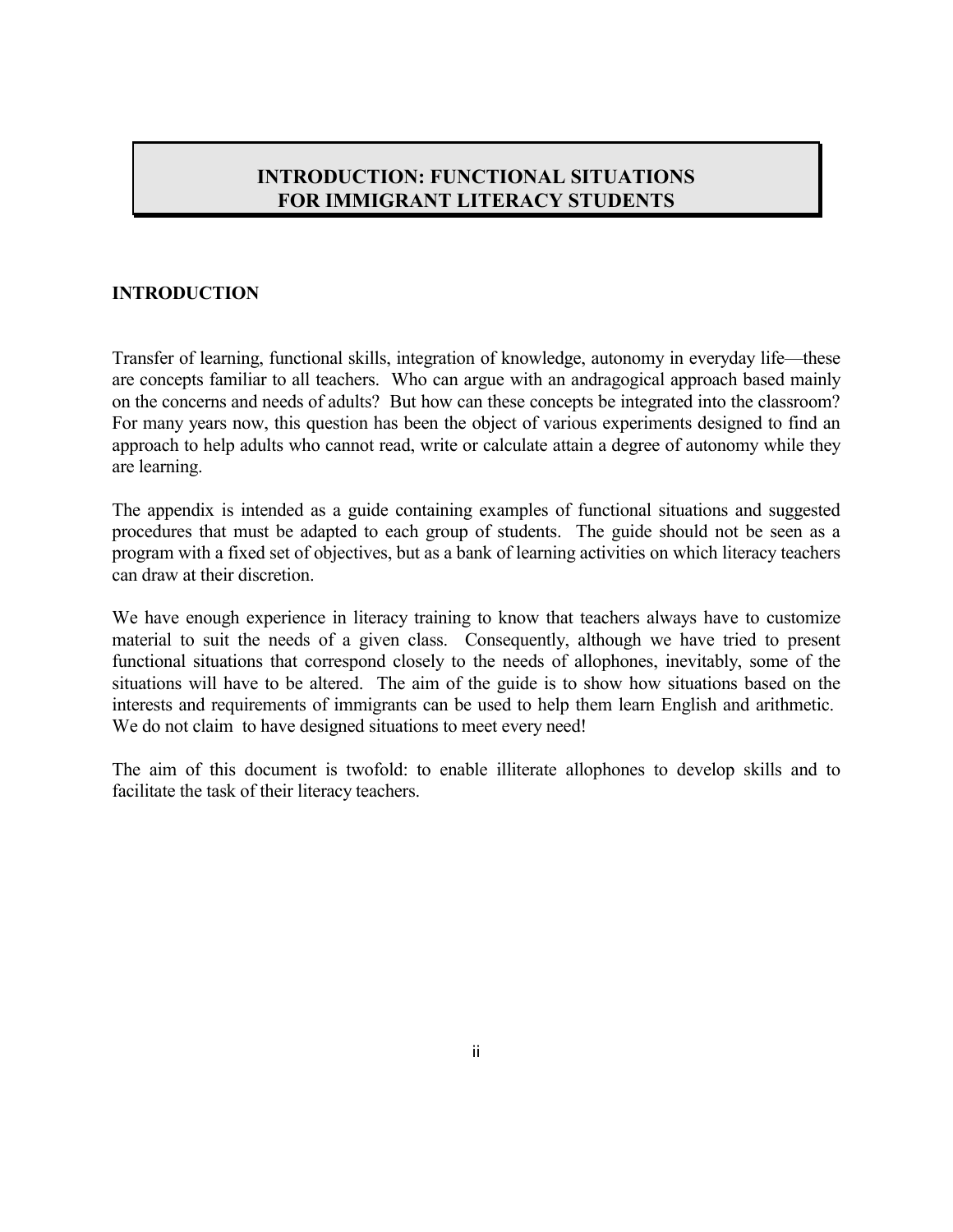#### **WHAT IS A FUNCTIONAL SITUATION?**

A functional situation may be defined as a task or activity that an adult must perform regularly or occasionally in everyday life. The ability to perform such tasks demonstrates that the adult has acquired the autonomy necessary to function in society. Succeeding in a functional situation requires cognitive skills (knowing how to listen, to read, to write, to reflect and reason), affective skills (interest, attitudes, social behaviours, values) and pyschomotor skills.

Classifying information (planning the menu for a meal) and calculating percentages (planning a budget) entail cognitive skills. Having a positive attitude towards learning and an interest in transferring new skills to everyday situations involve affective skills. Being able to write in restricted spaces (to write a cheque, for example) and to use a calculator call on psychomotor skills.

An adult who can handle a functional situation satisfactorily has acquired the kind of skills necessary for that activity (knowledge, skills and attitudes).

#### **WHY SPECIFIC FUNCTIONAL SITUATIONS FOR IMMIGRANT LITERACY STUDENTS?**

People who cannot read and write in their mother tongue face the double challenge of acquiring basic skills in a new language while integrating into a new culture. Learning to read and write a language and assimilating the other cultural codes of Québec society involves a particular set of requirements.

According to a 1994 ministère de l'Éducation survey, the number of allophones enrolled in literacy training increased 181 percent during the five years preceding 1994. In the Montréal region, more than two thirds of the participants in literacy programs are allophones. Given the large size of this group, it is essential to develop educational services that respond to its particular needs.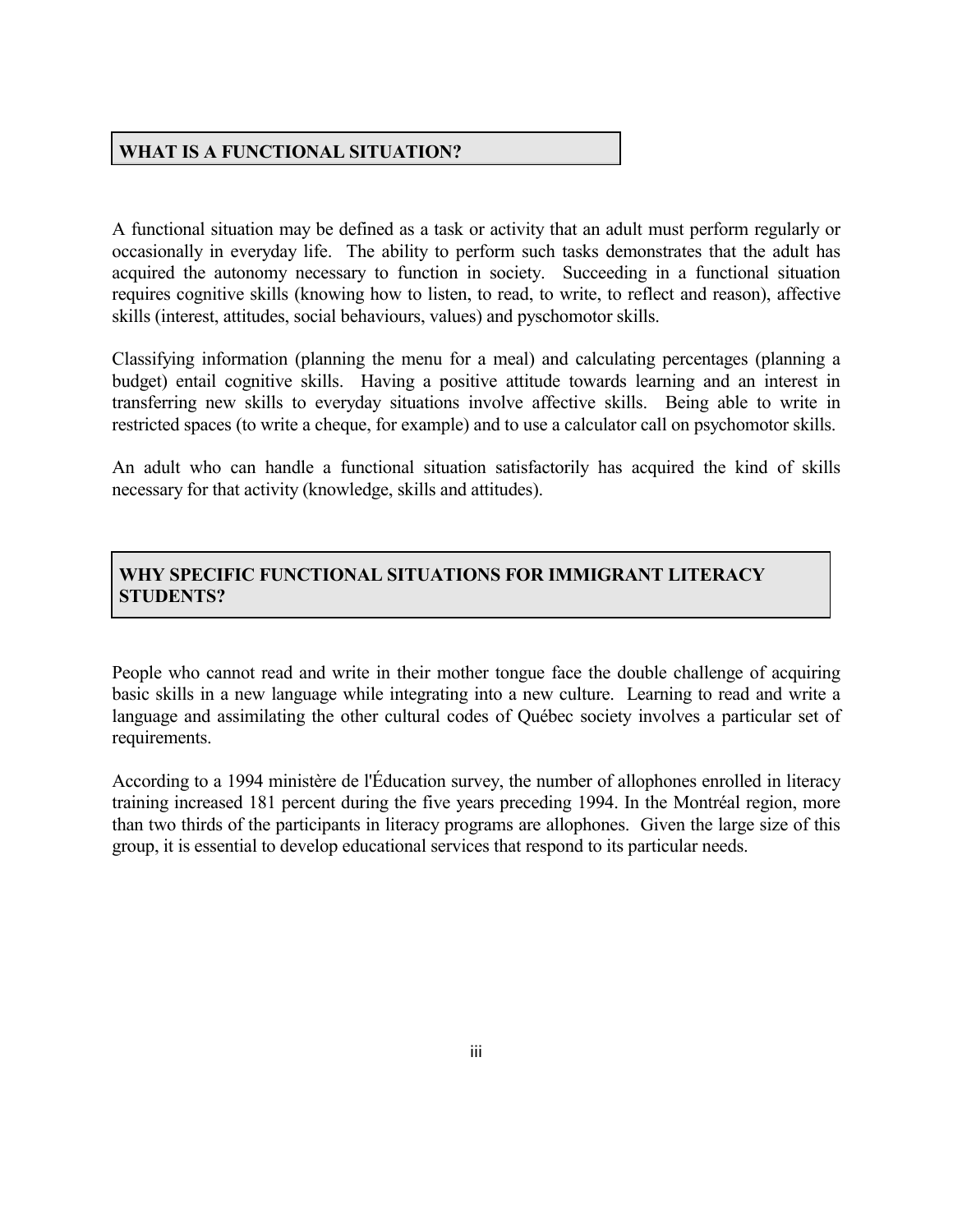#### **WHICH FUNCTIONAL SITUATIONS?**

Specific programs have been developed for allophone literacy students. The programs offered respectively by the ministère des Communautés culturelles et de l'Immigration (1991), and administered by the COFIs, the CECM (1994) and the CECQ (1990) all offer learning activities designed to facilitate the integration of their clientele into our society. These programs represent an obvious reference point for anyone seeking to improve the pedagogical content and general approach of literacy programs for allophones. This is also the case as regards "QuÈbec, mode d'emploi" whose texts are well-adapted to the needs of this population.

The *Guide to Customized Literacy Training* (GCLT) is based on functional situations suggested by consultants who have worked with immigrants who are not literate in their mother tongue. We have sought to identify the characteristics of this clientele in order to enable teachers to devise programs adapted to their students' needs. Our principal aim has been to stimulate student motivation. Along these lines, we propose functional situations based on the management of small businesses of the sort many immigrants in fact run. Other situations are based on communicating with the students' home country.

Most of the activities presented here begin with a discussion of the way in which a theme is handled in the class members' home countries. Two aspects of this approach deserve to be underlined. First, it is important to encourage the students to express themselves out loud in order to learn to speak fluently. In this connection, each functional situation involves an oral communication objective. Second, the students' diverse origins represent a source of mutual enrichment. Recognizing and understanding differences, and making use of them as guidelines while integrating into a host country seems like a promising strategy for integration.

On the other hand, the selection of functional situations presented here is not an exhaustive one. It merely offers a set of possibilities. For example, the absence of situations related to the use of various services available in QuÈbec society is not intended to suggest that the students do not need to know how use these services. Part of those needs could probably be met by using functional situations developed in the course of the update of the GCLT for all literacy students rather than for a specific clientele.

In short, what teachers will find here are procedures enabling them to offer educational responses adapted to the needs and interests of allophones with low reading and writing skills. By having the students themselves suggest subjects of concern to them, teachers may be able to identify other situations that correspond more closely to their needs.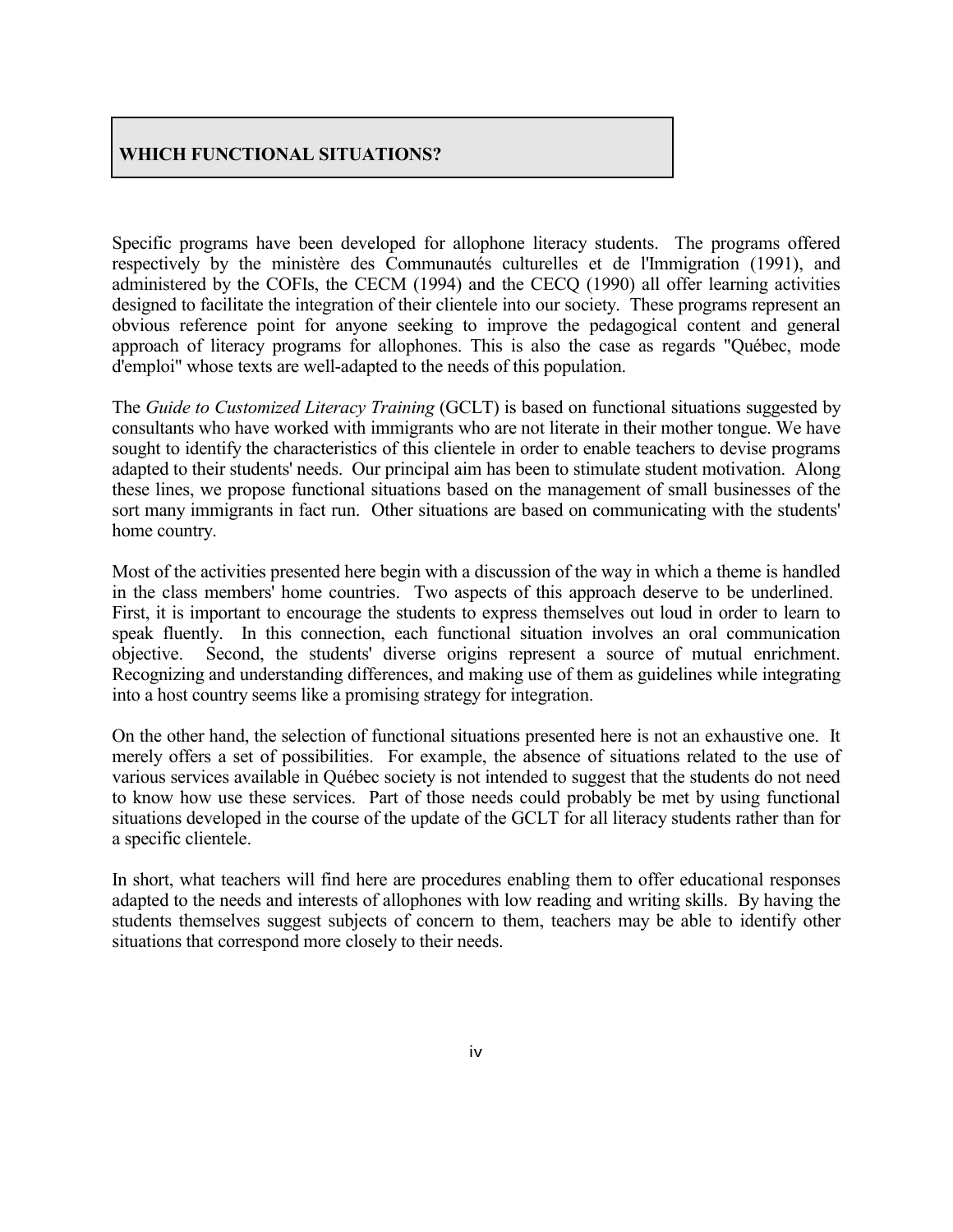#### **HOW ARE THE FUNCTIONAL SITUATIONS PRESENTED?**

Each situation identifies one or two skills and includes a list of suggested objectives corresponding to the related content of the four steps set out in the GCLT.

The activity is illustrated by a hypothetical situation, for which appropriate materials and procedural details are described. In most cases, language exercises are also associated with the functional situations.

The objectives proposed with each functional situation are no more obligatory than the situations. Other objectives might be appropriate as well, as long as they are adapted to the needs of the students.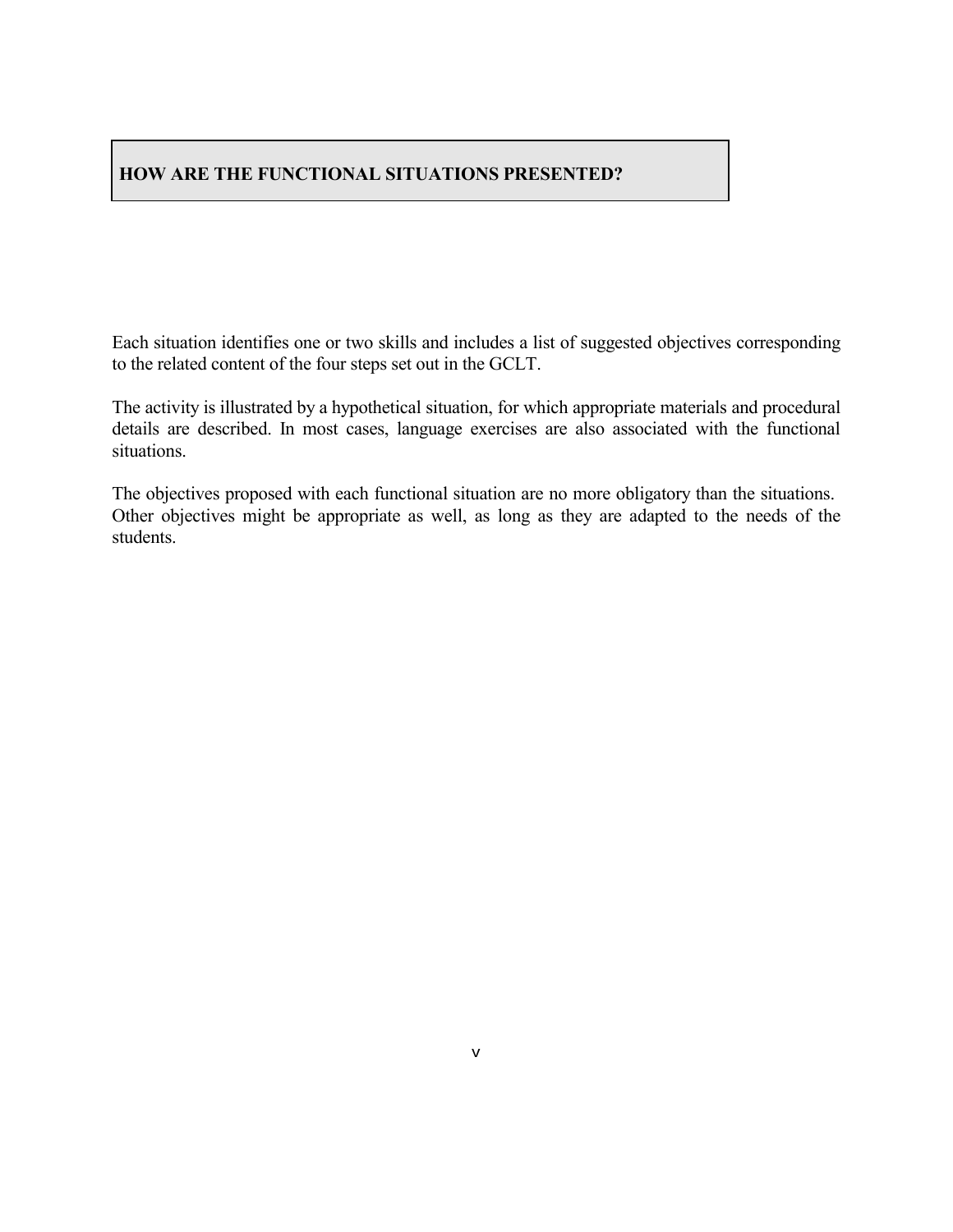**LIST OF FUNCTIONAL SITUATIONS DEVELOPED FOR IMMIGRANT LITERACY STUDENTS (Marie-France Paradis, April, 1995)**

| <b>THEMES</b>                            | <b>FUNCTIONAL</b><br><b>SITUATIONS</b> | <b>SKILLS</b>                                                                                                                                     | <b>STEPS</b> |
|------------------------------------------|----------------------------------------|---------------------------------------------------------------------------------------------------------------------------------------------------|--------------|
|                                          |                                        | Finding out what jobs are available<br>1.1.1                                                                                                      | Step 1       |
|                                          |                                        | 1.2.1<br>Describing their work experience                                                                                                         | Step 1       |
| 1. EMPLOYMENT                            | <b>LOOKING FOR</b><br><b>WORK</b>      | Consulting classified advertisements for job offers<br>1.3.1                                                                                      | Step 1       |
|                                          |                                        | Writing a job notice stating that they are looking for work<br>1.3.2                                                                              |              |
|                                          |                                        | 1.4.1<br>Describing their work experience.                                                                                                        | Step 2       |
|                                          |                                        | Writing a resume.<br>1.5.1                                                                                                                        | Step 3       |
|                                          |                                        | 1.6.1<br>Writing a resume and a letter seeking employment.                                                                                        | Step 4       |
|                                          | <b>SENDING MONEY</b>                   | 2.1.1<br>Sending money to their home country.                                                                                                     | Step 1       |
|                                          | <b>PHONING FAMILY</b>                  | Understanding how long distance calls are billed<br>2.2.1                                                                                         | Step 2       |
|                                          | OR FRIENDS BACK<br><b>HOME</b>         | 2.2.2<br>Choosing the best time to place an overseas call                                                                                         |              |
| 2.                                       |                                        | $*2.3.1$<br>Recording news on a cassette and sending it to family or friends.                                                                     | Step 1       |
| <b>COMMUNICATING</b>                     |                                        | Choosing a greeting card for the purpose of sending news to family or friends.<br>2.4.1                                                           | Step 1       |
| <b>WITH THEIR</b><br><b>HOME COUNTRY</b> | <b>SENDING NEWS</b>                    | Sending a greeting card to a friend or relative.<br>$*2.4.2$                                                                                      |              |
|                                          |                                        | Writing a letter conveying news to family or friends.<br>$*2.5.1$                                                                                 | Step 2       |
|                                          |                                        | Writing a letter conveying news to family or friends.<br>$*2.6.1$                                                                                 | Step 3       |
|                                          |                                        | $*2.7.1$<br>Writing a letter conveying news to family or friends.                                                                                 | Step 4       |
|                                          |                                        | Knowing the vocabulary associated with commercial activities.<br>3.1.1                                                                            | Step 1       |
|                                          |                                        | 3.1.2<br>Determining the kinds of income and expenses associated with businesses.                                                                 |              |
| 3.MANAGING                               | <b>RUNNING A SMALL</b>                 | Conveying the information necessary to promote a small business (business<br>3.2.1<br>card).                                                      | Step 1       |
| <b>TIME AND MONEY</b>                    | <b>BUSINESS</b>                        | Writing the information necessary to promote a small business.<br>3.2.2                                                                           |              |
|                                          |                                        | Knowing the vocabulary associated with the management of a small business.<br>3.3.1                                                               | Step 2       |
|                                          |                                        | Calculating the cost price of a product.<br>3.3.2                                                                                                 |              |
|                                          |                                        | Knowing the vocabulary associated with recording earnings and expenses, in<br>3.4.1<br>order to improve their ability to manage a small business. | Step 2       |
|                                          |                                        | Calculating expenses and earnings.<br>3.4.2                                                                                                       |              |
|                                          |                                        | Reading and obtaining information from advertising flyers.<br>3.5.1                                                                               | Step 3       |
|                                          |                                        | 3.5.2<br>Creating an advertising flyer.                                                                                                           |              |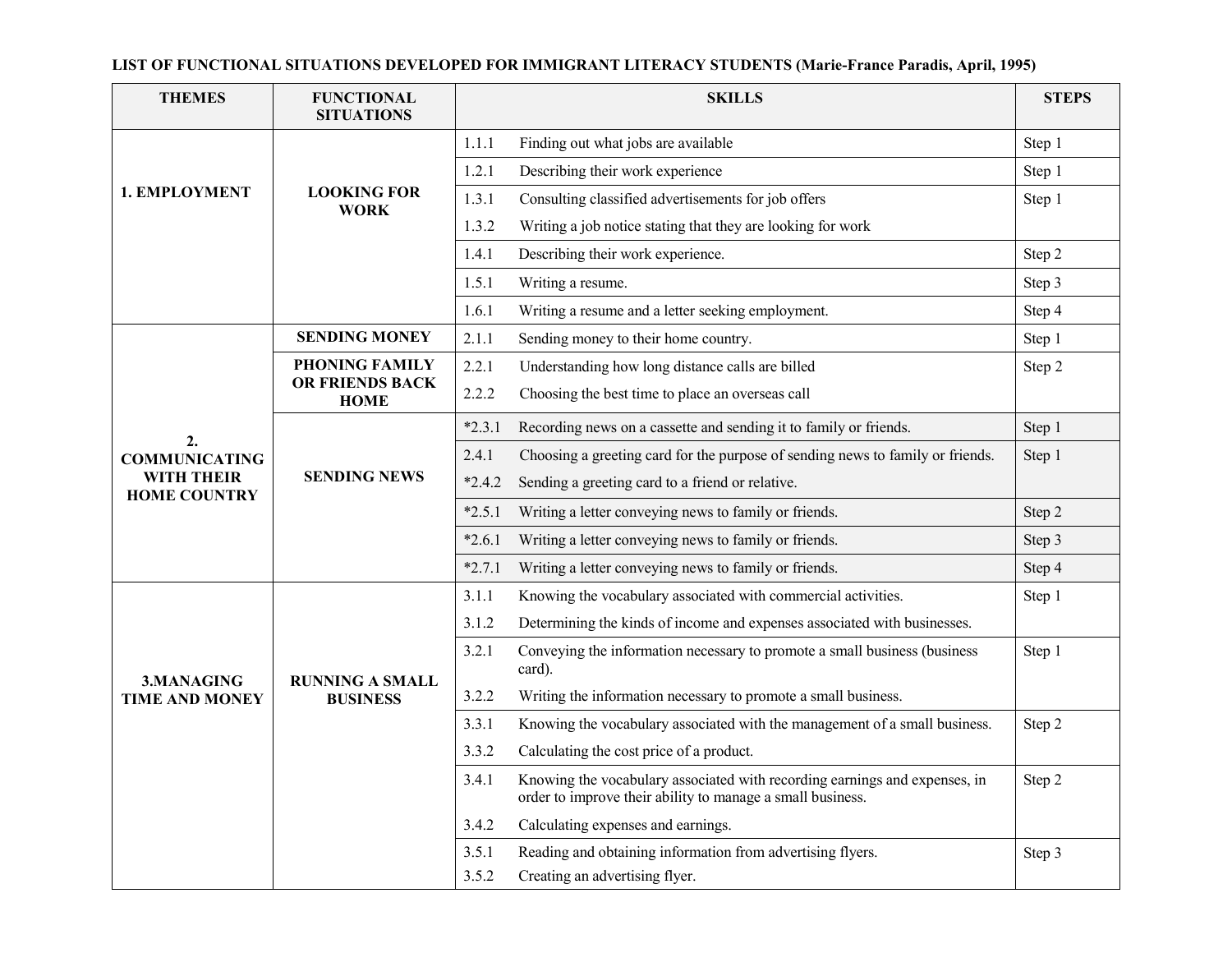|                      | <b>PARTICIPATING</b><br><b>IN A TONTINE</b><br><b>BUYING ON CREDIT</b>         |                | Understanding, on the basis of the operating rules of a tontine, the mathematical<br>operations involved.                                                                 | Step 3 |
|----------------------|--------------------------------------------------------------------------------|----------------|---------------------------------------------------------------------------------------------------------------------------------------------------------------------------|--------|
|                      |                                                                                |                | Establishing the operating rules of a tontine.                                                                                                                            | Step 2 |
|                      |                                                                                |                | Managing a tontine.                                                                                                                                                       |        |
|                      |                                                                                |                | Calculating the interest on an article purchased on credit.                                                                                                               | Step 2 |
|                      |                                                                                |                | Evaluating how much interest adds to the price of a product.                                                                                                              | Step 3 |
|                      |                                                                                | 3.10           | Calculating the interest on purchases made on credit using the rule of three and<br>determining the equivalences between ordinary fractions, decimals and<br>percentages. | Step 4 |
|                      |                                                                                | 3.11.1         | Planning a day's schedule, taking into account everything that has to be done<br>including all travel time between locations.                                             | Step 1 |
|                      | <b>TIME</b><br><b>MANAGEMENT</b>                                               | 3.12.1         | Planning a week's schedule, taking into account everything that has to be done<br>including all travel time between locations.                                            | Step 2 |
|                      |                                                                                | 3.12.2         | Modifying their weekly schedule in response to unforeseen circumstances.                                                                                                  |        |
| 4. PUBLIC            | <b>PREPARING FOR A</b><br><b>MEETING AT</b>                                    | 4.1.1          | Understanding a written invitation to participate in an open house for parents at<br>school.                                                                              | Step 2 |
| <b>SERVICES</b>      | <b>SCHOOL WITH</b><br><b>THEIR CHILD'S</b><br><b>TEACHER</b>                   | 4.2.1          | Participating in a parents' meeting at school.                                                                                                                            | Step 3 |
|                      |                                                                                | 5.1.1          | Getting information about schedules and fares to a vacation site in Québec.                                                                                               | Step 1 |
|                      |                                                                                | 5.1.2          | Evaluating total travel expenses.                                                                                                                                         |        |
|                      |                                                                                | 5.2.1          | Preparing for a trip by consulting public transportation schedules.                                                                                                       | Step 2 |
|                      | <b>PLANNING A TRIP</b>                                                         | 5.2.2          | Calculating total travel expenses.                                                                                                                                        |        |
|                      | OR AN OUTING                                                                   | 5.3.1          | Planning a trip, choosing the most advantageous means of transportation and describing to the class the steps taken.                                                      | Step 3 |
| <b>5. RECREATION</b> |                                                                                | 5.3.2          | Planning the budget for the trip.                                                                                                                                         |        |
|                      |                                                                                | 5.4.1          | Planning a class outing, sharing the responsibilities.                                                                                                                    | Step 4 |
|                      |                                                                                | 5.4.2          | Planning the budget for the outing, dividing the costs among the participants<br>and collecting the money.                                                                |        |
|                      |                                                                                | 5.5.1          | Making a guest list                                                                                                                                                       | Step 3 |
|                      |                                                                                | 5.5.2          | Planning the menu for the meal                                                                                                                                            |        |
|                      | <b>PLANNING A MEAL</b><br><b>FOR A SPECIAL</b><br><b>OCCASION</b>              | 5.5.3          | Calculating the cost of the meal                                                                                                                                          |        |
|                      |                                                                                | 5.6.1<br>5.6.2 | Writing an invitation                                                                                                                                                     | Step 4 |
|                      |                                                                                |                | Planning the menu for the meal                                                                                                                                            |        |
|                      |                                                                                | 5.6.3          | Calculating the cost of the meal                                                                                                                                          |        |
|                      | <b>PLANNING</b><br><b>SEASONAL</b><br><b>RECREATIONAL</b><br><b>ACTIVITIES</b> | 5.7.1          | Knowing which recreational activities may be practsed in each season                                                                                                      | Step 3 |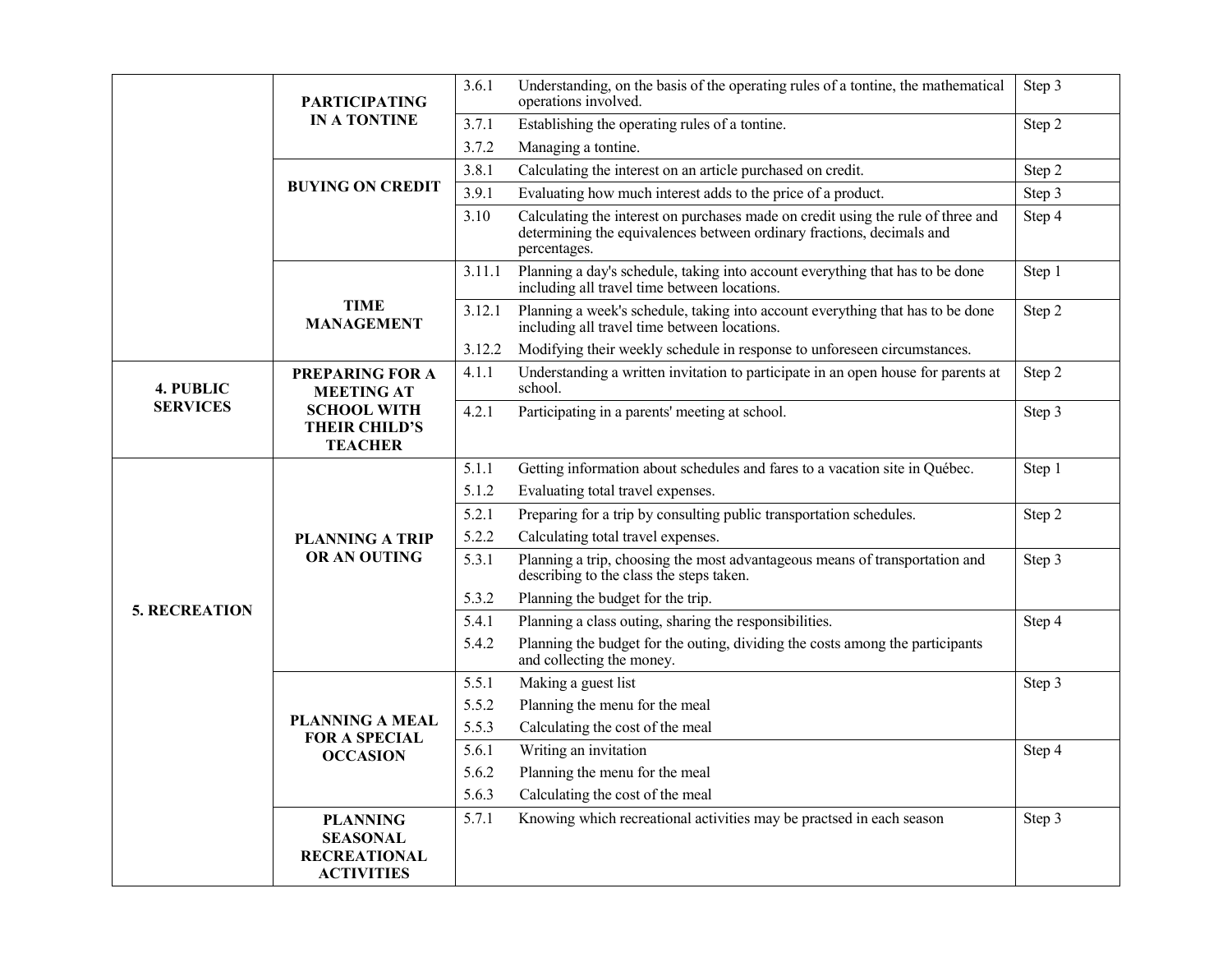## **1. EMPLOYMENT**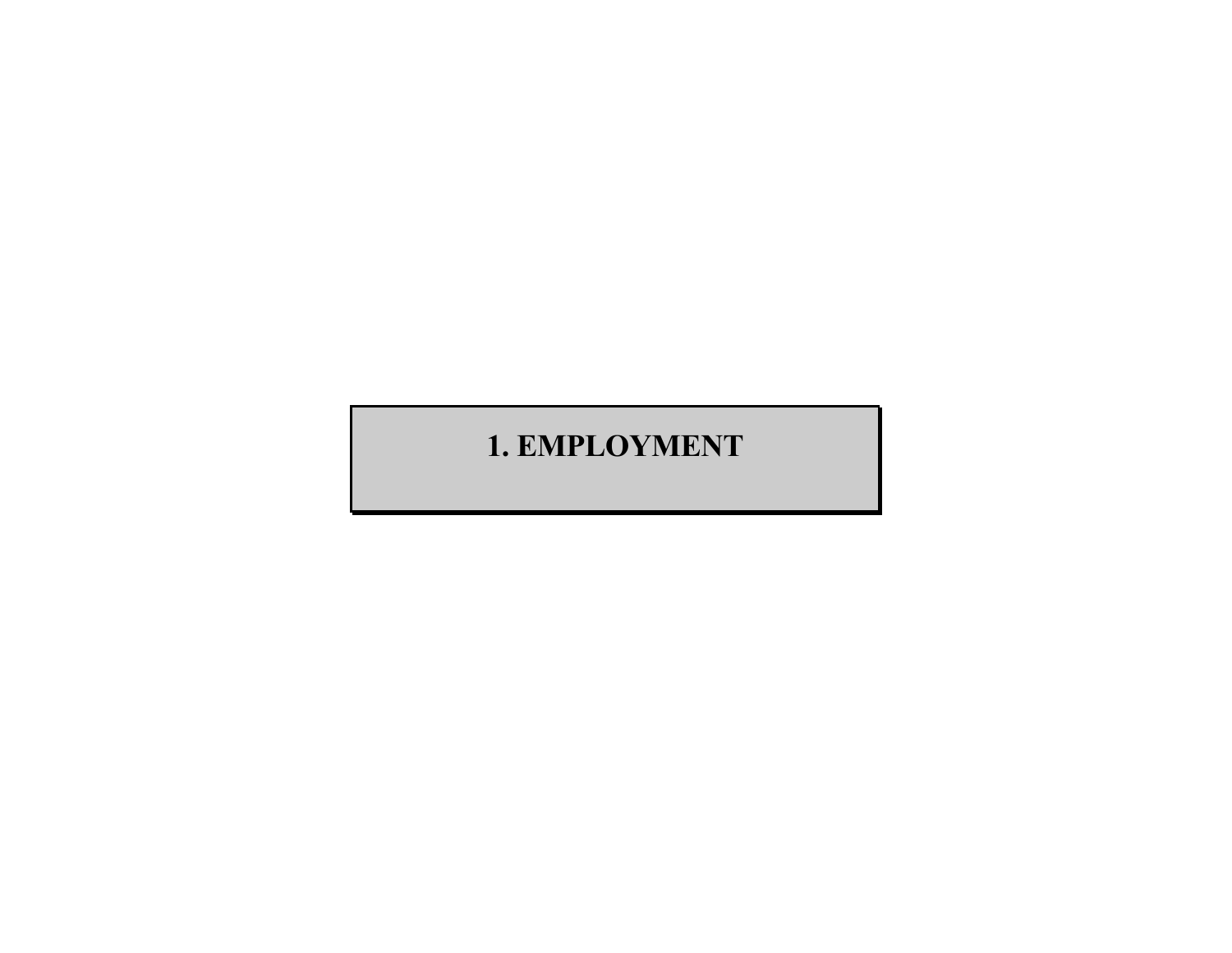## **STEP 1**

### **1.1 LOOKING FOR WORK**

| <b>SKILL</b>                                  |          | <b>OBJECTIVES</b>                                   |
|-----------------------------------------------|----------|-----------------------------------------------------|
| 1.1.1<br>Finding out what jobs are available. | L.S. 1.2 | To answer specific factual questions.               |
|                                               | L.S. 1.3 | To be able to provide personal information clearly. |
|                                               | L.S. 1.6 | To receive messages and directions accurately.      |
|                                               | L.S. 1.7 | To ask questions and make requests.                 |
|                                               | R. 1.3   | To associate words with meanings.                   |
|                                               | R. 1.32  | To respond to basic reading requirements.           |
|                                               | R. 1.33  | To use accumulated knowledge to derive meaning      |
|                                               |          | from reading.                                       |
|                                               | R. 1.34  | To use context cuing.                               |
|                                               | W. 1.13  | To write questions.                                 |
|                                               | W. 1.36  | To use verbs and verb forms correctly.              |
|                                               | W. 1.51  | To spell words used in social and work settings.    |
|                                               | V. 1.7   | To accumulate a reading vocabulary of words         |
|                                               |          | needed in the adults' immediate environment.        |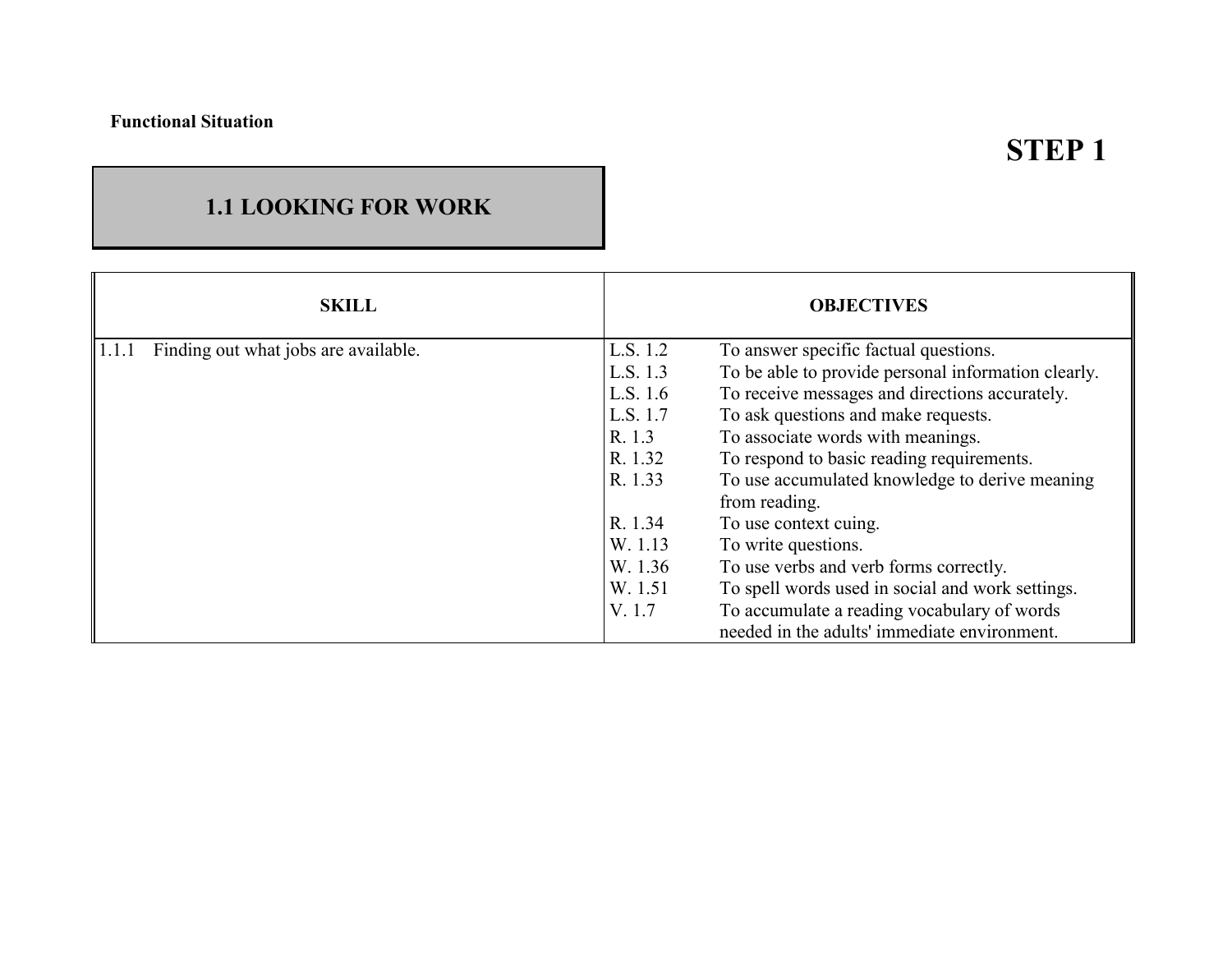#### SUGGESTED ACTIVITIES

#### **Learning Situation**

Using images of different occupations, the students will begin a discussion about the jobs held by members of the class (place of work, hours, tasks and responsibilities, wages, etc.). Then, in small teams, the students prepare questions to ask prospective employers. Volunteers from the class will pose these questions to the teacher, who plays the role of employer.

#### **Materials**

•Images representing various occupations.

#### **Procedure**

- •Ask the class to identify the various ways of finding work (through friends, family, neighbours and acquaintances; immigrant associations; newspapers; notices posted in stores, etc.).
- • Give the students examples of the type of questions to ask and the kind of answers they might receive. They may want to write down the questions to use as models at a later date. Here are some examples:

#### Questions:

- Answers:
- • on the availability of work: (e.g. "My name is X. I'm looking for work. Are there any jobs available in your store?"),
- • on the availability of work: (e.g. "Yes, we're looking for someone."),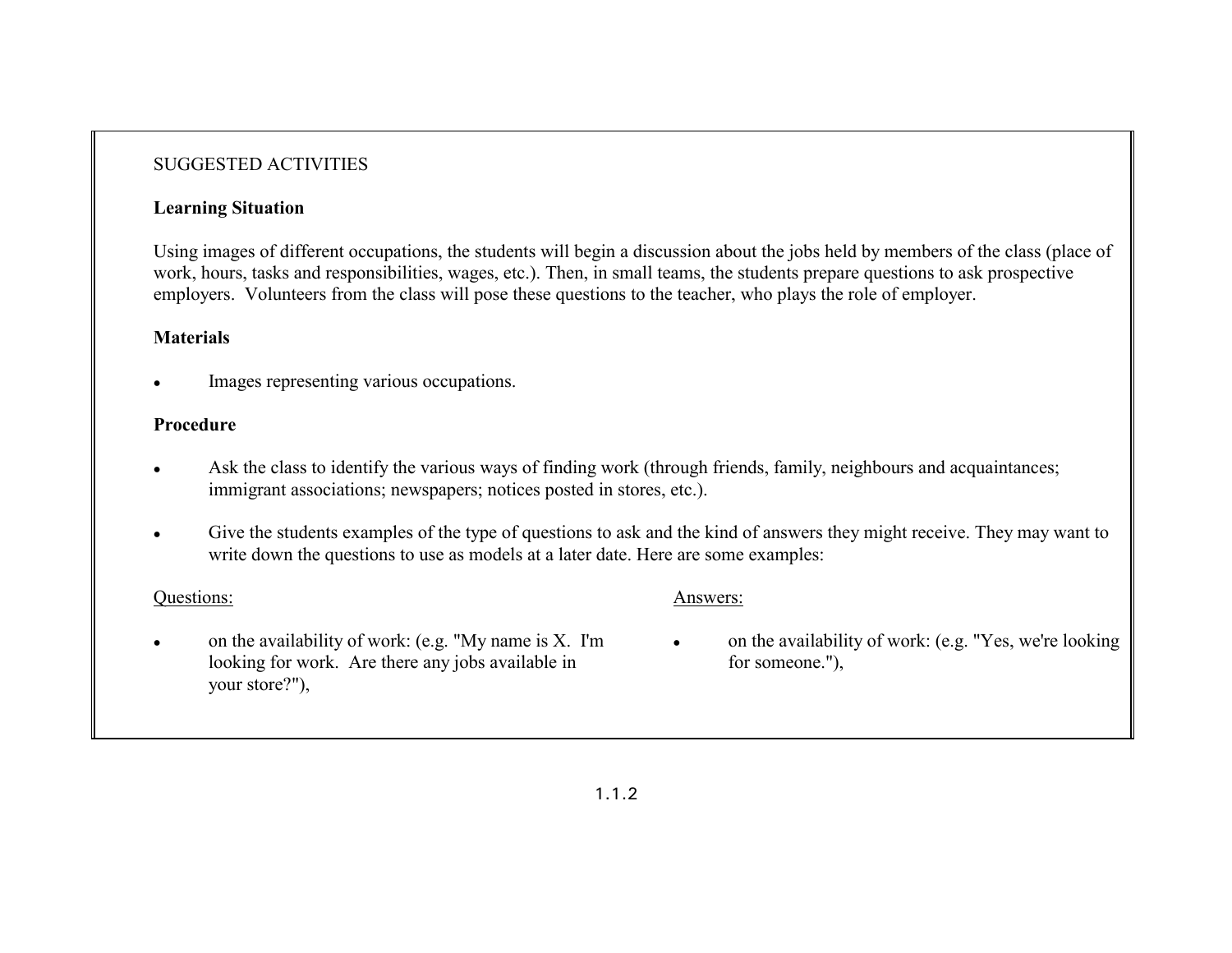- •
- •
- •
- •
- •etc.  $\qquad \qquad \bullet \qquad \text{etc.}$
- the nature of the work, the nature of the work,
- the experience and skills required,  $\bullet$  the experience and skills required,
- the hours, the hours,
- the salary, the salary,
	-
- • Particular attention should be paid to the oral part of this activity. Make sure that all class members fully understand the information given by asking them questions about the simulation.

- •Update the vocabulary list (experience, schedule, salary, wages, etc.).
- •Observe the variations in interrogative and affirmative sentences.
- $\bullet$ Observe verb tenses (past, present, future) and persons (third person singular or plural).
- •Distinguish between proper and common nouns and observe the marks of the plural (determiners and nouns).
- • Observe the different types of discourse (expressive, persuasive and informative) and note that the simulation is an instance of informative discourse.
- •Other exercises.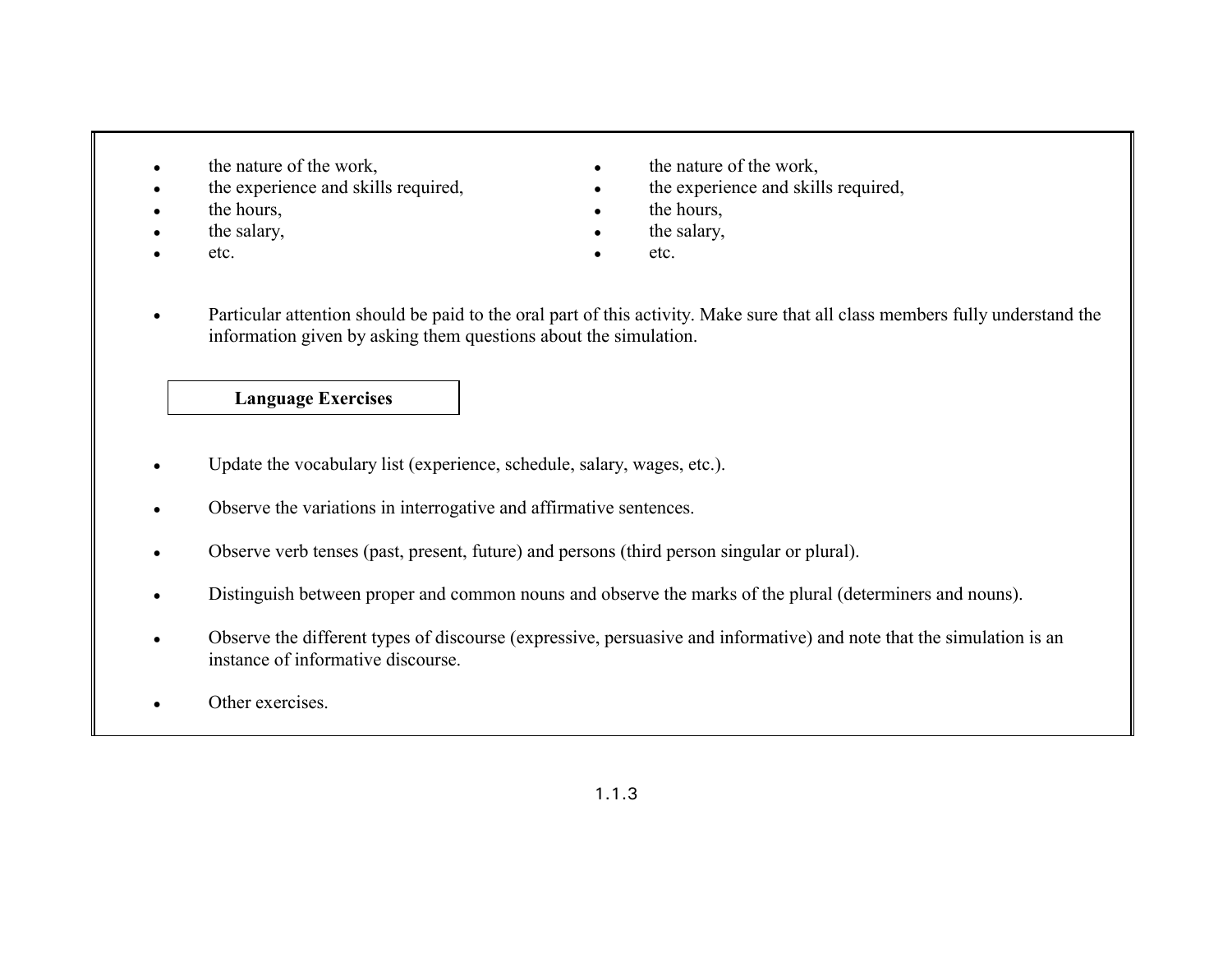## **1.2 LOOKING FOR WORK**

| <b>SKILL</b>                               |          | <b>OBJECTIVES</b>                                       |
|--------------------------------------------|----------|---------------------------------------------------------|
| 1.2.1<br>Describing their work experience. | A. 1.27  | To compare and rank numbers of three or more digits.    |
|                                            | L.S. 1.1 | To speak loudly enough to be heard.                     |
|                                            | L.S. 1.2 | To answer specific factual questions.                   |
|                                            | L.S. 1.3 | To be able to provide personal information clearly.     |
|                                            | R. 1.24  | To pronounce words by sound only.                       |
|                                            | R. 1.25  | To understand and apply the principle of syllabication. |
|                                            | W. 1.51  | To spell words used in social and work settings.        |
|                                            | W. 1.57  | To use an auditory approach to spelling.                |
|                                            |          |                                                         |

### SUGGESTED ACTIVITIES

#### **Learning Situation**

Following the guidelines established during class discussion, the students will prepare an outline, which they will subsequently use to describe their work experience.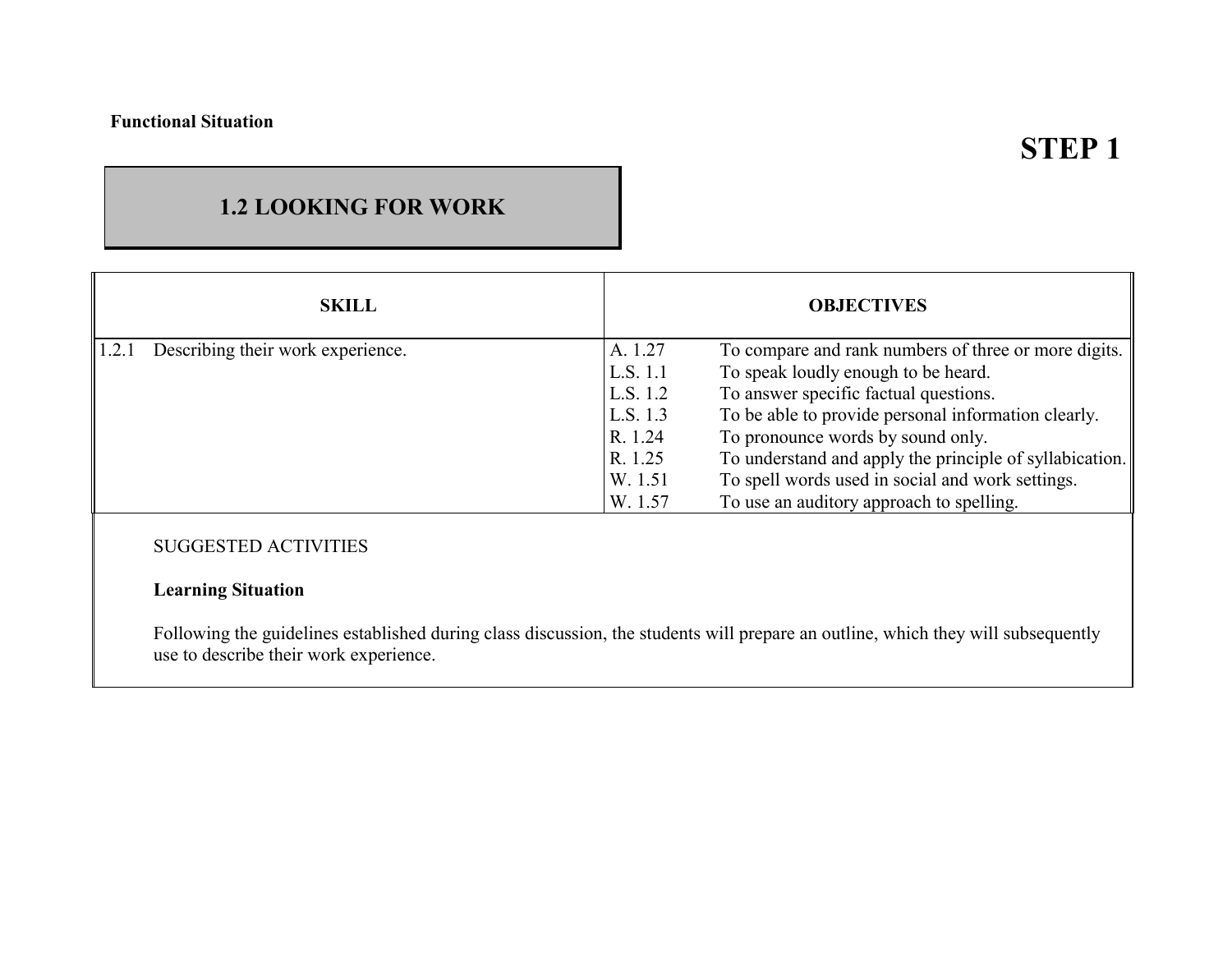#### **Materials**

- •Images illustrating various occupations;
- •Outline prepared by the class as a whole.

#### **Procedure**

- • Begin a discussion about looking for work. Explain the importance of describing their work experience properly and of highlighting experience that is pertinent to the job they are applying for.
- $\bullet$  Use the experience of a member of the class as an example, taking care not to embarass the person, especially if the student chosen is a woman. Ask this person when he or she got his or her first job and what type of job it was, including the particular tasks involved. Continue, asking about subsequent jobs. Write the answers on the board in the form of guidelines that will help the other students describe their work experience. For example:

| <b>Duration</b> | <b>Position held</b> | <b>Responsibilities</b>                                                                        |
|-----------------|----------------------|------------------------------------------------------------------------------------------------|
| 1975 to 1978    | Cook                 | Prepare meals in a 50-bed hospital;<br>$\bullet$<br>supervise the cooks' helpers;<br>٠<br>etc. |
| 2nd job         |                      |                                                                                                |
| 3rd job         |                      |                                                                                                |
| Etc.            |                      |                                                                                                |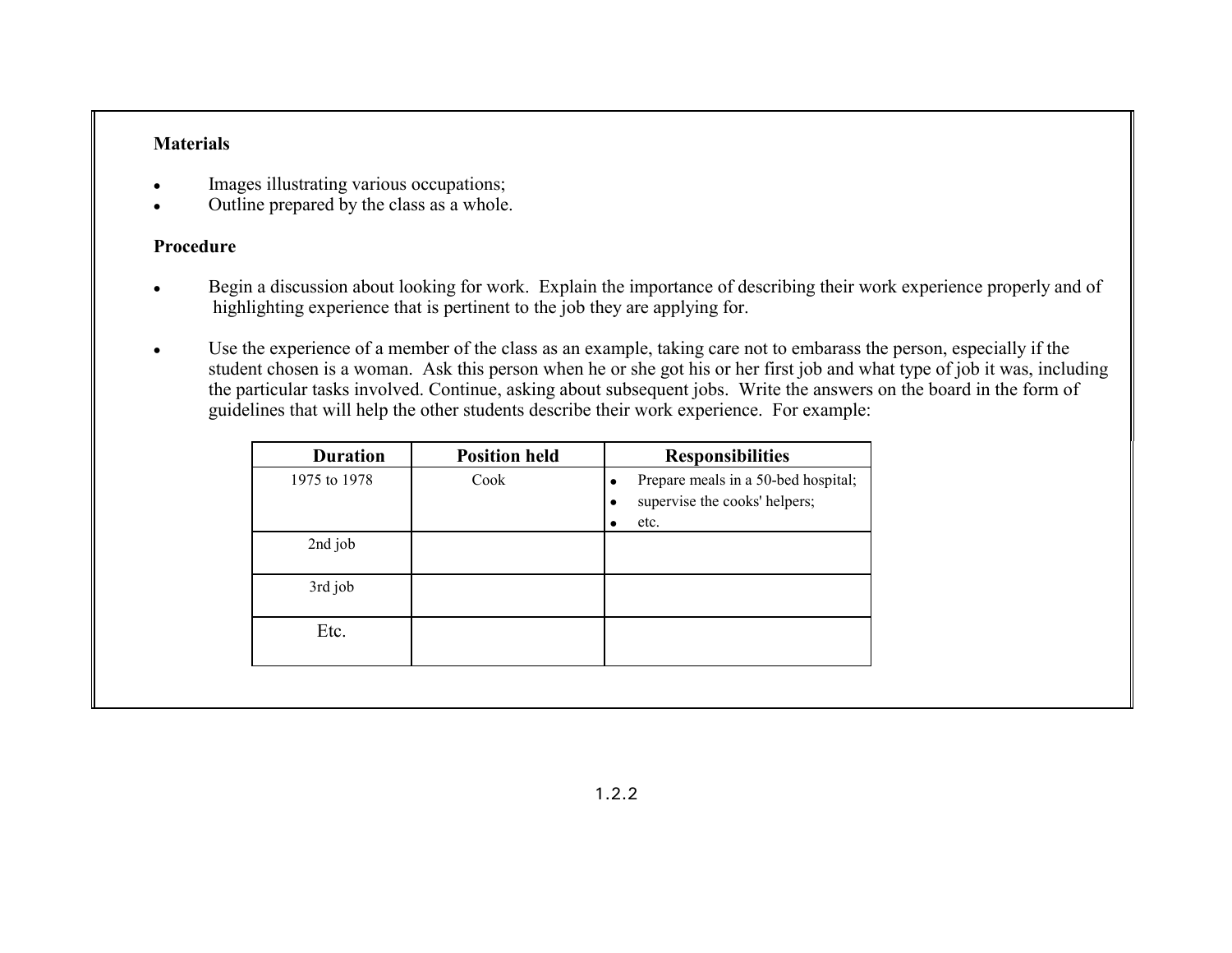- • Since this is primarily an oral exercise, the written description of the tasks may be brief and should be in note form, using key words, not whole sentences.
- • The dates of employment may serve as the basis for arithmetic exercises, such as calculating which job was held for the longest duration, total number of years on the labour market, etc.
- $\bullet$ Ask each member of the class to describe his or her work experience out loud.

- •Update the vocabulary list.
- $\bullet$ Observe the variation in the forms of nouns and adjectives without formulating any rules.
- •Group words according to their spelling.
- •Do exercises on syllables.
- •Other exercises.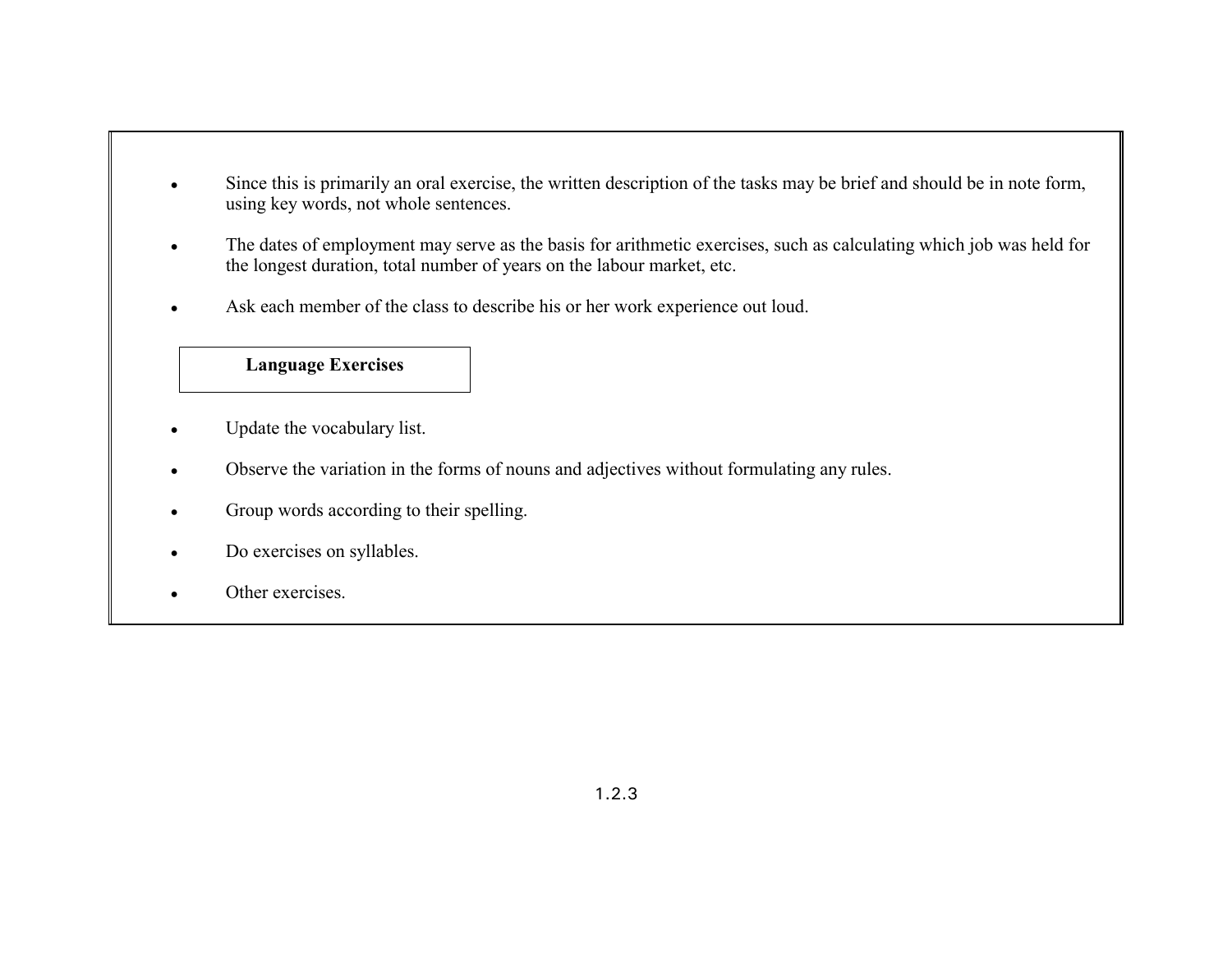## **STEP 1**

## **1.3 LOOKING FOR WORK**

| <b>SKILL</b>                                                  | <b>OBJECTIVES</b>                                                                                                                                                                                                                                                                                                                                                                                                                                                                                                                                                                                                 |  |
|---------------------------------------------------------------|-------------------------------------------------------------------------------------------------------------------------------------------------------------------------------------------------------------------------------------------------------------------------------------------------------------------------------------------------------------------------------------------------------------------------------------------------------------------------------------------------------------------------------------------------------------------------------------------------------------------|--|
| 1.3.1<br>Consulting classified advertisements for job offers. | L.S. 1.14<br>To listen to others in order to take part in a discussion.<br>To learn to keep to the topic under discussion.<br>L.S. 1.15<br>To associate words with meanings.<br>R. 1.3<br>To develop a basic sight vocabulary.<br>R. 1.11<br>To understand the concept of abbreviation.<br>R. 1.26<br>To respond to basic reading requirements.<br>R. 1.32<br>To use accumulated knowledge to derive meaning<br>R. 1.33<br>from reading.<br>To use a dictionary to find the meaning of words.<br>R. 1.44<br>To accumulate a reading vocabulary of words needed<br>V. 1.7<br>in the adults' immediate environment. |  |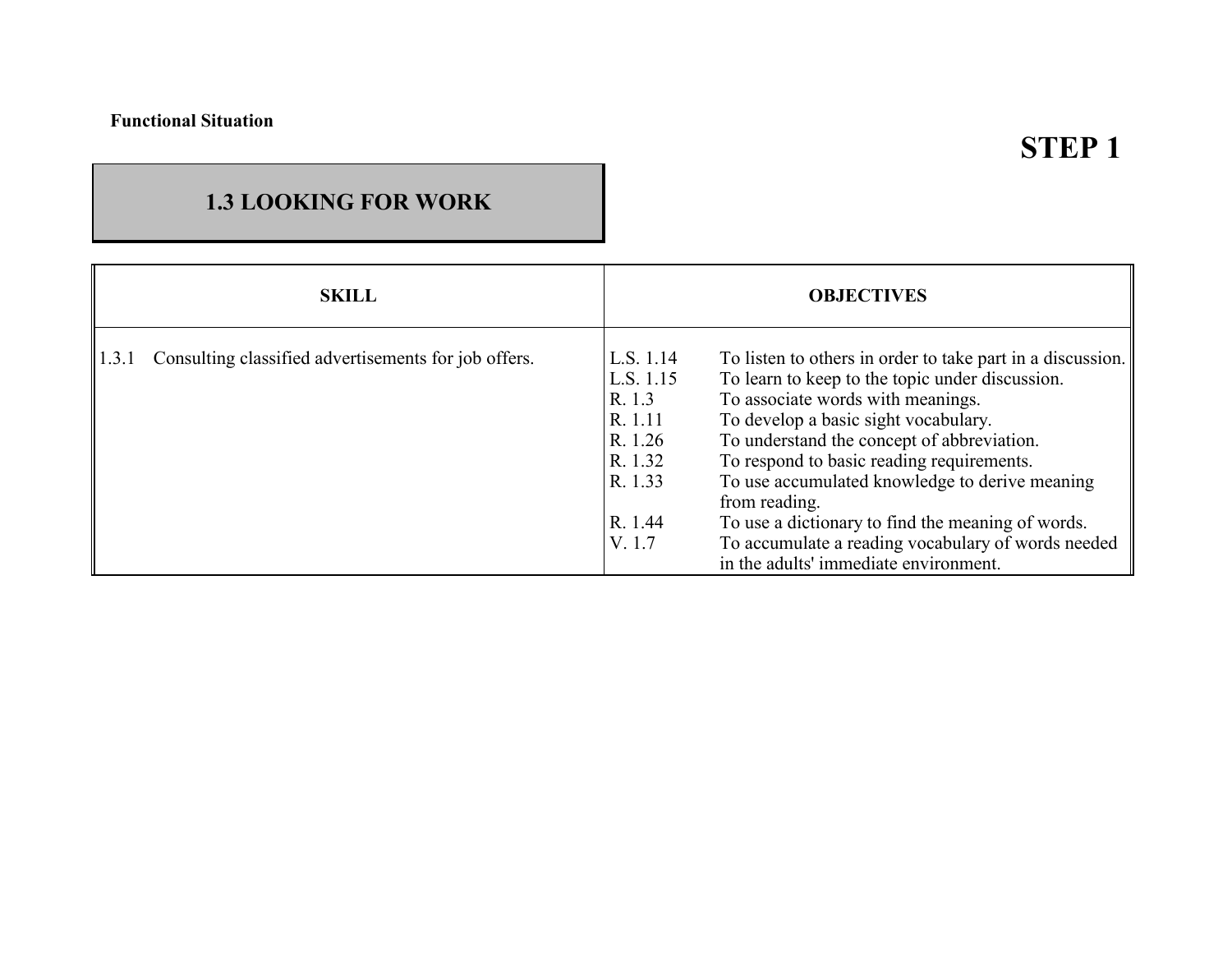#### SUGGESTED ACTIVITIES

#### **Learning Situation**

The students will become familiar with the contents of the classified ads and will then choose ads corresponding to their competencies.

#### **Materials**

•Photocopies of job offers listed in classified advertisements (try to select ads with no abbreviations).

#### **Procedure**

- • Discuss looking for a job. Explain the role of classified ads and point out other ways to look for work (acquaintances, immigrant associations, employment centres, ads placed in stores, etc.).
- • Have the class list the occupations for which they see the largest number of ads. Do reading and comprehension exercises by identifying the key information in the classified ads.
- •Have the students imagine a job seeker and check ads in a newspaper for someone with this profile.
- •Have the students select, individually, job ads for which they might be suited.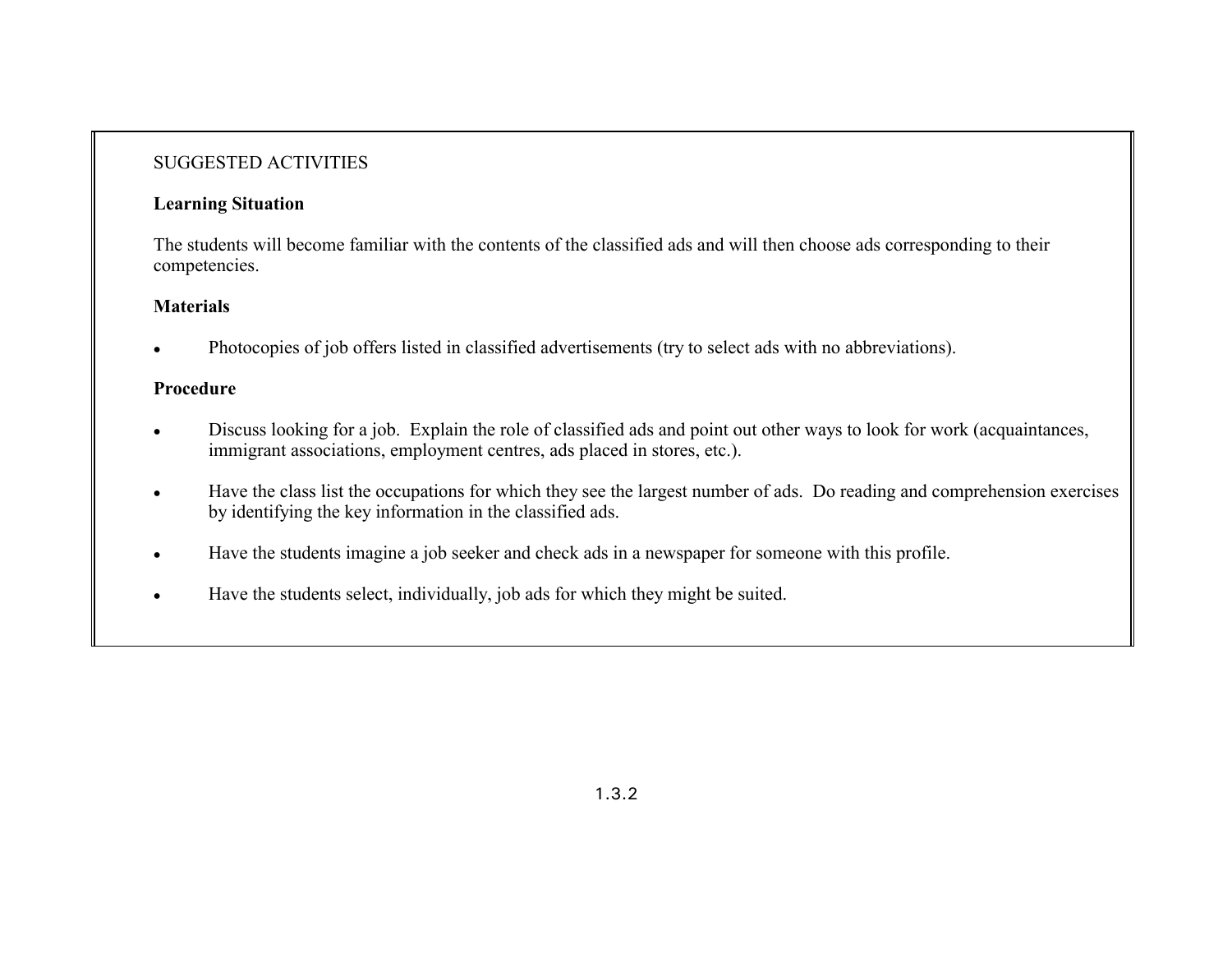- $\bullet$ Update the vocabulary list.
- •Look up the meaning of a word in a beginner's dictionary or a visual dictionary.
- •If necessary, discuss abbreviations.
- •Other exercises.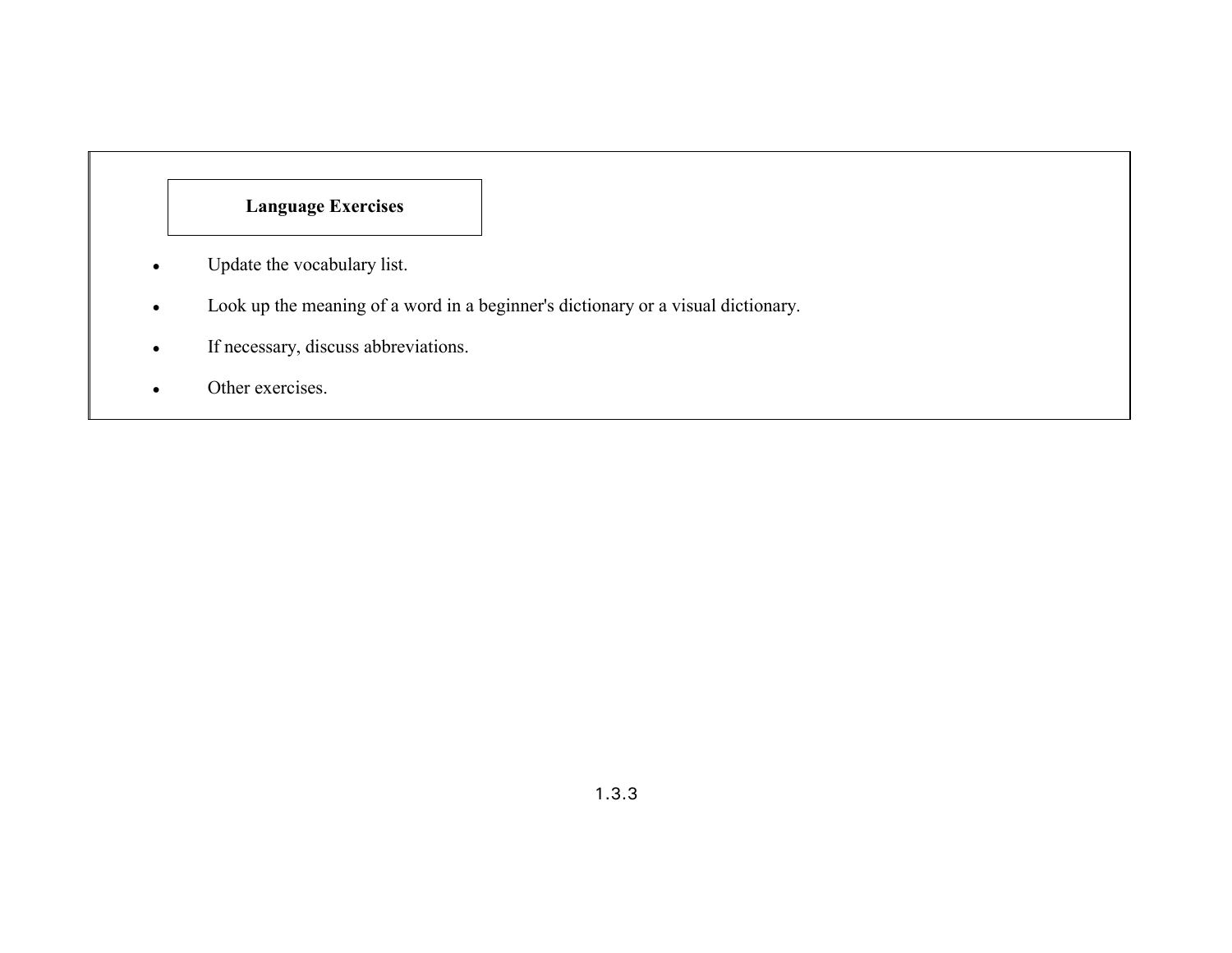| <b>SKILL</b>                                                      |                                                                                     | <b>OBJECTIVES</b>                                                                                                                                                                                                                                                                                                                                        |
|-------------------------------------------------------------------|-------------------------------------------------------------------------------------|----------------------------------------------------------------------------------------------------------------------------------------------------------------------------------------------------------------------------------------------------------------------------------------------------------------------------------------------------------|
| 1.3.2<br>Writing a notice stating that they are looking for work. | R. 1.24<br>R. 1.25<br>W. 1.8<br>W. 1.12<br>W. 1.17<br>W. 1.24<br>W. 1.31<br>W. 1.51 | To pronounce words by sound only.<br>To understand and apply the principle of syllabication.<br>To write simple sentences.<br>To provide personal information.<br>To write independently.<br>To address an envelope correctly.<br>To choose words carefully to suit the precise meaning<br>intended.<br>To spell words used in social and work settings. |

#### SUGGESTED ACTIVITIES

#### **Learning Situation**

The students will write a notice suitable for posting in a store or business, offering their services.

#### **Materials**

•Examples of notices posted in stores or small businesses.

#### **Procedure**

• Have the class write a job-wanted ad, following the guidelines established in class discussion as regards the type of job sought, the candidate's previous work experience, his or her address, etc.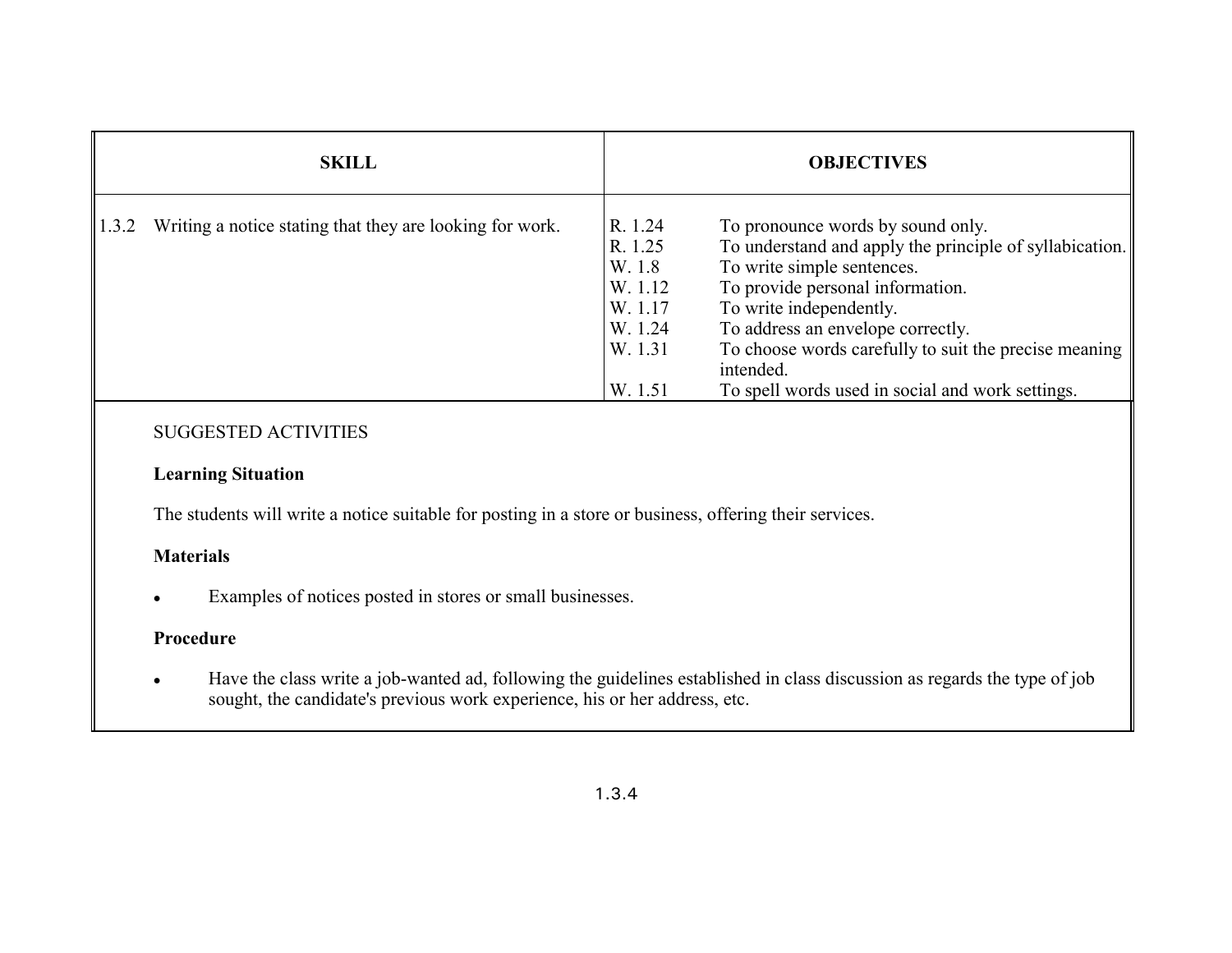- •Update the vocabulary list.
- •Observe the variation in the form of nouns and adjectives without formulating any rules.
- •Divide words into syllables.
- •Pronounce words, emphasizing the correspondence between the written letters and the spoken sounds.
- •Other exercises.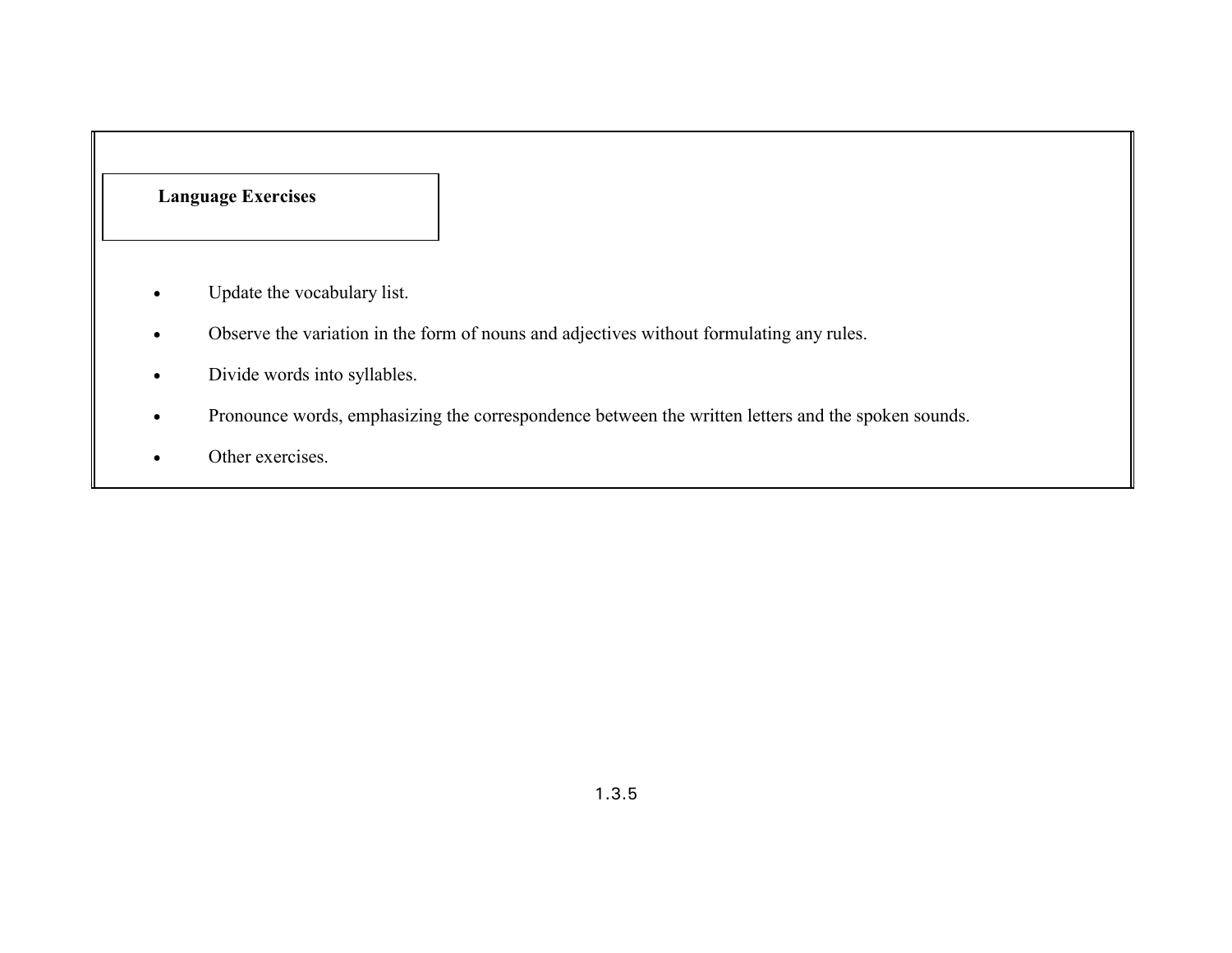## **STEP 1**

## **1.4 LOOKING FOR WORK**

|                                            | <b>SKILL</b> |          | <b>OBJECTIVES</b>                                                                |
|--------------------------------------------|--------------|----------|----------------------------------------------------------------------------------|
| 1.4.1<br>Describing their work experience. |              | L.S. 2.1 | To listen to others in order to take part in a discussion.                       |
|                                            |              | L.S. 2.4 | To provide personal information clearly.                                         |
|                                            |              | V. 2.11  | To know and use specialized vocabulary pertaining to<br>a specific subject area. |
|                                            |              | W. 2.5   | To form complete sentences.                                                      |
|                                            |              | W. 2.14  | To create a personal spelling dictionary of<br>troublesome words.                |
|                                            |              | W. 2.35  | To use regular verbs in the past tense.                                          |
|                                            |              | W. 2.36  | To understand and use common irregular verbs in the<br>past tense.               |
|                                            |              | W. 2.47  | To use the present tense correctly in the third person<br>singular.              |

#### SUGGESTED ACTIVITIES

#### **Learning Situation**

Following the guidelines established during class discussion, the students will prepare an outline which they will subsequently use to describe their work experience.

#### **Materials**

•Outline prepared by the class as a whole.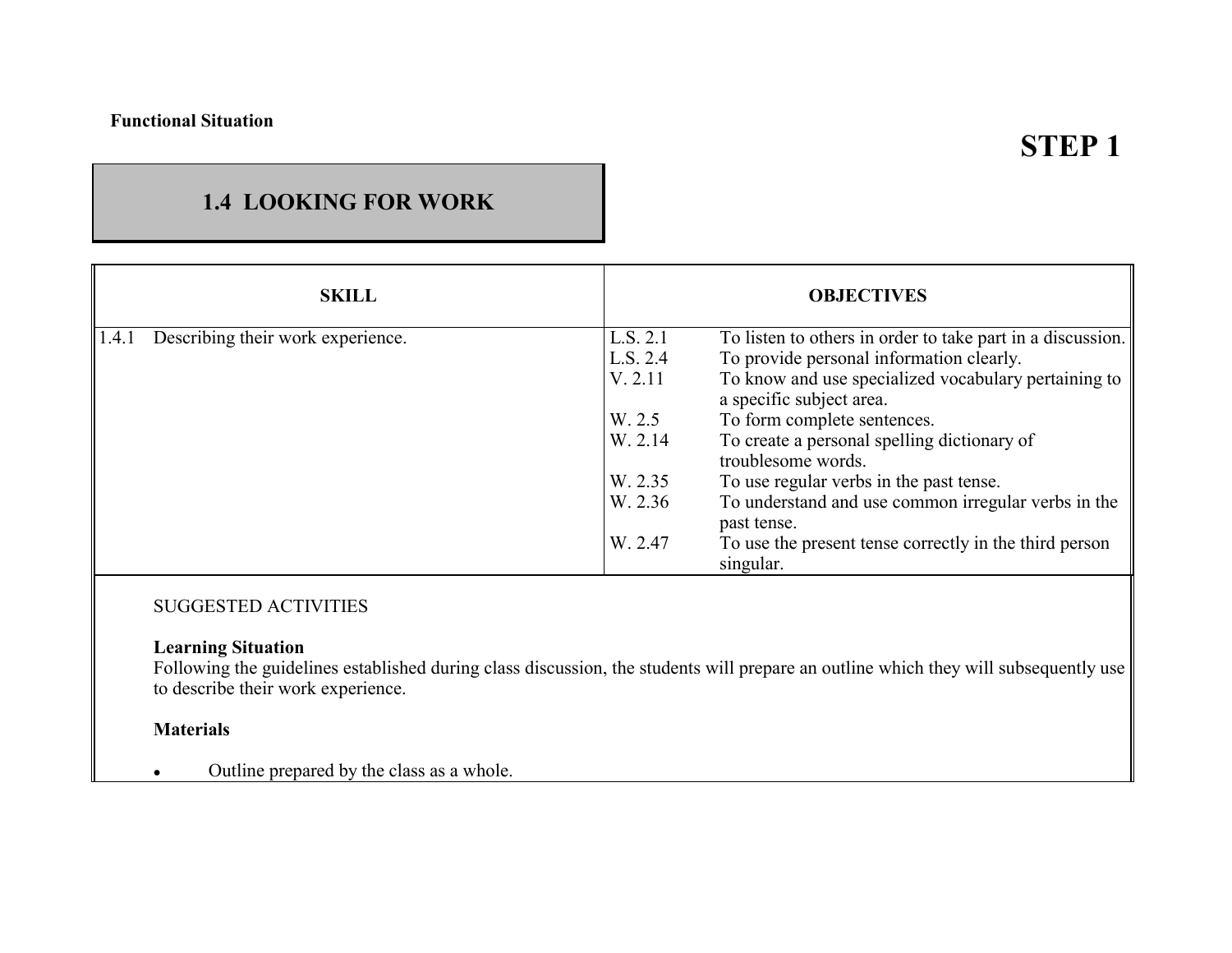#### **Procedure**

- • Begin a discussion about looking for work. Explain the importance of describing their work experience properly and of stressing experience that is pertinent to the job one is applying for.
- • Use the experience of a member of the class as an example. Ask this person when he or she got his or her first job and what type of job it was, including the particular tasks involved. Continue, asking about subsequent jobs. Write the answers on the board in the form of guidelines that will help the other students describe their work experience. For example:

| Duration     | Position held | Responsibilities                                                                |
|--------------|---------------|---------------------------------------------------------------------------------|
| 1975 to 1978 | Cook          | Prepare meals in a 50-bed<br>hospital;<br>supervise the cooks' helpers;<br>etc. |
| 2nd job      |               |                                                                                 |
|              |               |                                                                                 |
| 3rd job      |               |                                                                                 |
|              |               |                                                                                 |
| Etc.         |               |                                                                                 |

- •Each person completes the table with the jobs he or she has held.
- • Using as examples jobs currently held by class members, suggest exercises involving changes in the subjects of verbs: I prepare, I supervise, she prepares, she supervises, etc.
- • Ask the students to vary the tense and subject of verbs. For example, they could rewrite a given text in the present, using the third person singular, etc.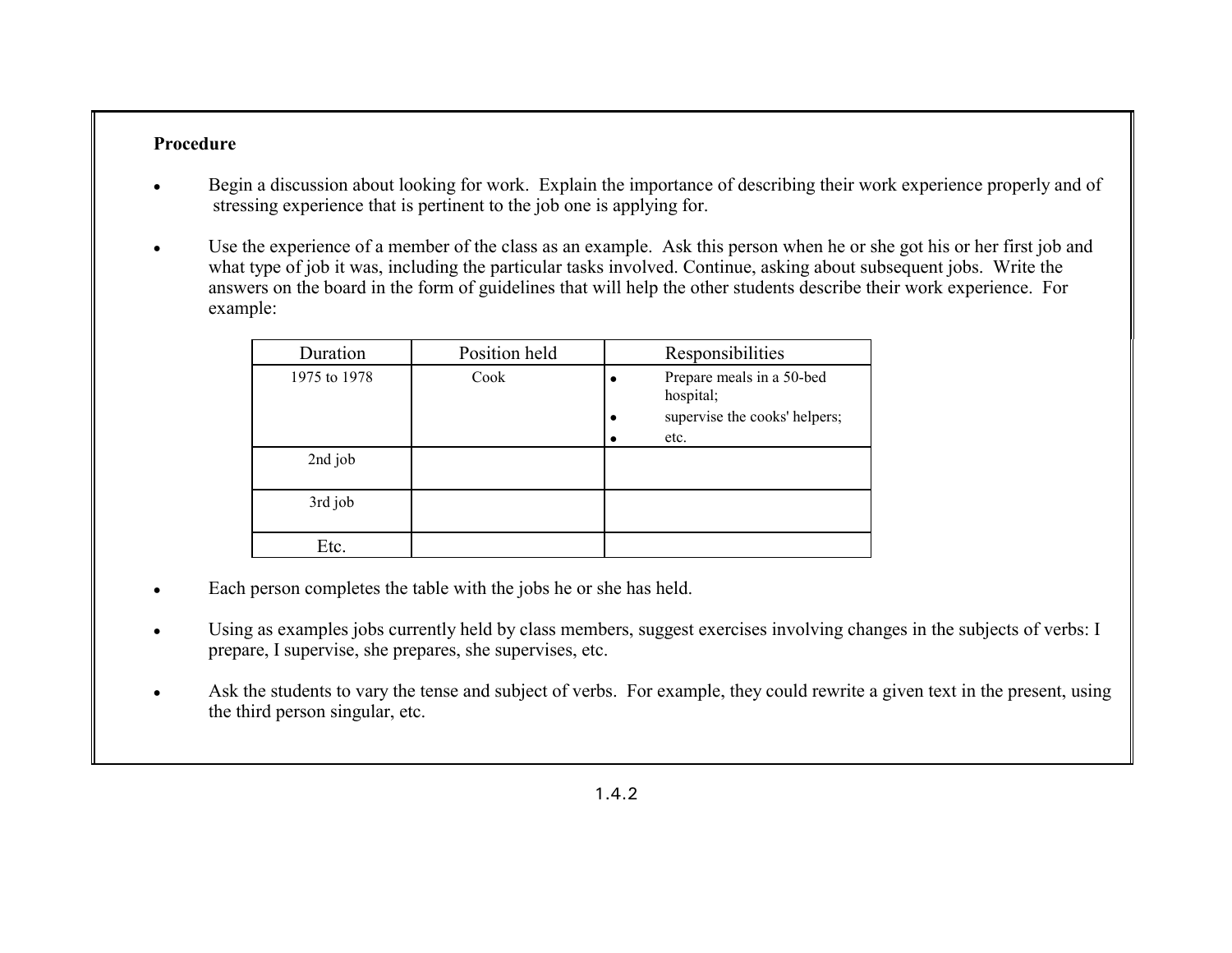- •Update the vocabulary list.
- $\bullet$ Use the appropriate vocabulary.
- • Work on the auxiliaries "have" and "be" as well as with the most common regular and irregular verbs in the present indicative.
- •Do exercises involving changes in verb person (I, you, she, he, we, they).
- •Do exercises on syntax (subject + verb + complement).
- •Other exercises.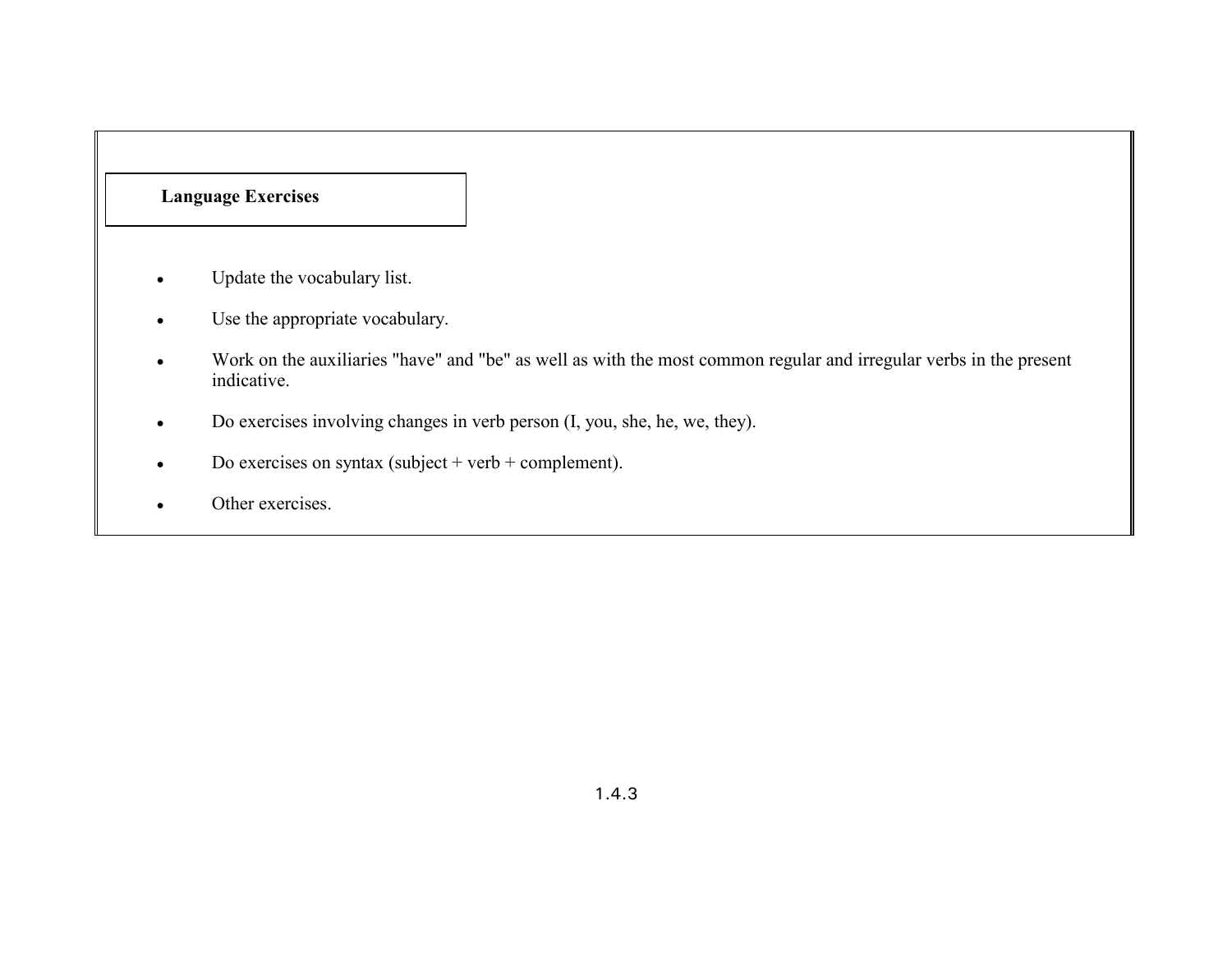## **STEP 3**

## **1.5 LOOKING FOR WORK**

| <b>SKILL</b>               | <b>OBJECTIVES</b>                                                                                                                                                                                                                                                                                                                                                                                                                                                                                                                                                                                                                                                                                                                                           |  |
|----------------------------|-------------------------------------------------------------------------------------------------------------------------------------------------------------------------------------------------------------------------------------------------------------------------------------------------------------------------------------------------------------------------------------------------------------------------------------------------------------------------------------------------------------------------------------------------------------------------------------------------------------------------------------------------------------------------------------------------------------------------------------------------------------|--|
| Writing a resume.<br>1.5.1 | L.S. 3.1<br>To relate to others by acknowledging their input and<br>opinions.<br>L.S. 3.13<br>To recognize the important ideas in a presentation.<br>To evaluate personal strengths and weaknesses.<br>L.S. 3.16<br>To understand the concept of abbreviations.<br>R. 3.21<br>To understand and use a dictionary.<br>R. 3.24<br>To spell words used in social and work settings.<br>W. 3.10<br>To use proper puctuation in writing.<br>W. 3.47<br>To understand and use correct sentence structure.<br>W. 3.52<br>W. 3.55<br>To develop responsibility for self-appraisal and<br>checking.<br>W. 3.63<br>To use sound clues to look up words in a dictionary.<br>To know and use specialized vocabulary pertaining<br>V. 3.16<br>to specific subject areas. |  |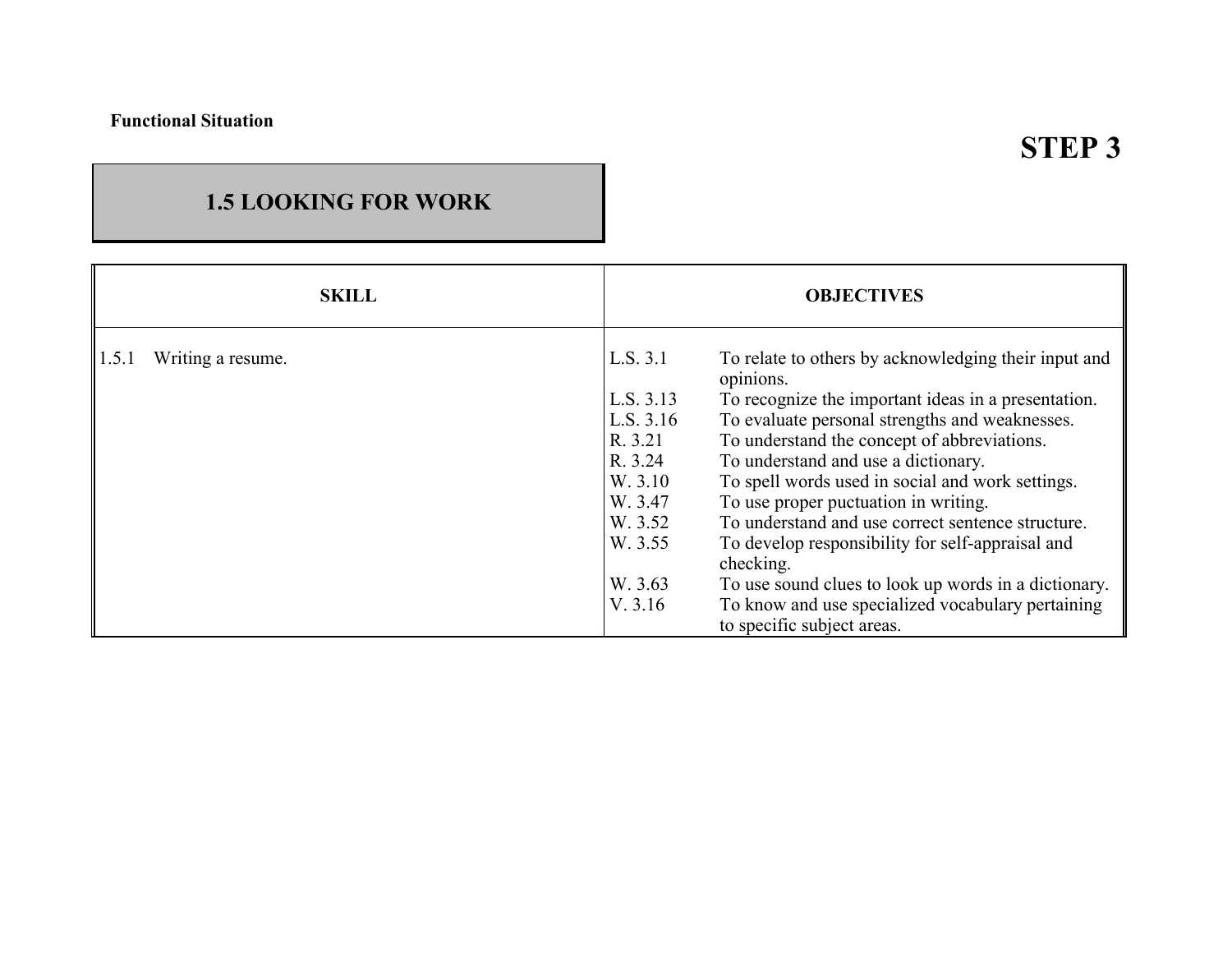#### SUGGESTED ACTIVITIES

#### **Learning Situation**

Using a model resume produced by the class, the students will write their own resumes.

#### **Materials**

•A photocopy of the model resume for each member of the class.

#### **Procedure**

- • Begin a discussion about looking for work. Explain that, for certain jobs, it is necessary to submit a high-quality resume in order to distinguish oneself from other candidates. Stress the importance of a coherent resume, with the information clearly set out, and attractive layout and general presentation.
- • Have the class as a whole create a resume for an imaginary job candidate. Have the students participate in choosing the information used in the resume. The resume is to be photocopied and distributed to class members, to serve as a model for their own resume.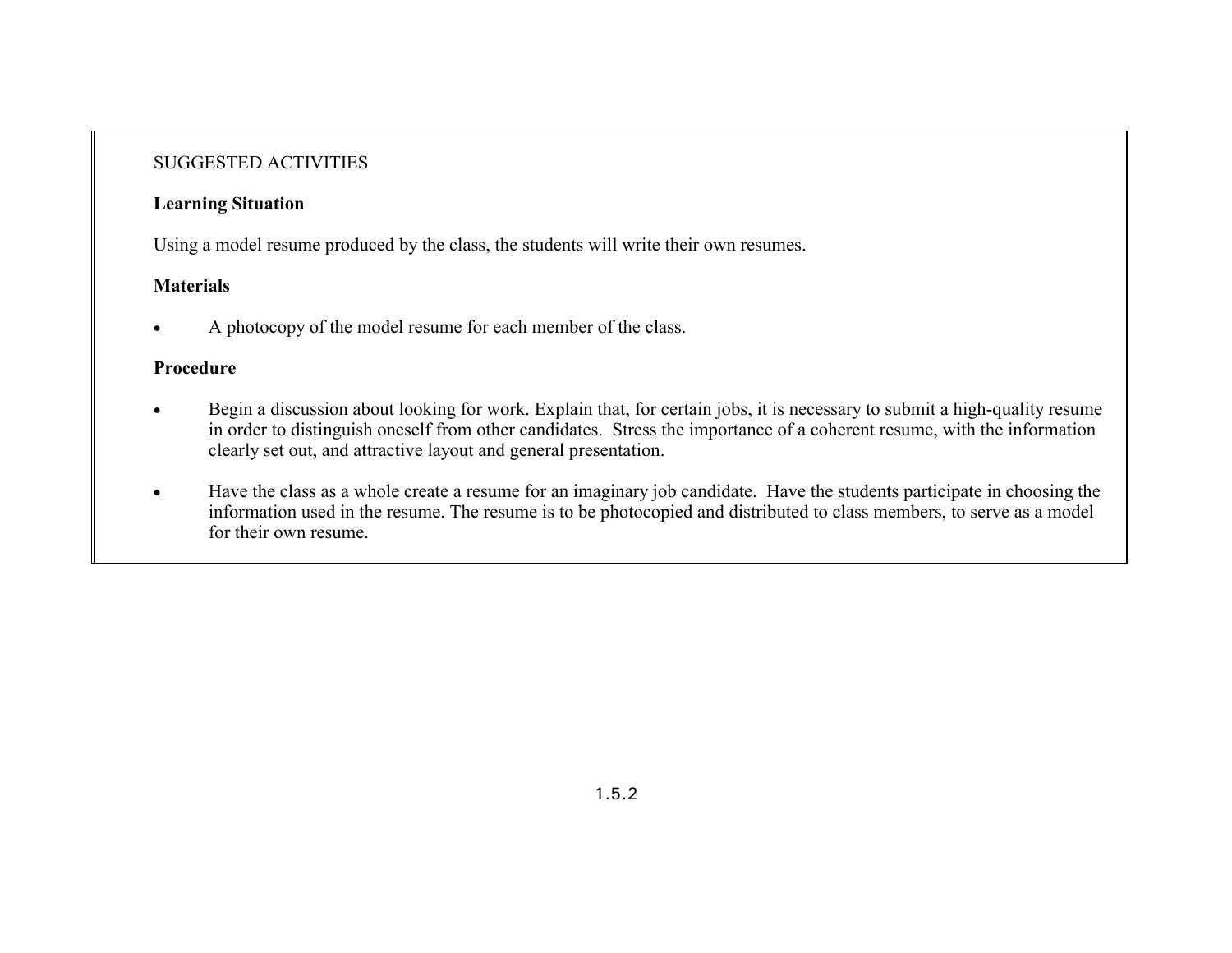Choose a **functional** model and arrange the imaginary information as follows: **RESUME**NameAddressTelephone number **Personal information** This item now appears on several models of resumes. Personal information should only be provided if it is relevant to the work sought. Otherwise we Social insurance number advise against using it, in order to avoid discrimination. Age Citizenship **Work experience** Mechanic Best Deal Garage, Duberger (Québec)<br>
(Oct. 1992 - June 1994) Under the supervision of the equipmer Under the supervision of the equipment manager, my responsibilities included repairing motors, transmissions and hydraulic appliances, delivering parts to work sites, buying parts, repairing service vehicles. Apprentice mechanic (Sept. 1991 - Sept. 1992) Rapido Garage, Guatemala City, Guatemala Under the supervision of the head mechanic, my responsibilities included ordering and delivering parts, assisting the head mechanic in changing motors and repairing transmissions. I also took care of the ordinary maintenance needs of the Avis company's cars.**Training** •Schooling Ubico Elementary School (Nov. 1983 - Aug. 1985) • Occupational training Mechanics Program (May 1991 - Sept. 1991) (90 hours, including a practicum)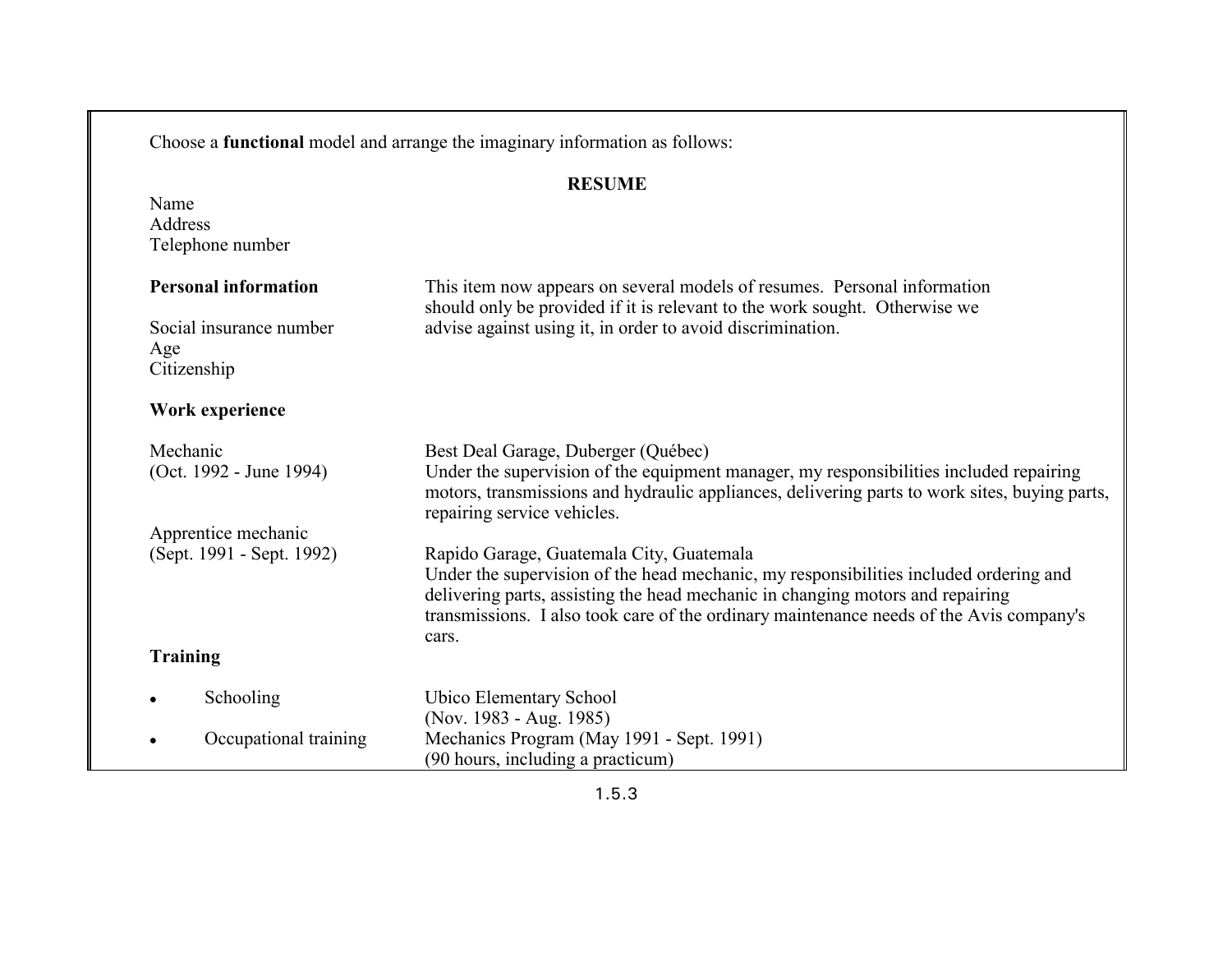| <b>Other Activities</b> | List any organizations or groups you belong to, or training certificates you have obtained |
|-------------------------|--------------------------------------------------------------------------------------------|
|                         | (e.g. lifeguard certificate).                                                              |
|                         | List hobbies that are directly relevant to the job sought, if you have any.                |

#### **References**

You can either give the names and addresses of people who will give you references or indicate that references are available upon request.

•Indicate the type of information you are sending:

| concerning education and training: | name and address of schools attended;<br>fields of specialization;<br>$etc.$ ;                                                                                                                      |
|------------------------------------|-----------------------------------------------------------------------------------------------------------------------------------------------------------------------------------------------------|
| concerning work experience:        | chronological order beginning with the most recent job;<br>title and duration of employment;<br>name of employer and address of place of employment;<br>description of job and level of difficulty. |

- •Once the model is distributed, ask the students to write their own resumes, following the model.
- •Have the students check their spelling in a dictionary.
- •Work with abbreviations using the months cited in the resume.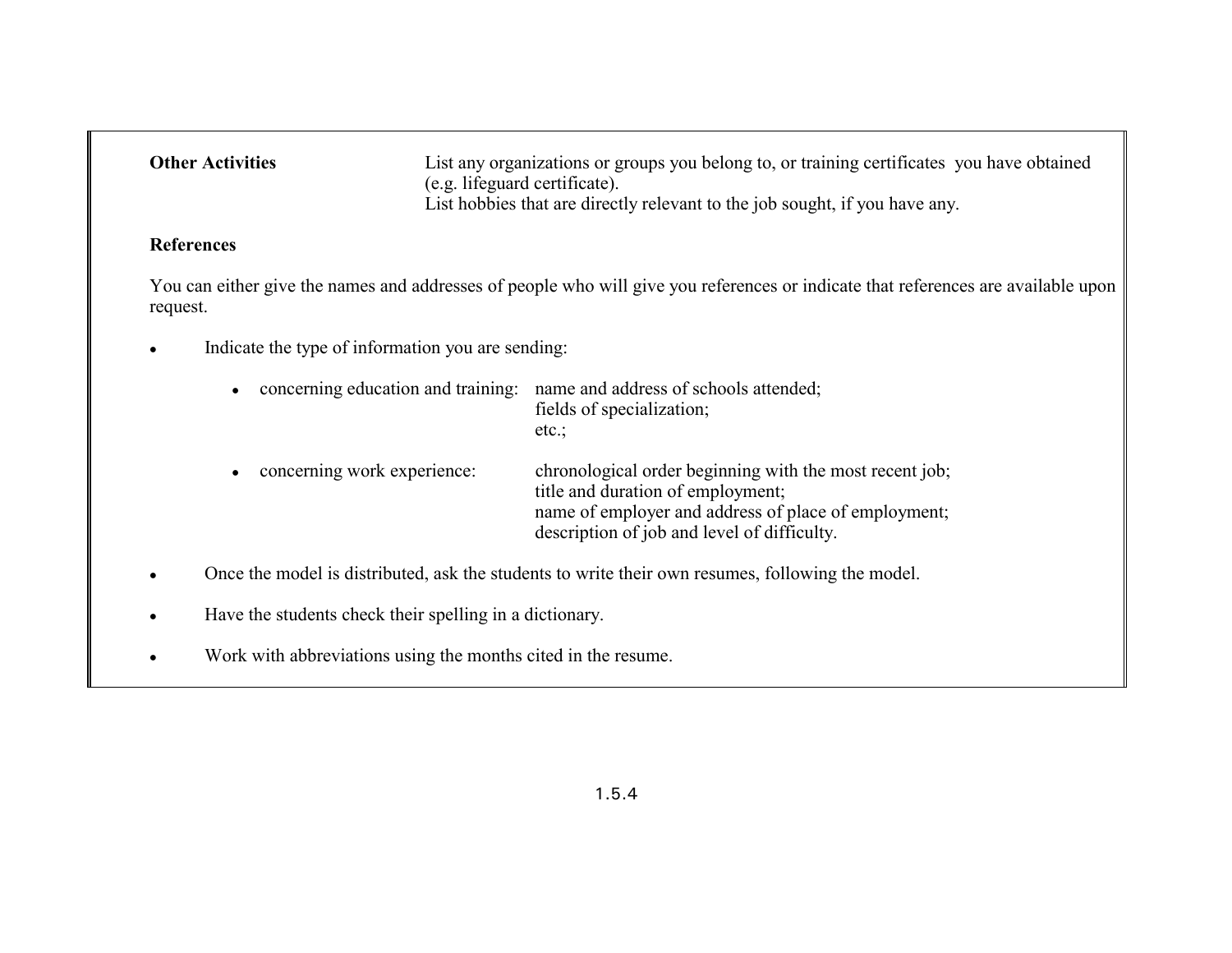- •Update the vocabulary list.
- •Work on punctuation and the use of capital letters.
- $\bullet$ Use appopriate vocabulary.
- •Other exercises.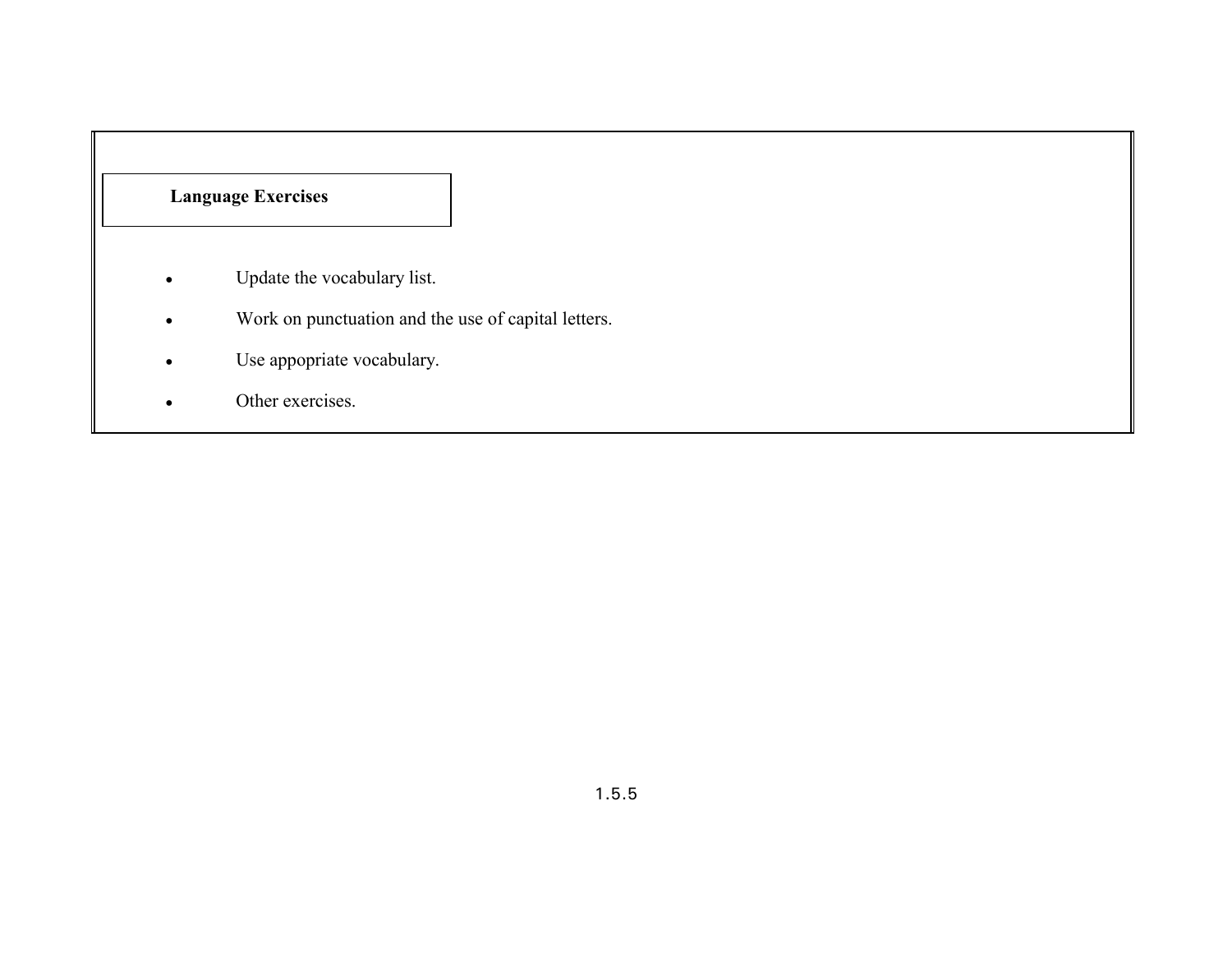## **1.6 LOOKING FOR WORK**

| <b>SKILL</b> |                                                          | <b>OBJECTIVES</b> |                                                                                             |
|--------------|----------------------------------------------------------|-------------------|---------------------------------------------------------------------------------------------|
| 1.6.1        | Writing a resume and a letter seeking employment.        | L.S. 4.5          | To work in pairs and small groups.                                                          |
|              |                                                          | L.S. 4.12         | To evaluate personal strengths and weaknesses.                                              |
|              |                                                          | W. 4.9            | To spell words used in social and work settings.                                            |
|              |                                                          | W. 4.24           | To use proper puctuation in writing.                                                        |
|              |                                                          | W. 4.25           | To understand the formation and use of<br>abbreviations.                                    |
|              |                                                          | W. 4.35           | To write different types of business letters.                                               |
|              |                                                          | W. 4.40           | To write and present a final copy.                                                          |
|              |                                                          | W. 4.58           | To understand and use correct sentence structure.                                           |
|              |                                                          | V. 4.10           | To know and use specialized vocabulary<br>pertaining to a specific subject area.            |
|              |                                                          | V. 4.11           | To use knowledge of root words and suffixes to<br>understand various job titles and duties. |
|              | <b>SUGGESTED ACTIVITIES</b><br><b>Learning Situation</b> |                   |                                                                                             |

Using an example, the students will write a resume and a letter seeking employment.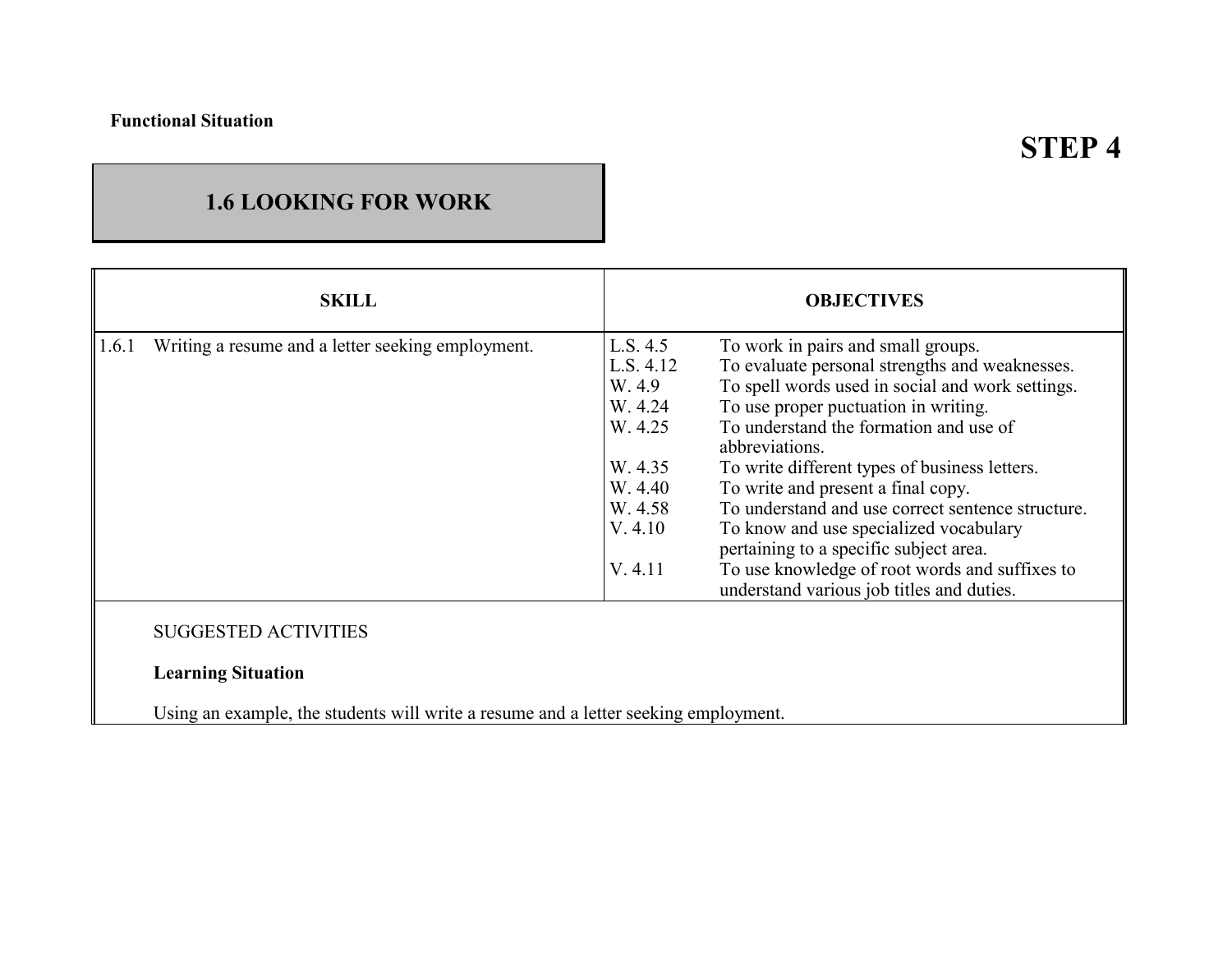#### **Materials**

•A photocopy of the model resume for each member of the class.

#### **Procedure**

- • Begin a discussion about looking for work. Explain that, for certain jobs, it is necessary to submit a high-quality resume in order to distinguish oneself from other candidates. Stress the importance of a coherent resume, with the information clearly set out, and attractive layout and general presentation.
- • Have the class as a whole create a resume for an imaginary job candidate. Have the students participate in choosing the information used in the resume. The resume is to be photocopied and distributed to class members, to serve as a model for their own resumes.

Choose a **functional** model and arrange the imaginary information as follows:

| Resume                                                |                                                                                                                                                                                                                      |  |  |  |  |  |
|-------------------------------------------------------|----------------------------------------------------------------------------------------------------------------------------------------------------------------------------------------------------------------------|--|--|--|--|--|
| Name<br>Address<br>Telephone number                   |                                                                                                                                                                                                                      |  |  |  |  |  |
| <b>Personal information</b>                           |                                                                                                                                                                                                                      |  |  |  |  |  |
| Social insurance number<br>Age<br>Citizenship<br>Etc. | This item now appears on several models of resumes. Personal information<br>should only be provided if it is relevant to the work sought. Otherwise we<br>advise against using it, in order to avoid discrimination. |  |  |  |  |  |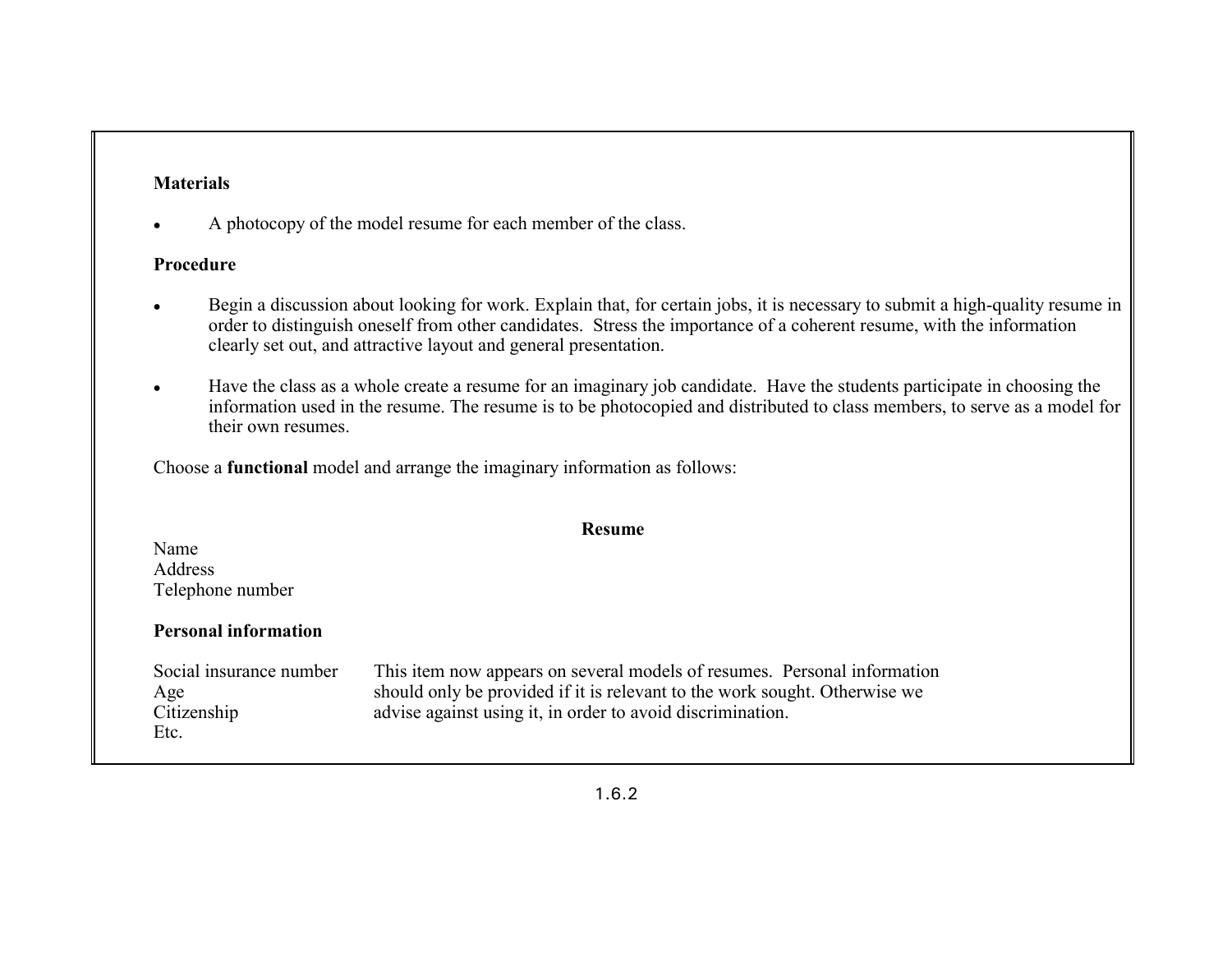## **Work experience**

|                           | Mechanic                |                                                                                                                                                                                                                                                                                                                          |  |  |  |
|---------------------------|-------------------------|--------------------------------------------------------------------------------------------------------------------------------------------------------------------------------------------------------------------------------------------------------------------------------------------------------------------------|--|--|--|
|                           | (Oct. 1992 - June 1994) | Best Deal Garage, Duberger (Québec)<br>Under the supervision of the equipment manager, my responsibilities included repairing<br>motors, transmissions and hydraulic appliances, delivering parts to work sites, buying parts,<br>repairing service vehicles.                                                            |  |  |  |
|                           | Apprentice mechanic     |                                                                                                                                                                                                                                                                                                                          |  |  |  |
| (Sept. 1991 - Sept. 1992) |                         | Rapido Garage, Guatemala City (Guatemala)<br>Under the supervision of the head mechanic, my responsibilities included<br>ordering and delivering parts, assisting the head mechanic in changing motors and repairing<br>transmissions. I also took care of the ordinary maintenance needs of the Avis company's<br>cars. |  |  |  |
|                           | <b>Training</b>         |                                                                                                                                                                                                                                                                                                                          |  |  |  |
|                           | Schooling               | Ubico Elementary School<br>(Nov. 1983 - Aug. 1985)                                                                                                                                                                                                                                                                       |  |  |  |
|                           | Occupational training   | Mechanics Program (May 1991 - Sept. 1991)<br>(90 hours, including a practicum)                                                                                                                                                                                                                                           |  |  |  |
|                           | <b>Other Activities</b> | List the organizations or groups you belong to, or the certificates you have obtained (e.g.<br>lifeguard certificate).<br>List hobbies that are directly relevant to the job sought, if you have any.                                                                                                                    |  |  |  |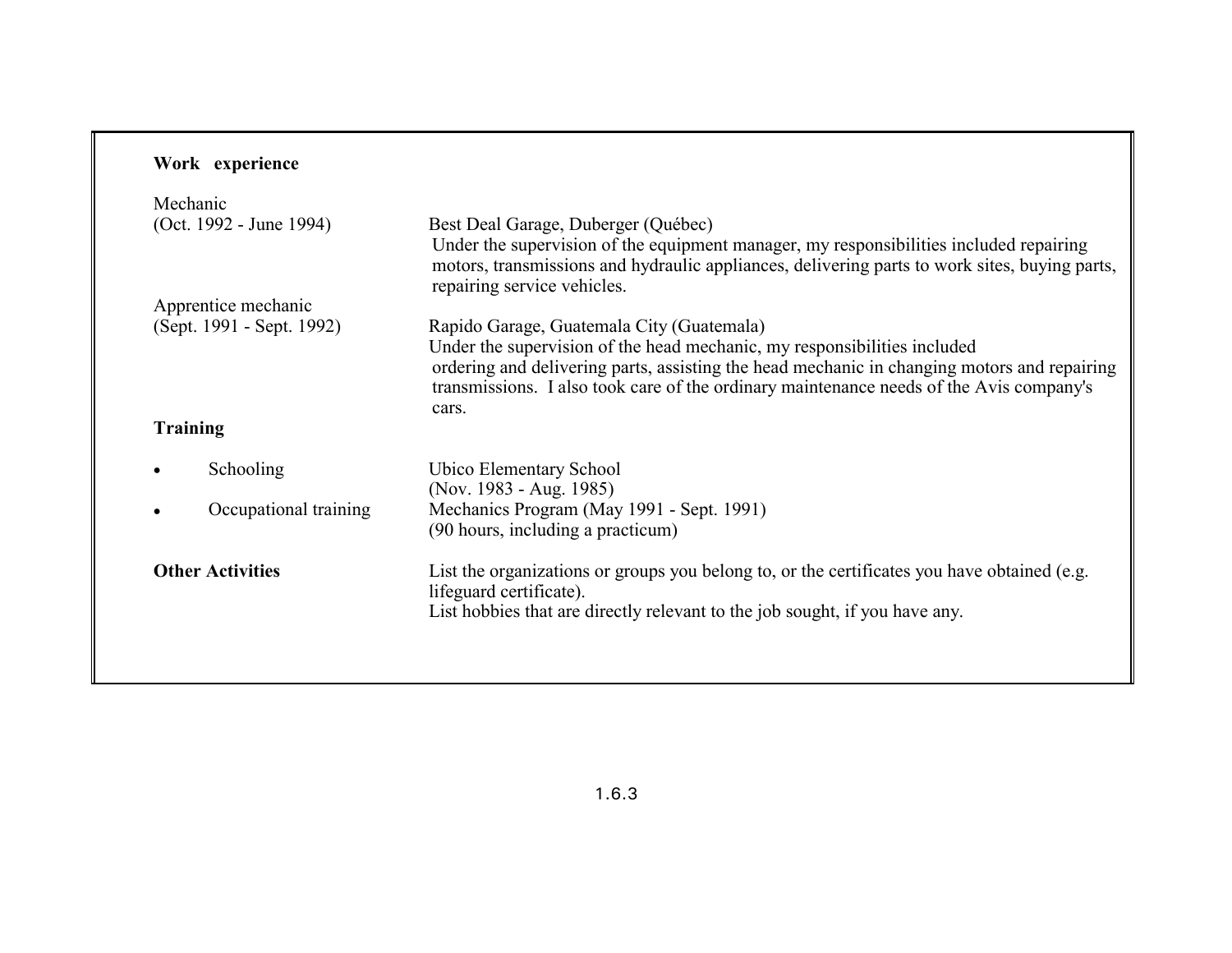#### **References**

You can either give the names and addresses of people who will give you references, or indicate that references are available upon request.

- • Indicate the type of information you are sending:
	- •concerning education and training:

name and address of schools attended; fields of specialization; etc.

•concerning work experience:

> chronological order beginning with the most recent job; title and duration of employment; name of employer and address of place of employment; description of job and level of difficulty.

- •Once the model is distributed, ask each student to write their own resume, following the model.
- •Have the students check their spelling in a dictionary.
- •Work with abbreviations using the abbreviations of the months, as in the resume.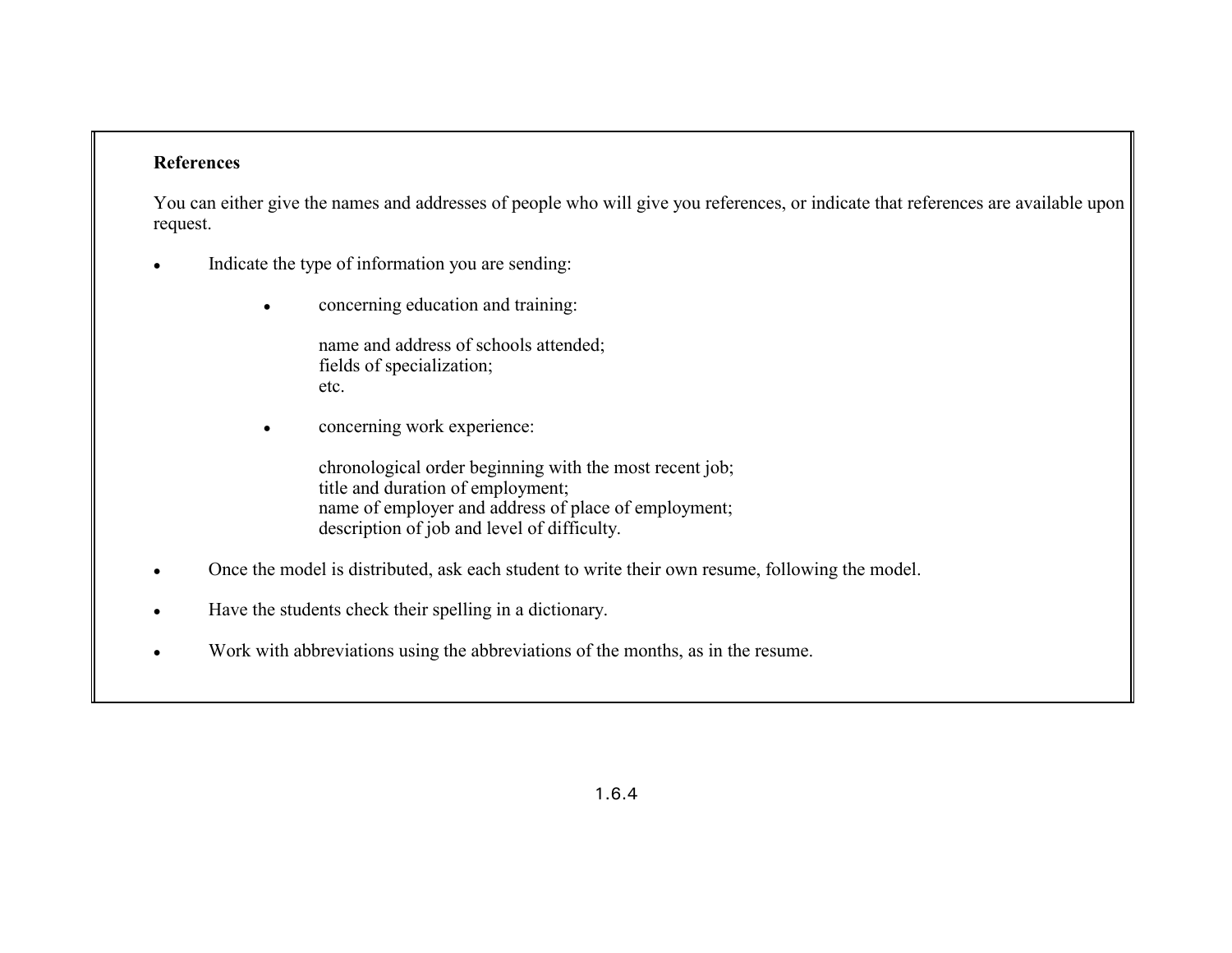- •Update the vocabulary list.
- •Work on punctuation and the use of capital letters.
- •Use appopriate vocabulary.
- •Suggest various polite forms of closing the letter and explain the differences between them.
- •Other exercises.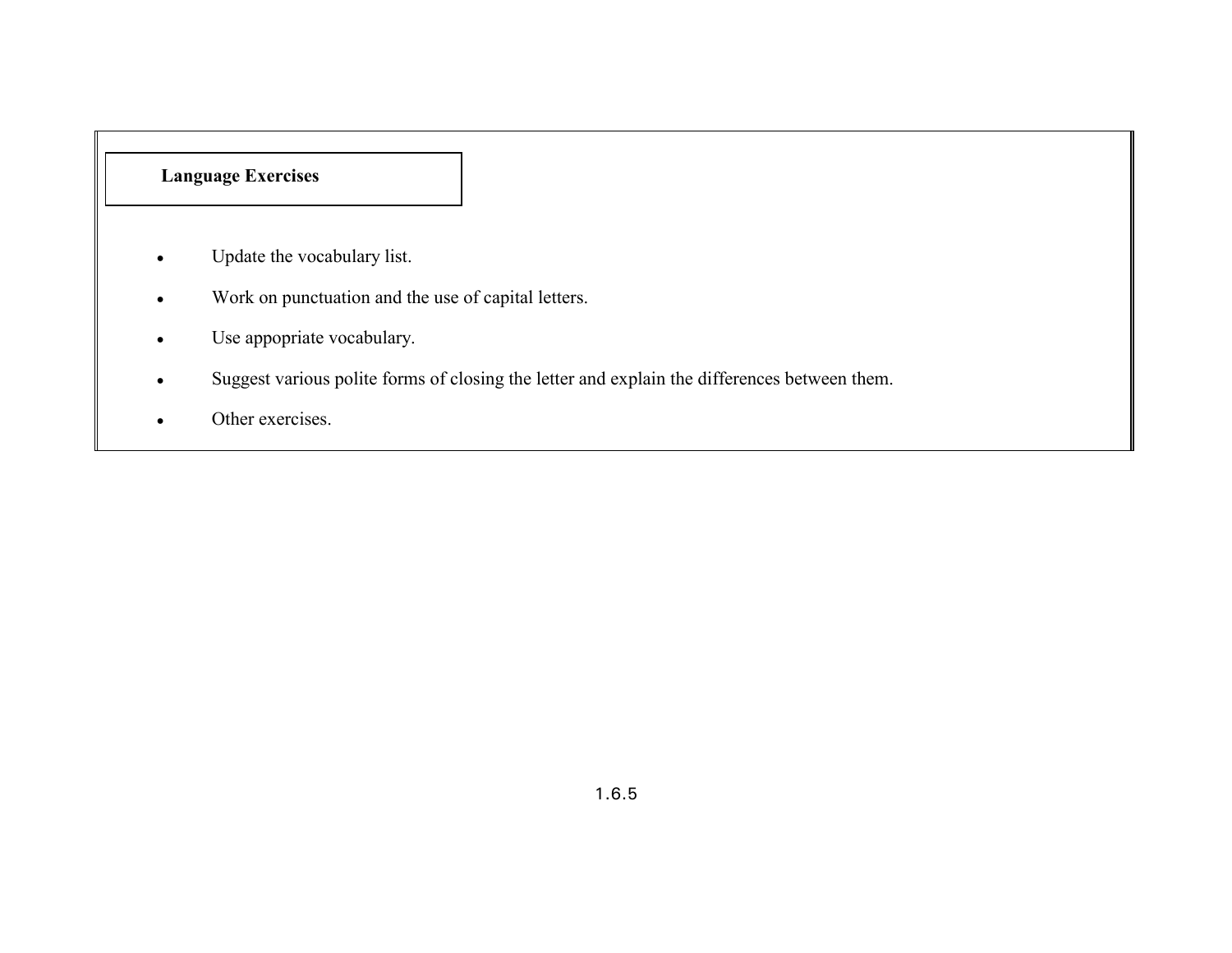## **2. COMMUNICATING WITH THEIR HOME COUNTRY**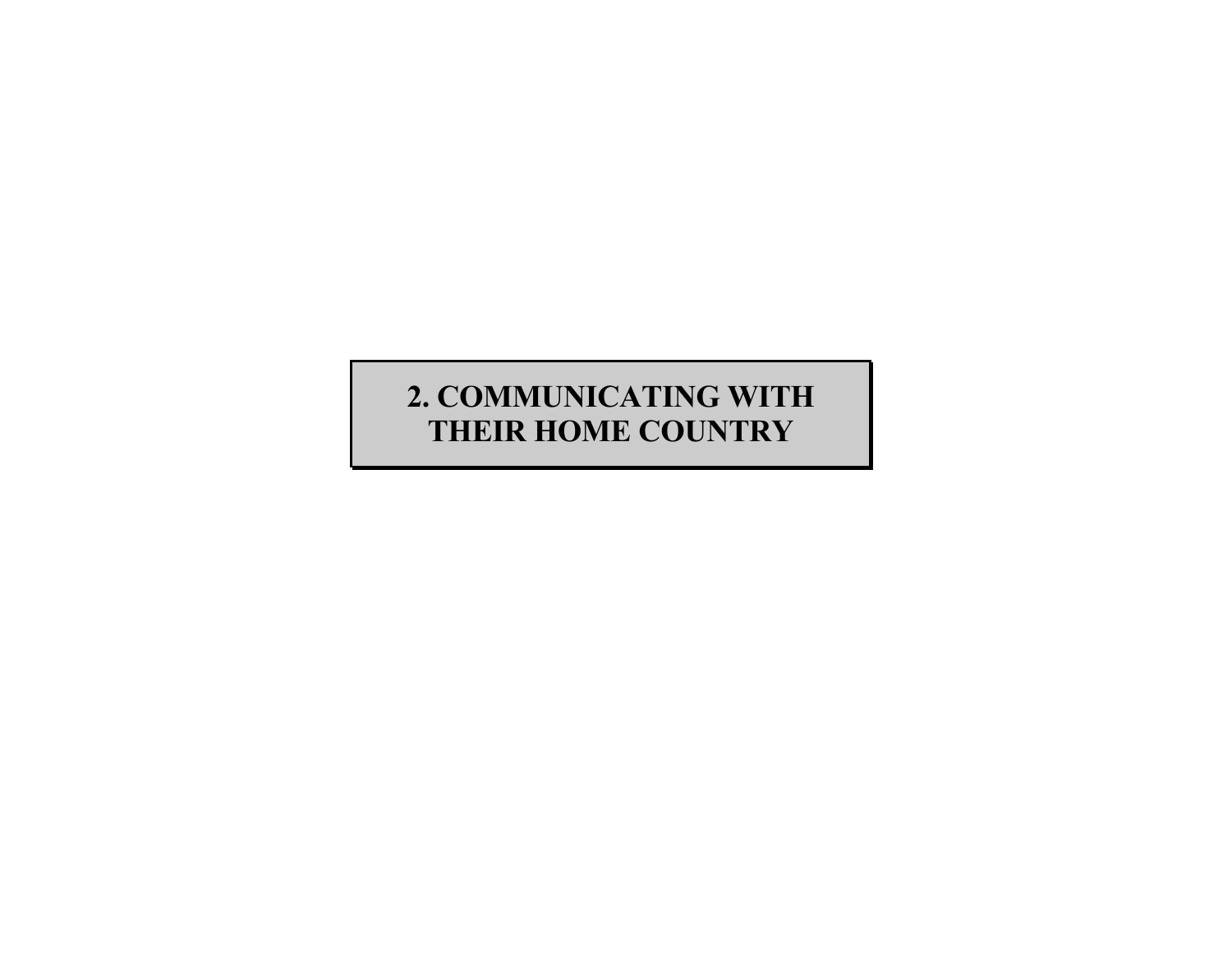## **2.1 SENDING MONEY**

|       | <b>SKILL</b>                         |           | <b>OBJECTIVES</b>                                                   |
|-------|--------------------------------------|-----------|---------------------------------------------------------------------|
| 2.1.1 | Sending money to their home country. | A. 1.33   | To read and write sums of money.                                    |
|       |                                      | L.S. 1.14 | To listen to others in order to take part in a                      |
|       |                                      |           | discussion.                                                         |
|       |                                      | R. 1.3    | To associate words with meanings.                                   |
|       |                                      | R. 1.24   | To pronounce words by sound only.                                   |
|       |                                      | R. 1.32   | To respond to basic reading requirements.                           |
|       |                                      | R. 1.43   | To become familiar with the organization of a simple<br>dictionary. |
|       |                                      | W. 1.3    | To print words legibly.                                             |
|       |                                      | W. 1.12   | To provide personal information.                                    |
|       |                                      | W. 1.14   | To use capitals for proper nouns.                                   |
|       |                                      | W. 1.51   | To spell words used in social and work settings.                    |
|       |                                      | W. 1.53   | To create a personal spelling dictionary.                           |
|       |                                      | V. 1.7    | To accumulate a reading vocabulary of words needed                  |
|       |                                      |           | in the adults' immediate environment.                               |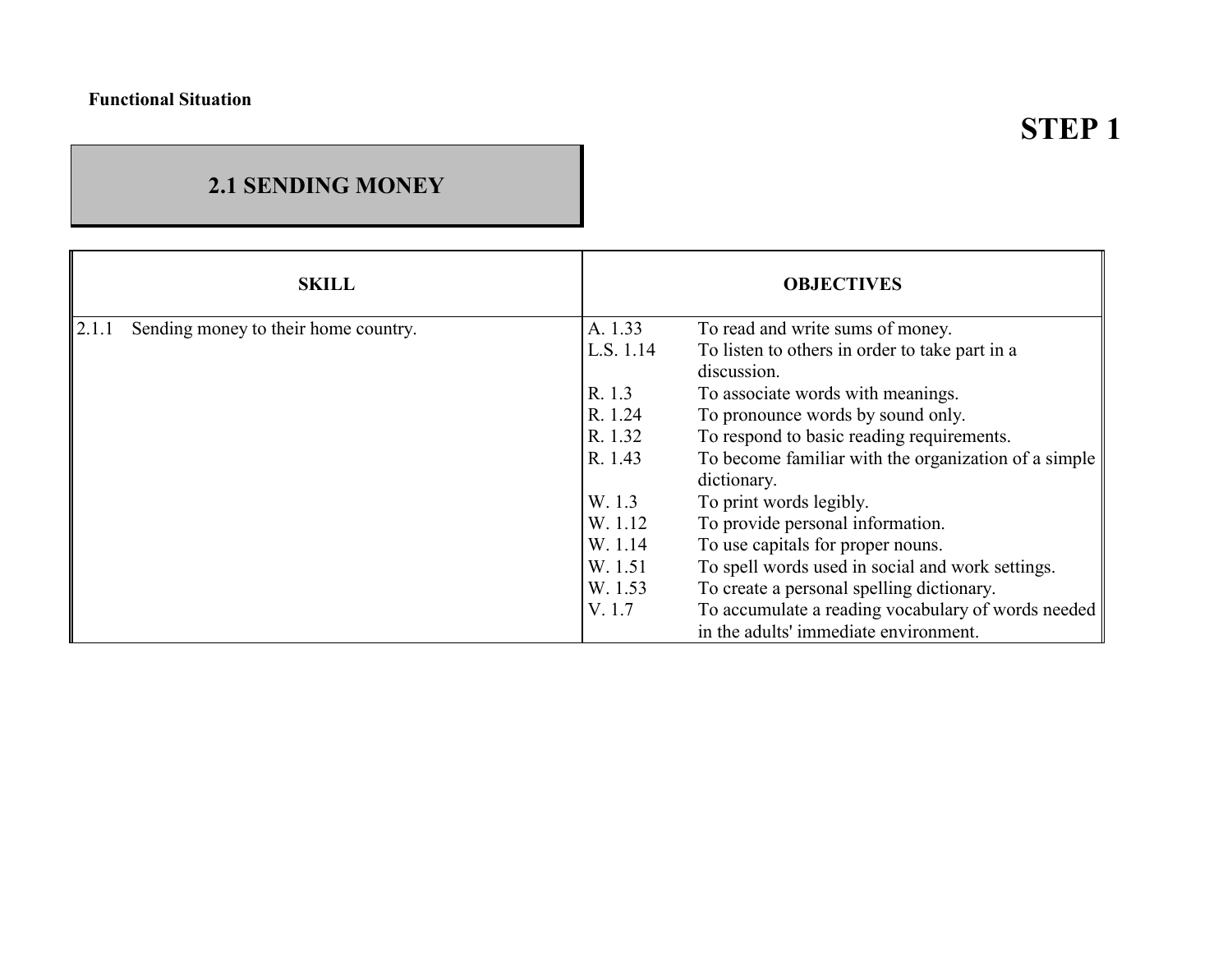#### SUGGESTED ACTIVITIES

#### **Learning Situation**

The students will listen to the teacher's explanation of how to send money abroad. They will bring in forms and papers that have to be filled out, for use in exercises.

#### **Materials**

•Forms that have to be filled out in order to send money.

#### **Procedure**

- • Lead a discussion on the procedure for sending money abroad. Each student explains the type of documents he or she needs and brings a copy of the documents to the next class.
- • Use the most relevant examples for exercises. In all cases, the students should write the name and address of the person to whom the money is being sent, and the amount of money being sent.
- •Point out that sending money always entails fees, and compare the amount charged by different agents.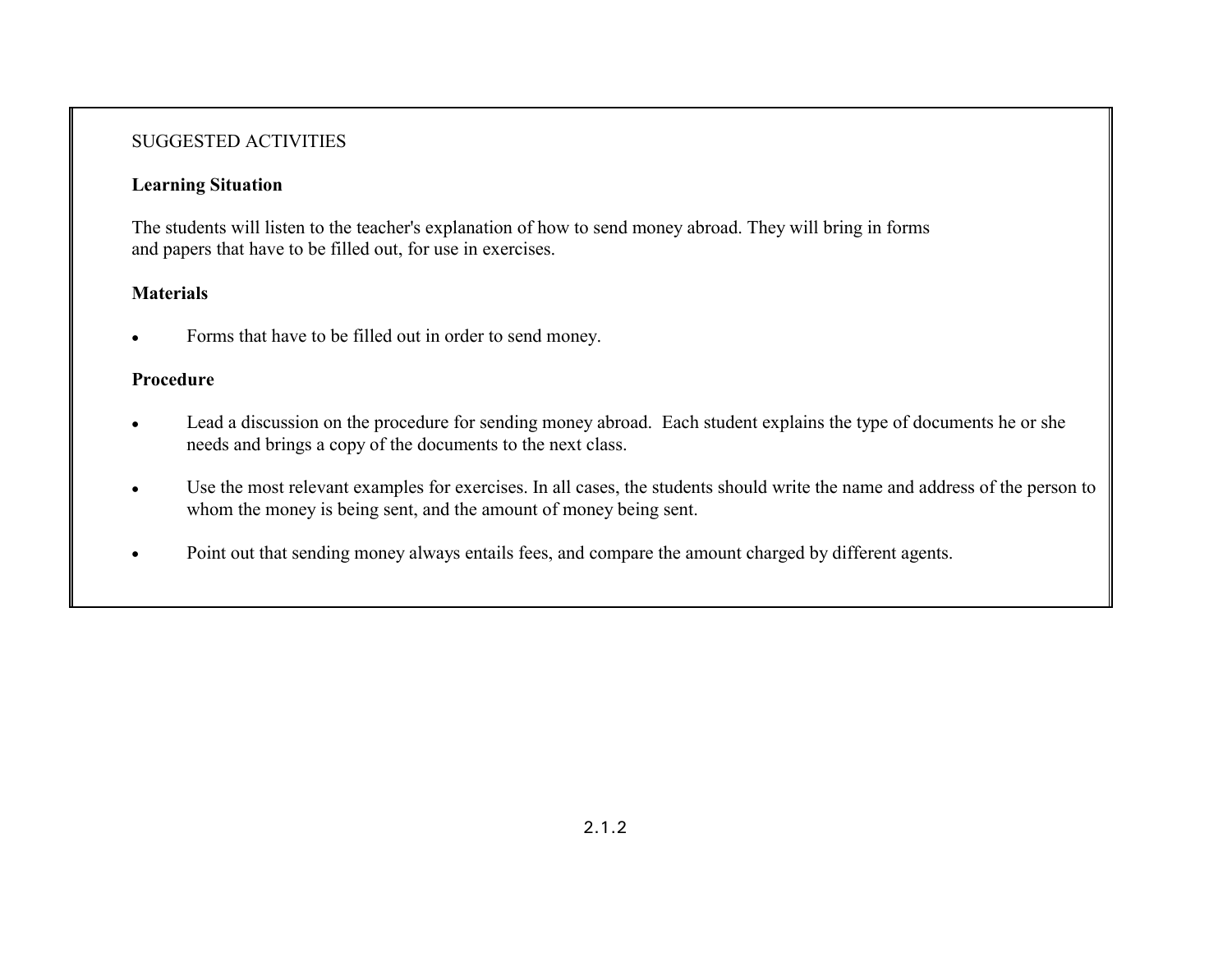- $\bullet$ Update the vocabulary list.
- •Verify the students' use of capitals for proper names.
- •Find new words in a beginner's dictionary or a visual dictionary.
- $\bullet$ Pronounce the words, emphasizing the correspondence between the written letters and the spoken sounds.
- •Other exercises.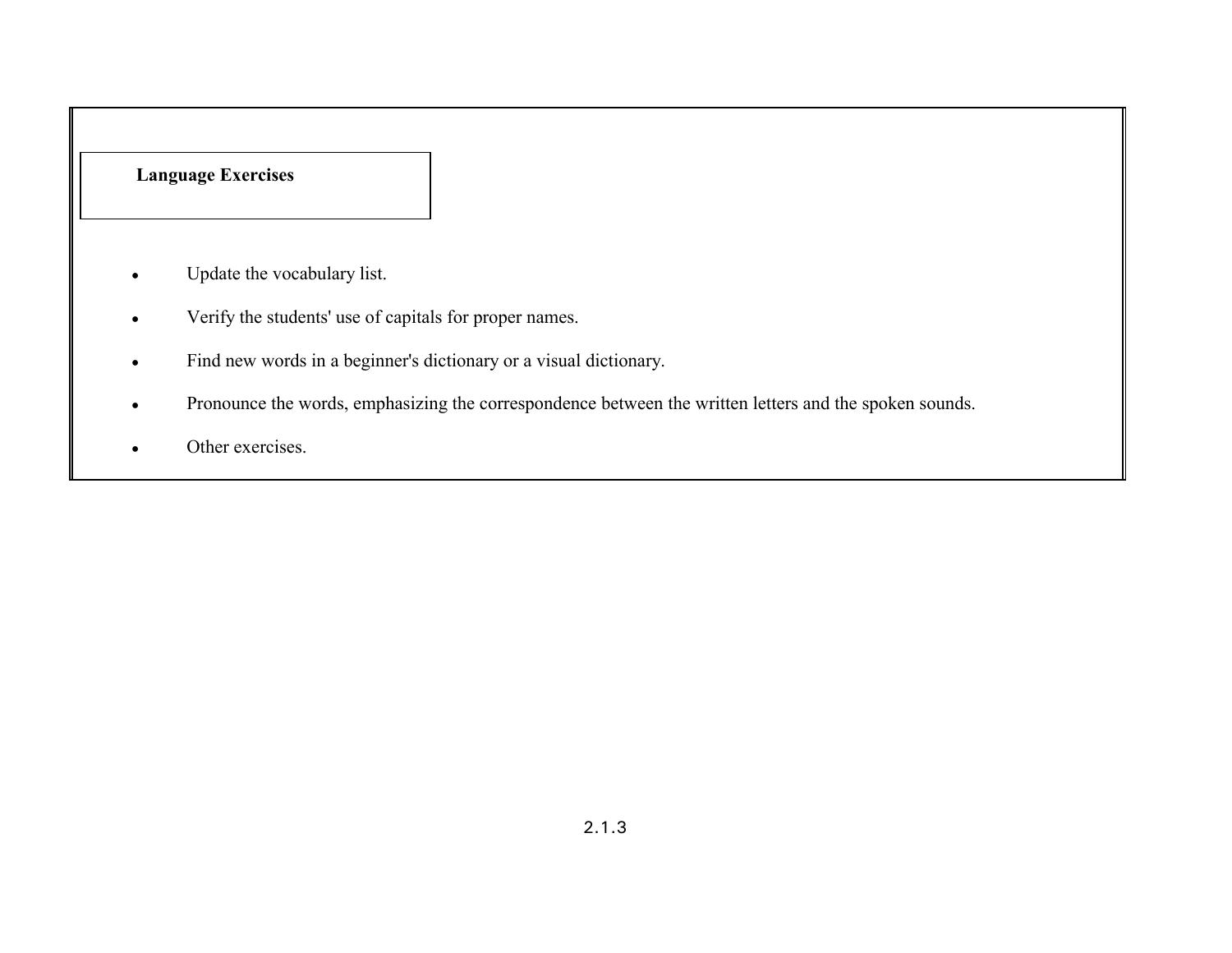# **STEP 2**

## **2.2 PHONING FAMILY OR FRIENDSBACK HOME**

| <b>SKILL</b>                                               | <b>OBJECTIVES</b>                                                                                                                                                                                                                                      |
|------------------------------------------------------------|--------------------------------------------------------------------------------------------------------------------------------------------------------------------------------------------------------------------------------------------------------|
| 2.2.1<br>Understanding how long-distance calls are billed. | L.S. 2.2<br>To speak loudly enough to be heard.<br>To recall specific information heard.<br>L.S. 2.5<br>To ask questions and make requests.<br>L.S. 2.8<br>To use calendars.<br>R. 2.26<br>To spell words used in social and work settings.<br>W. 2.15 |

#### SUGGESTED ACTIVITIES

#### **Learning Situation**

The students will simulate a conversation with a telephone operator in which they seek information about the cost of overseas calls.

#### **Materials**

- •Two telephones or a Bell teletrainer;
- •Map of the world;
- •Map of Québec;
- •Calendar.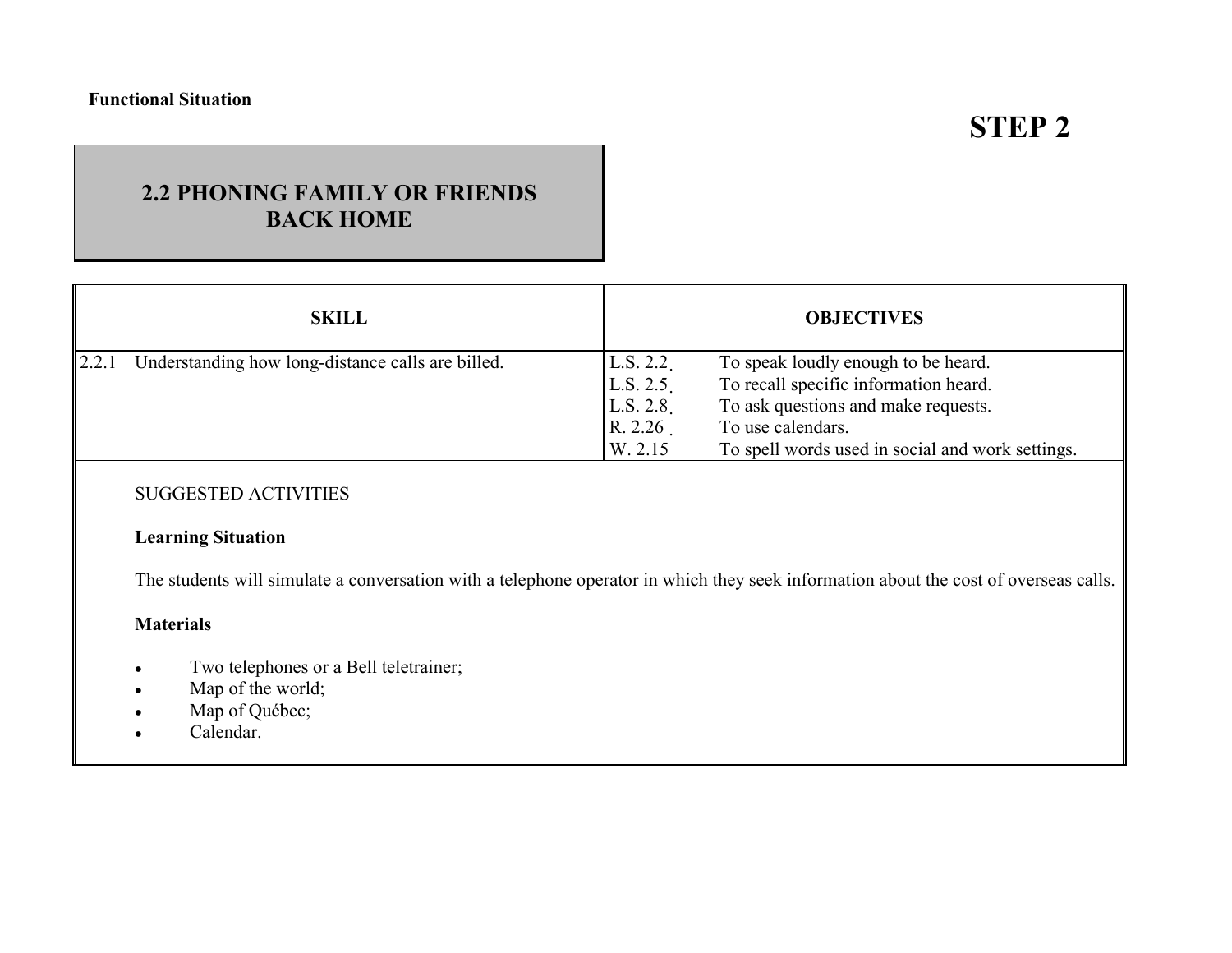#### **Procedure**

- •Ask the students to explain the rate structure for overseas calls.
- •Do you often place calls outside of Canada?
- •Do all phone calls cost the same amount?
- •Why not?
- •Etc.
- • Pair the students and have them prepare the questions to ask the operator. They must indicate the place they wish to call, the rate according to the time of day (daytime, night, Saturday or Sunday), and so on. Once the teams are ready, each one does its simulated telephone request for information on the rates for a specific call. The students should note the appropriate questions to ask and the information obtained.

#### **Note:**

- 1. Explain that calls within the same region are not billed by the call (as is often the case abroad). However, the cost varies from one region to another according to distance, time and day of the week. The students will need a calendar to identify the Saturdays and Sundays. This activity may also provide the opportunity to teach the students some geography.
- 2. The rate structure is no longer published. To obtain information about long-distance rates, one must call the operator (0).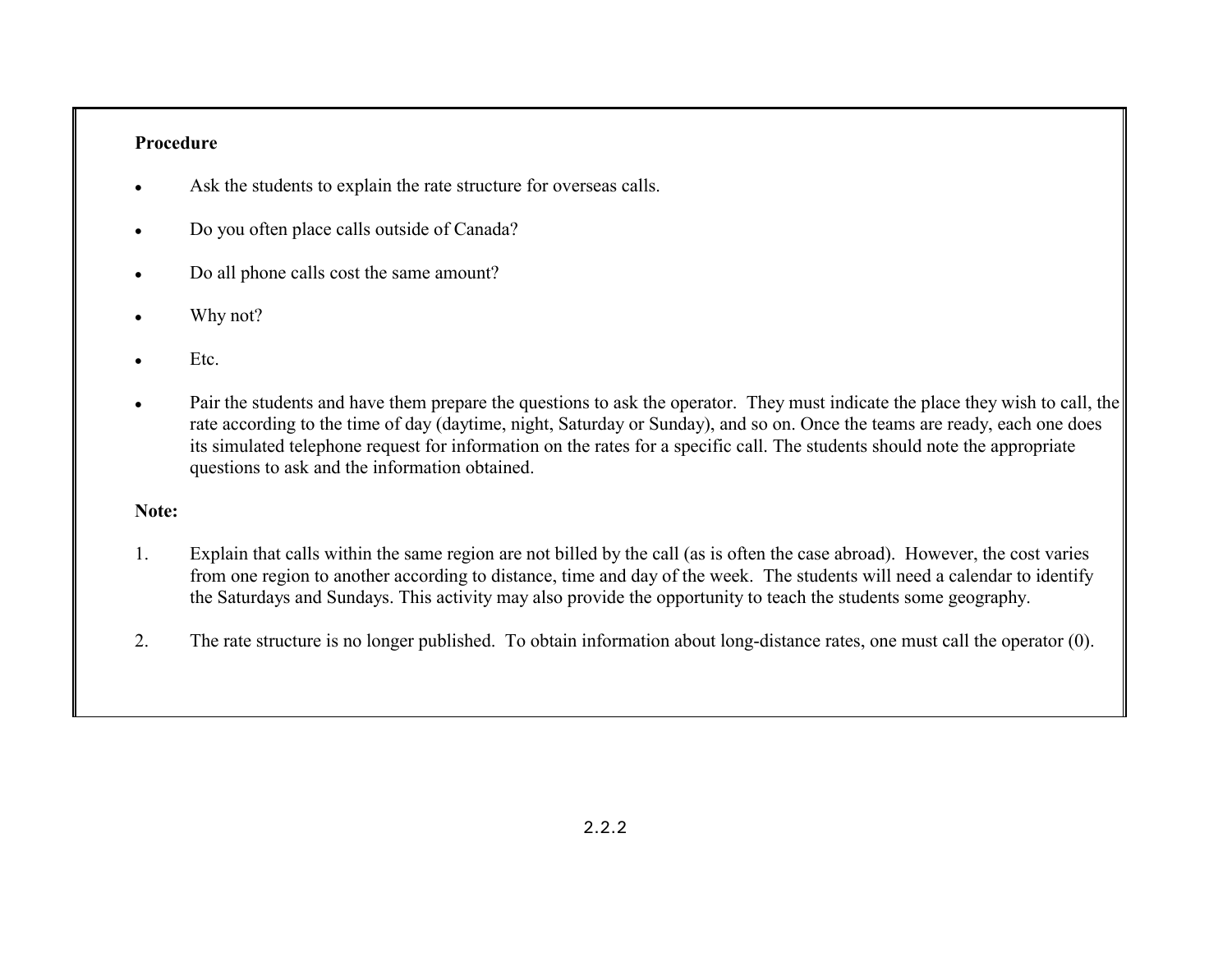- •Work with sounds and new words, making the necessary phonetic corrections.
- •Update the vocabulary list.
- •Other exercises.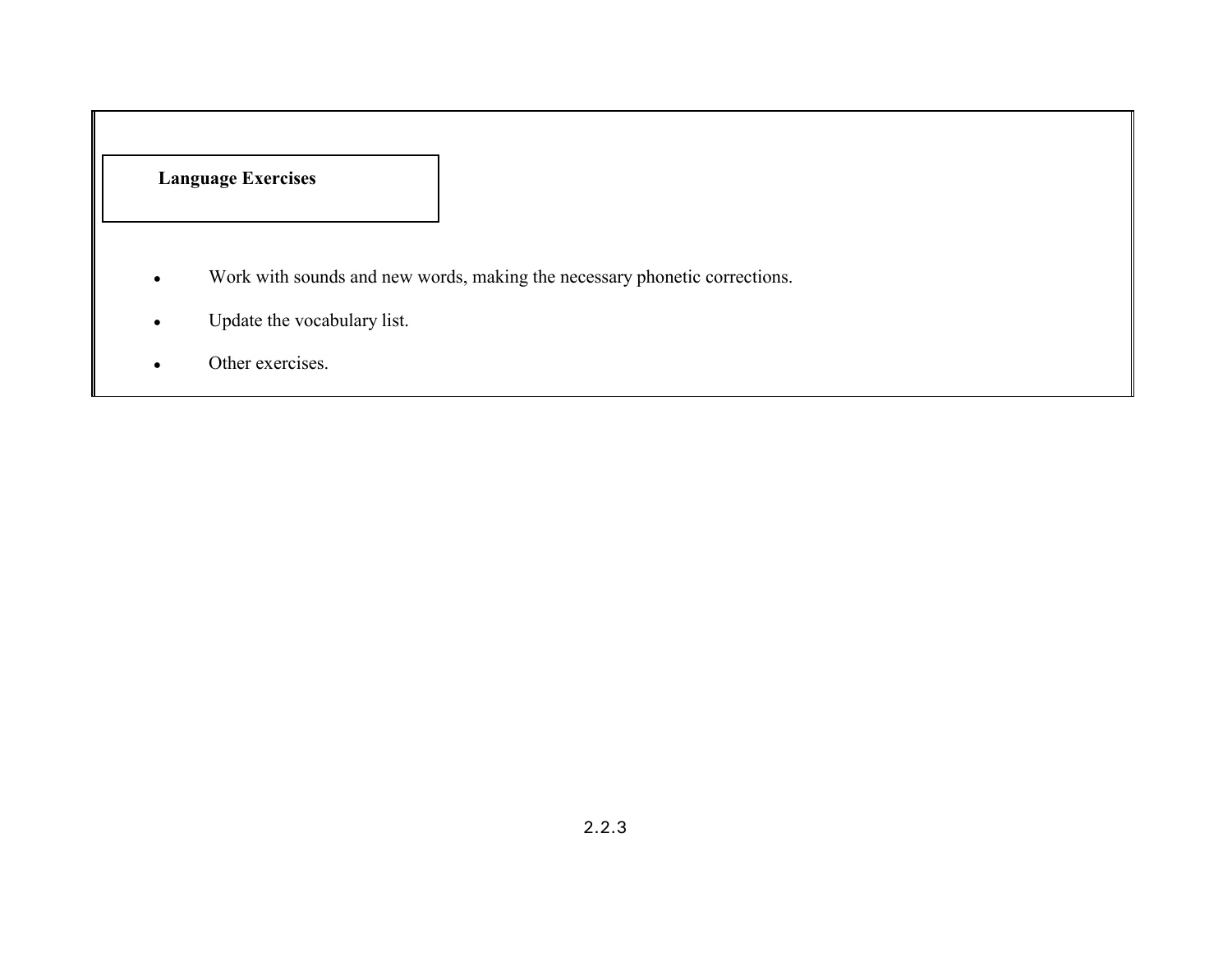| $\vert 2.2.2$ Choosing the best time to place an overseas call. | A. 1.35 | To compare and rank sums of money.       |
|-----------------------------------------------------------------|---------|------------------------------------------|
|                                                                 | R. 2.6  | To develop an advanced sight vocabulary. |
|                                                                 | R. 2.7  | To meet basic reading requirements.      |
|                                                                 | R. 2.30 | To use telephone directories.            |

#### SUGGESTED ACTIVITIES

#### **Learning Situation**

The students will bring in telephone bills with billings for overseas or long-distance calls. Use these examples to explain the rate structure.

#### **Materials**

- •Copies of telephone bills for each person;
- • Written on the blackboard, a list of the categories used by Bell (call number, place, telephone number, duration of the call, rates, reduction and amount).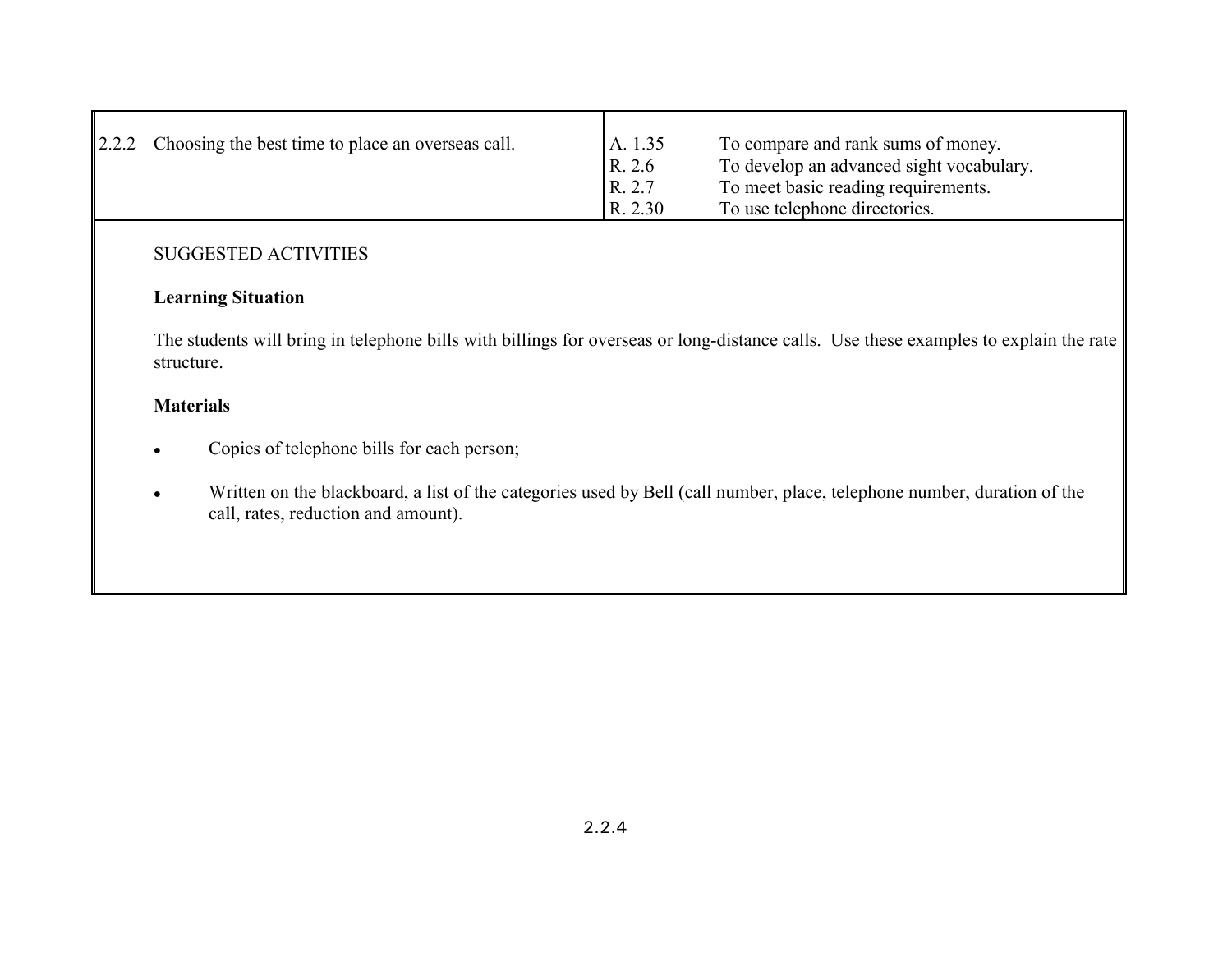#### **Procedure**

- • Ask the students to complete the list on the blackboard by giving examples of billed calls that can be used to form the basis of exercises, such as:
	- •Identify the call with the greatest price reduction.
	- •Identify the most expensive call and the reasons why it cost so much.
	- $\bullet$ Determine whether the cost of the most expensive call could have been reduced, and how.
	- •Other exercises.
- • In teams, using copies of telephone bills, the students answer the teacher's questions, such as:
	- •Identify two calls to the same location: why is there a difference in cost?
	- •How much did the first call cost? The second? Which cost more? Why?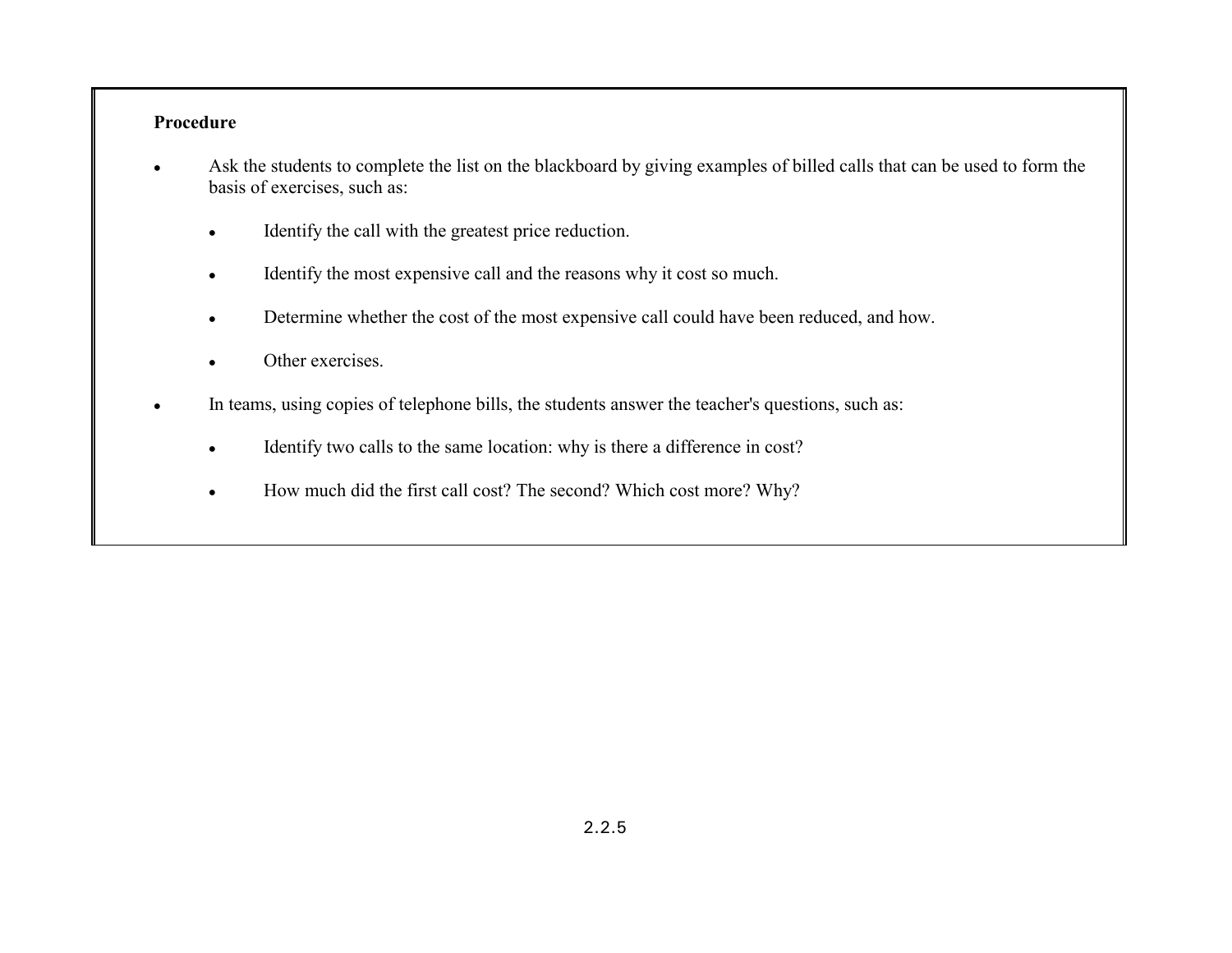# **STEP 1**

## **2.3 SENDING NEWS**

|        | <b>SKILL</b>                                                         |                                                                                                   | <b>OBJECTIVES</b>                                                                                                                                                                                                                                                                                                                                                                                                                                                                 |
|--------|----------------------------------------------------------------------|---------------------------------------------------------------------------------------------------|-----------------------------------------------------------------------------------------------------------------------------------------------------------------------------------------------------------------------------------------------------------------------------------------------------------------------------------------------------------------------------------------------------------------------------------------------------------------------------------|
| 2.3.1. | Recording news on a cassette and sending it to family or<br>friends. | L.S. 1.1<br>L.S. 1.9<br>L.S. 1.15<br>R. 1.3<br>R. 1.32<br>R. 1.33<br>W. 1.24<br>W. 1.51<br>V. 1.7 | To speak loudly enough to be heard.<br>To relate experiences, feelings and ideas.<br>To learn to keep to the topic under discussion.<br>To associate words with meanings.<br>To respond to basic reading requirements.<br>To use accumulated knowledge to derive meaning<br>from reading.<br>To address an envelope correctly.<br>To spell words used in social and work settings.<br>To accumulate a reading vocabulary of words needed<br>in the adults' immediate environment. |
|        | <b>SUGGESTED ACTIVITIES</b>                                          |                                                                                                   |                                                                                                                                                                                                                                                                                                                                                                                                                                                                                   |
|        | <b>Learning Situation</b>                                            |                                                                                                   |                                                                                                                                                                                                                                                                                                                                                                                                                                                                                   |
|        | The students will record a message to a recipient of their choice.   |                                                                                                   |                                                                                                                                                                                                                                                                                                                                                                                                                                                                                   |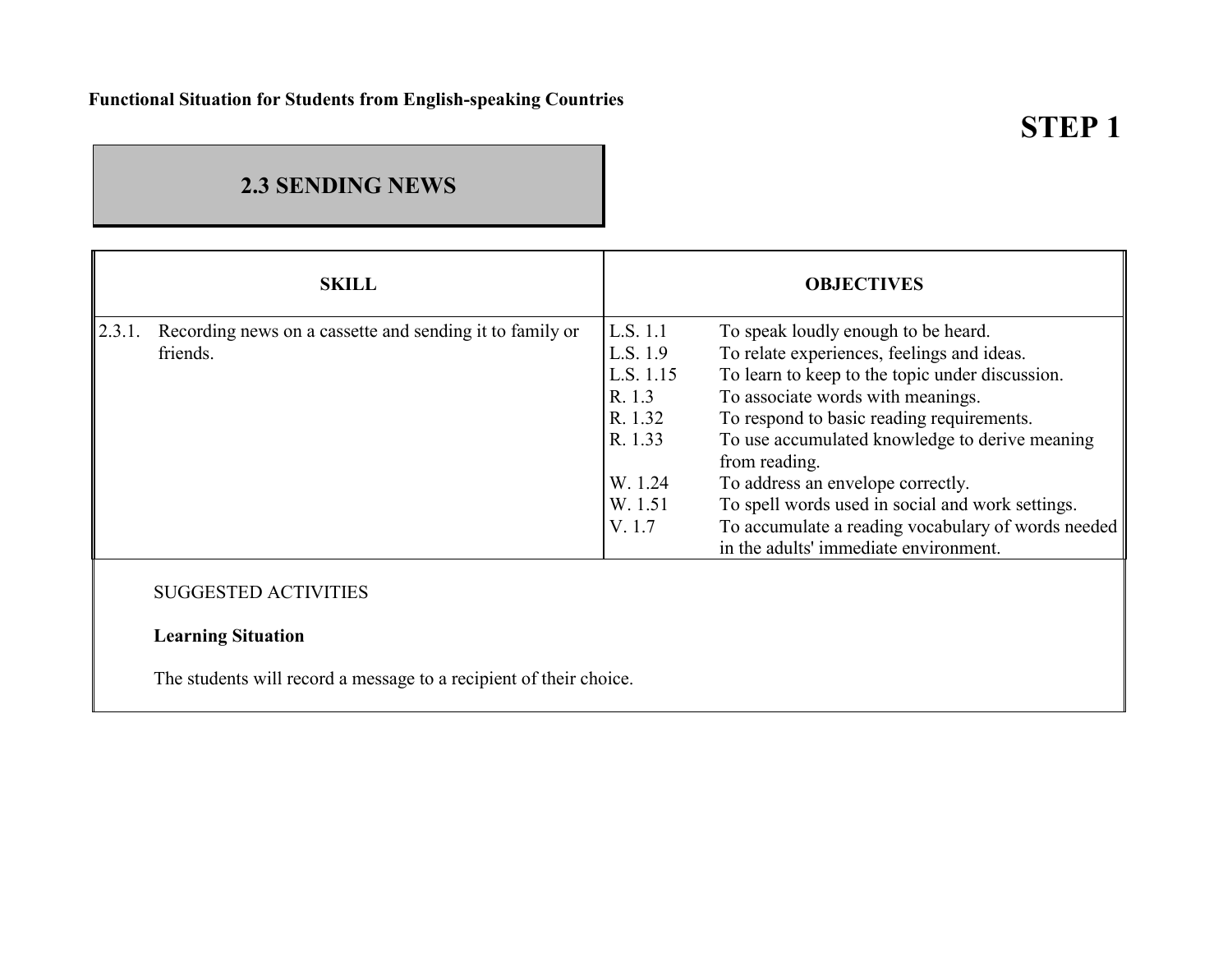#### **Materials**

- •One or more cassette recorders;
- •Blank cassettes.

#### **Procedure**

- • Ask the members of the class to describe how they convey news back home, and to talk about the importance of sending and receiving news. This discussion requires skill and diplomacy in order to avoid touching on painful memories. Ask the students to whom they would like to send a cassette in English and what type of information they would like to record on it (e.g. family, health, climate, work, etc.). List the proposed subjects on the board.
- • Pair the students and have them prepare the message to be recorded, using the themes proposed by the class and setting a time limit (five minutes, for example, to allow several people to participate). Each person should choose the themes he or she wants to talk about.
- • Record the messages. If there is only one cassette recorder, ask for a few volunteers to record their messages and then have the class correct them as a group

- •Update the vocabulary list.
- •Use new words in spoken sentences.
- •Work with new words and with sounds.
- •Other exercises.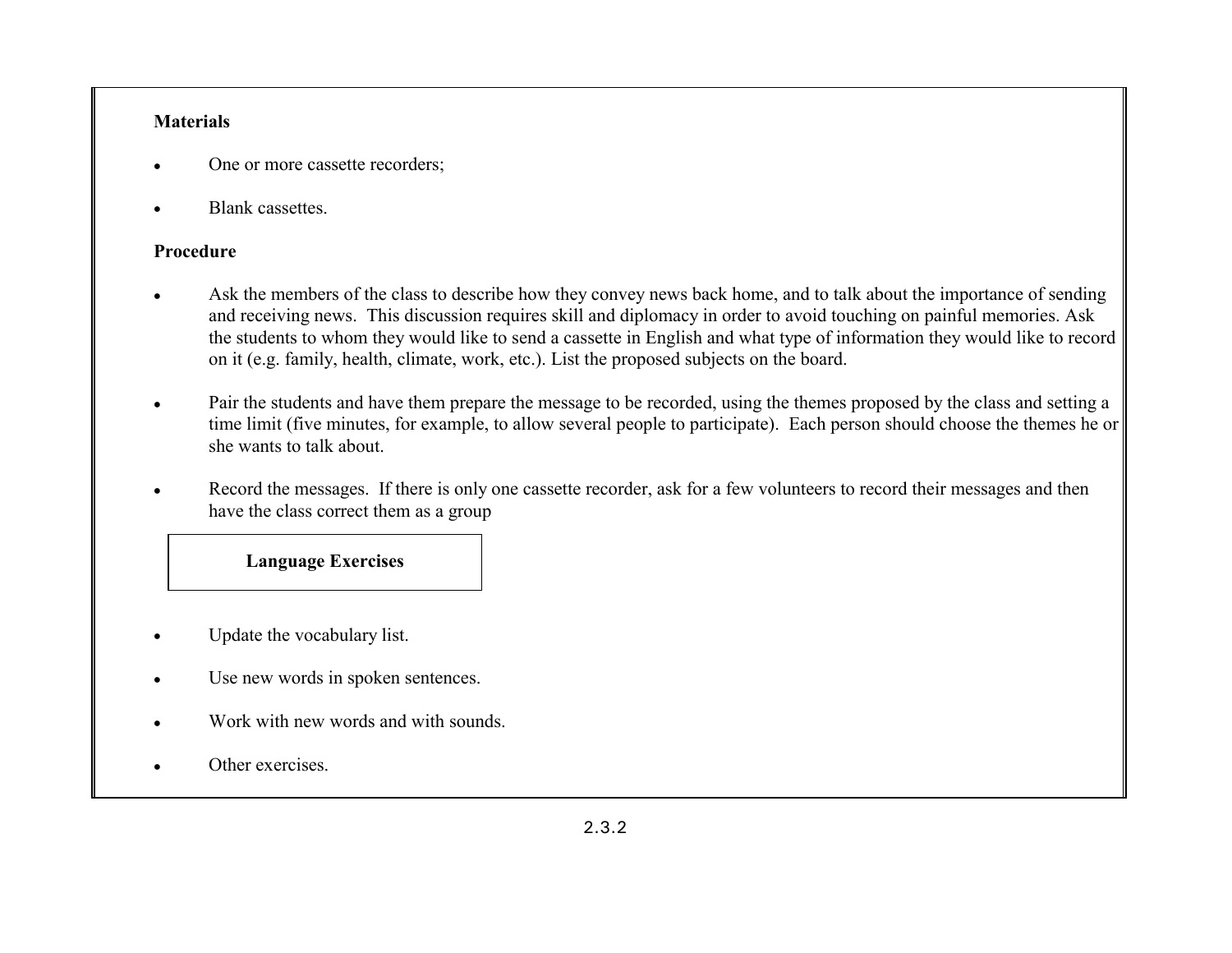## **2.4 SENDING NEWS**

|       | <b>SKILL</b>                                                                      |           | <b>OBJECTIVES</b>                                                                           |
|-------|-----------------------------------------------------------------------------------|-----------|---------------------------------------------------------------------------------------------|
| 2.4.1 | Choosing a greeting card for the purpose of sending news<br>to family or friends. | L.S. 1.14 | To listen to others in order to take part in a<br>discussion.                               |
|       |                                                                                   | L.S. 1.15 | To learn to keep to the topic under discussion.                                             |
|       |                                                                                   | R. 1.3    | To associate words with meanings.                                                           |
|       |                                                                                   | R. 1.24   | To pronounce words by sound only.                                                           |
|       |                                                                                   | R. 1.25   | To understand and apply the principle of<br>syllabication.                                  |
|       |                                                                                   | R. 1.32   | To respond to basic reading requirements.                                                   |
|       |                                                                                   | R. 1.33   | To use accumulated knowledge to derive meaning<br>from reading.                             |
|       |                                                                                   | W. 1.23   | To write greeting cards and postcards.                                                      |
|       |                                                                                   | V. 1.7    | To accumulate a reading vocabulary of words needed<br>in the adults' immediate environment. |
|       | <b>SUGGESTED ACTIVITIES</b>                                                       |           |                                                                                             |
|       | <b>Learning Situation</b>                                                         |           |                                                                                             |

The students will choose or make a greeting card for a recipient of their choice.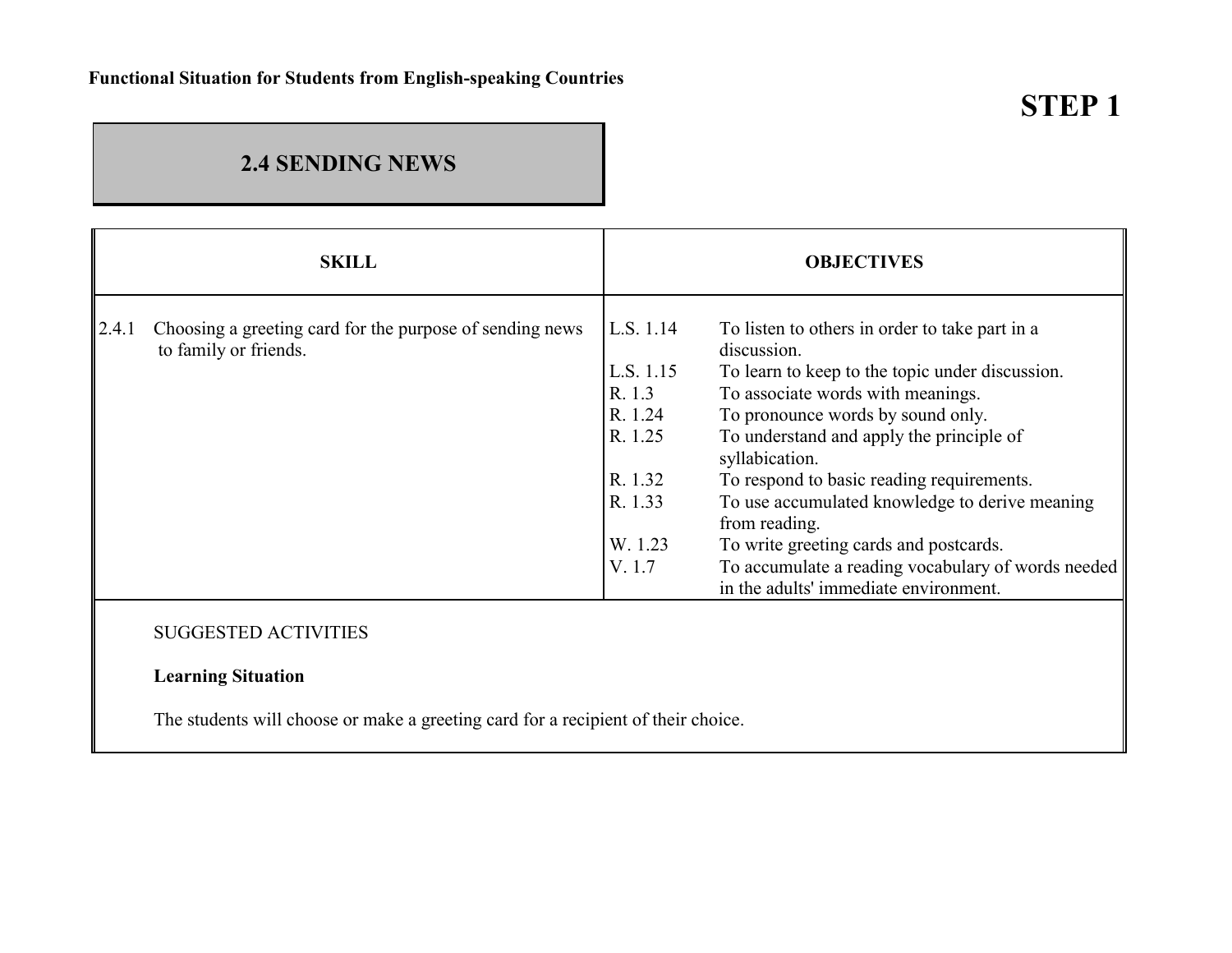#### **Materials**

• A selection of greeting cards covering the gamut of occasions for which cards are used. The cards should have pictures illustrating the purpose for which they are used.

#### **Procedure**

- $\bullet$ Begin a discussion about the occasions for sending greeting cards to their home countries.
- $\bullet$ Note on the board the occasions mentioned (New Year, birthdays, etc.).
- • Using greeting cards the students have brought in, discuss the occasions for which cards are used most typically in QuÈbec (birthday cards, get well cards, births, condolences, etc.). This discussion encourages the students to share their intercultural perspectives and also to learn about the way things are done in this culture.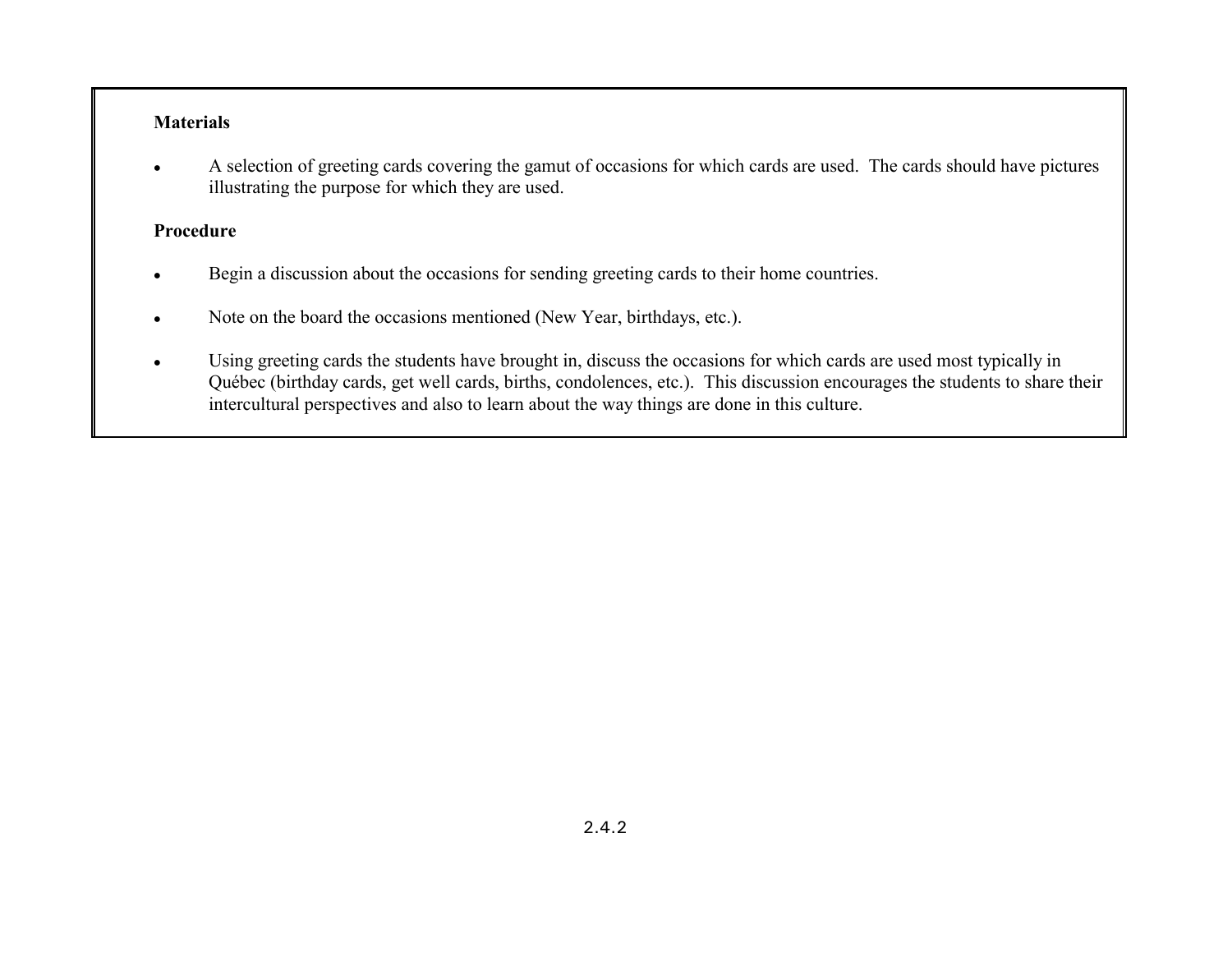- •Update the vocabulary list.
- $\bullet$ Use new words in spoken sentences.
- $\bullet$  Observe the different types of discourse (expressive, persuasive and informative) and point out that greeting cards represent an example of expressive discourse.
- •Pronounce words, emphasizing the correspondence between the written letters and the spoken sounds.
- •Divide words into syllables.
- $\bullet$ Add or replace words in sentences.
- •Other exercises.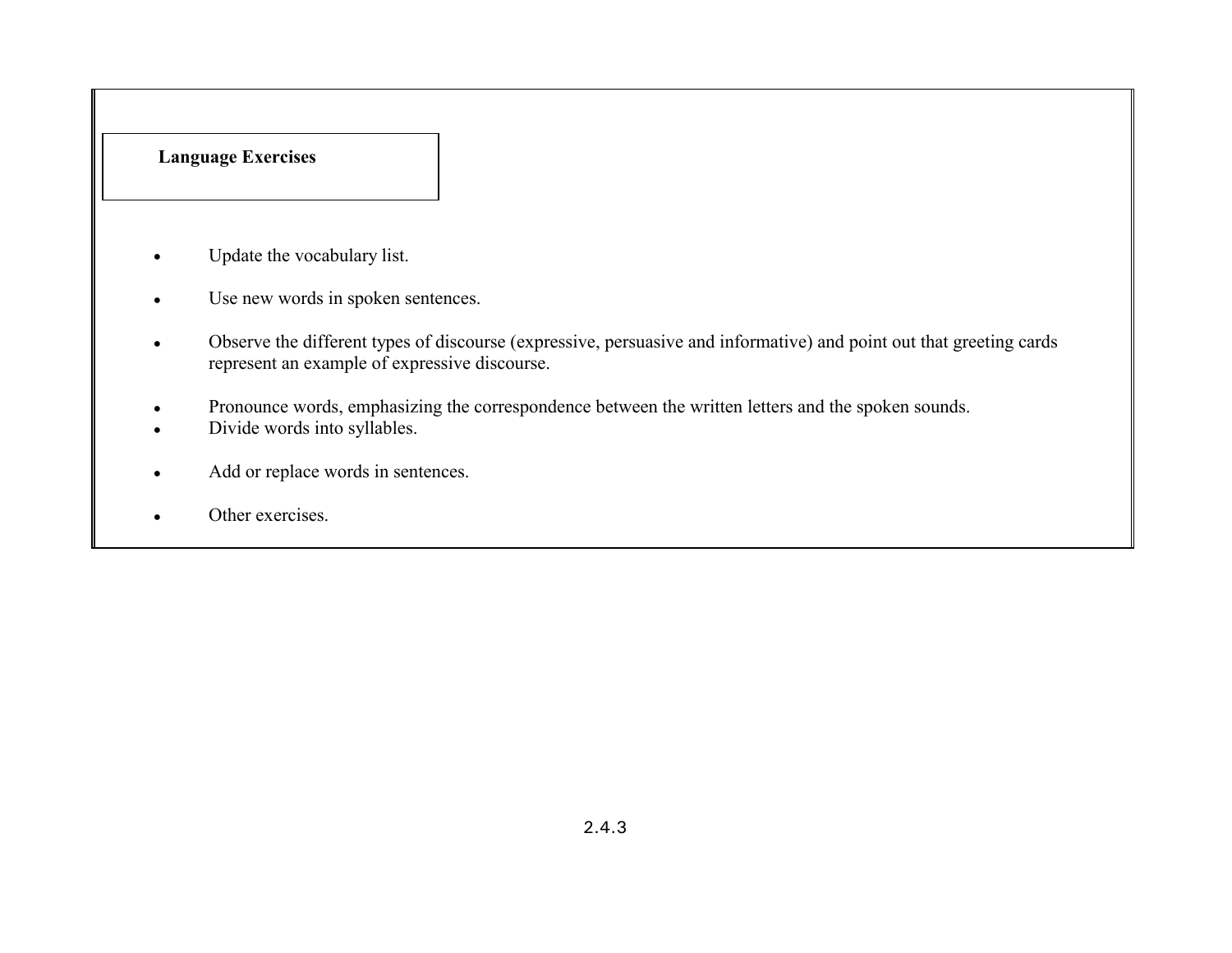| 2.4.2 | Sending a greeting card to a friend or relative. | W. 1.3  | To print words legibly.                        |
|-------|--------------------------------------------------|---------|------------------------------------------------|
|       |                                                  | W. 1.7  | To recognize a sentence as a complete thought. |
|       |                                                  | W. 1.8  | To write simple sentences.                     |
|       |                                                  | W. 1.23 | To write greeting cards and post cards.        |
|       |                                                  | W. 1.24 | To address an envelope correctly.              |
|       |                                                  | W. 1.34 | To use cursive writing.                        |

#### SUGGESTED ACTIVITIES

#### **Learning Situation**

The students will send the cards they have chosen.

#### **Materials**

Each student brings the card he or she has chosen and an envelope.

#### **Procedure**

- $\bullet$ The students write messages on their cards.
- • If the card the students have chosen comes with a printed message, the students should add a few words or short sentences to personalize the message.
- •The students must write the address correctly. They will probably require examples.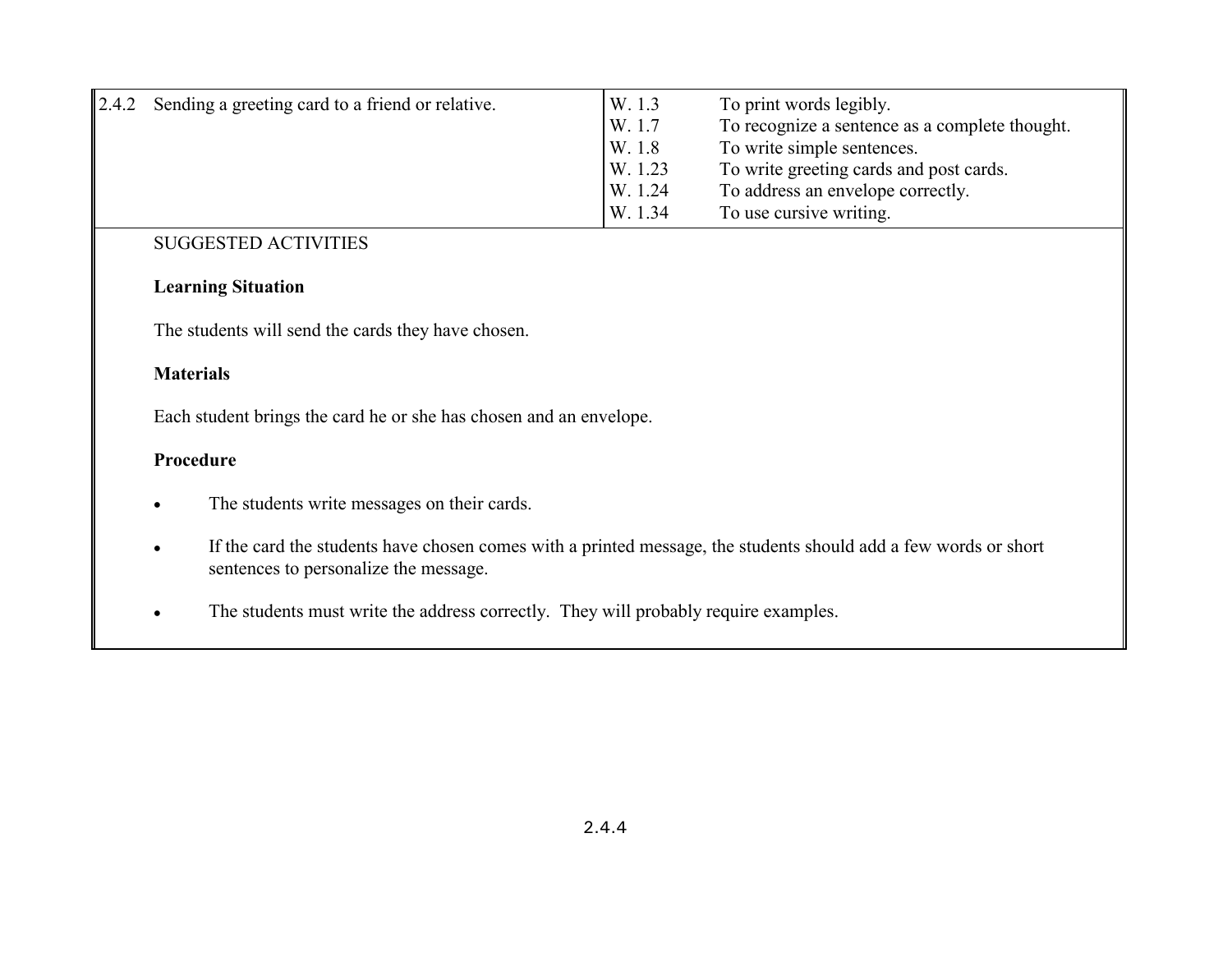- $\bullet$ Update the vocabulary list.
- $\bullet$ Respect the rules for capitals and periods.
- •Place words in a logical order to form a sentence.
- $\bullet$ Use the appropriate vocabulary.
- •Other exercises.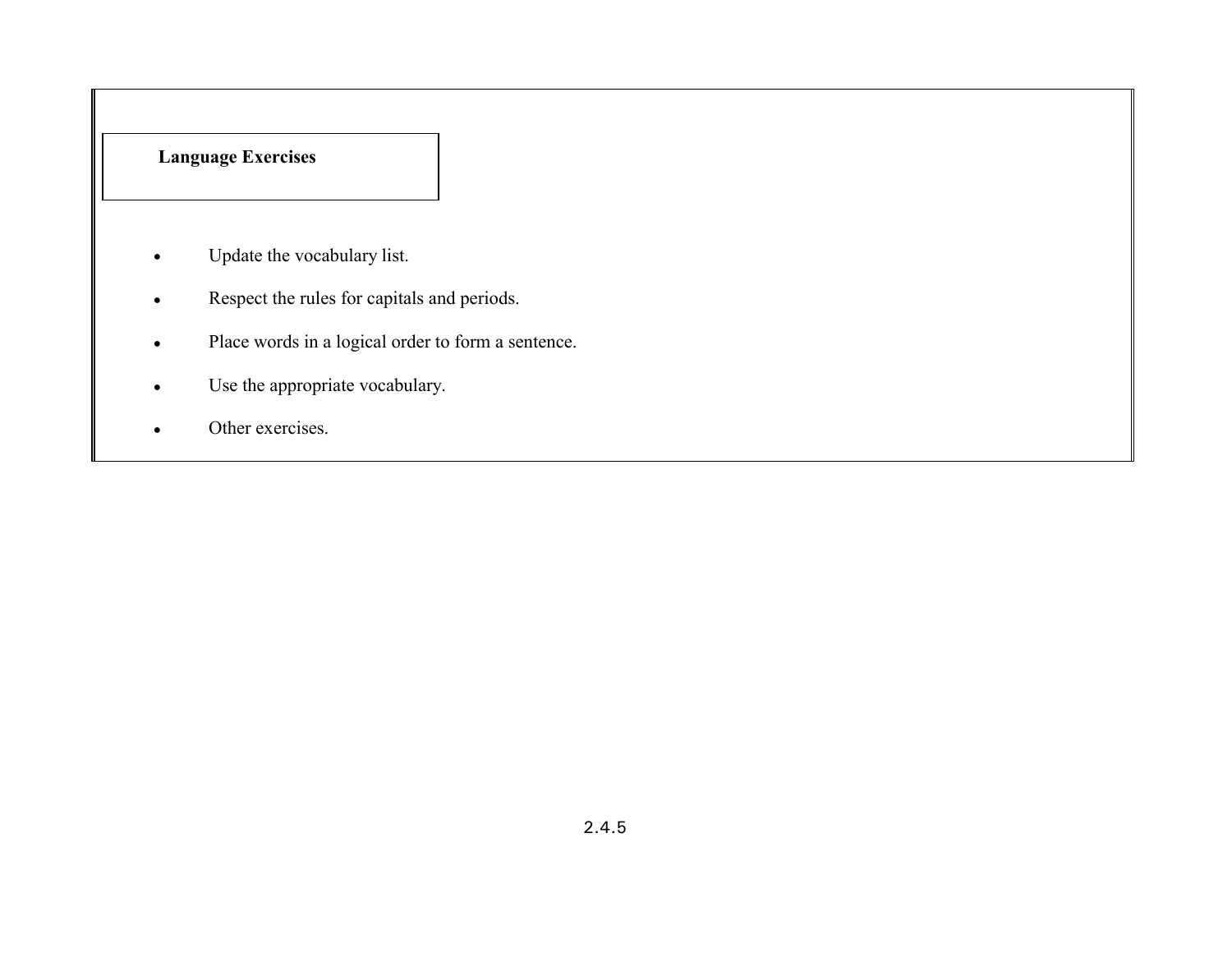## **2.5 SENDING NEWS**

|       | <b>SKILL</b>                                                                                                                 |                                                                | <b>OBJECTIVES</b>                                                                                                                                                                                                                                                                                                           |
|-------|------------------------------------------------------------------------------------------------------------------------------|----------------------------------------------------------------|-----------------------------------------------------------------------------------------------------------------------------------------------------------------------------------------------------------------------------------------------------------------------------------------------------------------------------|
| 2.5.1 | Writing a letter conveying news to family or friends.                                                                        | L.S. 2.1<br>W. 2.5<br>W. 2.12<br>W. 2.15<br>W. 2.27<br>W. 2.29 | To listen to others in order to take part in a<br>discussion.<br>To form complete sentences.<br>To be willing to write despite spelling problems.<br>To spell words used in social and work settings.<br>To know the required format for a letter.<br>To gain confidence in writing different types of<br>personal letters. |
|       | <b>SUGGESTED ACTIVITIES</b><br><b>Learning Situation</b><br>The students will write a letter to a recipient of their choice. |                                                                |                                                                                                                                                                                                                                                                                                                             |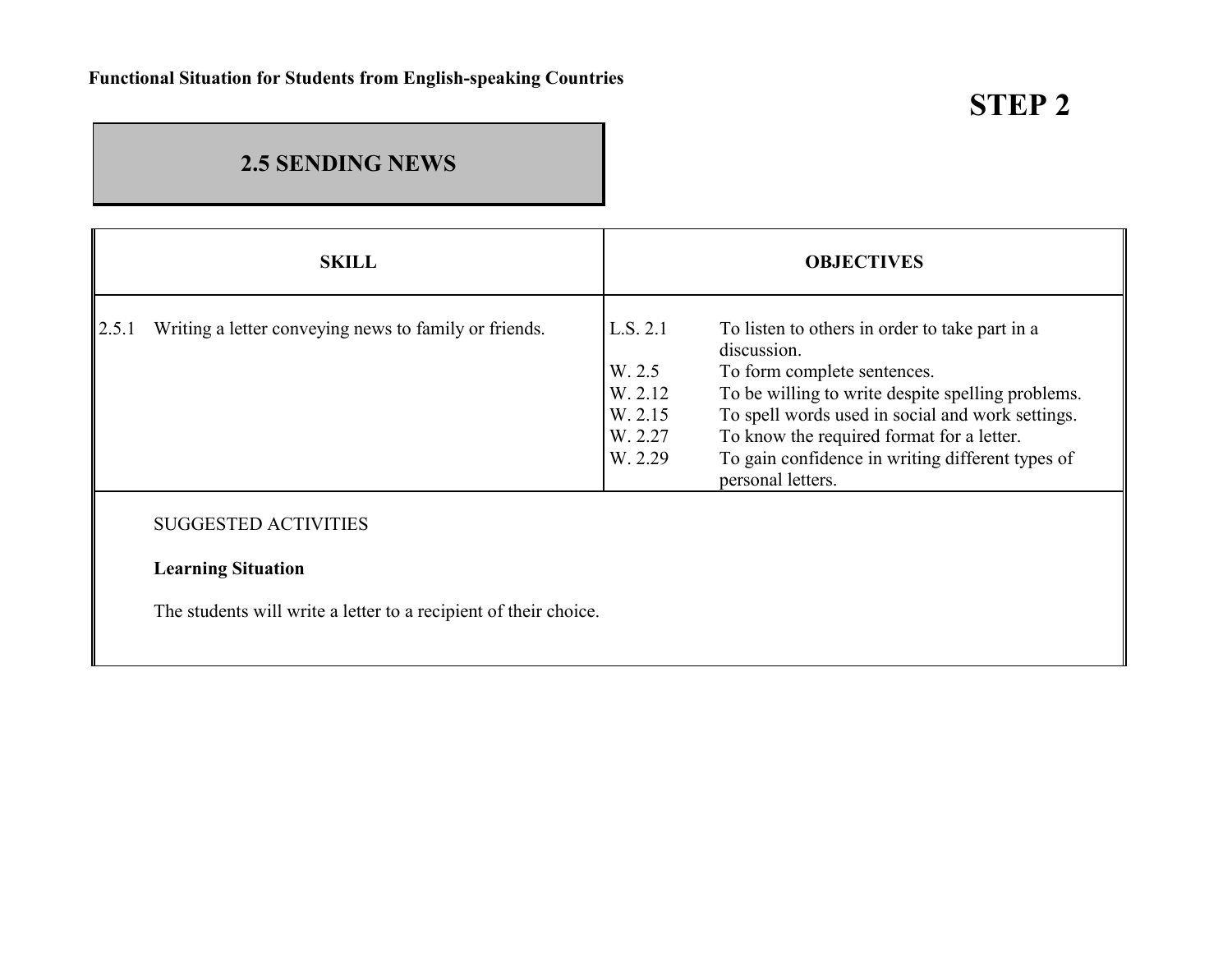#### **Procedure**

- •Start a discussion about the occasions for sending news back home and the importance of keeping in touch.
- $\bullet$ Ask everyone in the class to choose a correspondent.
- • The whole class should discuss the main subjects to write about in a letter (news about the family, work, courses, etc.). Write the themes on the board.
- $\bullet$ Ask the members of the class to select a few themes from the class discussion for their own letters.
- •Give some guidelines concerning the form of the letter: place, date, etc.
- •Next, ask each student to write a letter to a recipient of their choice, using some of the selected themes.

- •Update the vocabulary list.
- •Use new words in written sentences.
- •Identify nouns, verbs, determiners, qualifying adjectives.
- •Add an adjective to a noun to make it more specific (e.g. a bus; a big bus, a fast bus).
- •Other exercises.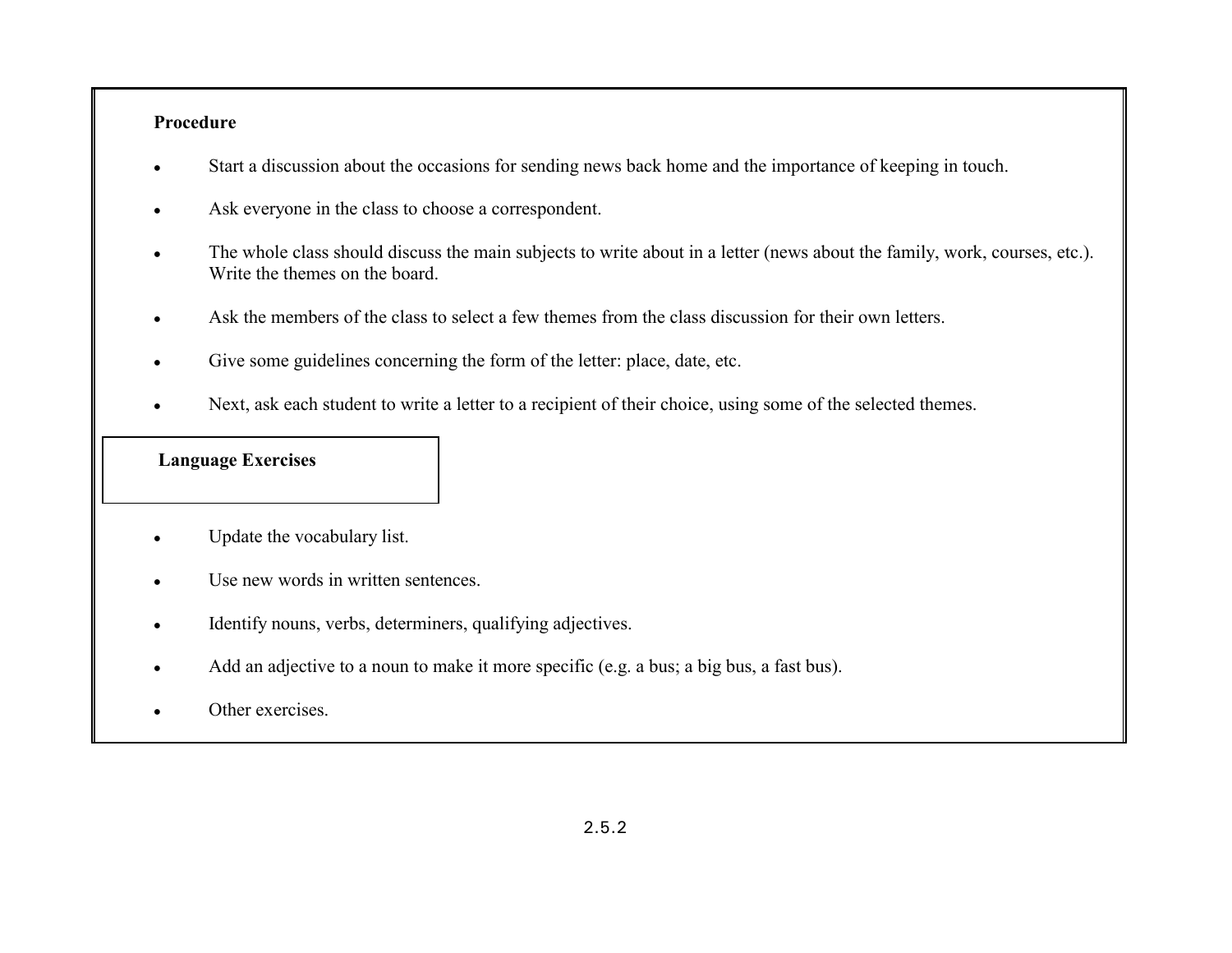## **2.6 SENDING NEWS**

|       | <b>SKILL</b>                                          |          | <b>OBJECTIVES</b>                                                     |
|-------|-------------------------------------------------------|----------|-----------------------------------------------------------------------|
| 2.6.1 | Writing a letter conveying news to family or friends. | L.S. 3.1 | To relate to others by acknowledging their input and                  |
|       |                                                       | R. 3.1   | opinions.<br>To take risks when reading.                              |
|       |                                                       | W. 3.1   | To become a willing and confident writer.                             |
|       |                                                       | W. 3.21  | To know the required format for a personal letter.                    |
|       |                                                       | W. 3.22  | To gain confidence in writing different types of<br>personal letters. |
|       |                                                       | W. 3.23  | To address an envelope correctly.                                     |
|       |                                                       | W. 3.52  | To understand and use correct sentence structure.                     |
|       |                                                       | V. 3.10  | To enrich vocabulary by learning new meanings for<br>familiar words.  |
|       | <b>SUGGESTED ACTIVITIES</b>                           |          |                                                                       |

#### **Learning Situation**

The students will write a letter to a recipient of their choice. One letter will be chosen for a class activity focused on reading comprehension.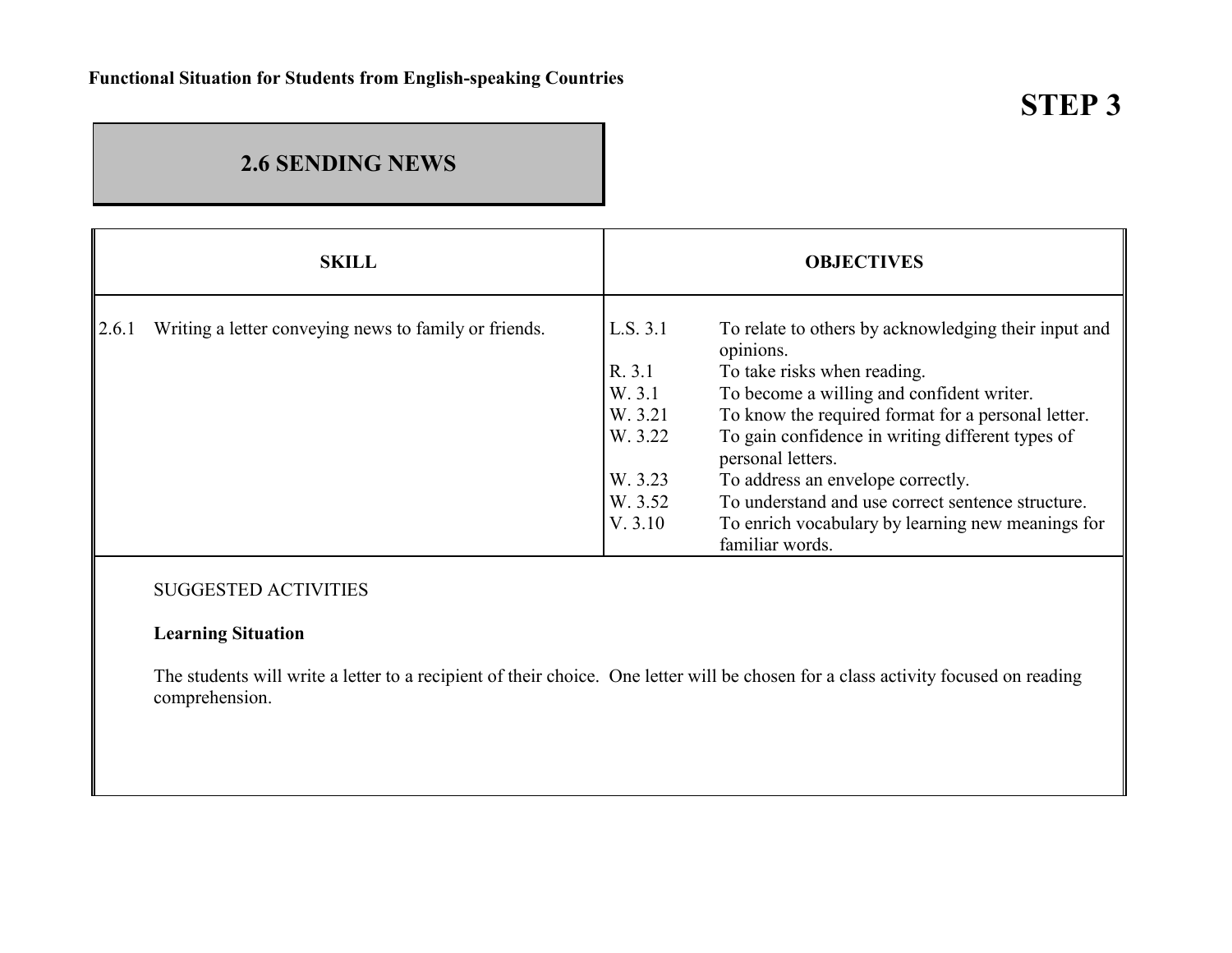#### **Materials (Activity 2)**

Photocopy of the letter chosen for each person in the class.

#### **Procedure**

#### **Activity 1**

- •Start a discussion about the occasions for sending news back home and the importance of keeping in touch.
- $\bullet$ Ask everyone in the class to choose a correspondent.
- • The whole class should discuss the main subjects to write about in a letter (news about the family, work, courses, etc.). Write the themes on the board.
- $\bullet$ Ask the members of the class to select a few themes from the class discussion for their own letters.
- $\bullet$ Next, ask the students to write a letter to a recipient of their choice, using some of the selected themes.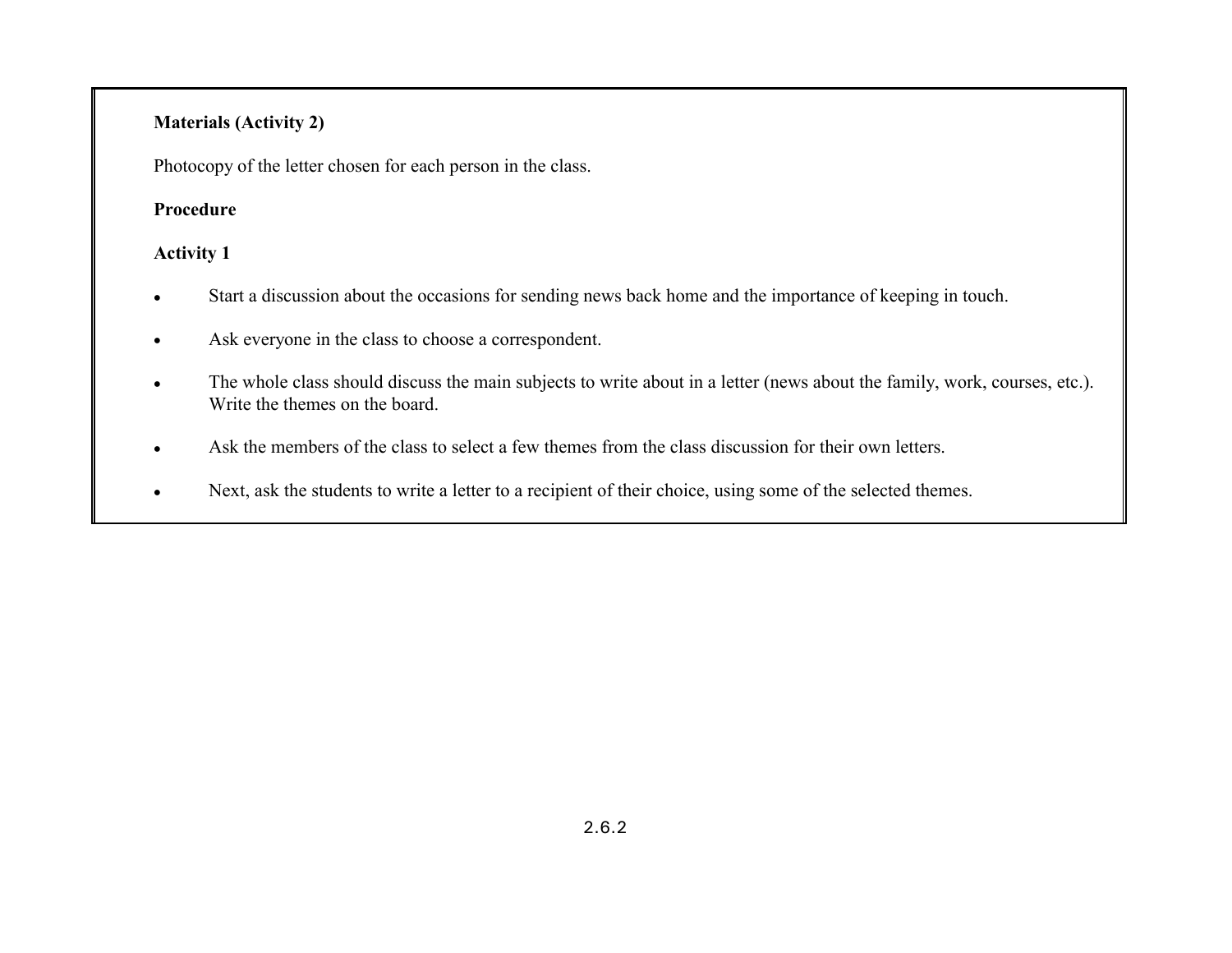#### **Activity 2**

- • With the author's consent, choose a letter for the reading comprehension exercise, which might include the following questions:
	- •For whom is the letter intended?
	- •What topics does it cover?
	- •Etc.
- • Other exercises may be proposed, such as:
	- •Discuss the feelings expressed in a sentence.
	- $\bullet$ Transform sentences by changing a word.
	- $\bullet$ Look for the opposite of certains words.
	- •Identify punctuation marks.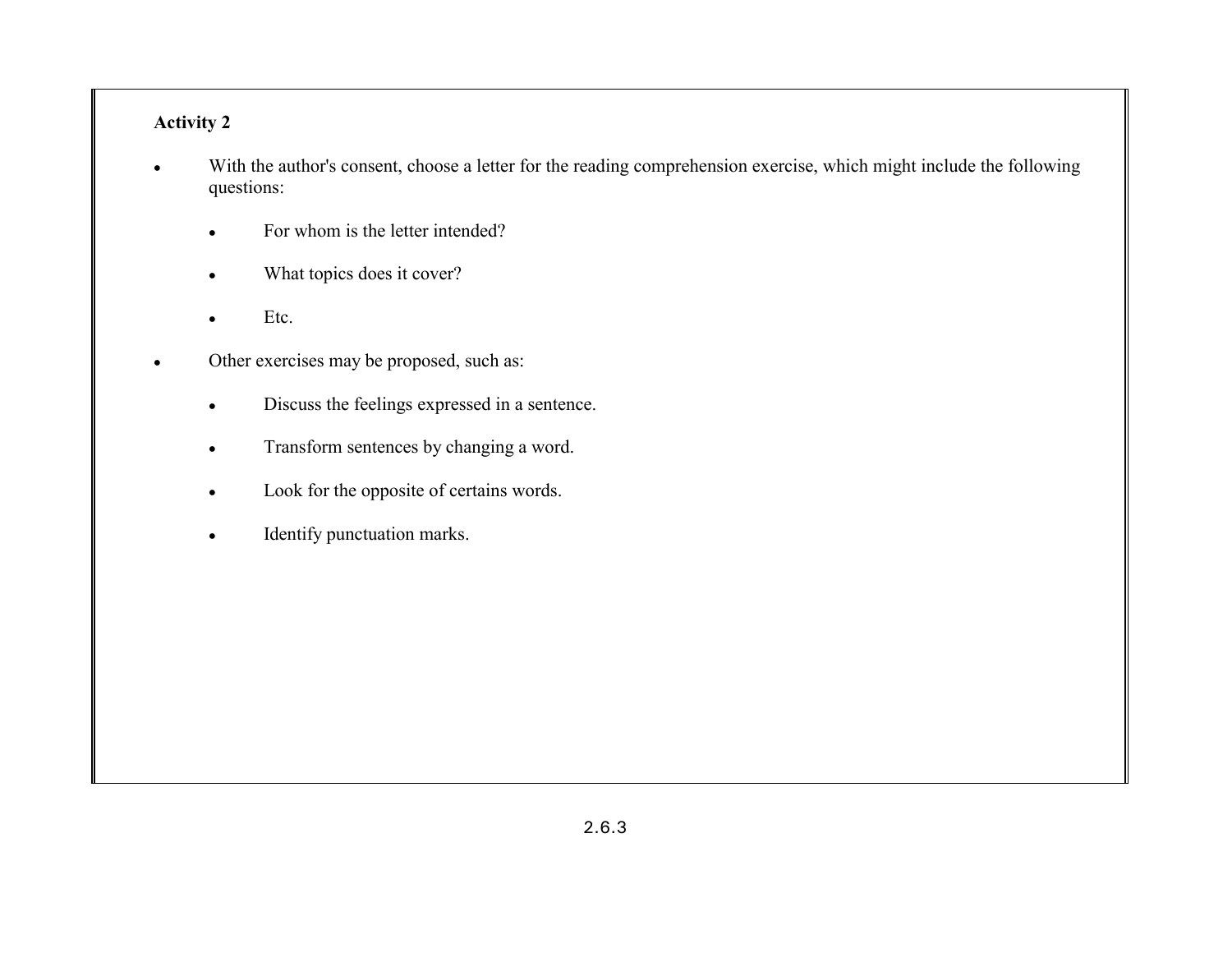- •Update the vocabulary list.
- $\bullet$ Observe the expressive nature of certain letters.
- •Use new words in written sentences.
- $\bullet$ Identify nouns, verbs, determiners, qualifying adjectives.
- $\bullet$ Do exercises on verb tense.
- $\bullet$ Change affirmative sentences into the interrogative or negative form.
- •Work with prepositions (to, from, at, etc.).
- •Other exercises.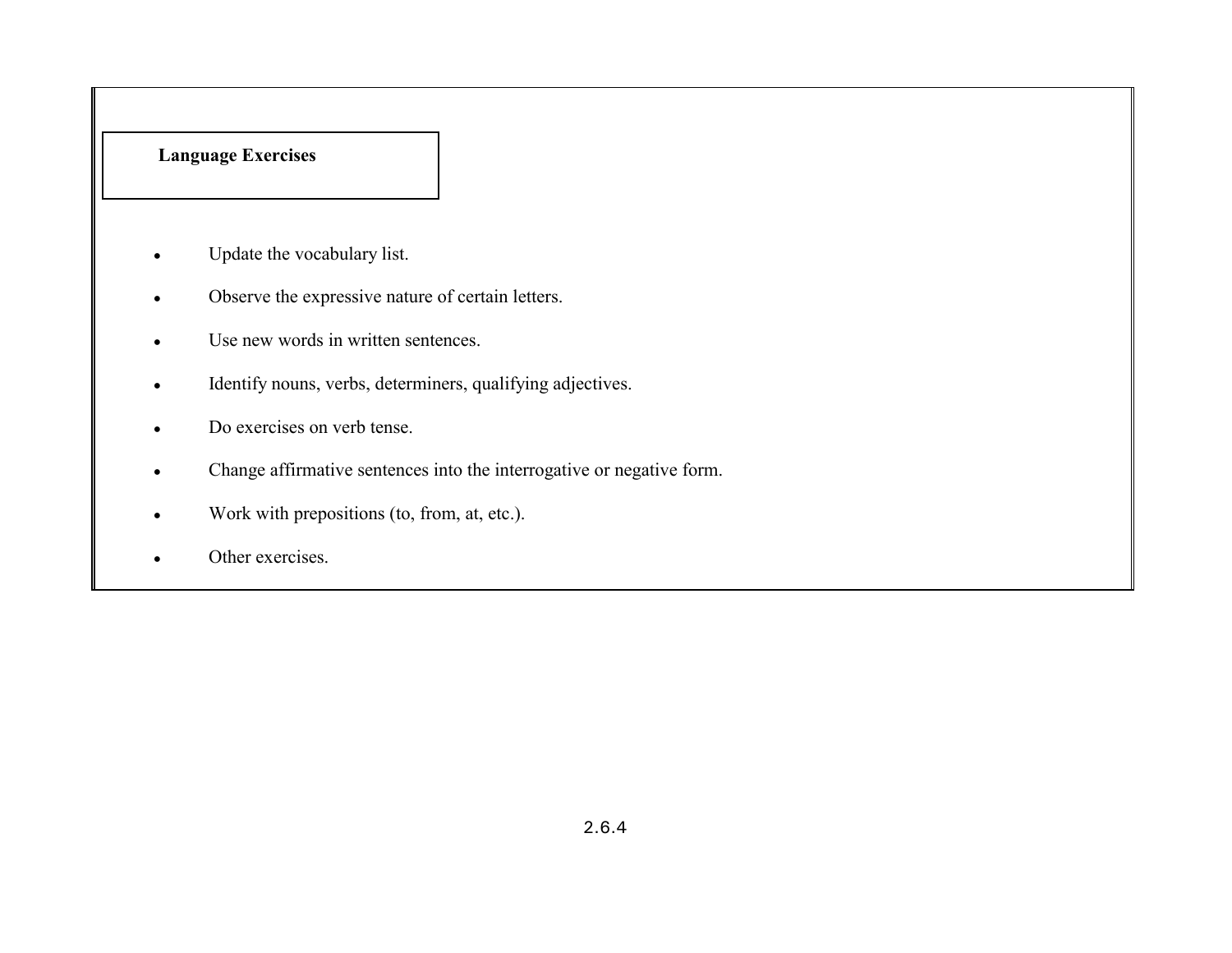## **2.7 SENDING NEWS**

|       | <b>SKILL</b>                                          |                    | <b>OBJECTIVES</b>                                                     |
|-------|-------------------------------------------------------|--------------------|-----------------------------------------------------------------------|
| 2.7.1 | Writing a letter conveying news to family or friends. | L.S. 4.5<br>R. 4.1 | To work in pairs and small groups.<br>To take risks.                  |
|       |                                                       | R. 4.20            | To use the dictionary.                                                |
|       |                                                       | W. 4.1             | To write for content and meaning.                                     |
|       |                                                       | W. 4.19            | To adapt vocabulary and style to writing purpose.                     |
|       |                                                       | W. 4.22            | To gain confidence in writing different types of<br>personal letters. |
|       |                                                       | W. 4.39            | To edit and revise.                                                   |
|       |                                                       | W. 4.40            | To write and present a final copy.                                    |

#### SUGGESTED ACTIVITIES

#### **Learning Situation**

The students will write a letter to a recipient of their choice. Letters will be chosen for a class activity focused on reading for comprehension.

#### **Materials (Activity 2)**

Photocopies of the letters chosen for each person in the class.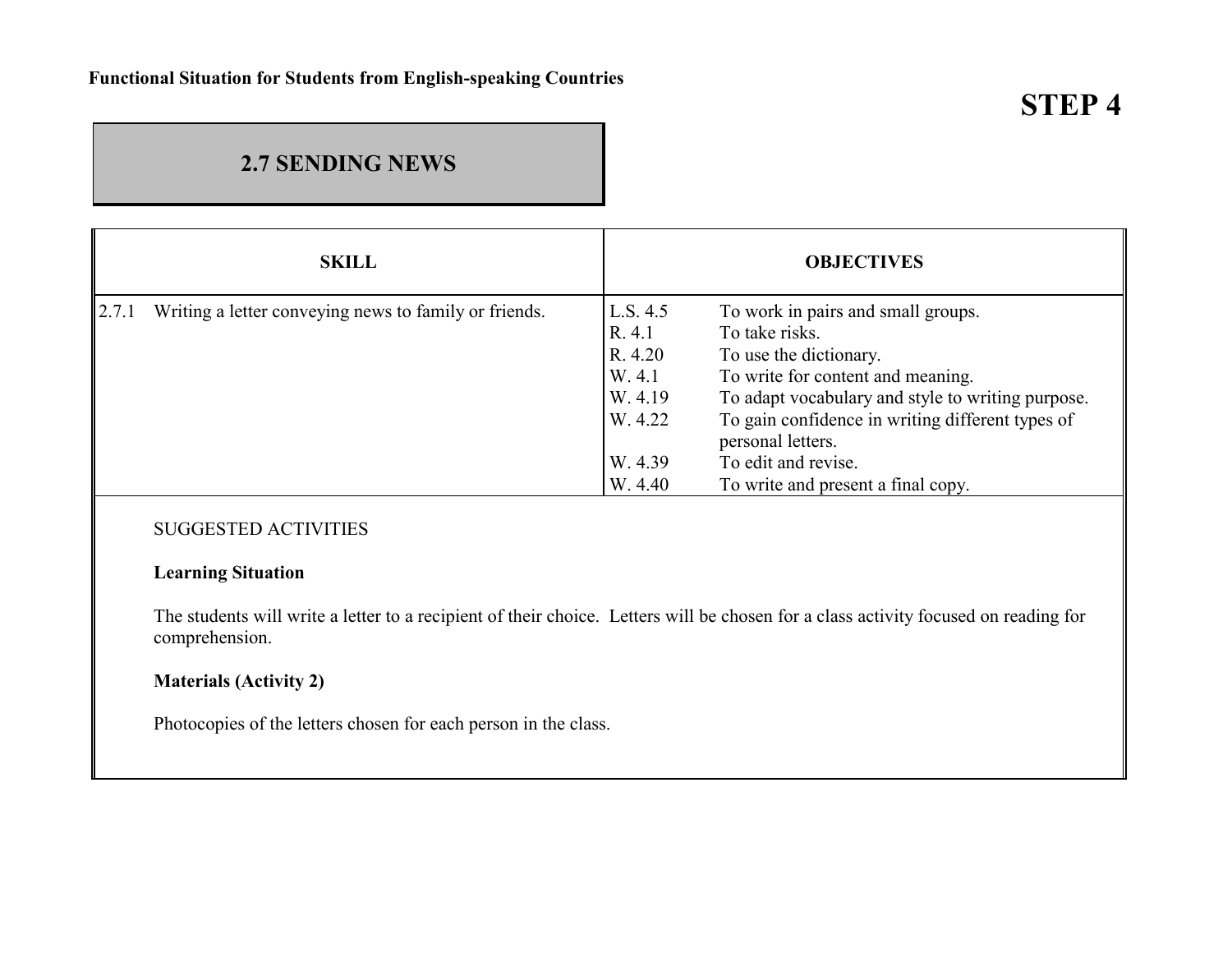#### **Procedure**

#### **Activity 1**

- •Start a discussion about the occasions for sending news back home and the importance of keeping in touch.
- $\bullet$ Ask everyone in the class to choose a correspondent.
- $\bullet$  The whole class should discuss the main subjects to write about in a letter (news about the family, work, courses, etc.). Write the themes on the board.
- •Ask the members of the class to select a few themes from the class discussion for their own letters.
- •Next, ask each student to write a letter to a recipient of their choice, using some of the themes selected.

#### **Activity 2**

- • With the authors' consent, choose some letters for the reading comprehension exercise, which might include the following questions:
	- •For whom is the letter intended?
	- •What topics does it cover?
	- •Etc.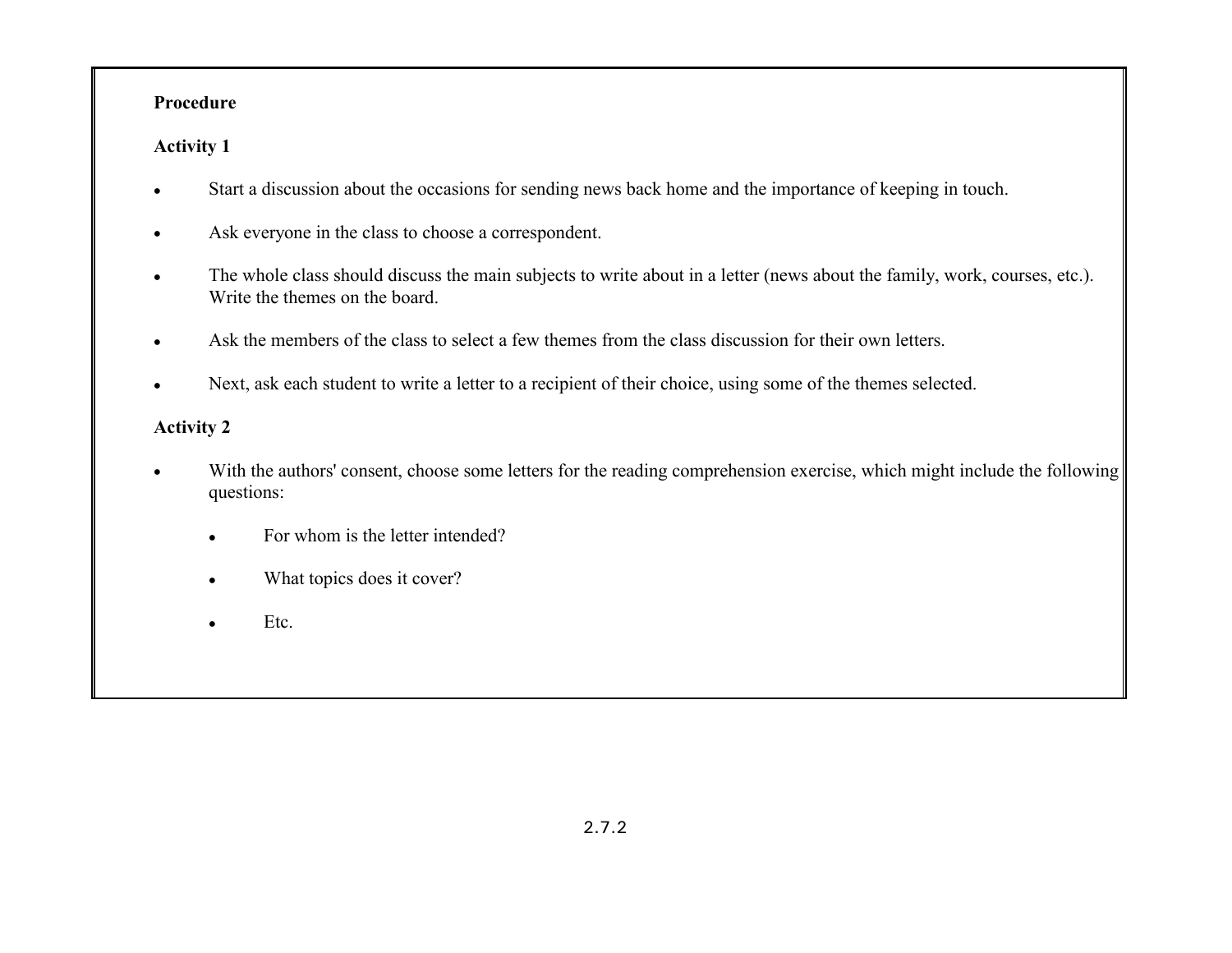- •Other exercises may be proposed, such as:
- •Discuss the meaning and the aspects covered in a letter and give their opinion of the message conveyed.
- •Discuss the feelings expressed in a sentence.
- $\bullet$ Change sentences by changing a word.
- •Look for the antonyms and synonyms of certains words.
- •Identify punctuation marks.
- •Form words by adding prefixes and suffixes.
- •Use different verb endings.

- •Update the vocabulary list.
- •Look up new words in the dictionary.
- $\bullet$ Identify nouns, verbs, determiners, qualifying adjectives, pronouns.
- •Do exercises on verb tense.
- •Transform affirmative sentences into the interrogative or negative form.
- •Other exercises.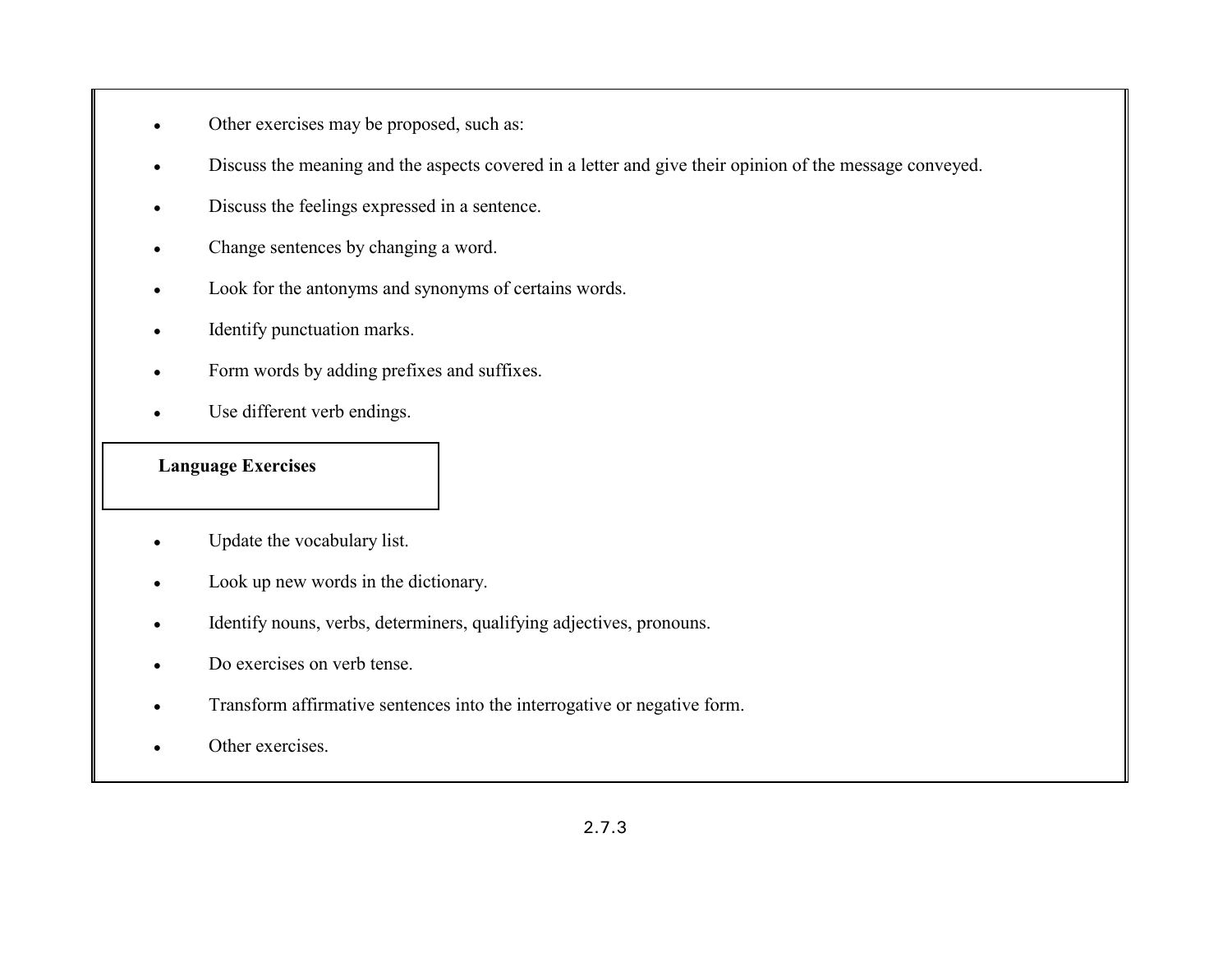# **3. MANAGING TIME AND MONEY**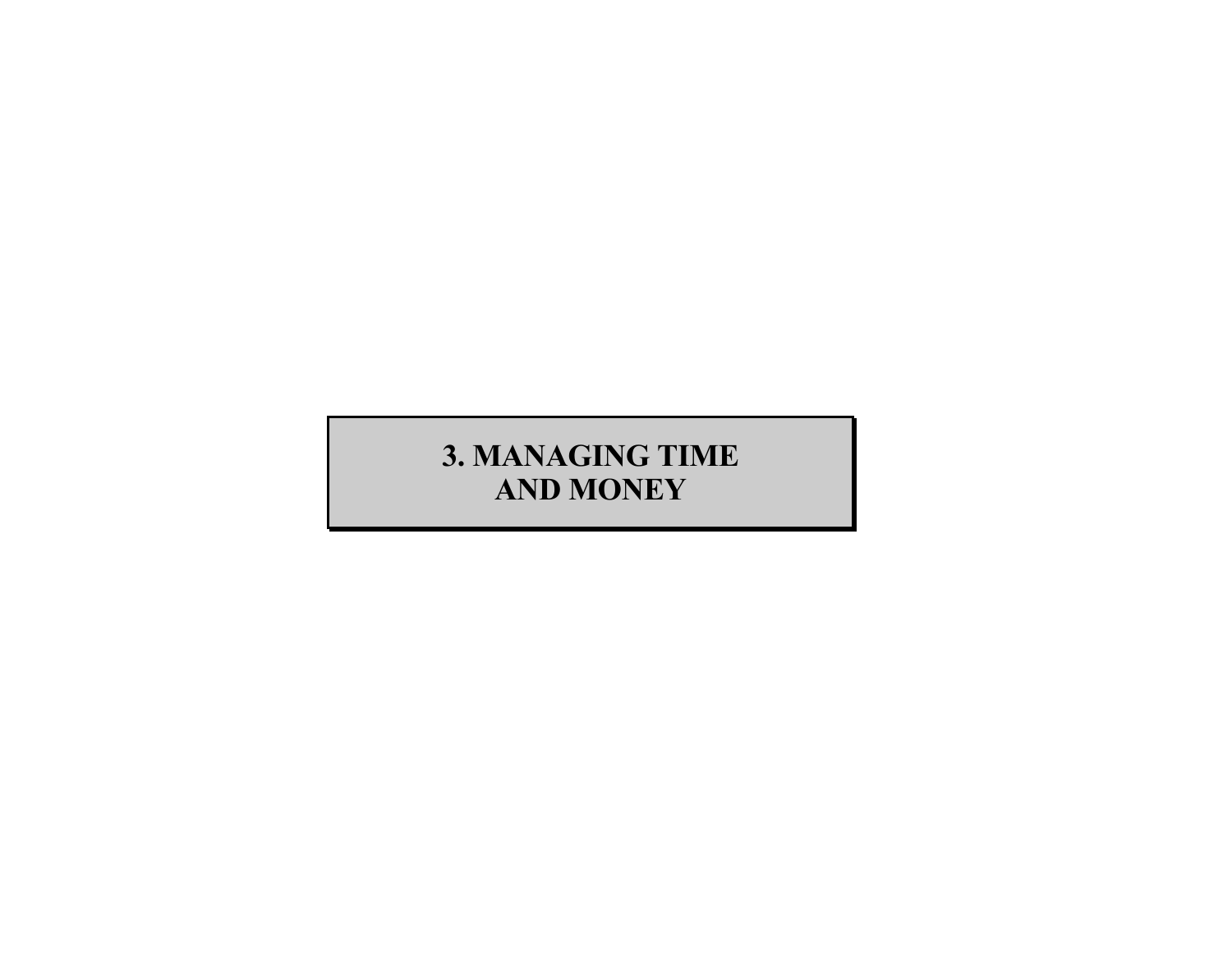## **3.1 RUNNING A SMALL BUSINESS**

|       | <b>SKILL</b>                                                     |                                     | <b>OBJECTIVES</b>                                                                                                                                                             |
|-------|------------------------------------------------------------------|-------------------------------------|-------------------------------------------------------------------------------------------------------------------------------------------------------------------------------|
| 3.1.1 | Knowing the vocabulary associated with commercial<br>activities. | L.S. 1.12<br>L.S. 1.14<br>L.S. 1.15 | To pronounce correctly all words commonly used.<br>To listen to others in order to take part in a<br>discussion.<br>To learn to keep to the topic under discussion.           |
|       |                                                                  | R. 1.3<br>R. 1.32<br>V. 1.7         | To associate words with meanings.<br>To respond to basic reading requirements.<br>To accumulate a reading vocabulary of words<br>needed in the adults' immediate environment. |
|       | <b>SUGGESTED ACTIVITIES</b><br><b>Learning Situation</b>         |                                     |                                                                                                                                                                               |

Using examples of commercial activities practised by members of the class, the teacher will introduce the students to the vocabulary they need to know for business purposes (sales, earnings, expenses, etc.).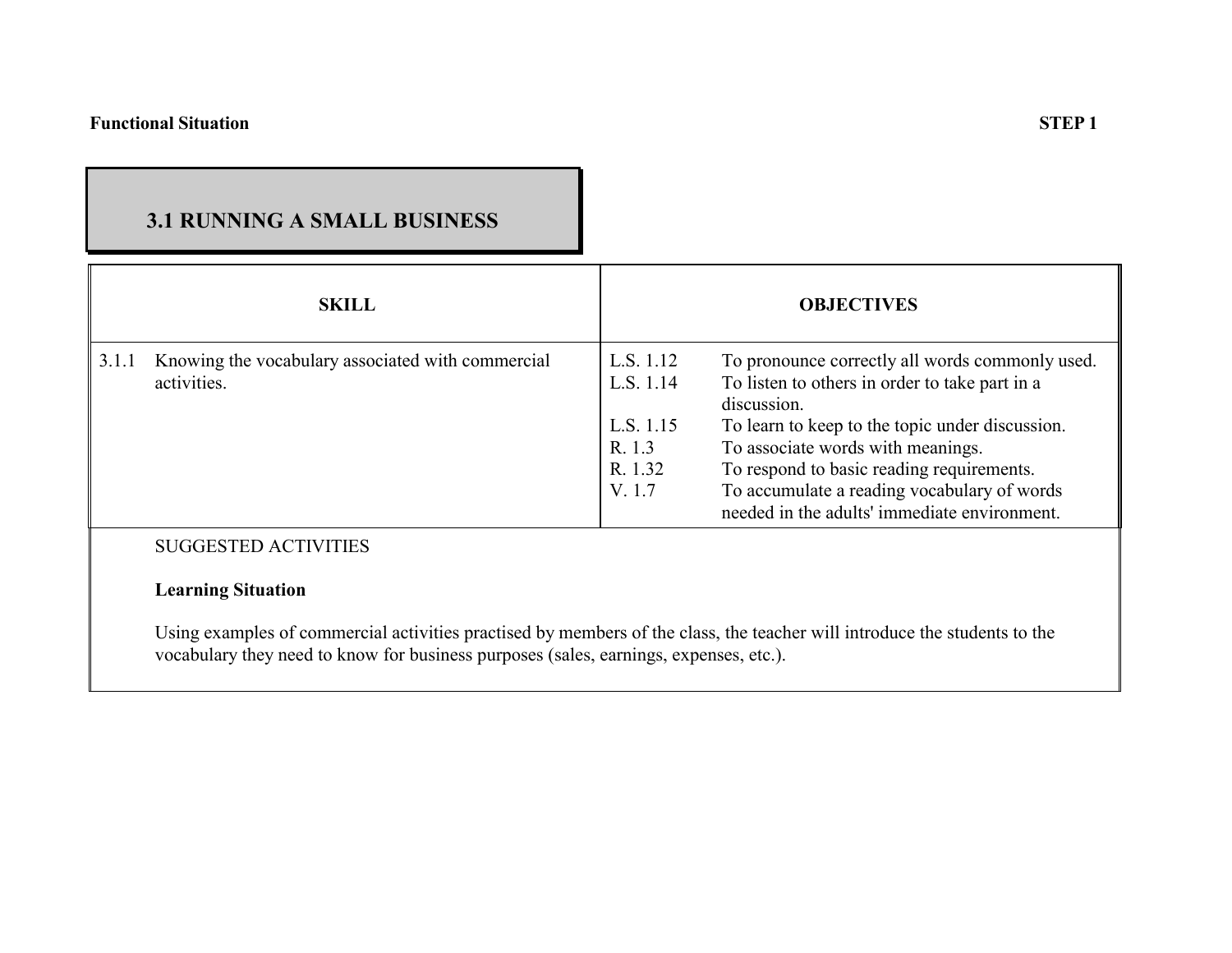#### **Procedure**

- •Begin by asking each person to describe his or her commercial activities (or those of an acquaintance).
- •Help the members of the class explain their business activities properly (pronunciation, vocabulary, etc.).
- • If the activity involves processing, determine all the necessary raw materials (for example, in a restaurant business, note the ingredients required to prepare certain dishes). Consult the members of the class to select a business activity and make a purchase list.
- •Write this information on the board under the heading "purchases" or "sales."

- •Update the vocabulary list.
- •Identify familiar sounds and words.
- •Work with new sounds and words.
- •Use new words in spoken sentences.
- •Associate an image with the most difficult words.
- •Other exercises.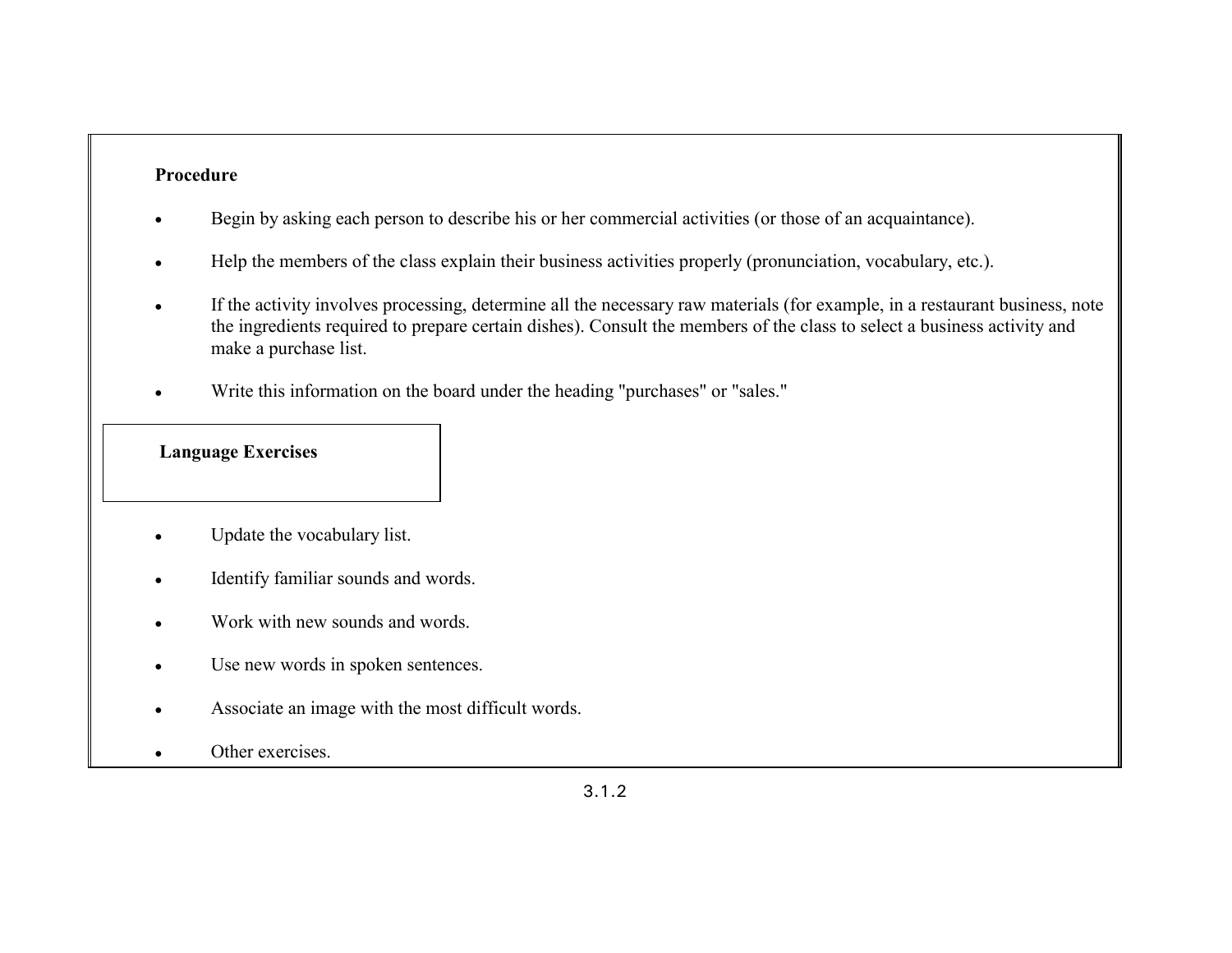| 3.1.2                                                                                                                                                      |           | Determining the kinds of income and<br>expenses associated with businesses.                                        | A. 1.33<br>A. 1.31<br>R. 1.40 | To read and write sums of money.<br>To count sums of money.<br>To use a calendar. |
|------------------------------------------------------------------------------------------------------------------------------------------------------------|-----------|--------------------------------------------------------------------------------------------------------------------|-------------------------------|-----------------------------------------------------------------------------------|
|                                                                                                                                                            |           | <b>SUGGESTED ACTIVITIES</b>                                                                                        |                               |                                                                                   |
|                                                                                                                                                            |           | <b>Learning Situation</b>                                                                                          |                               |                                                                                   |
| Using examples of commercial activities practised by members of the class, lead a discussion about basic management<br>concepts.                           |           |                                                                                                                    |                               |                                                                                   |
| Procedure<br>Ask the students to consider the price of various articles, and place the answers under the headings "purchases" and<br>$\bullet$<br>"sales." |           |                                                                                                                    |                               |                                                                                   |
|                                                                                                                                                            |           |                                                                                                                    |                               |                                                                                   |
|                                                                                                                                                            | $\bullet$ | To help the students, establish a time frame within which the purchases and sales are made: for example, one week. |                               |                                                                                   |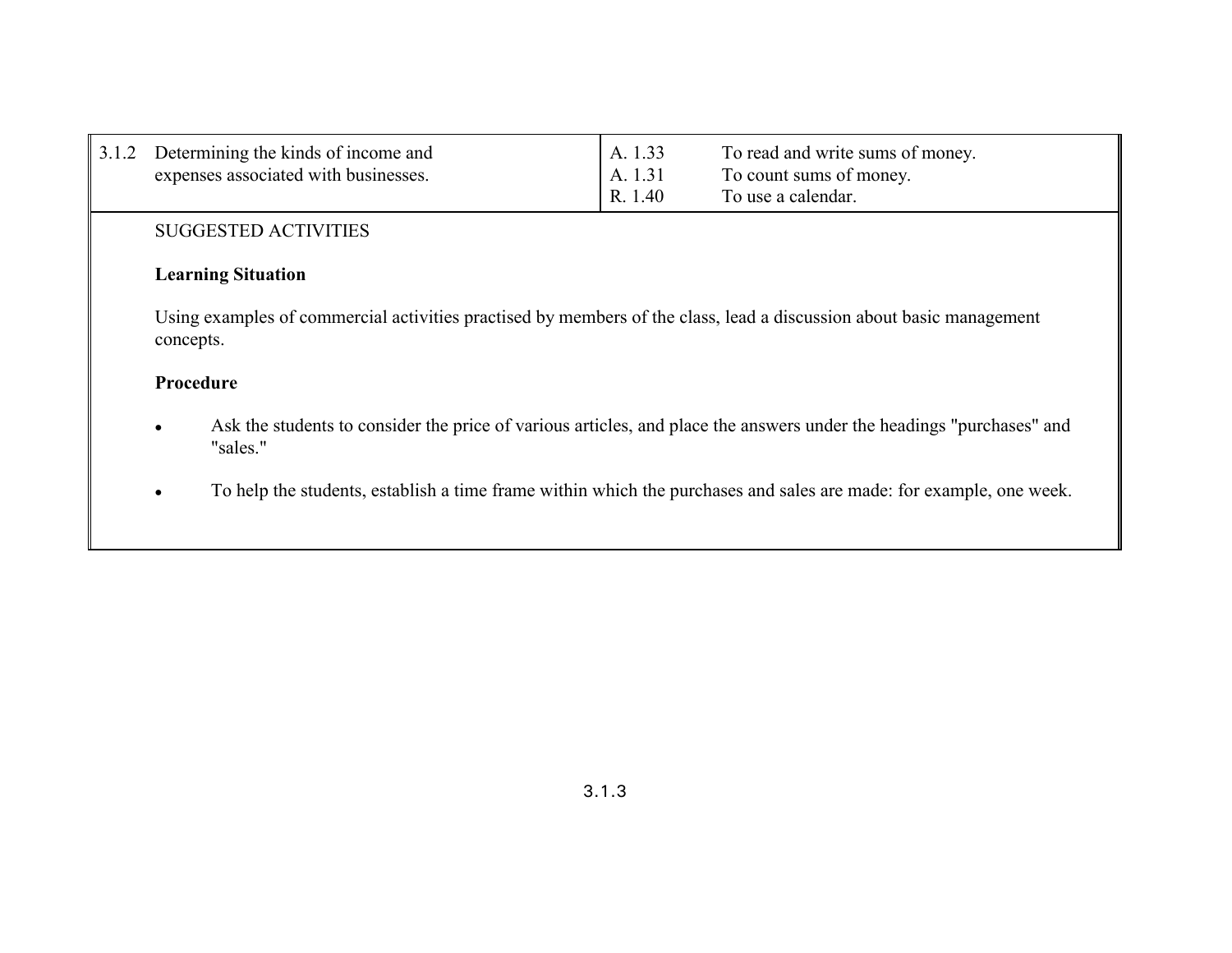| <b>WEEK OF</b><br>TO T                                    |                 |
|-----------------------------------------------------------|-----------------|
| <b>Purchases (expenses):</b>                              | Sales (income): |
| 1. (Mon.)                                                 |                 |
| $2.$ (Tues.)                                              | 2.              |
| 3. (Wed.)<br>the control of the control of the control of | 3.              |
| $4.$ (Thurs.)                                             | 4.              |
| $5.$ (Fri.)                                               | 5.              |
| $6.$ (Sat.)                                               | 6.              |
| 7. $(Sun.)$                                               | 7.              |

- •Vary the amounts in order to make sure the students understand the difference between dollars and cents.
- •You may also suggest other activities, such as:

- List the amounts in ascending or descending order.

- Find the amount that comes immediately before or after another amount.

- Compare the amounts using the symbols >, < and =.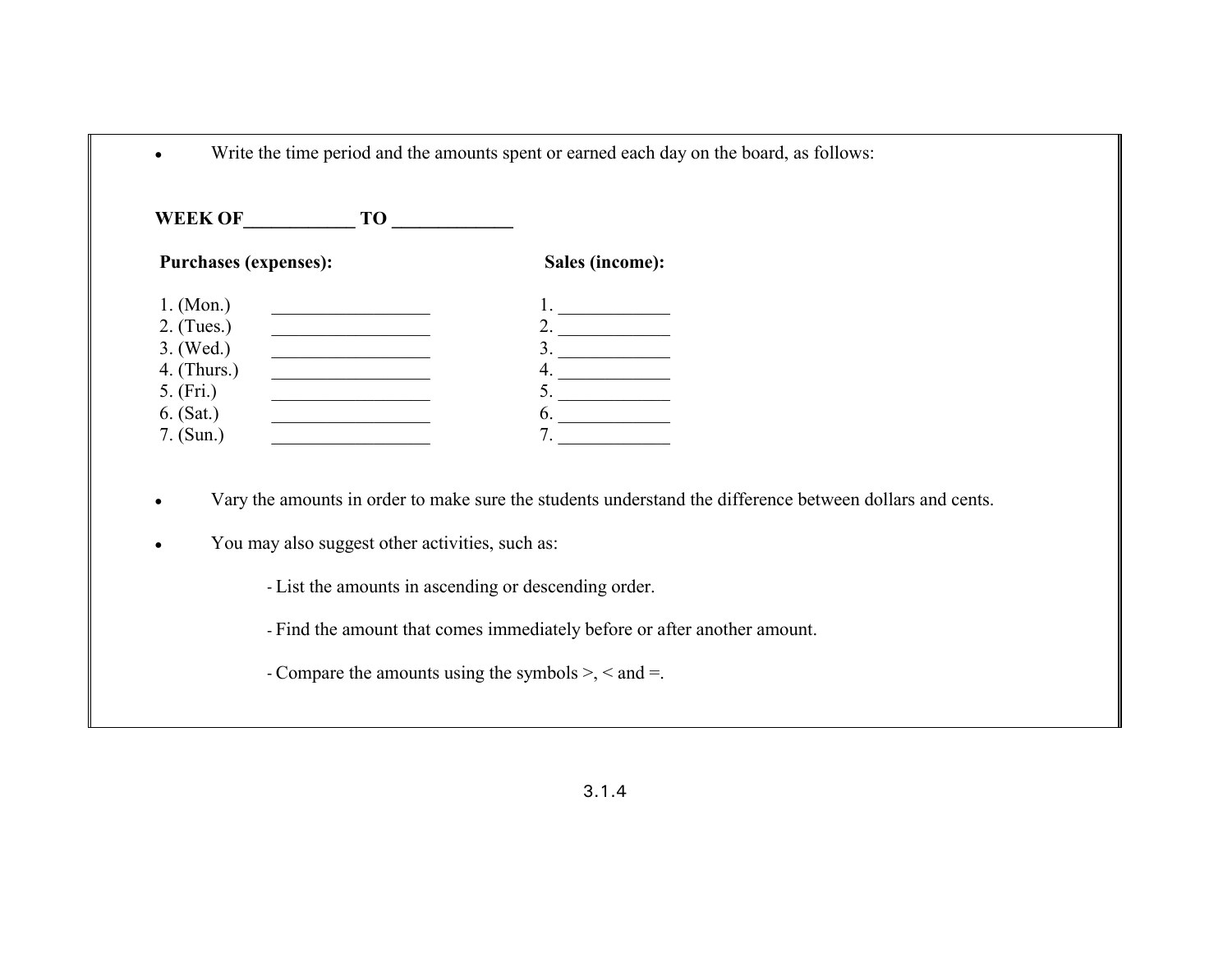### **3.2 RUNNING A SMALL BUSINESS**

| <b>SKILL</b>                                                                                 |                                                                                                    | <b>OBJECTIVES</b>                                                                                                                                                                                                                                                                                                                                                                                                                                                                                                                   |
|----------------------------------------------------------------------------------------------|----------------------------------------------------------------------------------------------------|-------------------------------------------------------------------------------------------------------------------------------------------------------------------------------------------------------------------------------------------------------------------------------------------------------------------------------------------------------------------------------------------------------------------------------------------------------------------------------------------------------------------------------------|
| 3.2.1<br>Conveying the information necessary to promote a small<br>business (business card). | L.S. 1.1<br>L.S. 1.14<br>L.S. 1.15<br>R. 1.3<br>R. 1.24<br>R. 1.25<br>R. 1.44<br>V. 1.7<br>V. 1.15 | To speak loudly enough to be heard.<br>To listen to others in order to take part in a<br>discussion.<br>To learn to keep to the topic under discussion.<br>To associate words with meanings.<br>To pronounce words by sound only.<br>To understand and apply the principle of<br>syllabication.<br>To use a dictionary to find the meanings of words.<br>To accumulate a reading vocabulary of words<br>needed in the adults' immediate environment.<br>To use synonyms and antonyms to bring precision<br>and variety to language. |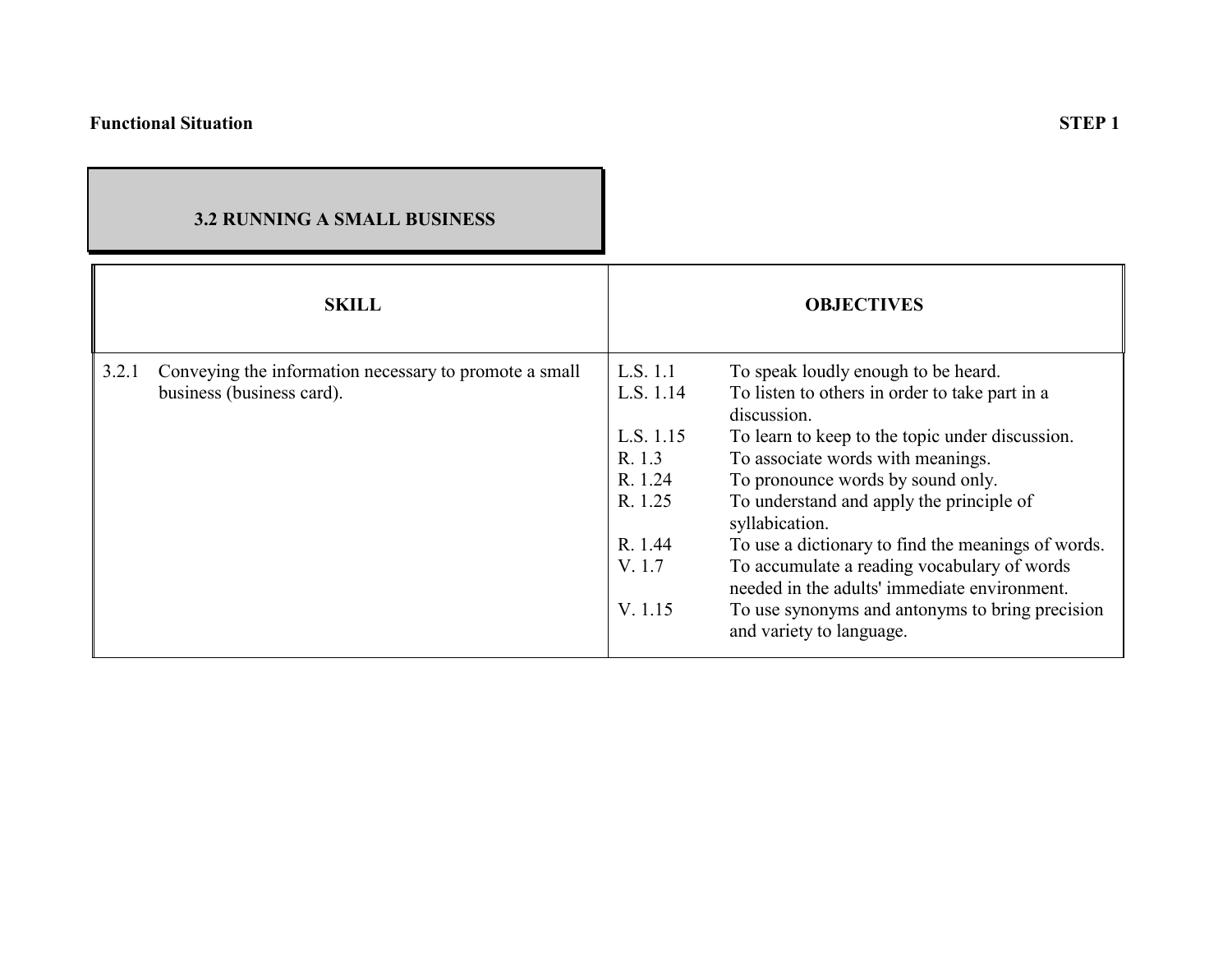#### SUGGESTED ACTIVITIES

#### **Learning Situation**

Using examples of commercial activities practised by members of the class, the students will discuss the sort of information that appears on a business card.

#### **Materials**

•A week before the activity, ask the students to bring in business cards to use as examples in the activity.

#### **Procedure**

- •Ask each person to describe his or her commercial activities (or those of an acquaintance).
- $\bullet$ Help the members of the class explain their activities properly (vocabulary, pronunciation, etc.).
- • Using this information and the business cards the students have brought in, choose, together with the class, a commercial activity for which to prepare a card.
- •Select appropriate information and prepare a business card on cardboard with the class.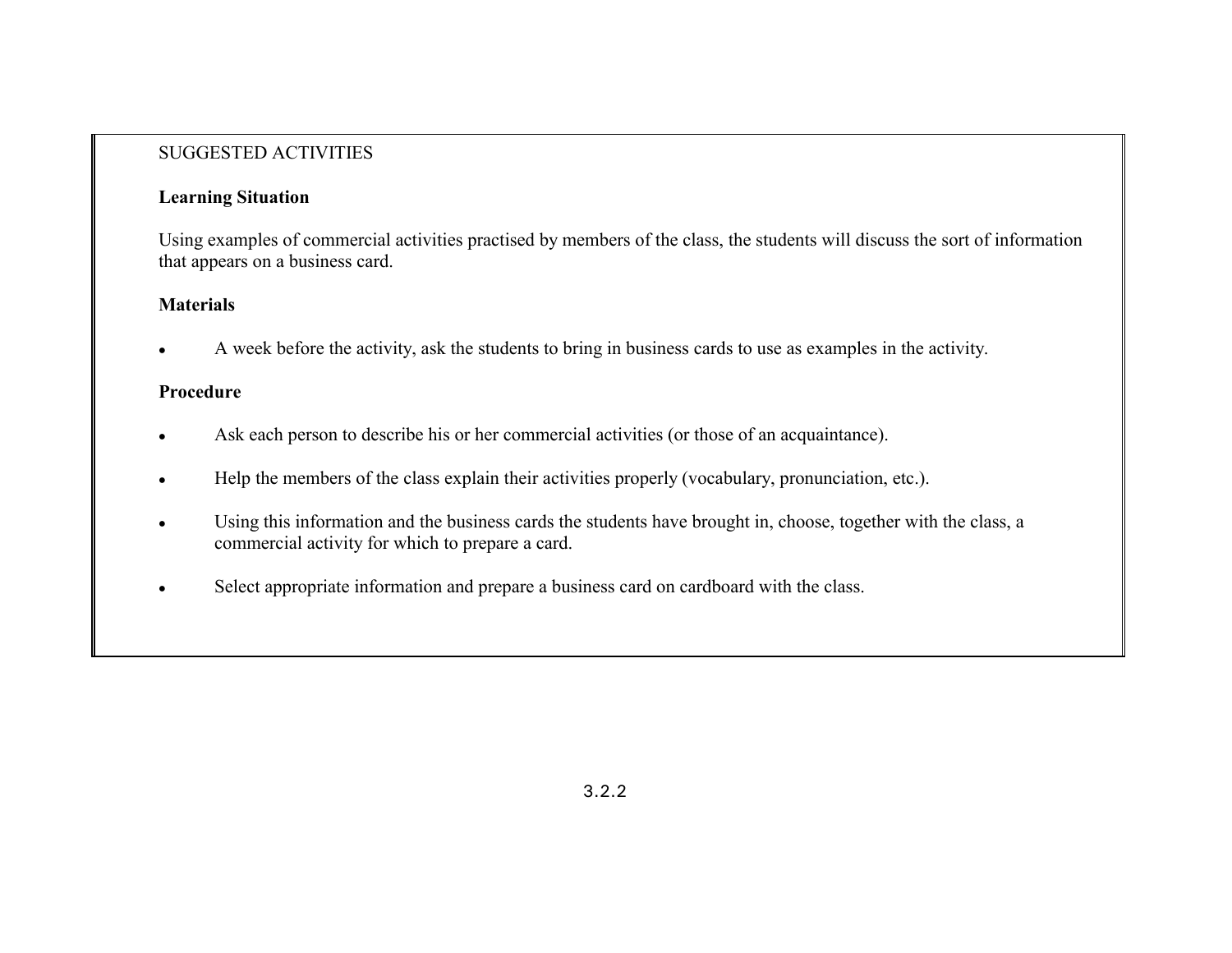- •Update the vocabulary list.
- •Associate an image with the most difficult words.
- •Identify words that mean the same thing (synonyms) and words that have opposite meanings (antonyms).
- •Look up new words in a beginner's dictionary or a visual dictionary.
- •Group all words that are written the same or sound the same.
- $\bullet$ Do exercises with syllables.
- •Other exercises.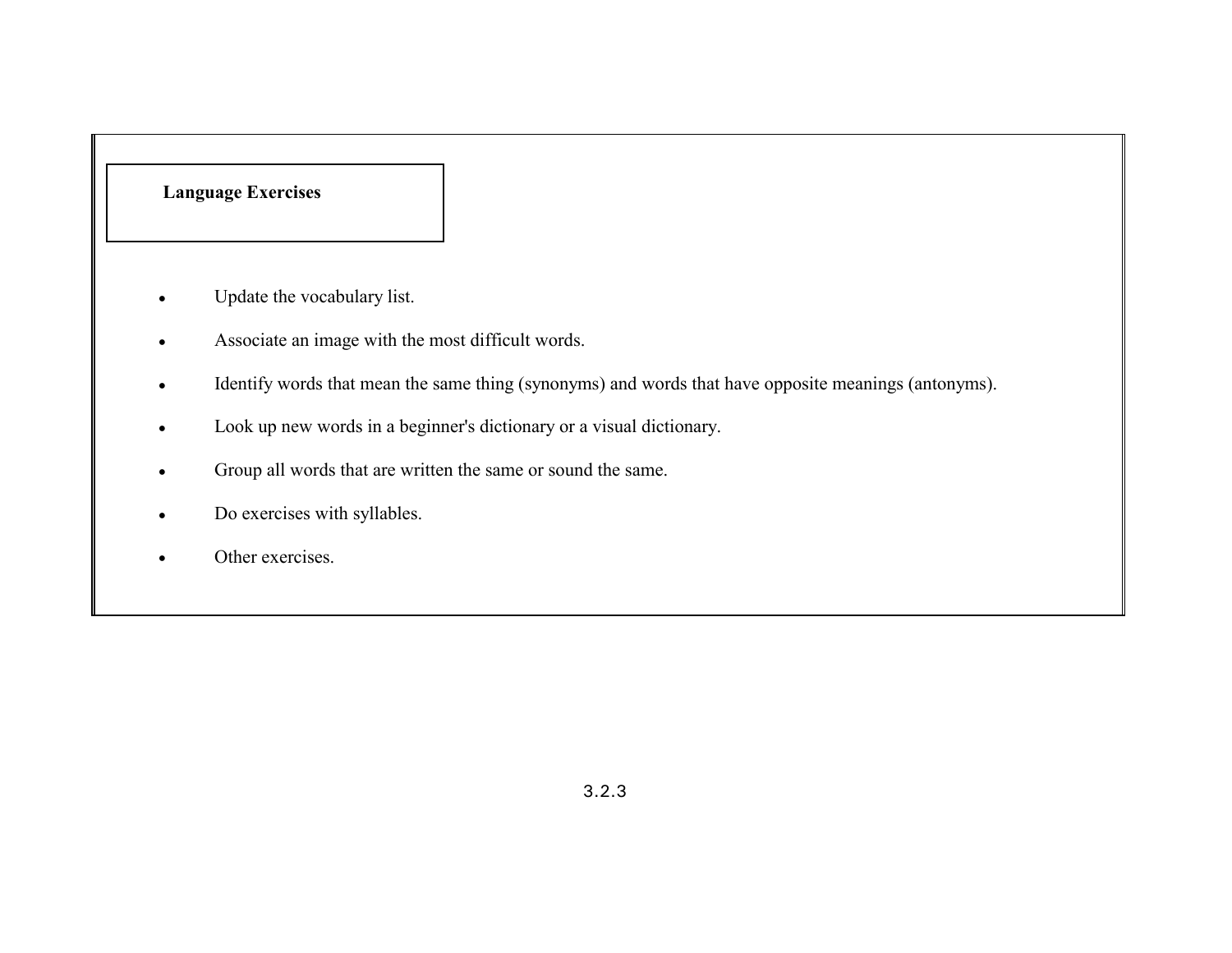| 3.2.2 | Writing the information necessary to promote a small | A. 1.25 | To read and write a number greater than 100.                                              |
|-------|------------------------------------------------------|---------|-------------------------------------------------------------------------------------------|
|       | business.                                            | A. 1.28 | To apply the knowledge acquired about numbers<br>greater than 100 to everyday situations. |
|       |                                                      | R. 1.9  | To observe the general appearance of a word as a<br>clue to word recognition.             |
|       |                                                      | R. 1.11 | To develop a basic sight vocabulary.                                                      |
|       |                                                      | W. 1.14 | To use capitals for proper nouns.                                                         |
|       |                                                      | W. 1.51 | To spell words used in social and work settings.                                          |

#### SUGGESTED ACTIVITIES

## **Learning Situation**

The students will create a business card in order to promote a small business of their choice.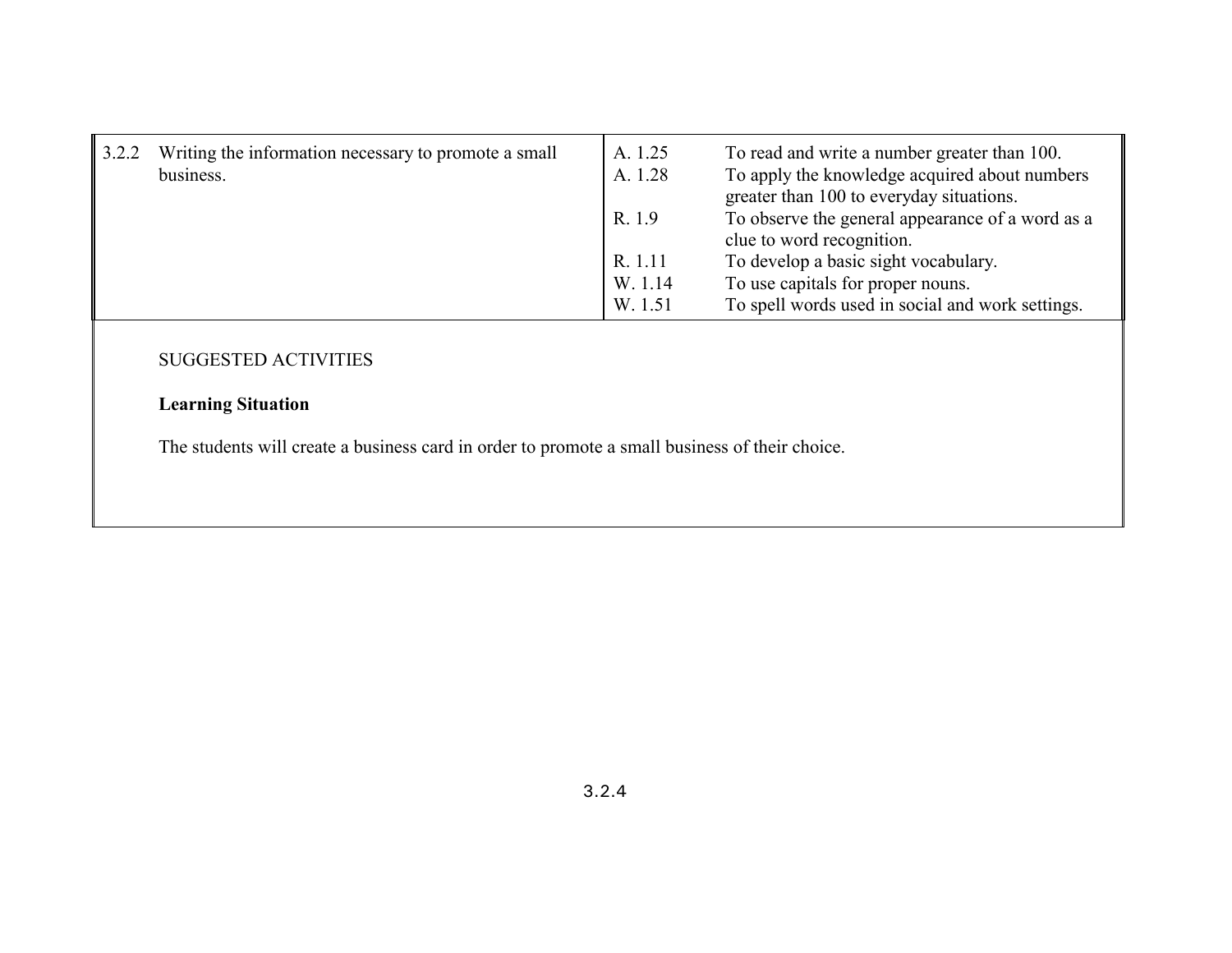#### **Procedure**

- • Divide the class into small teams and ask each team to create a business card using an existing business card as an example.
- • Once the cards are ready:
	- use them as a source for the vocabulary list (e.g. caterer, seamstress or tailor, sale, cloth, etc.);
	- use the names of streets and people to distinguish between proper nouns and common nouns.
- •Use the telephone numbers and addresses to increase students' familiarity with numbers.
- •Pay particular attention to the writing of the postal code in order to underscore its importance for prompt mail delivery.

- •Update the vocabulary list.
- $\bullet$ Pronounce words, emphasizing the correspondence between the written letters and the spoken sounds.
- •Observe variations in the form of certain words without formulating any rules.
- •Other exercises.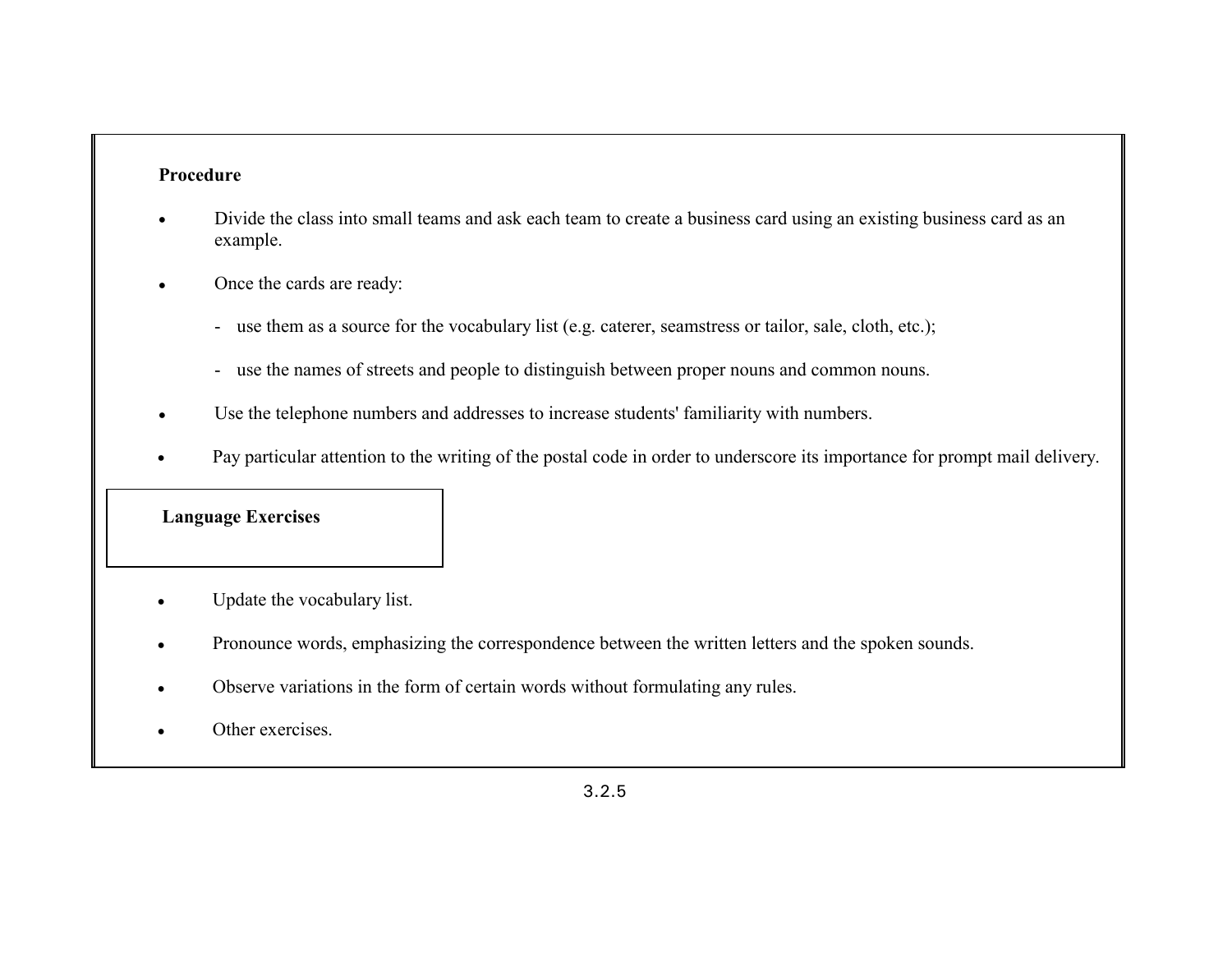# **3.3 RUNNING A SMALL BUSINESS**

|       | <b>SKILL</b>                                                                  |                                                                           | <b>OBJECTIVES</b>                                                                                                                                                                                                                                                                                                                                                                     |
|-------|-------------------------------------------------------------------------------|---------------------------------------------------------------------------|---------------------------------------------------------------------------------------------------------------------------------------------------------------------------------------------------------------------------------------------------------------------------------------------------------------------------------------------------------------------------------------|
| 3.3.1 | Knowing the vocabulary associated with the management<br>of a small business. | L.S. 2.1<br>L.S. 2.2<br>R. 2.6<br>R. 2.7<br>R. 2.32<br>W. 2.15<br>V. 2.11 | To listen to others in order to take part in a<br>discussion.<br>To speak loudly enough to be heard.<br>To develop an advanced sight vocabulary.<br>To meet basic reading requirements.<br>To use a dictionary to find the meaning of a word.<br>To spell words used in social and work settings.<br>To know and use specialized vocabulary pertaining<br>to a specific subject area. |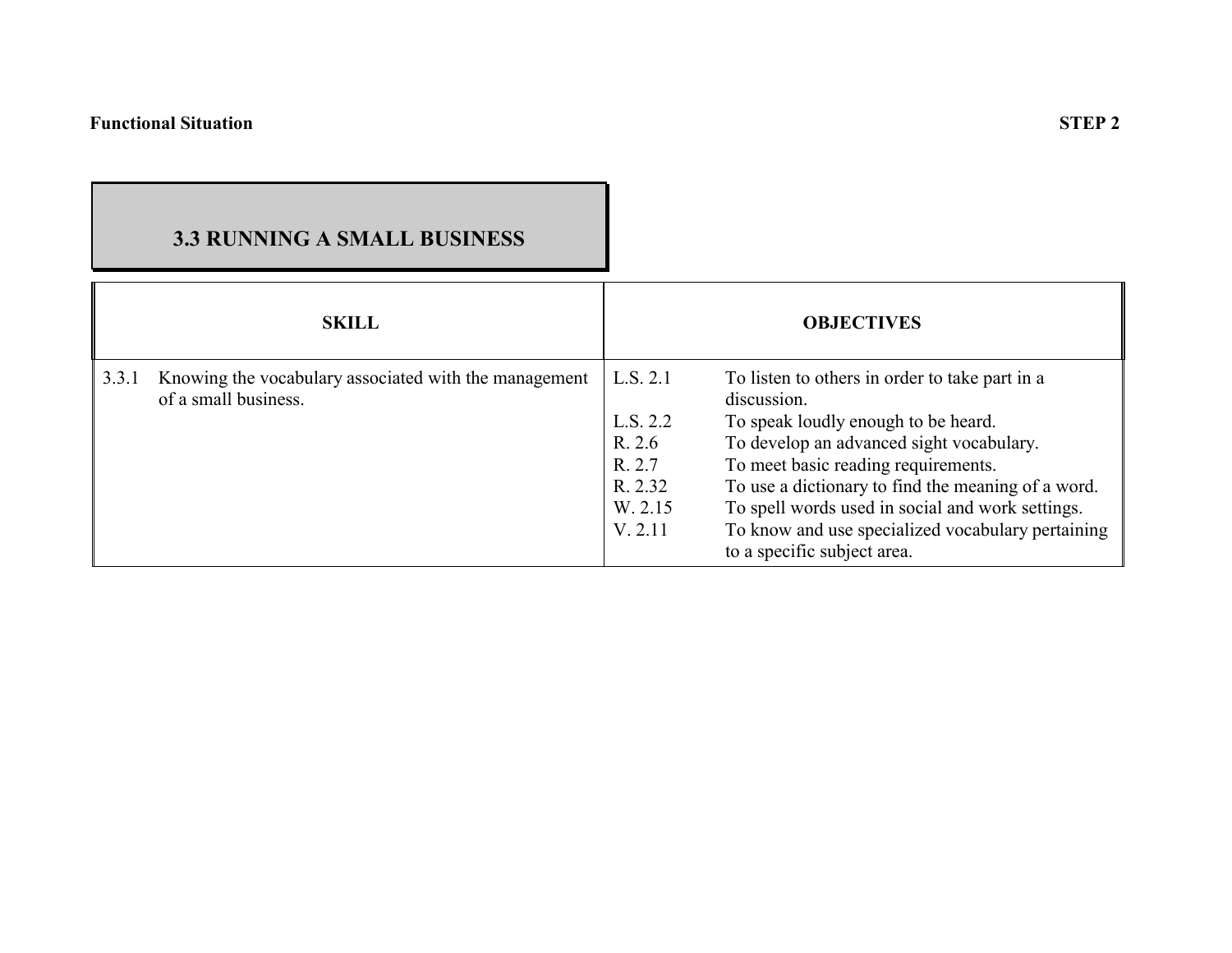#### SUGGESTED ACTIVITIES

#### **Learning Situation**

Using examples of commercial activities practised by members of the class, the students will become more familiar with the vocabulary used in managing a small business.

#### **Procedure**

- • Begin a discussion about the management of small businesses and the problems that may arise, such as:
	- Do you know how much your business has earned?
	- Do you keep account of your income and expenses?
	- Do you calculate the amount of time you devote to your business?
	- Do you keep account of **all** expenses (e.g. transportation, your salary, etc.)?
	- Do you calculate your profits, and if so, how?
- • Use the discussion to draw attention to new words and explain their meaning (e.g. account, accounting, profit, deficit, amortization, etc.).
- • Next, introduce the exercises, stressing that keeping accounts is an important way to improve business profitability. By way of example, point out that if the price of an article is set without taking into account all expenses, the owner of the business either loses money or works excessively hard at an activity that is not really profitable.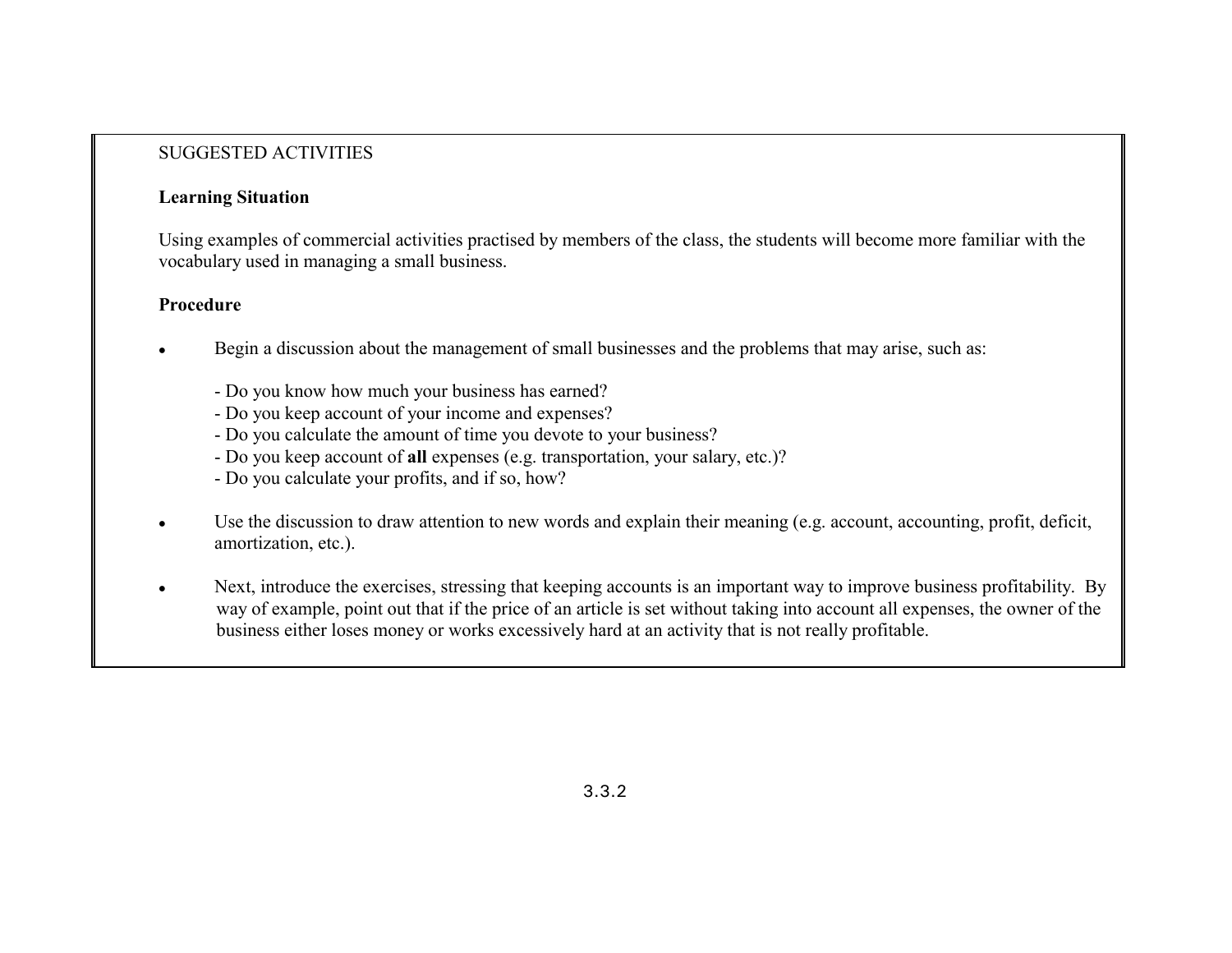- •Update the vocabulary list.
- •Look up new words in a dictionary.
- •Observe variations in the form of certain words without formulating any rules.
- •Other exercises.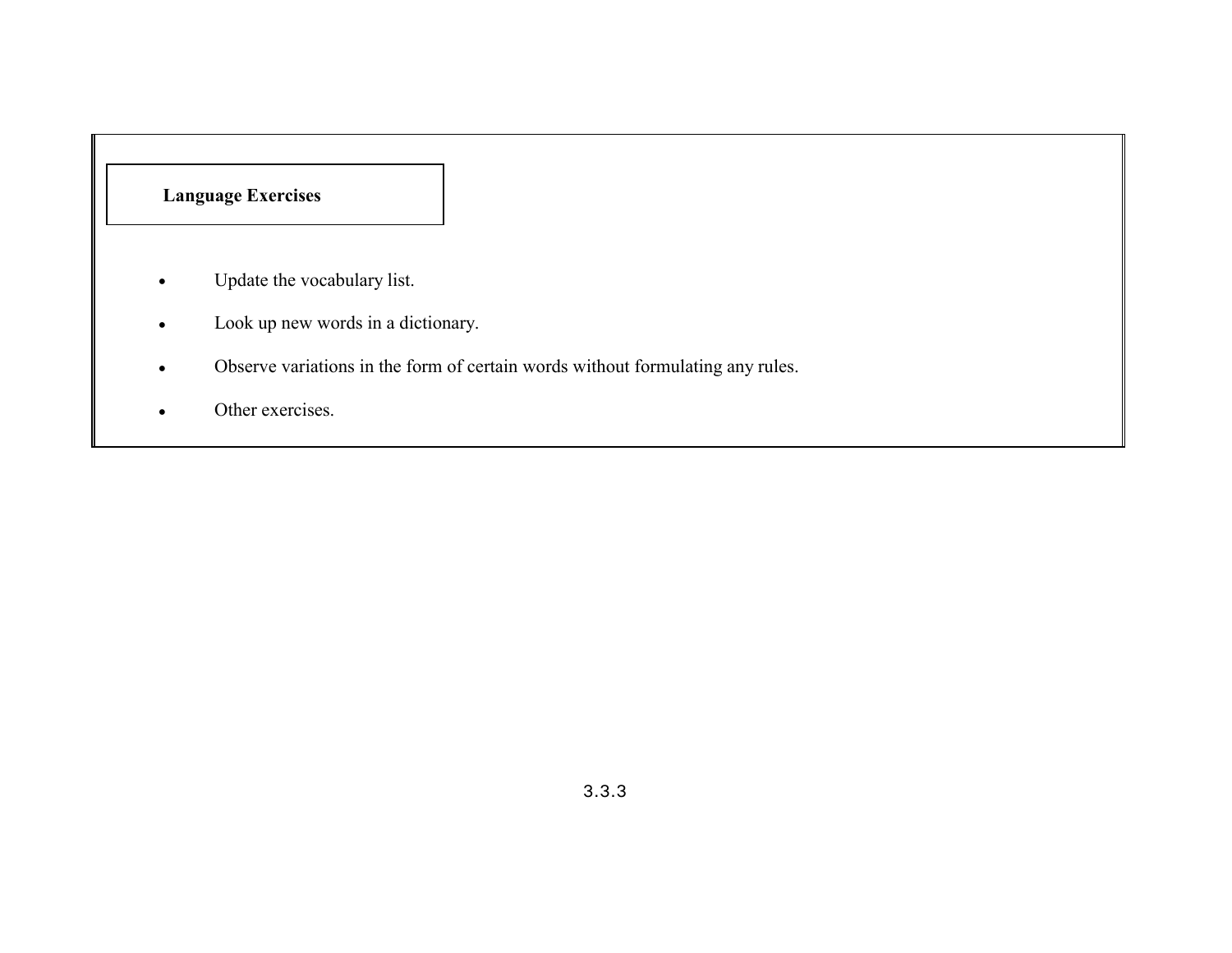| 3.3.2 Calculating the cost price of a product. | A. 2.33<br>A. 2.34<br>A. 2.50 | To do addition exercises using sums of money.<br>To do subtraction exercises using sums of money.<br>To do division exercises using sums of money. |
|------------------------------------------------|-------------------------------|----------------------------------------------------------------------------------------------------------------------------------------------------|
|                                                |                               |                                                                                                                                                    |

## **Learning Situation**

Using examples of small businesses run by members of the class, the students, with the teacher's help, will improve their ability to manage their businesses by learning to calculate the cost price of an article.

- • Choose a family that sells home-prepared food (e.g. cakes, meat turnovers, imperial rolls, etc.), and calculate the cost price of its product. Ask a class member who is involved in this sort of activity for the information below, and write the answers on the board:
	- •the value of **all** the ingredients necessary to make a given quantity of the food they sell;
	- • the amount of time necessary to make the same quantity of the food and a figure for a reasonable salary for the person preparing the food;
	- • the amount of time spent selling the product and a figure for a reasonable salary for the people who sell the product;
	- •the transportation costs of everyone involved in selling the product;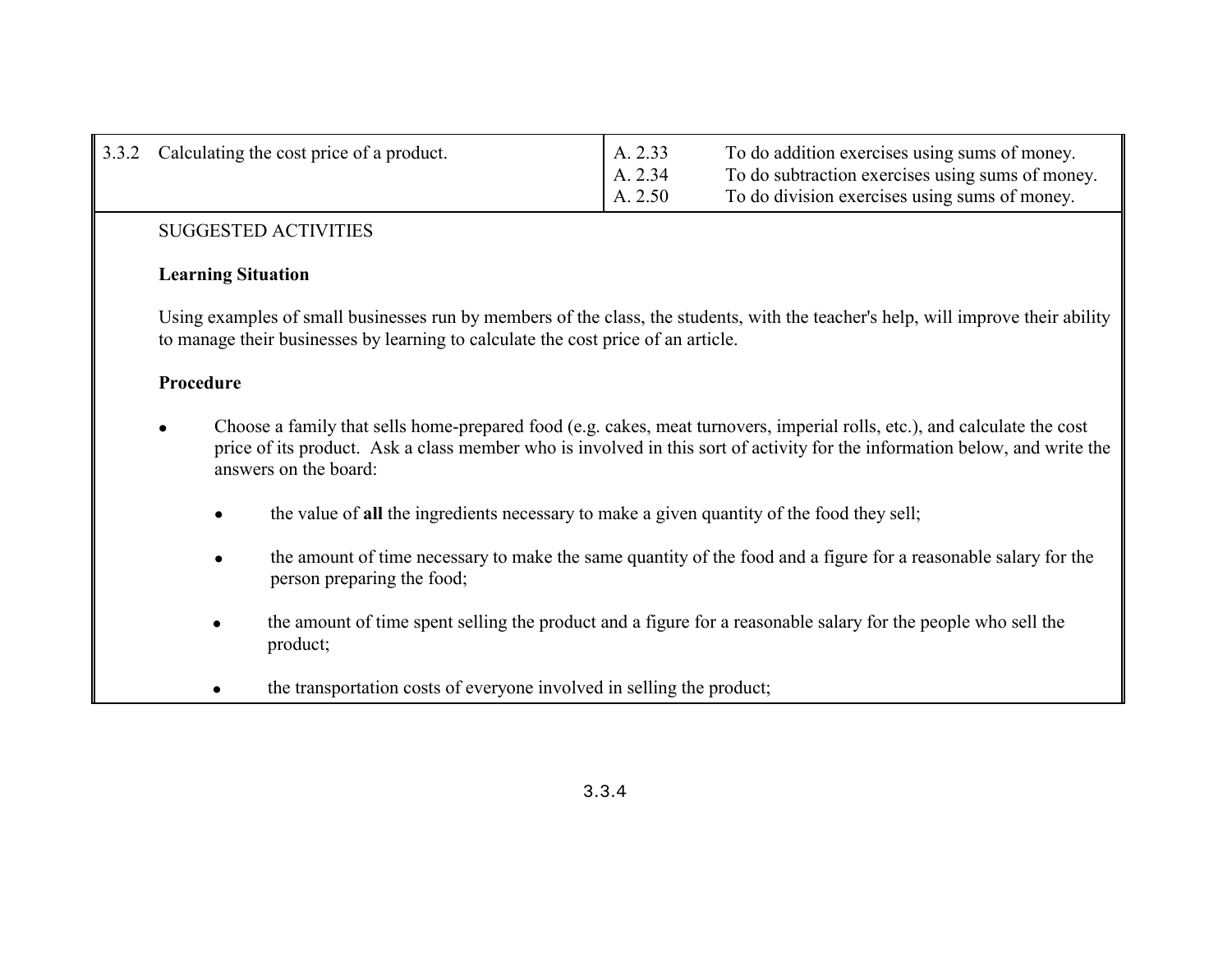- •how much the business spends on electricity;
- •costs involved in the use of a stove, freezer, etc;\*
- •utensils (e.g.: molds, plastic film wrap, paper, etc.).\*

\* In connection with these elements, explain the concept of amortization (the sums necessary to replace goods as they depreciate), which is the purchase price divided by the useful life of the item.

- • Add up the expenses and divide by the quantity of the item sold. The cost price should establish the sales price. The difference between the two represents the profit or the loss.
- •The class, as a whole or in teams, should calculate the cost price of other items sold by class members.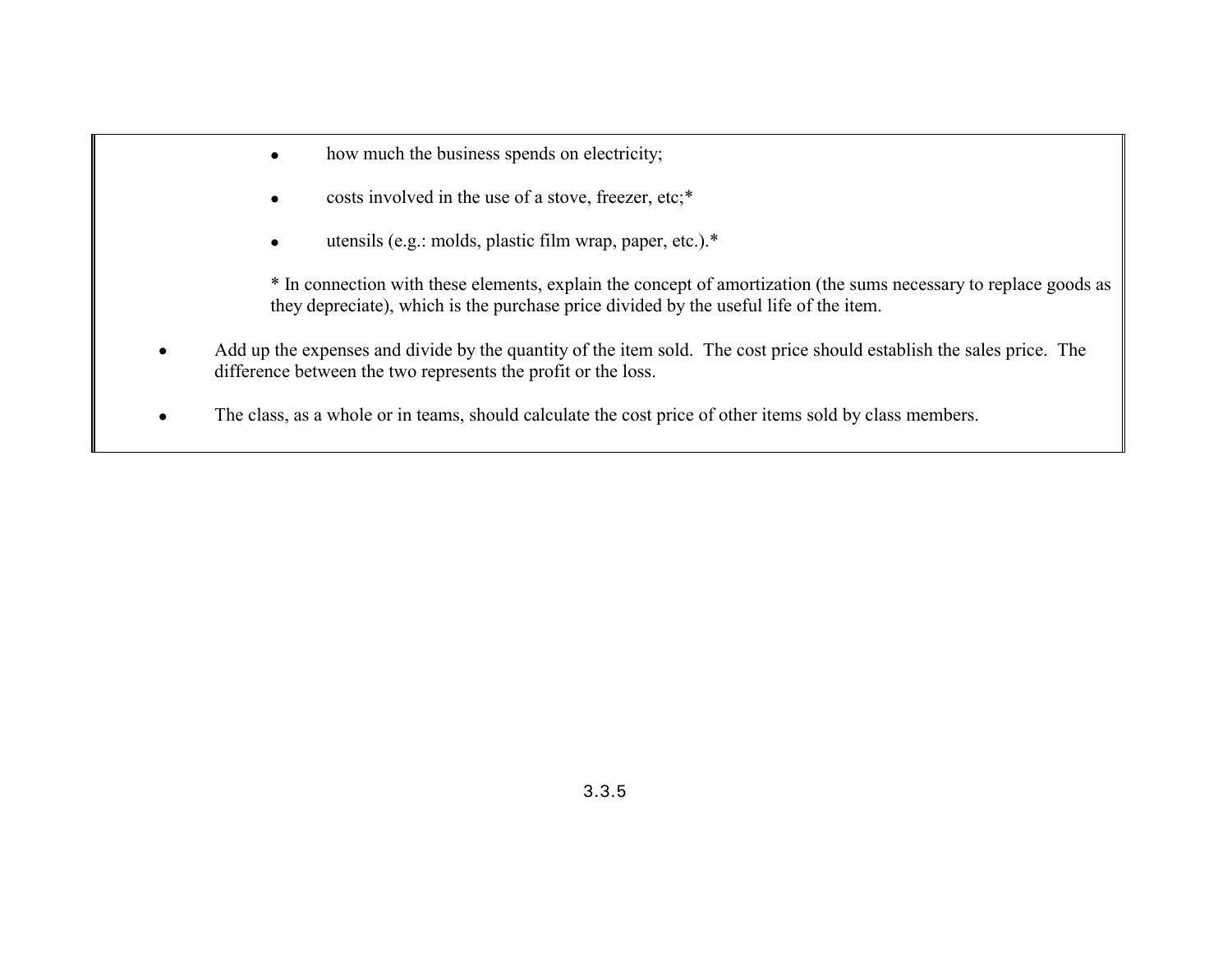|       | <b>3.4 RUNNING A SMALL BUSINESS</b>                                                     |          |                                                                                  |
|-------|-----------------------------------------------------------------------------------------|----------|----------------------------------------------------------------------------------|
|       | <b>SKILL</b>                                                                            |          | <b>OBJECTIVES</b>                                                                |
| 3.4.1 | Knowing the vocabulary associated with recording                                        | A. 2.13  | To read and write measures of time in metric units.                              |
|       | earnings and expenses, in order to improve their ability to<br>manage a small business. | L.S. 2.1 | To listen to others in order to take part in a<br>discussion.                    |
|       |                                                                                         | L.S. 2.2 | To speak loudly enough to be heard.                                              |
|       |                                                                                         | R. 2.6   | To develop an advanced sight vocabulary.                                         |
|       |                                                                                         | R. 2.7   | To meet basic reading requirements.                                              |
|       |                                                                                         | W. 2.15  | To spell words used in social and work settings.                                 |
|       |                                                                                         | V. 2.6   | To use newly learned words in communicating facts<br>and ideas.                  |
|       |                                                                                         | V. 2.11  | To know and use specialized vocabulary pertaining<br>to a specific subject area. |

ъ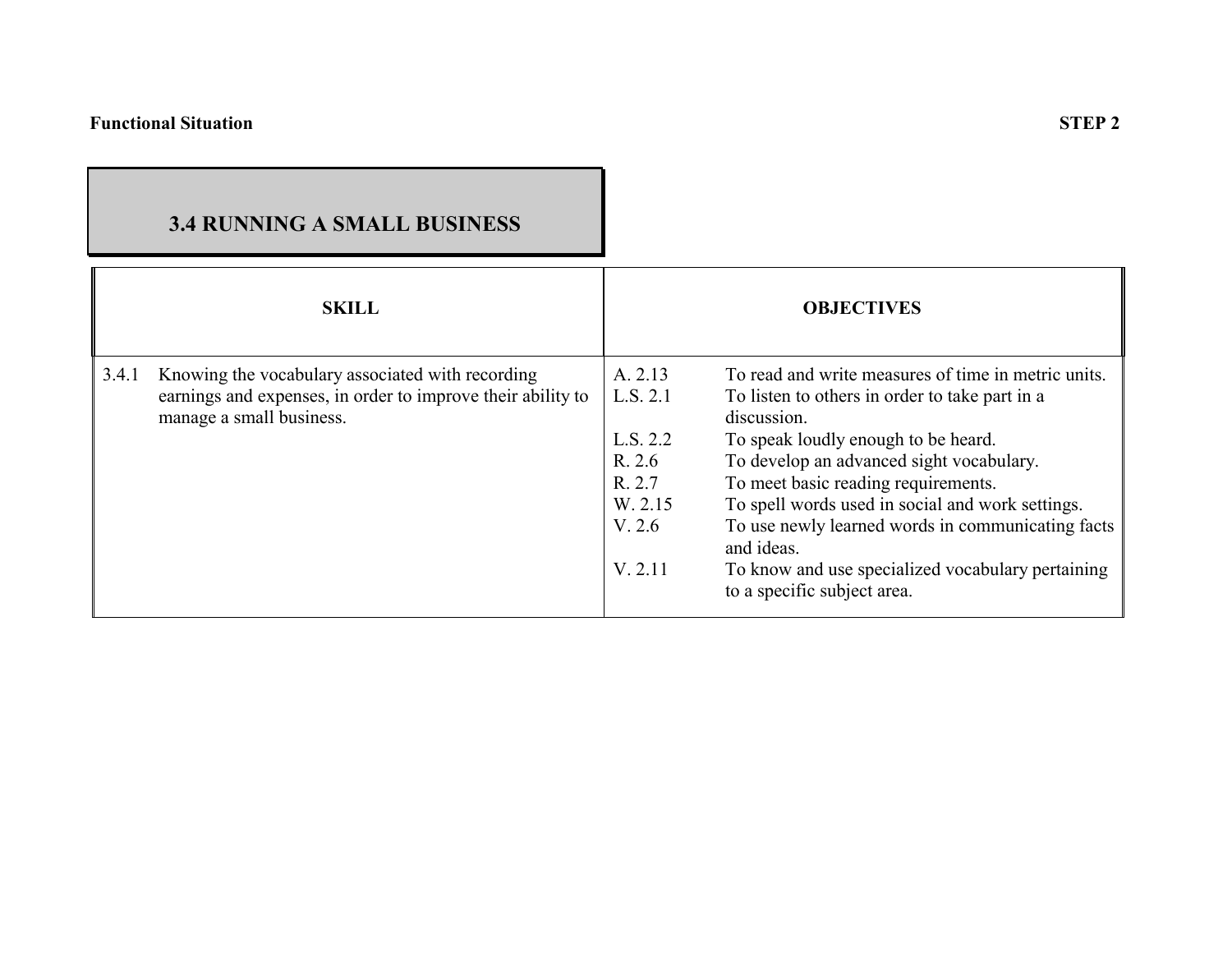#### **Learning Situation**

Using examples of commercial activities practised by members of the class, the students will become more familiar with the vocabulary used to keep account of business expenses and earnings.

#### **Materials**

• For each team, a table for entering the operations associated with the business activities of class members (see example below).

- • Begin a discussion about managing small businesses by asking the members of the class to explain how they keep their accounts and to discuss any problems they may have experienced.
- • Take as an example the business of a class member. Draw the table below on the board and have the class complete it as a group. Explain the meanings of new words that arise in the course of discussion.

| Date       | Operation (examples)    | Earnings (income) | Expenses |
|------------|-------------------------|-------------------|----------|
| 1995-01-28 | Purchase of cloth       |                   |          |
| 1995-01-28 | Transportation          |                   |          |
| 1995-01-30 | Sale at training centre |                   |          |
|            |                         |                   |          |
|            |                         |                   |          |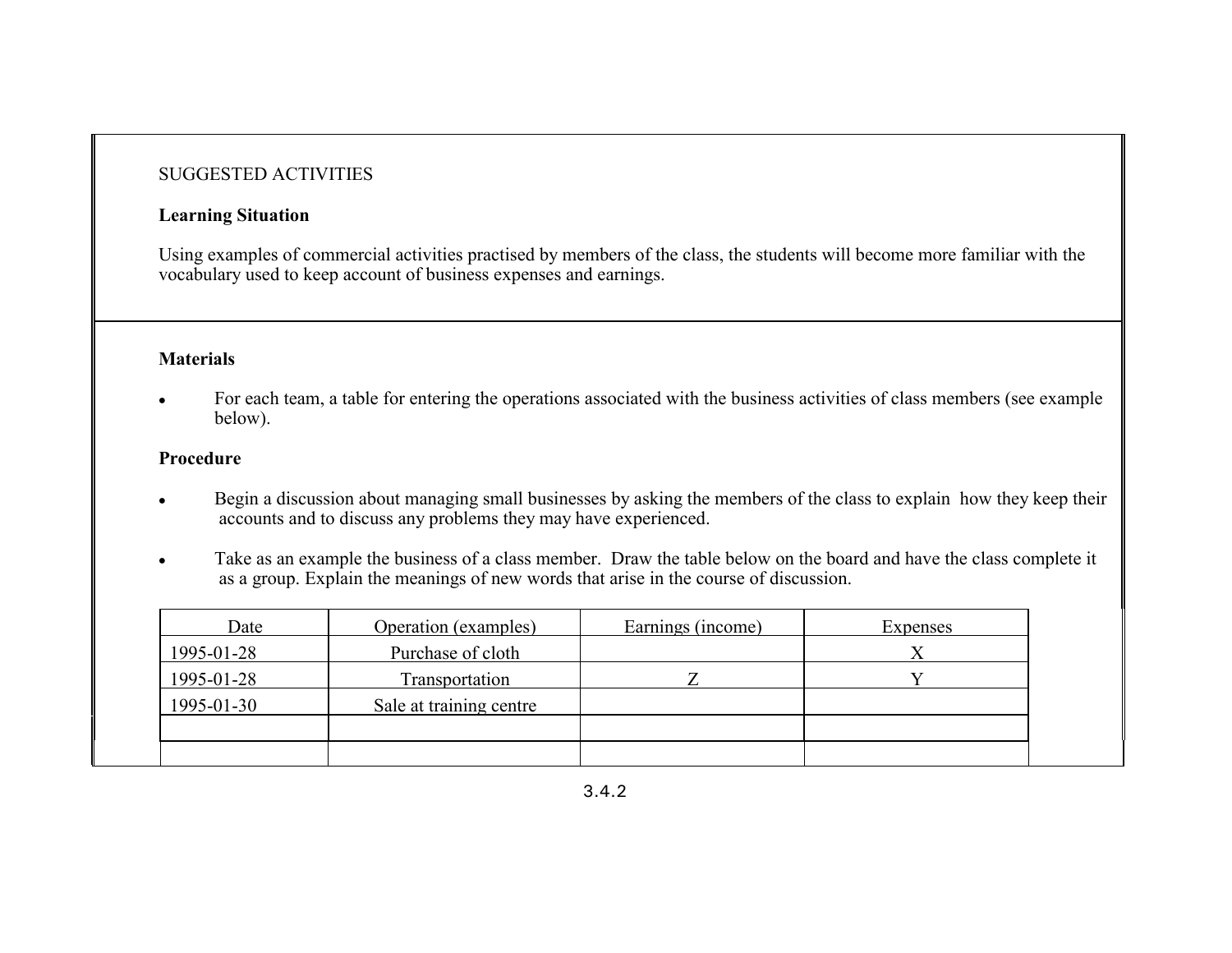| Enter the dates of the various operations using numbers. |  |
|----------------------------------------------------------|--|
|----------------------------------------------------------|--|

- •Update the vocabulary list.
- •Other exercises.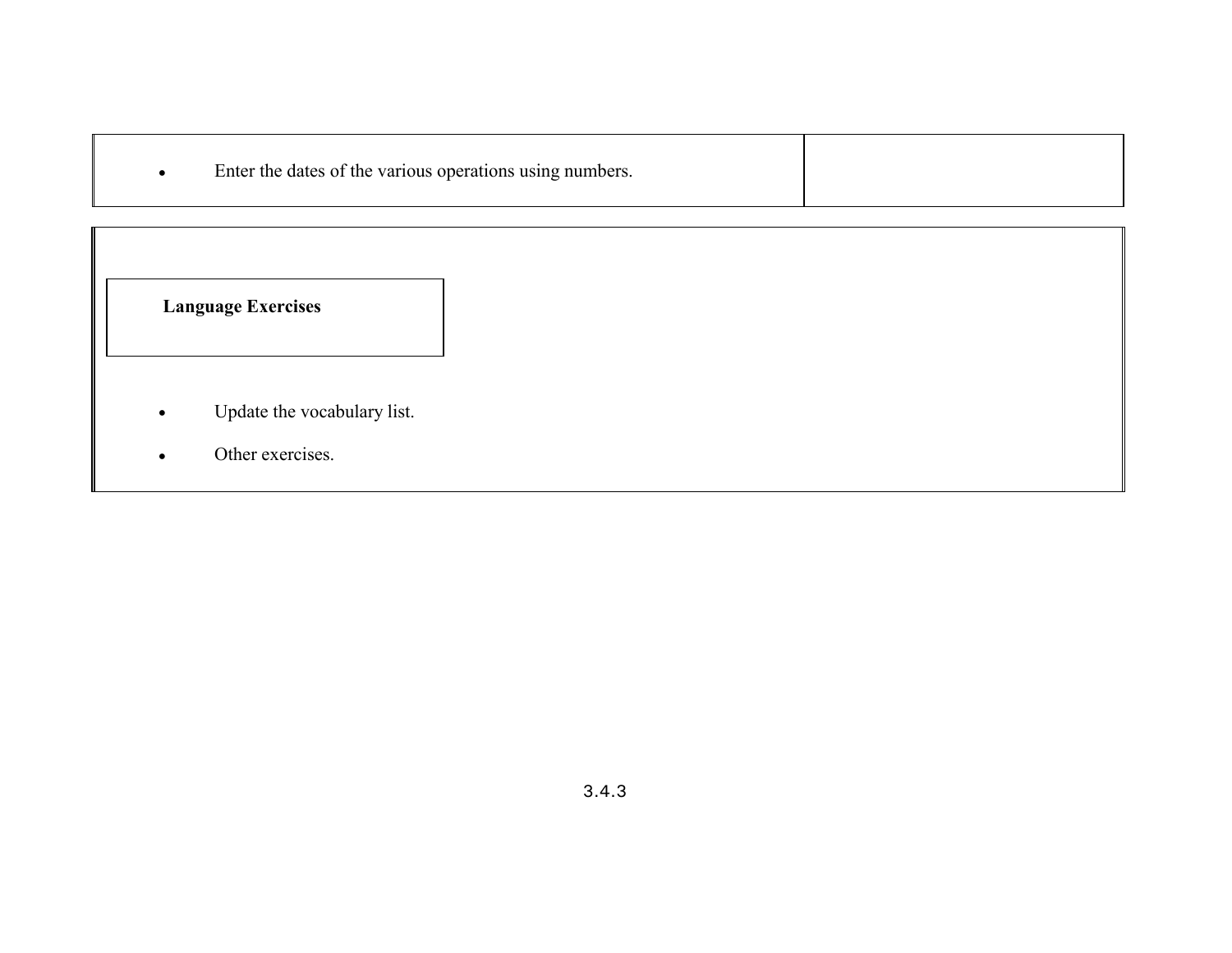| 3.4.2     | Calculating expenses and earnings.                                                                                                                                                                                                                                                               | A. 2.33<br>A. 2.34 | To do addition exercises using sums of money.<br>To do subtraction exercises using sums of money. |  |
|-----------|--------------------------------------------------------------------------------------------------------------------------------------------------------------------------------------------------------------------------------------------------------------------------------------------------|--------------------|---------------------------------------------------------------------------------------------------|--|
|           | <b>SUGGESTED ACTIVITIES</b>                                                                                                                                                                                                                                                                      |                    |                                                                                                   |  |
|           | <b>Learning Situation</b>                                                                                                                                                                                                                                                                        |                    |                                                                                                   |  |
|           | Using examples of small businesses run by members of the class, the students, with the teacher's help, will enter the expenses<br>and earnings of their businesses.                                                                                                                              |                    |                                                                                                   |  |
| Procedure |                                                                                                                                                                                                                                                                                                  |                    |                                                                                                   |  |
|           | Divide the class into small teams and ask them to choose an activity for which they will register the expenses and<br>$\bullet$<br>earnings. On the basis of the examples provided by members of the class, have the students calculate the income and<br>expenses for a period of their choice. |                    |                                                                                                   |  |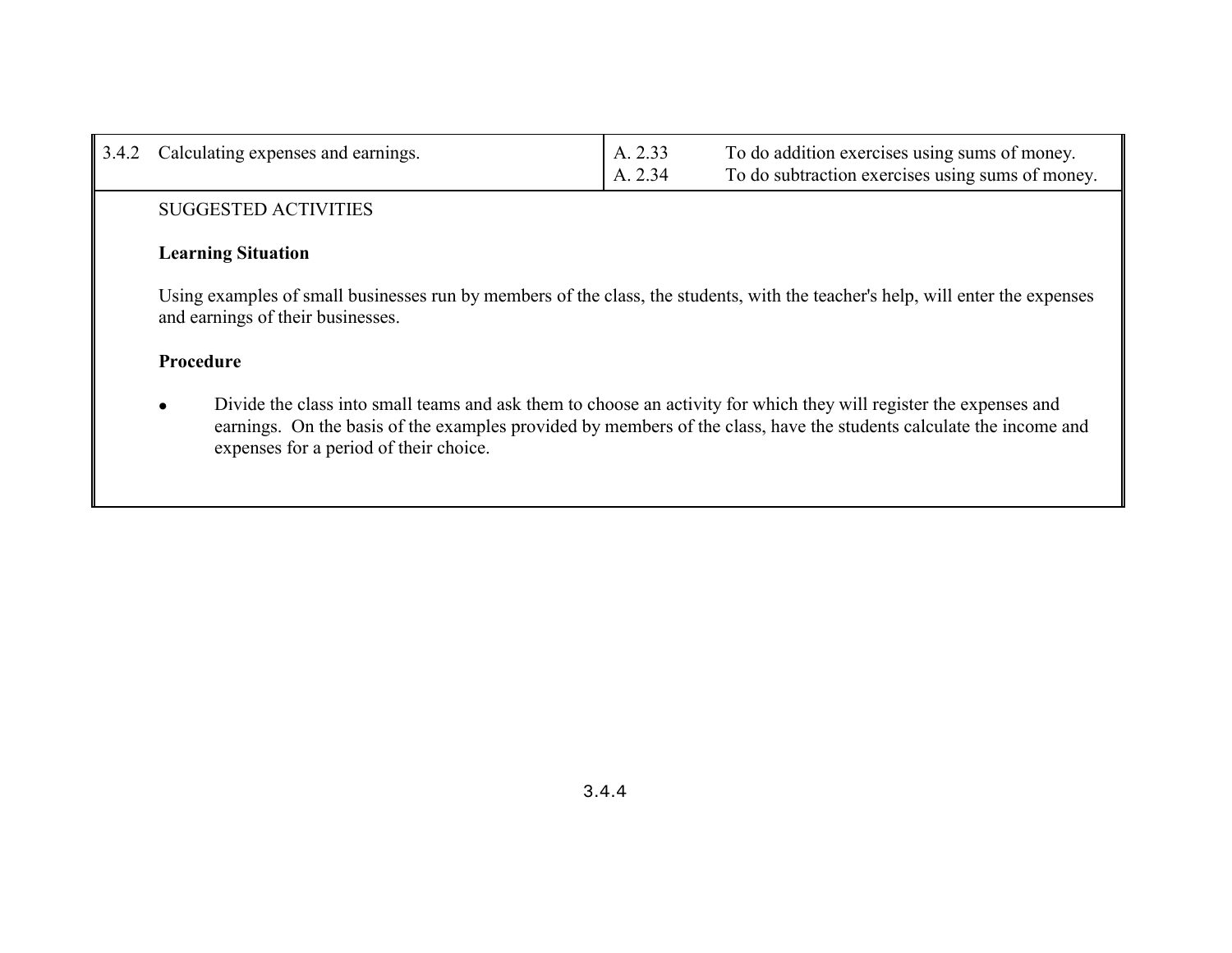## **3.5 RUNNING A SMALL BUSINESS**

|       | <b>SKILL</b>                                                  |          | <b>OBJECTIVES</b>                                                               |
|-------|---------------------------------------------------------------|----------|---------------------------------------------------------------------------------|
| 3.5.1 | Reading and obtaining information from advertising<br>flyers. | L.S. 3.1 | To relate to others by acknowledging their input<br>and opinions.               |
|       |                                                               | L.S. 3.9 | To relate one's own experience to ideas and<br>concepts heard and read.         |
|       |                                                               | W. 3.52  | To understand and use correct sentence structure.                               |
|       |                                                               | V. 3.16  | To know and use specialized vocabulary pertaining<br>to specific subject areas. |
|       |                                                               | T.S. 3.6 | To recognize similarities and differences.                                      |
|       | <b>SUGGESTED ACTIVITIES</b>                                   |          |                                                                                 |

## **Learning Situation**

The students will first identify the key information in flyers advertising commercial services or activities, and then use this information to prepare a flyer for the business of one or more members of the class.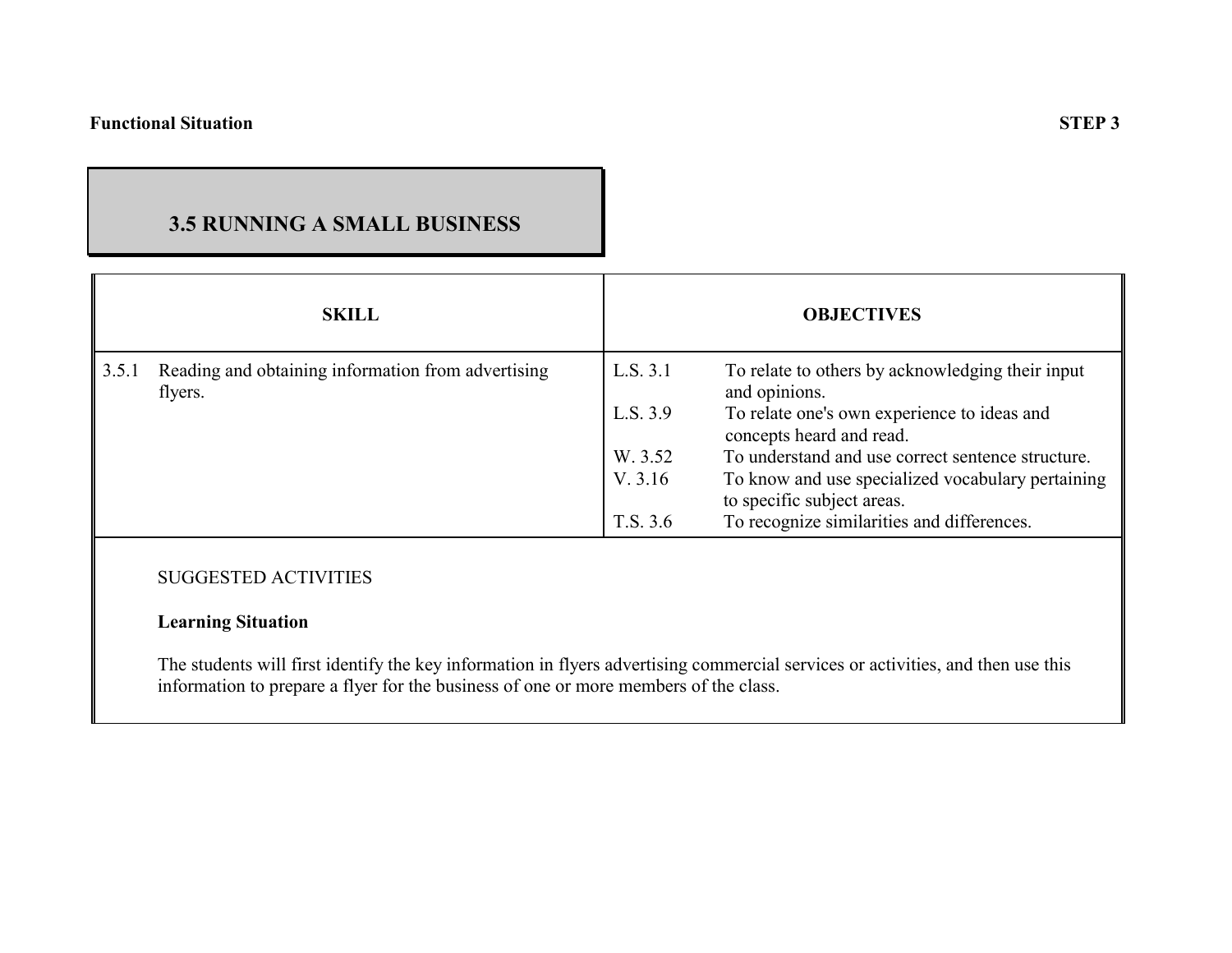## **Materials**

•A week before the activity, ask each student to bring in a flyer.

### **Procedure**

• Ask each student to describe the products or services presented in the flyer he or she has brought. Point out the way goods or services are described in a favourable light. Stress the importance of good presentation in conveying the message

#### Update the vocabulary list. **Language Exercises**

- •Identify action words, verbs, determiners and adjectives.
- •Recognize verb tense.
- •Replace certain words by synonyms and antonyms to show that they understanding the meaning.
- •Work on punctuation (exclamation point, colon, etc.);
- •Do exercises with pronouns;
- •Other exercises.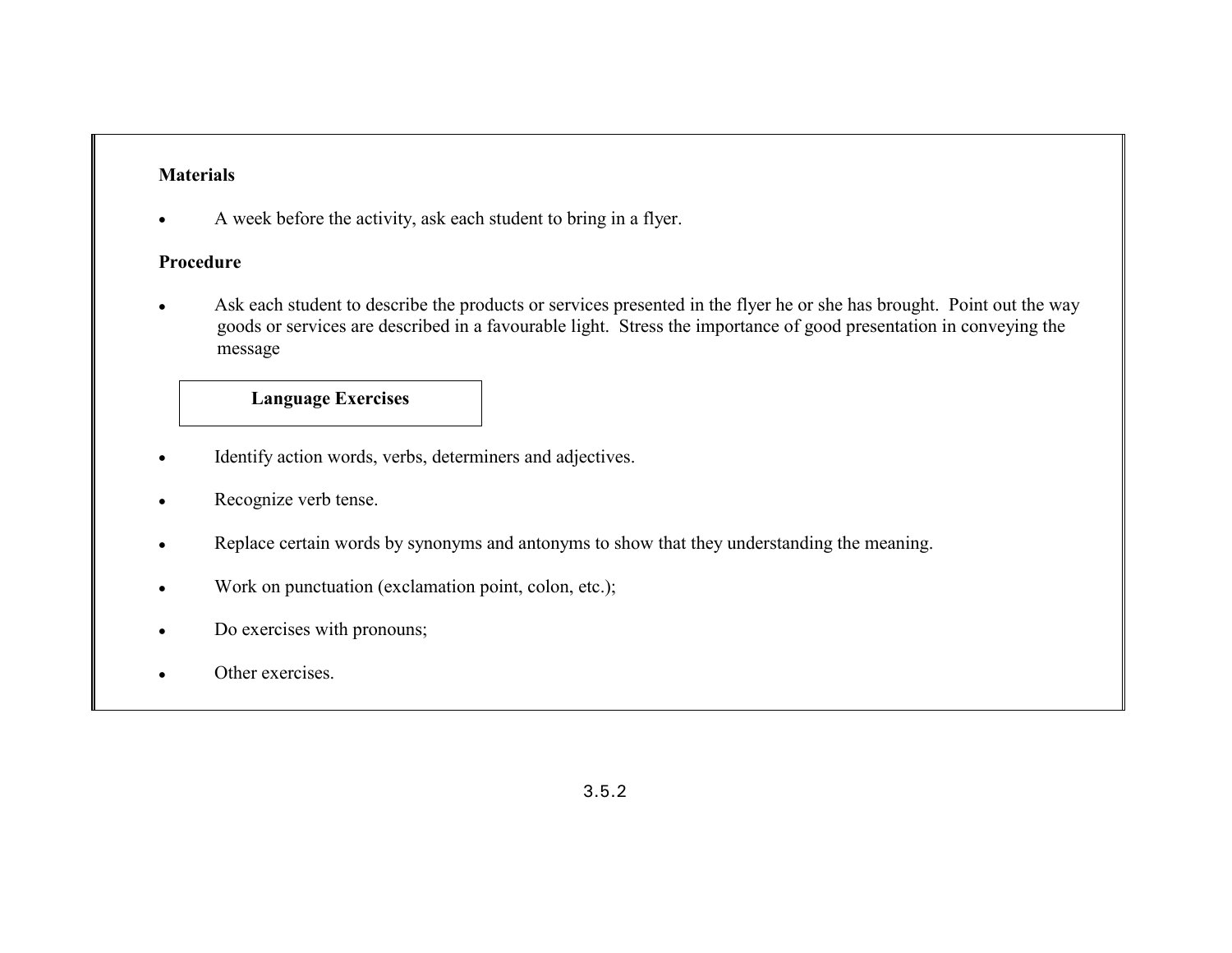| 3.5.2 Creating an advertising flyer. | R. 3.24<br>W. 3.14<br>W. 3.15<br>W. 3.16<br>W. 3.18 | To understand and use a dictionary.<br>To prepare to write.<br>To write a first draft.<br>To edit, to revise.<br>To write and present a final copy. |
|--------------------------------------|-----------------------------------------------------|-----------------------------------------------------------------------------------------------------------------------------------------------------|
|                                      |                                                     |                                                                                                                                                     |

#### **Learning Situation**

The students will produce flyers advertising the business activities of members of the class.

- • Divide the class into small teams and ask each team to produce a flyer advertising the business of one of its members. Have them check their spelling in the dictionary.
- • Remind the students to include all necessary information, to describe the product or service in terms likely to appeal to the clientele and to produce an attractive leaflet.
- •The class should correct the leaflets as a group, adding any necessary information.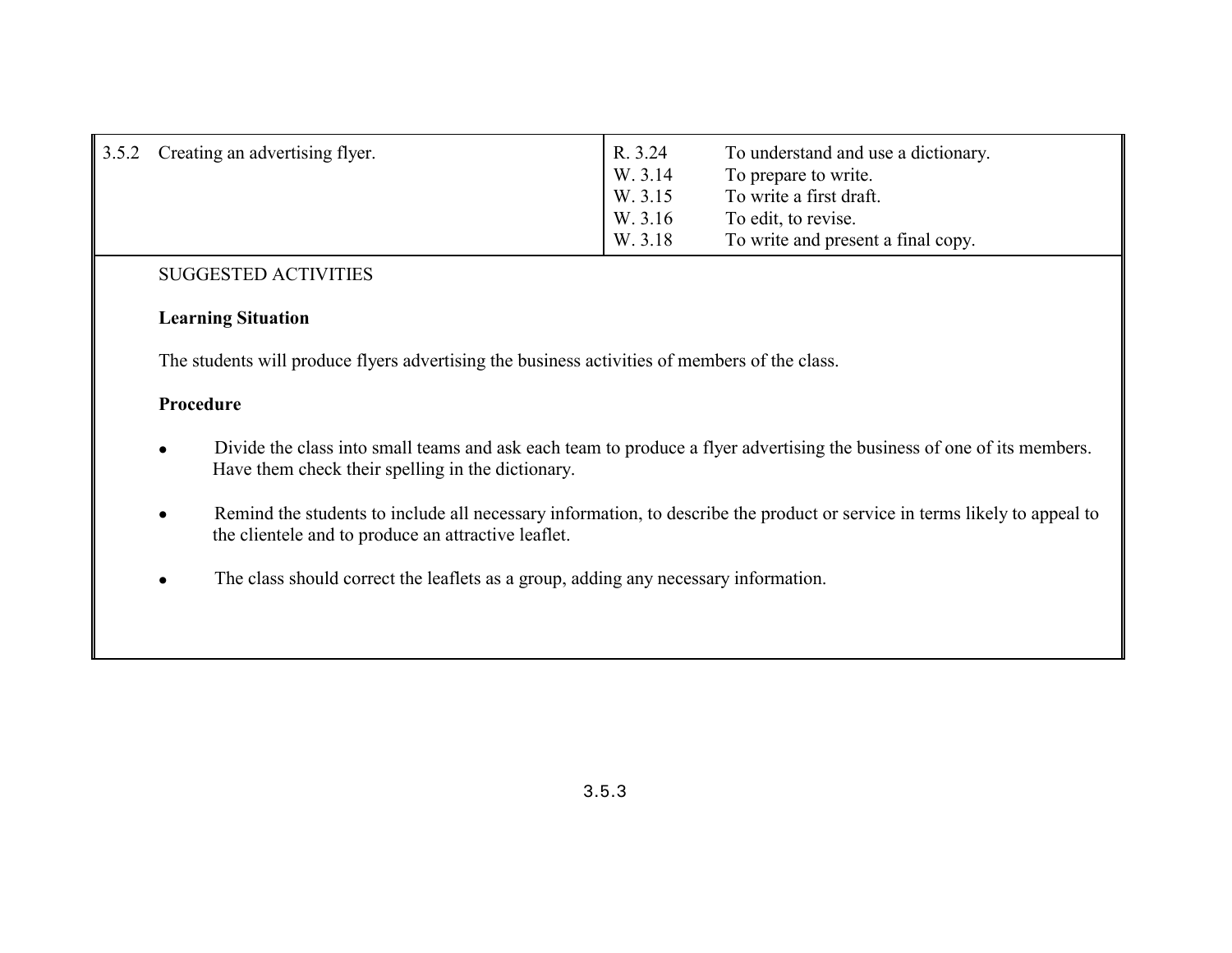- •Update the vocabulary list.
- •Reinforce the leaflet's appeal.
- •Other exercises.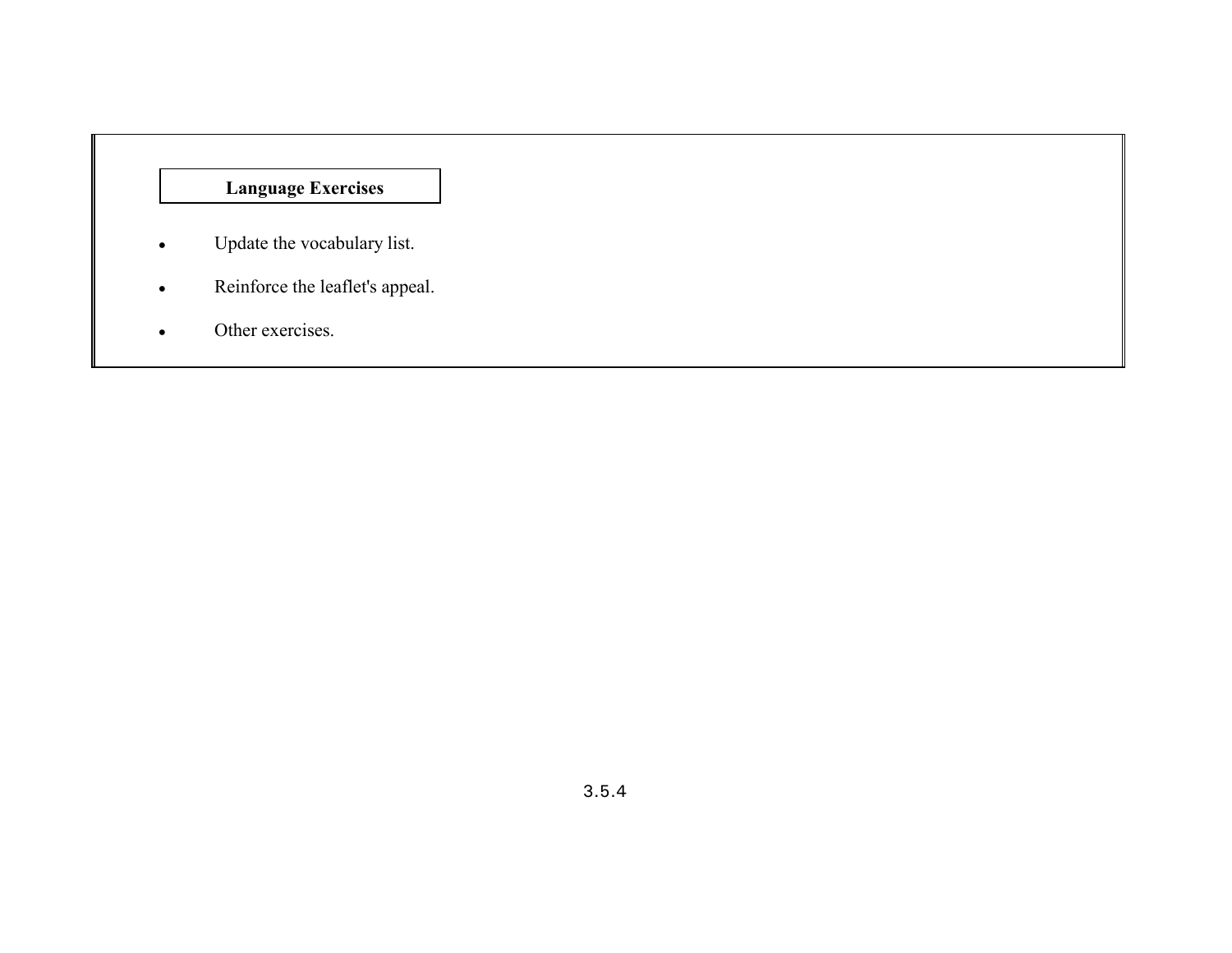|       | 3.6 PARTICIPATING IN A TONTINE <sup>1</sup>                                                                                                                                                 |                                                                              |                                                                                                                                                                                                                                                                                                                    |
|-------|---------------------------------------------------------------------------------------------------------------------------------------------------------------------------------------------|------------------------------------------------------------------------------|--------------------------------------------------------------------------------------------------------------------------------------------------------------------------------------------------------------------------------------------------------------------------------------------------------------------|
|       | <b>SKILL</b>                                                                                                                                                                                |                                                                              | <b>OBJECTIVES</b>                                                                                                                                                                                                                                                                                                  |
| 3.6.1 | Understanding, on the basis of the operating rules of a<br>tontine, the mathematical operations involved.                                                                                   | A. 1.44<br>A. 1.46<br>A. 1.47<br>A. 1.51<br>A. 1.53<br>L.S. 1.5<br>L.S. 1.12 | To use the vocabulary associated with addition.<br>To learn to use a calculator.<br>To add and subtract using a calculator.<br>To use the vocabulary associated with<br>multiplication.<br>To multiply and divide using a calculator.<br>To recall specific information heard.<br>To pronounce correctly all words |
| -1.   | Association whose members contribute regularly to a fund which is attributed to<br>each member in turn. This common saving mechanism is known by different<br>names in different countries. | V. 1.7                                                                       | commonly used.<br>To accumulate a reading vocabulary of words<br>needed in the adults' immediate environment.                                                                                                                                                                                                      |
|       | <b>SUGGESTED ACTIVITIES</b>                                                                                                                                                                 |                                                                              |                                                                                                                                                                                                                                                                                                                    |
|       | <b>Learning Situation</b>                                                                                                                                                                   |                                                                              |                                                                                                                                                                                                                                                                                                                    |
|       | Using examples provided by class members, the students will do exercises using basic arithmetic operations                                                                                  |                                                                              |                                                                                                                                                                                                                                                                                                                    |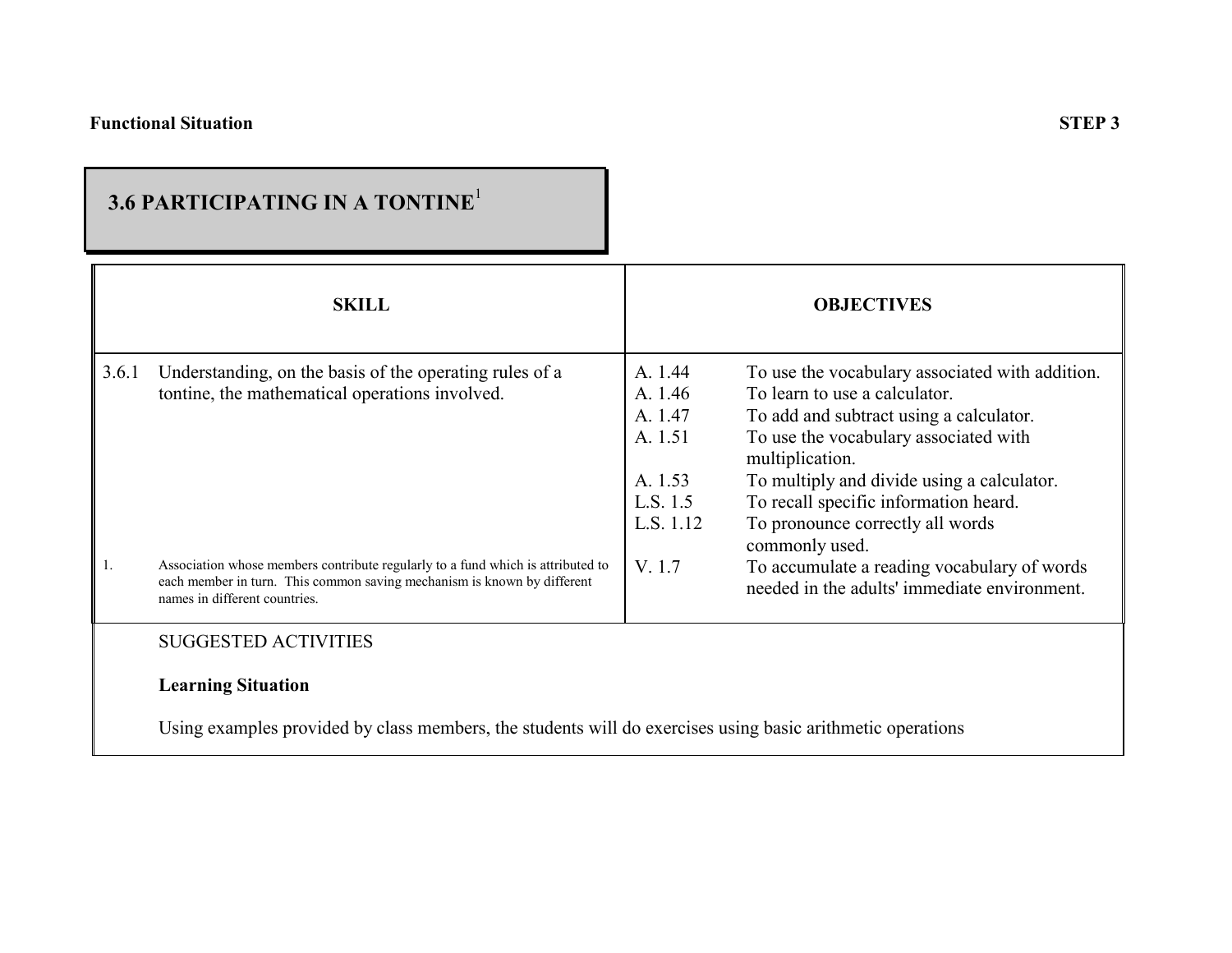## **Materials**

•One calculator per person.

### **Procedure**

•Ask the members of the class to explain what they know about tontines.

Stress the importance of clear explanations and correct pronunciation. Identify the similarities and differences in the forms of tontines used in various countries.

• For some of the examples mentioned by the students, note on the board the number of participants, each participant's regular contribution and the point in time when the pooled fund is paid out to one participant. For example, if 12 persons each contribute \$5.00 a week, each week there will be \$60 in the pot, which will be turned over to the person whose name is at the top of the list. For the sake of clarity, examples may be presented in table form:

| Participants  | <b>Amounts</b> |
|---------------|----------------|
| Participant 1 | \$5.00         |
| Participant 2 | \$5.00         |
| Participant 3 | \$5.00         |
| Participant 4 | \$5.00         |
| etc.          |                |
| <b>TOTAL</b>  | \$60.00        |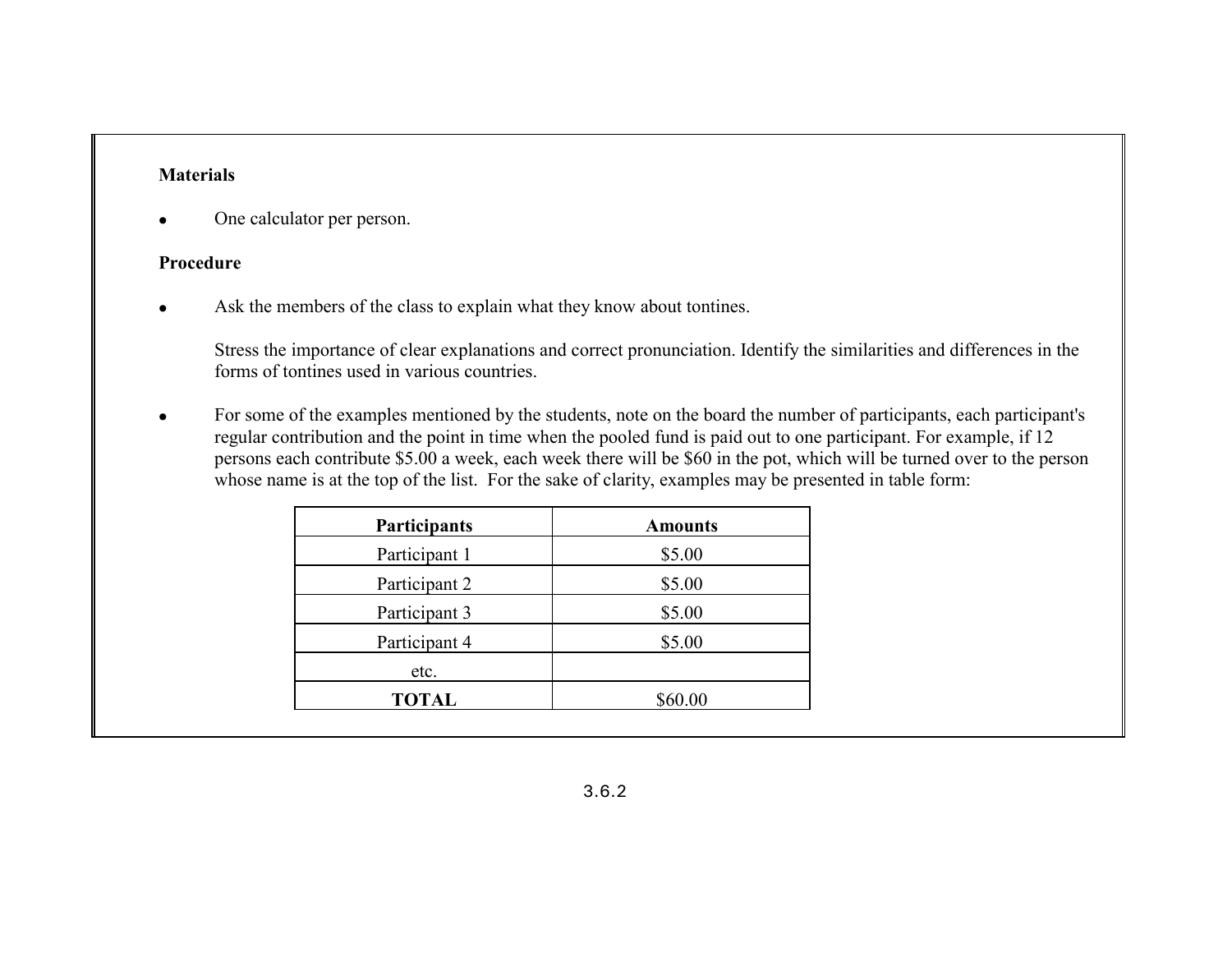- • The example given represents the simplest case. The participants may decide to leave the money in the fund for a month in order to allow a larger amount to accumulate. The same contributions would yield  $$60.00$  X 4 = \$240.00 a month, which would likewise be attributed to one member per month, on a rotating basis. Provide several examples to make sure the students understand how a tontine works.
- $\bullet$  Point out that the number of participants influences the amount in the pot and also the amount of time that each person has to wait before he or she receives the contents of the pot. On the basis of the example cited previously, if the pot is retired each week, the members of the tontine will have to wait 12 weeks before accumulating another \$60.00. If the pot is retired once a month, the total amount accumulated will be greater (\$240.00) but the period necessary to reaccumulate the same amount will be longer—12 months.
- • Explain also that when a participant drops out of the tontine, it affects the pool and reduces the duration of time before someone in the tontine takes home the pot.

- •Update the vocabulary list.
- •Other exercises.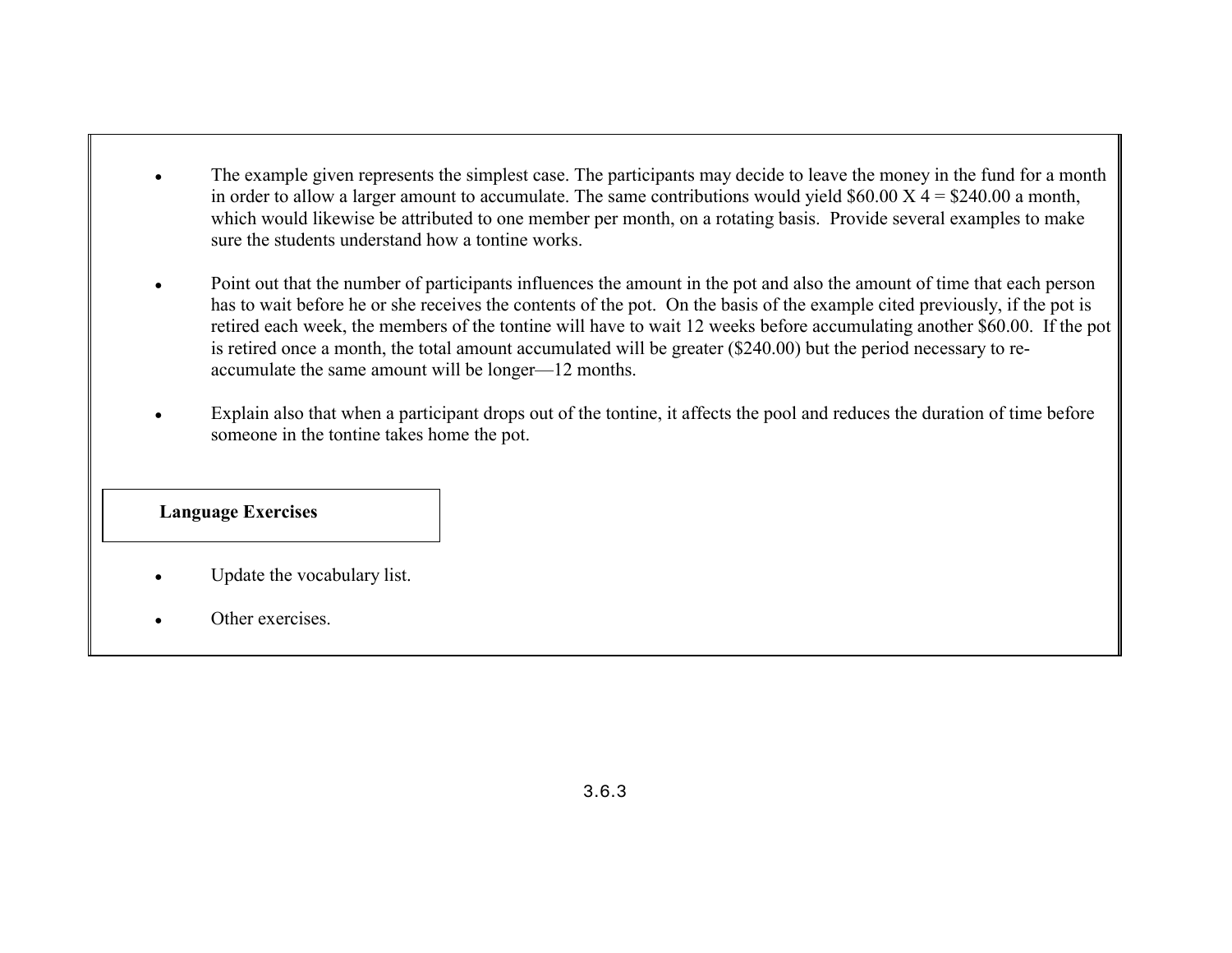## **SKILL OBJECTIVES**3.7.1 Establishing the operating rules of a tontine. 1. Association whose members contribute regularly to a fund which is attributed to each member in turn. This common saving mechanism is known by different names in different countries.L.S. 2.1 To listen to others in order to take part in a discussion. L.S. 2.2 To speak loudly enough to be heard.<br>R. 2.24 To use alphabetical order. R. 2.24 To use alphabetical order.<br>R. 2.26 To use calendars. To use calendars. R. 2.33 To use a dictionary to find the spelling of a word.<br>W. 2.15 To spell words used in social and work settings. To spell words used in social and work settings. T.S. 2.4 To classify items by grouping. **3.7 PARTICIPATING IN A TONTINE**<sup>1</sup>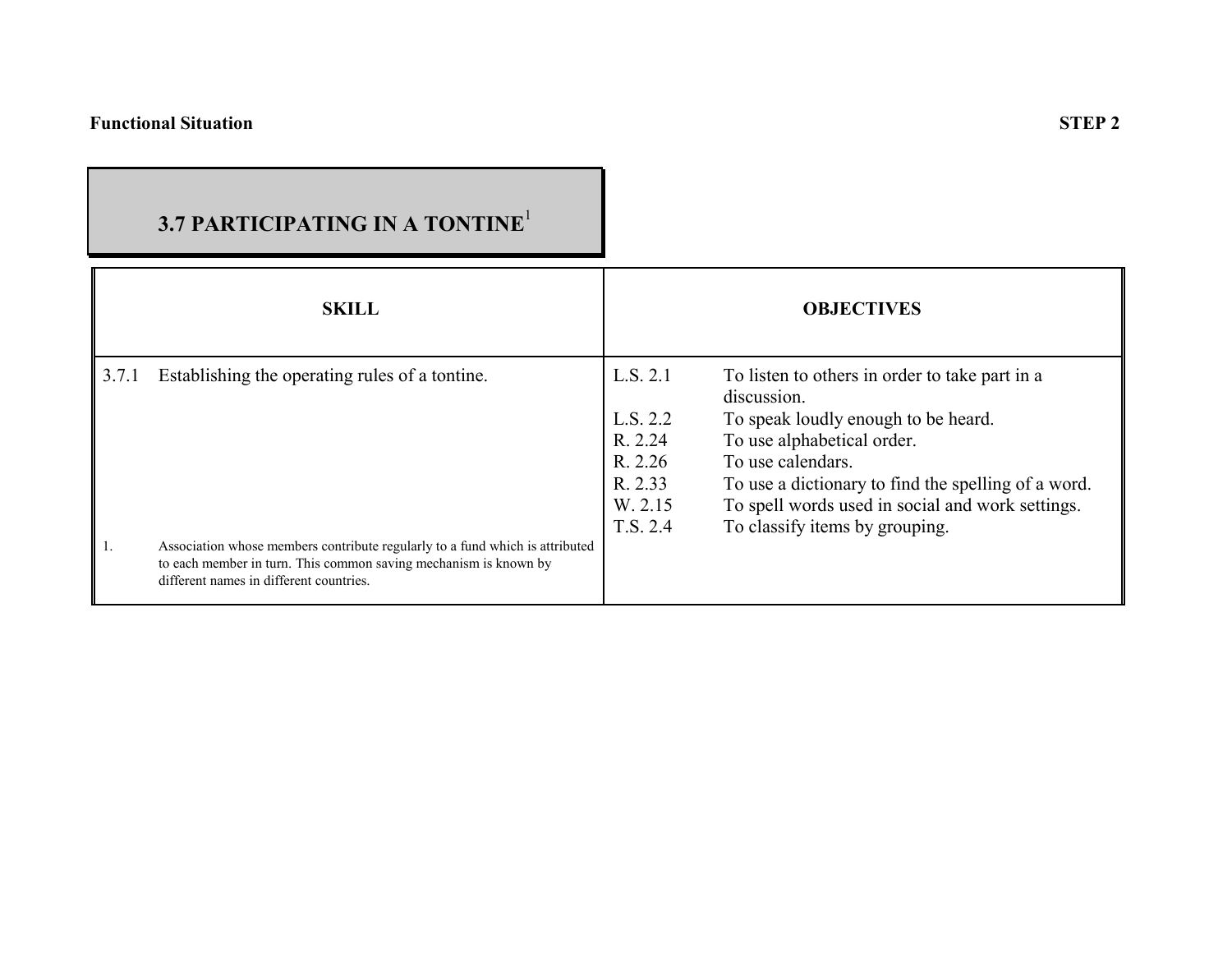#### **Learning Situation**

In small teams, the students will determine the rules of procedure of a tontine.

- • Begin a discussion about tontines by asking some members of the class for examples based on their experience. Observe that certain elements are always present: the number of participants, the amount they put in, the frequency of their contributions and the frequency of the retirement of the pot.
- • Have the students form small teams and ask them to determine rules for an imaginary tontine:
	- who (the number of participants and their names in alphabetical order);
	- how much (the amount contributed by each participant);
	- when (the frequency of contributions and retirements).
- •Have one spokesperson for each team explain the rules the team has devised for its tontine.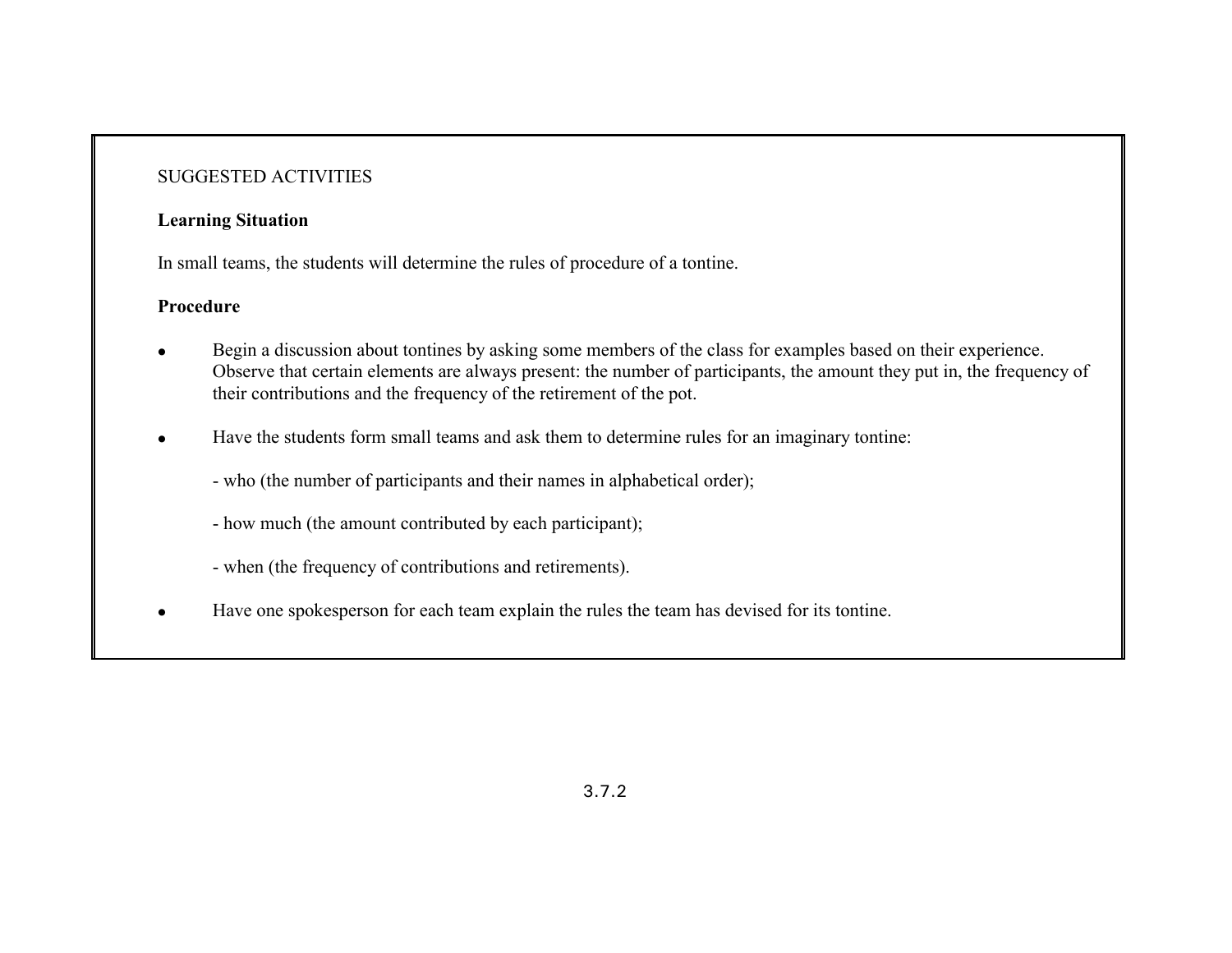- $\bullet$ Update the vocabulary list.
- •Look up the spelling of new words in a dictionary.
- •Do a number of exercises using people's names (order them by first names, group the names by sex, etc.).
- •Other exercises.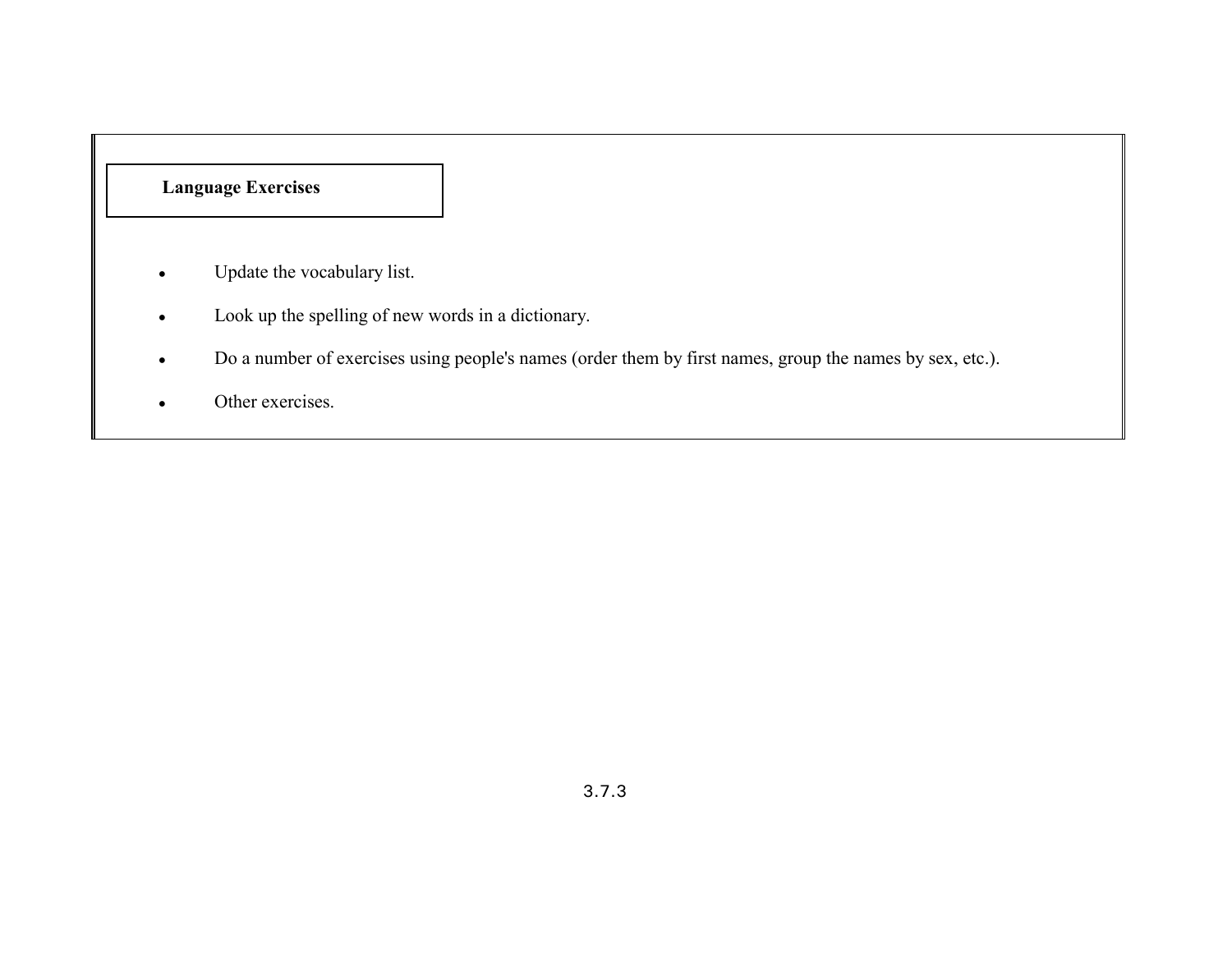|       | <b>SKILL</b>                                                                           |                    | <b>OBJECTIVES</b>                                                                                                                                       |
|-------|----------------------------------------------------------------------------------------|--------------------|---------------------------------------------------------------------------------------------------------------------------------------------------------|
| 3.7.2 | Managing a tontine.                                                                    | A. 2.47<br>A. 2.48 | To do multiplication exercises using a multiplier<br>with at least two digits.<br>To do division exercises using a divider with at<br>least two digits. |
|       | <b>SUGGESTED ACTIVITIES</b>                                                            |                    |                                                                                                                                                         |
|       | <b>Learning Situation</b>                                                              |                    |                                                                                                                                                         |
|       | Using the tontines worked out in the teams, the students will do arithmetic exercises. |                    |                                                                                                                                                         |
|       | <b>Materials</b>                                                                       |                    |                                                                                                                                                         |
|       | A photocopy of each team's description of its tontine.                                 |                    |                                                                                                                                                         |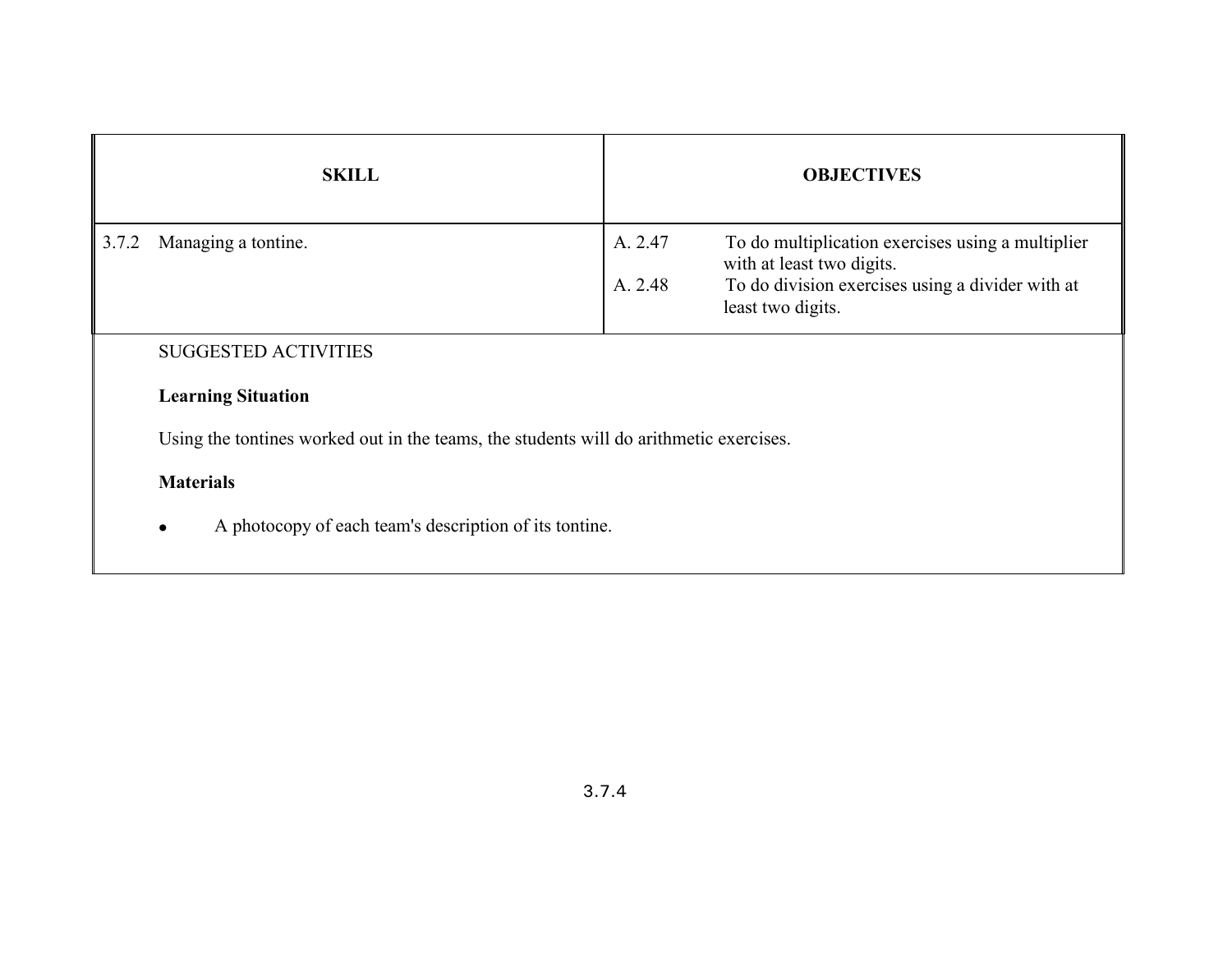#### **Procedure**

Tontines can serve as a basis for a number of questions and exercises. The answers to these questions may be worked out either individually or in teams. The following types of exercises may be suggested for each tontine:

- • If one member of the tontine decides to leave the group, how will this departure change the amount in the kitty? How much will it now be?
- •Two new members want to join the tontine. How much will the kitty come to with the inclusion of the newcomers?
- $\bullet$ The members of the tontine decide to double their contributions. How much will there be in the kitty?
- • The members of the tontine decide to terminate it and share the amount in the kitty. How much will each participant receive?
- •The third person on the list received the kitty two weeks ago. When will this person's turn to collect come again?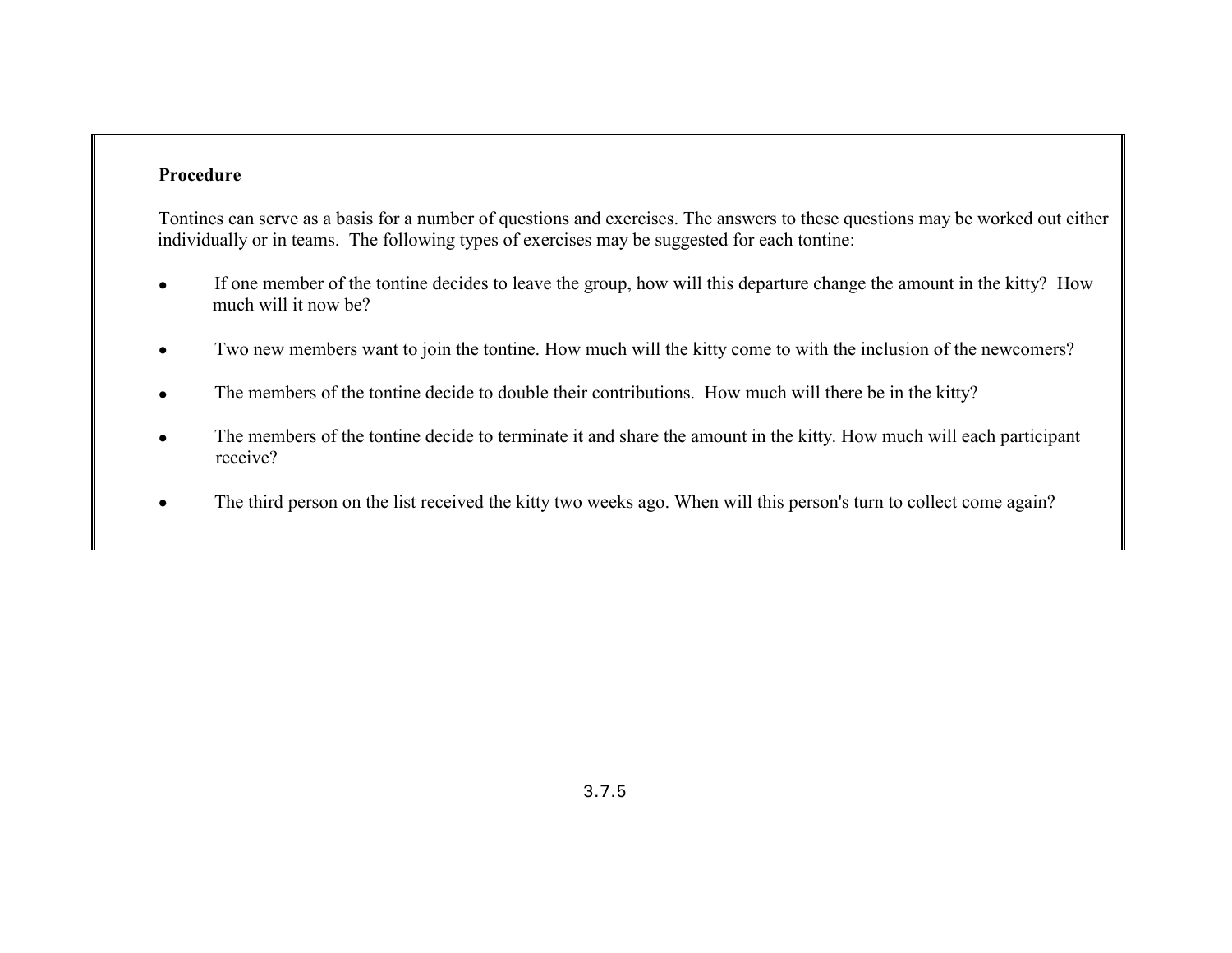## **3.8 BUYING ON CREDIT**

|       | <b>SKILL</b>                                                |          | <b>OBJECTIVES</b>                                                     |
|-------|-------------------------------------------------------------|----------|-----------------------------------------------------------------------|
| 3.8.1 | Calculating the interest on an article purchased on credit. | A. 2.01  | To acquire certain concepts they need in order to<br>learn fractions. |
|       |                                                             | A. 2.03  | To recognize the percent symbol.                                      |
|       |                                                             | A. 2.04  | To define percentage.                                                 |
|       |                                                             | A. 2.05  | To use the vocabulary associated with percentages.                    |
|       |                                                             | A. 2.06  | To calculate percentages using a calculator.                          |
|       |                                                             | A. 2.33  | To do addition exercises using sums of money.                         |
|       |                                                             | L.S. 2.1 | To listen to others in order to take part in a<br>discussion.         |
|       |                                                             | L.S. 2.2 | To speak loudly enough to be heard.                                   |
|       |                                                             | R. 2.6   | To develop an advanced sight vocabulary.                              |
|       |                                                             | R. 2.7   | To meet basic reading requirements.                                   |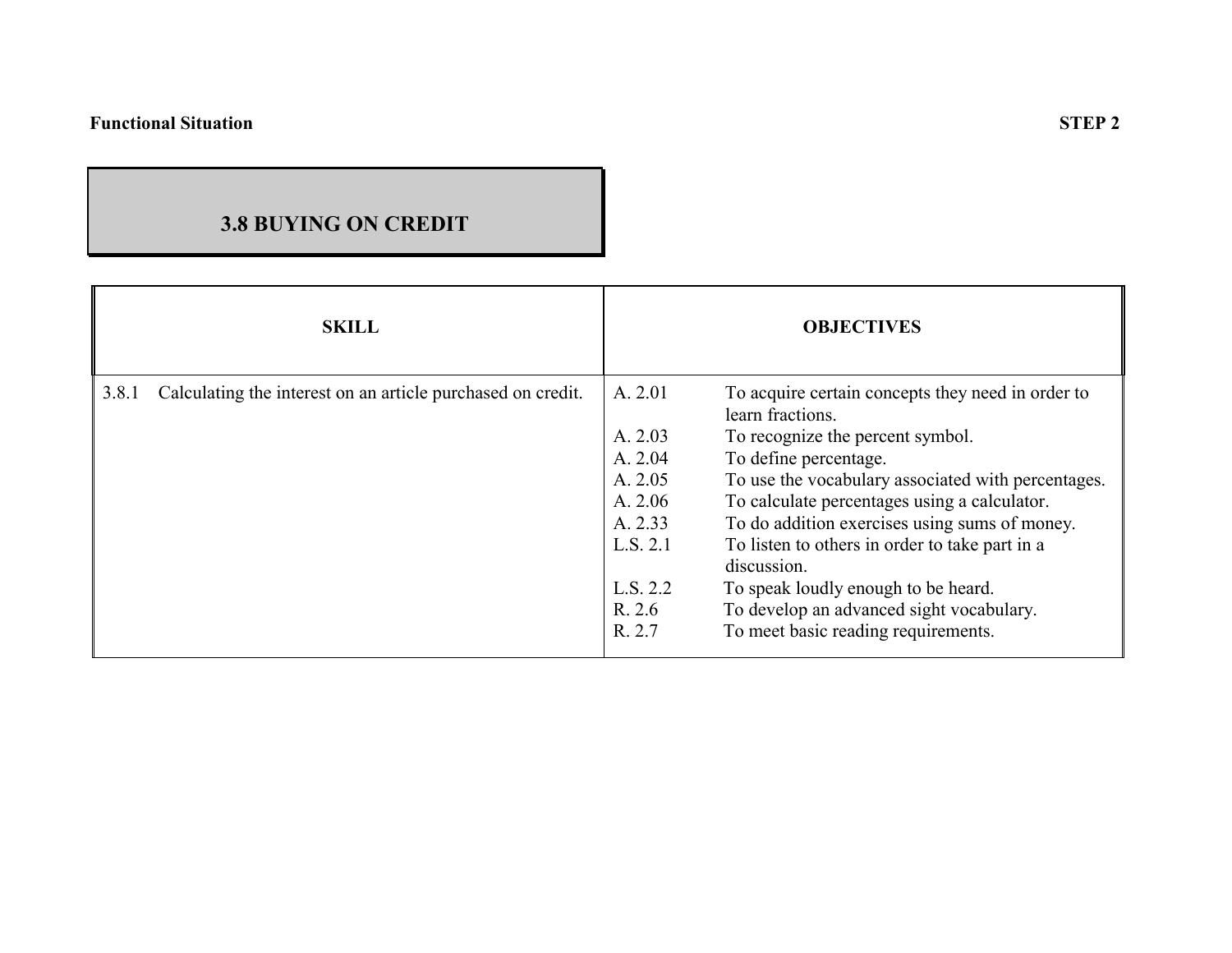## **Learning Situation**

Using materials brought in by class members, the students will do exercises to calculate interest rates on purchases made on credit.

## **Materials**

Ask the students to bring in bills, contracts and offers to purchase which will be used to calculate interest. Choose three examples and make photocopies of them for each student.

- • Begin a discussion of the use of credit. Compare the practice here with that in the students' home countries. Explain that credit **always** has a price, and that it is essential to find out what it will cost before buying on credit.
- • Together, as a class, choose an example and:
	- write down the price of the item or service;
	- write down the interest applied on the credit;
	- using a calculator, multiply the initial costs by the interest rate;
	- explain that the purchaser pays this amount in addition to the list or initial price;
	- explain that the interest represents a fraction of the price.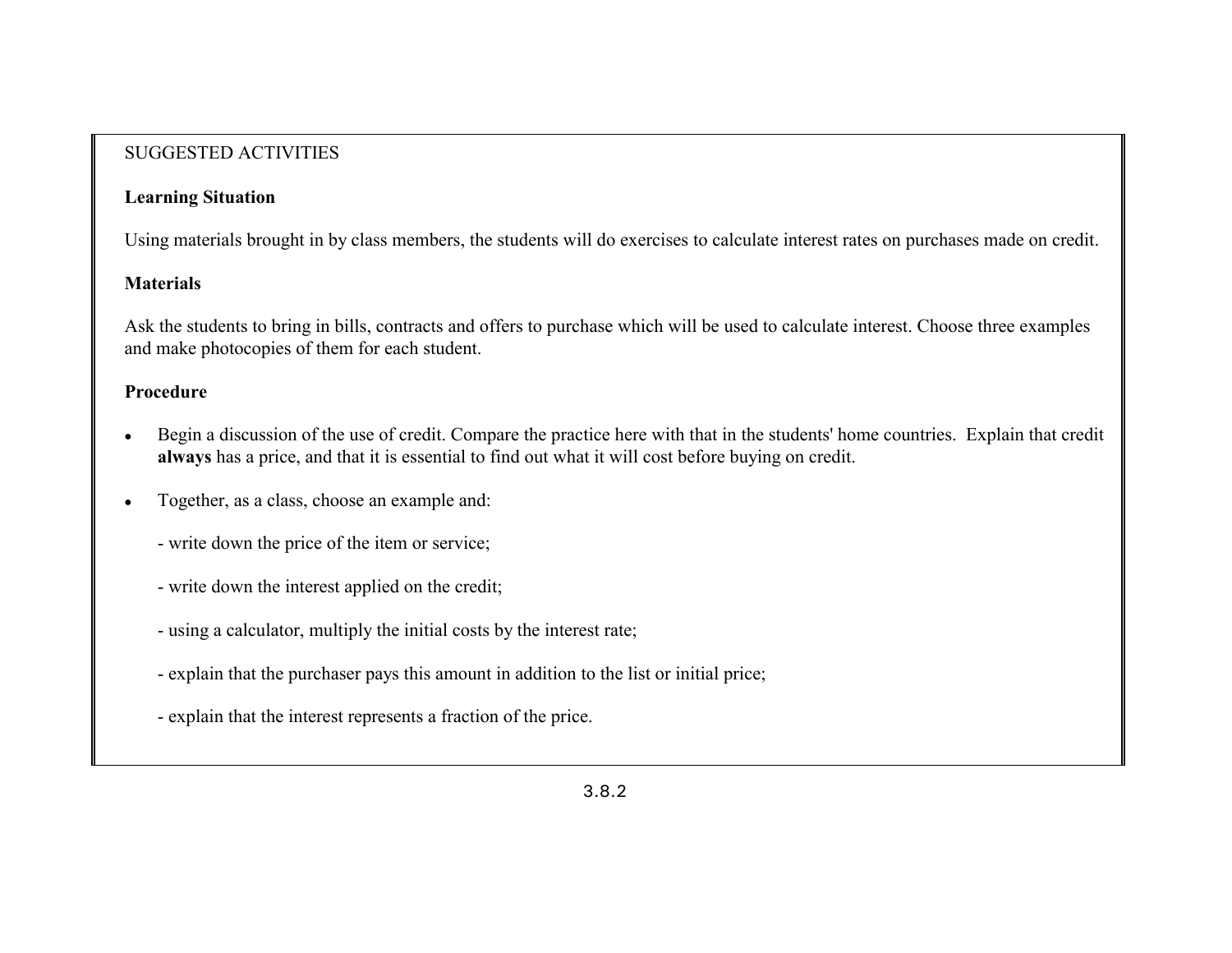- • Have the class form small teams and, using three photocopies of contracts or bills, ask the teams to do the following type of exercises:
	- determine which interest rate is the most advantageous;
	- calculate the highest interest (using a calculator);
	- other exercises.
- • In this step, what matters most is to make sure the students understand the concept of a percentage and the way in which the interest rate (as a percentage) raises the price of goods or services.

- •Update the vocabulary list (including vocabulary associated with percentages and fractions).
- •Other exercises.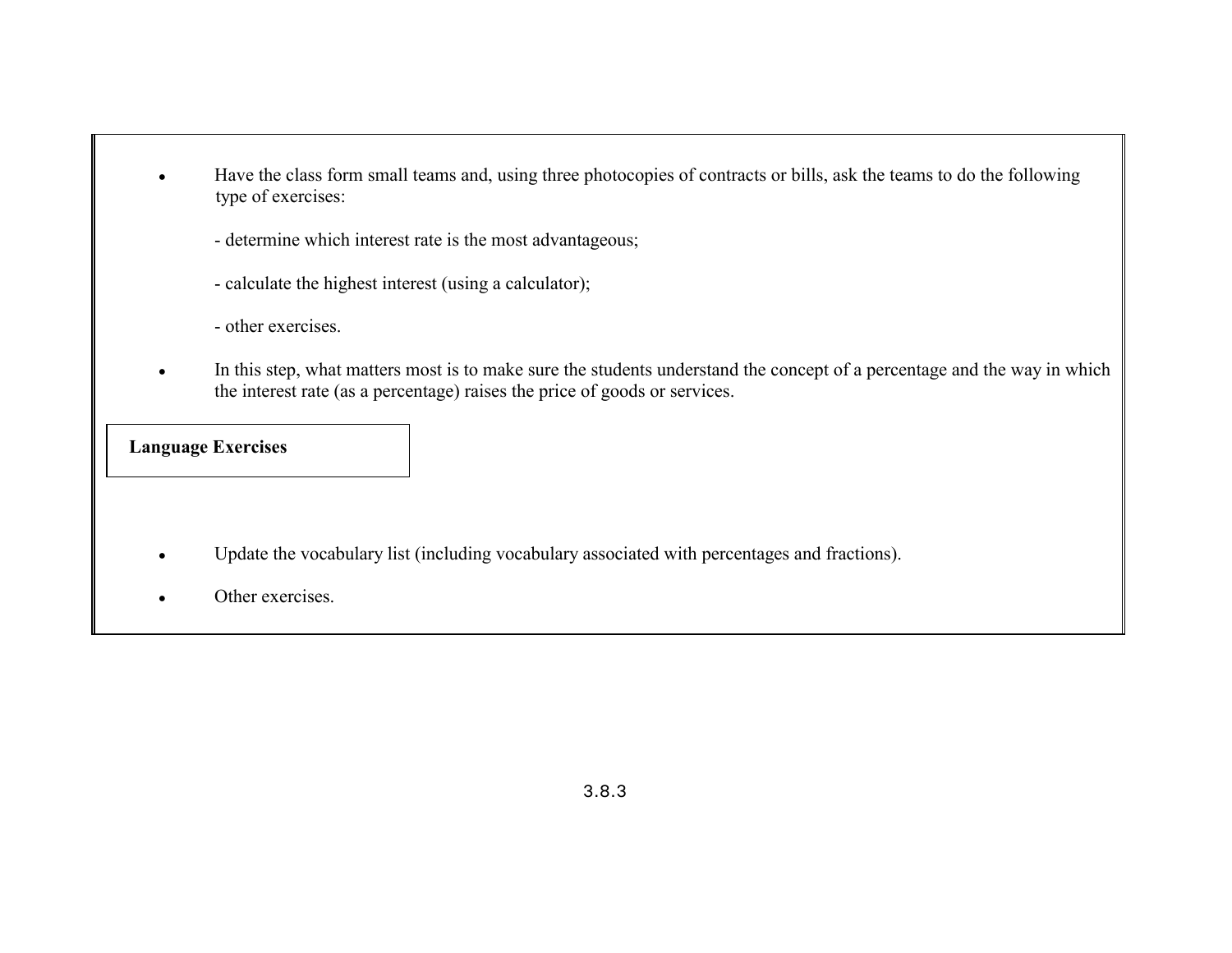#### **Functional Situation**

## **3.9 BUYING ON CREDIT**

|       | <b>SKILL</b>                                        |          | <b>OBJECTIVES</b>                            |
|-------|-----------------------------------------------------|----------|----------------------------------------------|
| 3.9.1 | Evaluating how much interest adds to the price of a | A. 3.39  | To do exercises with decimal numbers using a |
|       | product.                                            |          | calculator.                                  |
|       |                                                     | L.S. 3.3 | To recall specific information heard.        |
|       |                                                     | R. 3.1   | To take risks when reading.                  |
|       |                                                     | R. 3.12  | To use context cuing.                        |
|       |                                                     | T.S. 3.6 | To recognize similarities and differences.   |

#### SUGGESTED ACTIVITIES

#### **Learning Situation**

Using the material brought in by members of the class, the students will do exercises to calculate the interest rate and the amount of interest to be paid on various credit purchases, and to choose the best bargains.

#### **Materials**

Bills, contracts or offers to purchase brought in by members of the class. Group together examples concerning a particular sales item and photocopy them.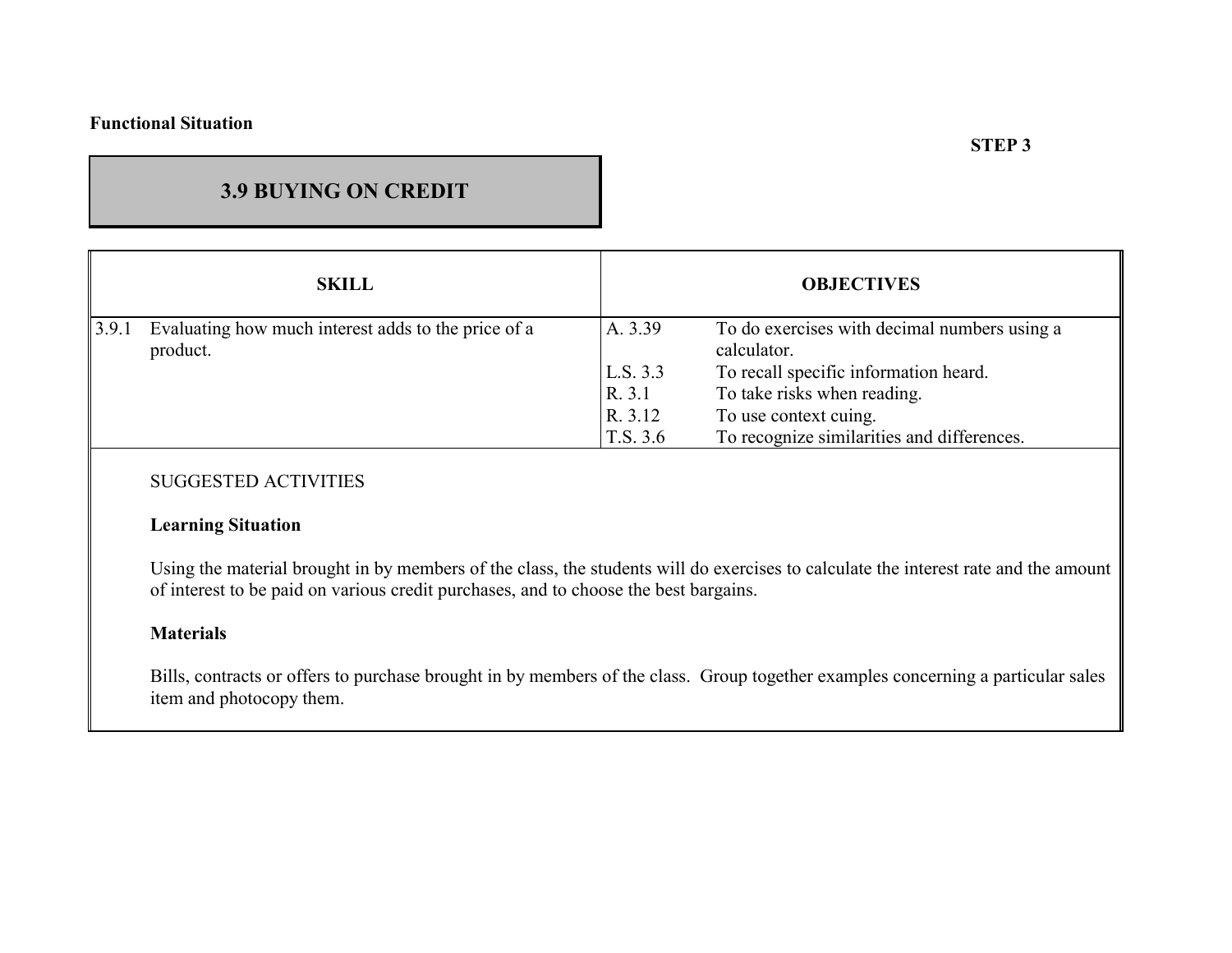#### **Procedure**

- • Begin a discussion about the use of credit. Compare the practice here with that in the students' home countries. Explain that credit **always** has a price, and that it is essential to find out what it will cost before buying on credit.
- • Using examples brought in by members of the class, or, if possible, using two similar contracts or offers to purchase, ask the students to figure out which is a more advantageous purchase. For example:
	- • a kitchen set selling for \$950.00 with an annual interest rate of 9%, and another set selling for \$899.00 and 16% interest (the  $$950.00$  set represents a better deal:  $$950.00 + $85.50 =$ \$1 035.50; \$899.99 + \$143.99 = \$1 043.98).

Vary the examples to make sure the students understand.

• Divide the class into teams and ask each team to choose, from among a set of bills or sales offers, the one that costs the least. You can make the exercises more complex by asking the students to compare more than two examples.

- •Update the vocabulary list.
- •Replace certain words by synonyms and antonyms (credit, term payment, instalment, etc.).
- •Other exercises.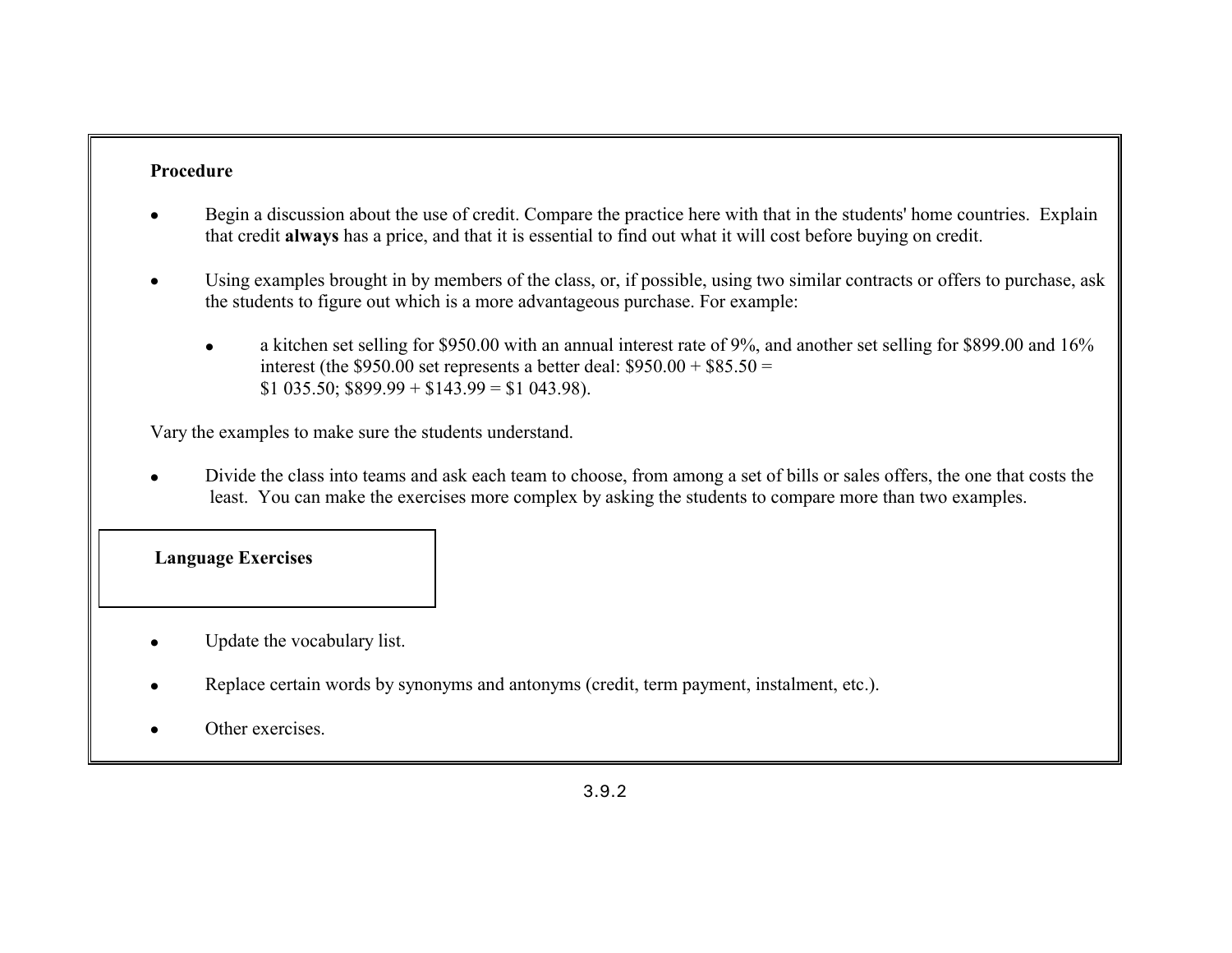## **3.10 BUYING ON CREDIT**

|        | <b>SKILL</b>                                             |           | <b>OBJECTIVES</b>                                                      |
|--------|----------------------------------------------------------|-----------|------------------------------------------------------------------------|
| 3.10.1 | Calculating the interest on purchases made on credit     | A. 4.4    | To calculate percentages.                                              |
|        | using the rule of three and determining the equivalences | A. 4.8    | To know when and how to use the rule of three.                         |
|        | between ordinary fractions, decimals and percentages.    | L.S. 4.5  | To work in pairs and small groups.                                     |
|        |                                                          | L.S. 4.14 | To discuss a problem or question in order to reach a<br>conclusion.    |
|        |                                                          | R. 4.1    | To take risks.                                                         |
|        |                                                          | R. 4.4    | To use accumulated knowledge to derive meaning from<br>reading.        |
|        |                                                          | R. 4.15   | To recognize, understand and use root words, prefixes<br>and suffixes. |
|        |                                                          | V.4.6     | To choose words to express the exact meaning<br>intended.              |
|        |                                                          | T.S. 4.14 | To solve problems by applying flexible thinking skills.                |
|        | <b>SUGGESTED ACTIVITIES</b>                              |           |                                                                        |

## **Learning Situation**

Using as examples purchases made on credit by members of the class, the students will do exercises using different ways of calculating interest.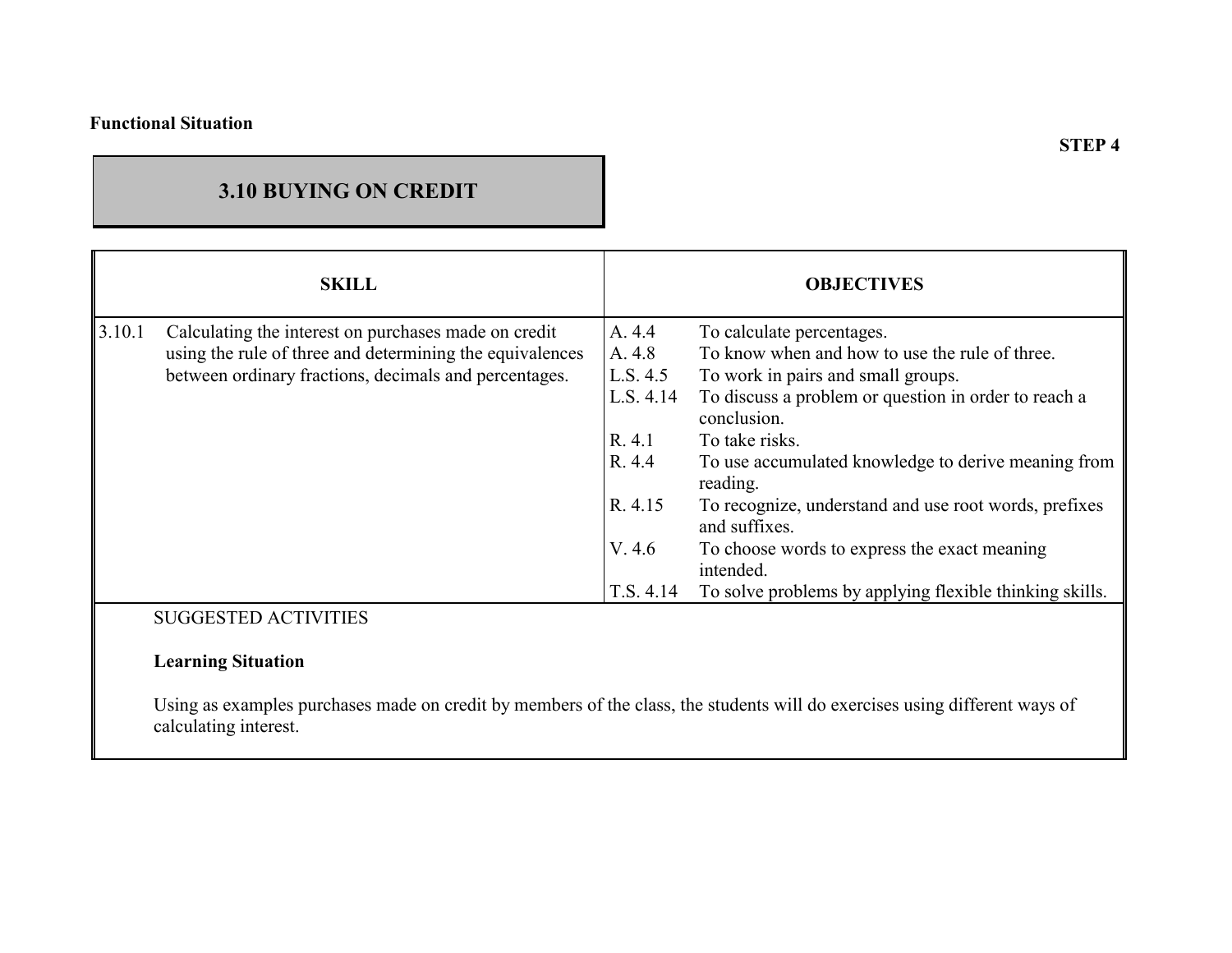#### **Materials**

A grid (see the example) to be filled in by each team.

- • Ask the class members to give some examples of interest rates they have paid. Observe the various ways in which interest rates are represented: 11 3/4%, 16.5%, 1.25% per month, etc.
- $\bullet$ Explain the equivalences (e.g. 12  $1/2\% = 12.5\% = 0.125$ ), using examples.
- $\bullet$ Divide the class into teams and ask each team to fill in the blank spaces in a table, such as the one below:

| <b>Item</b>        | Purchase<br>price (with<br>$\text{taxes})^*$ | Interest $(\% )$ | Interest (\$) | <b>Total cost</b> |
|--------------------|----------------------------------------------|------------------|---------------|-------------------|
| video              | \$298.00                                     | 13.75%           | $(\$40.98)*$  | \$338.98          |
| coat               | \$99.99                                      | 16.5%            | \$16.50       | 116.49            |
| washing<br>machine | \$468.00                                     | $(13.25\%)$      | \$62.01       | \$530.01          |
| matress            | \$124.00                                     | 17.5%            | $(\$21.70)$   | (\$145.70)        |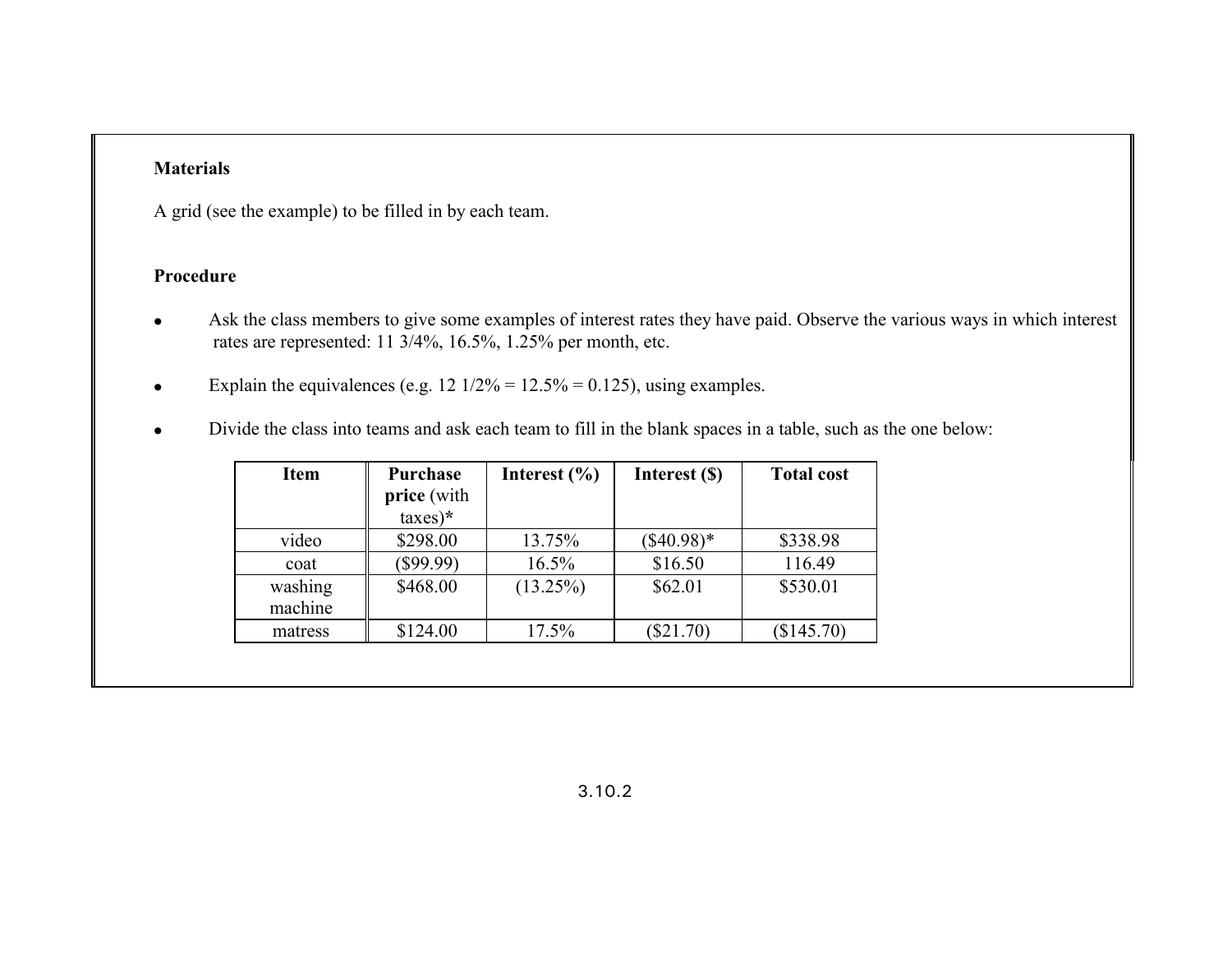• Explain that interest is calculated on an annual basis and propose exercises involving the calculation of interest for periods under a year using the rule of three. For example, if the interest rate on a washing machine is 17.5%, and the debt was paid off in six months, how much interest did the purchaser have to pay? Vary the examples to make sure the students have understood.

Note:

- the sums in parentheses are those the students must calculate;
- \*other exercises may be done to calculate the GST and the QST;
- \*you should explain that the sums are rounded upward: for example, 49.975 becomes 49.98.

- •Update the vocabulary list.
- •Change a word by adding a prefix (e.g. disinterest, etc.).
- •Other exercises.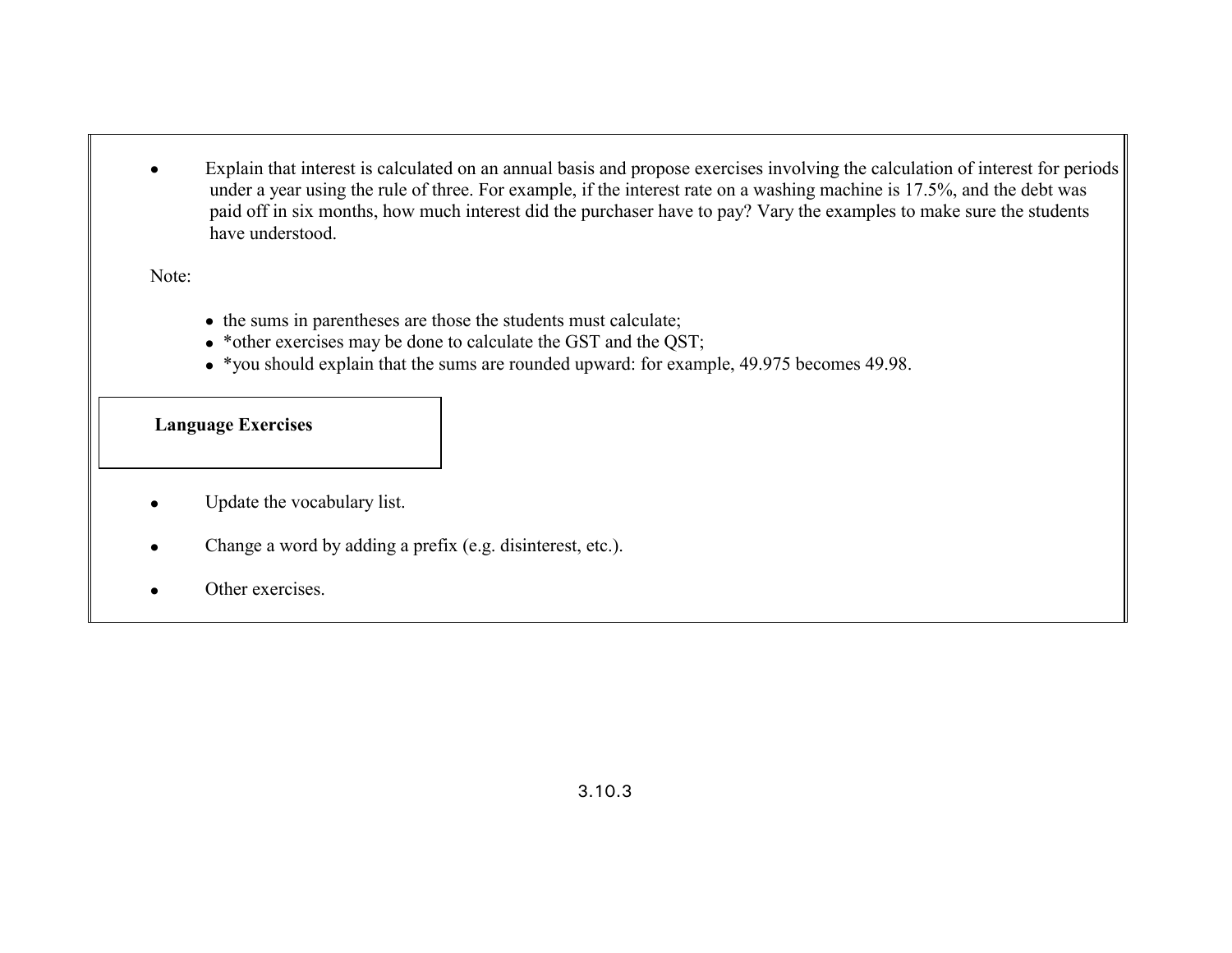## **3.11 TIME MANAGEMENT**

|             | <b>SKILL</b>                                              |           | <b>OBJECTIVES</b>                                          |
|-------------|-----------------------------------------------------------|-----------|------------------------------------------------------------|
| $\vert 1.1$ | Planning a day's schedule, taking into account everything | L.S. 1.10 | To express opinions.                                       |
|             | that has to be done including all travel time between     | L.S. 1.12 | To pronounce correctly all words commonly used.            |
|             | locations.                                                | L.S. 1.14 | To listen to others in order to take part in a discussion. |
|             |                                                           | R. 1.46   | To use schedules/timetables.                               |
|             |                                                           | W. 1.3    | To print words legibly.                                    |
|             |                                                           | W. 1.34   | To use cursive writing.                                    |
|             |                                                           | W. 1.51   | To spell words used in social and work settings.           |
|             |                                                           | V. 1.6    | To build a sight vocabulary relevant to the adults.        |

## SUGGESTED ACTIVITIES

## **Learning Situation**

The students will make a list of activities to do on a given day, arranged in terms of a timetable and allowing for travel time.

#### **Materials**

For each person, a grid indicating hours and half-hours (e.g. a Quo Vadis agenda).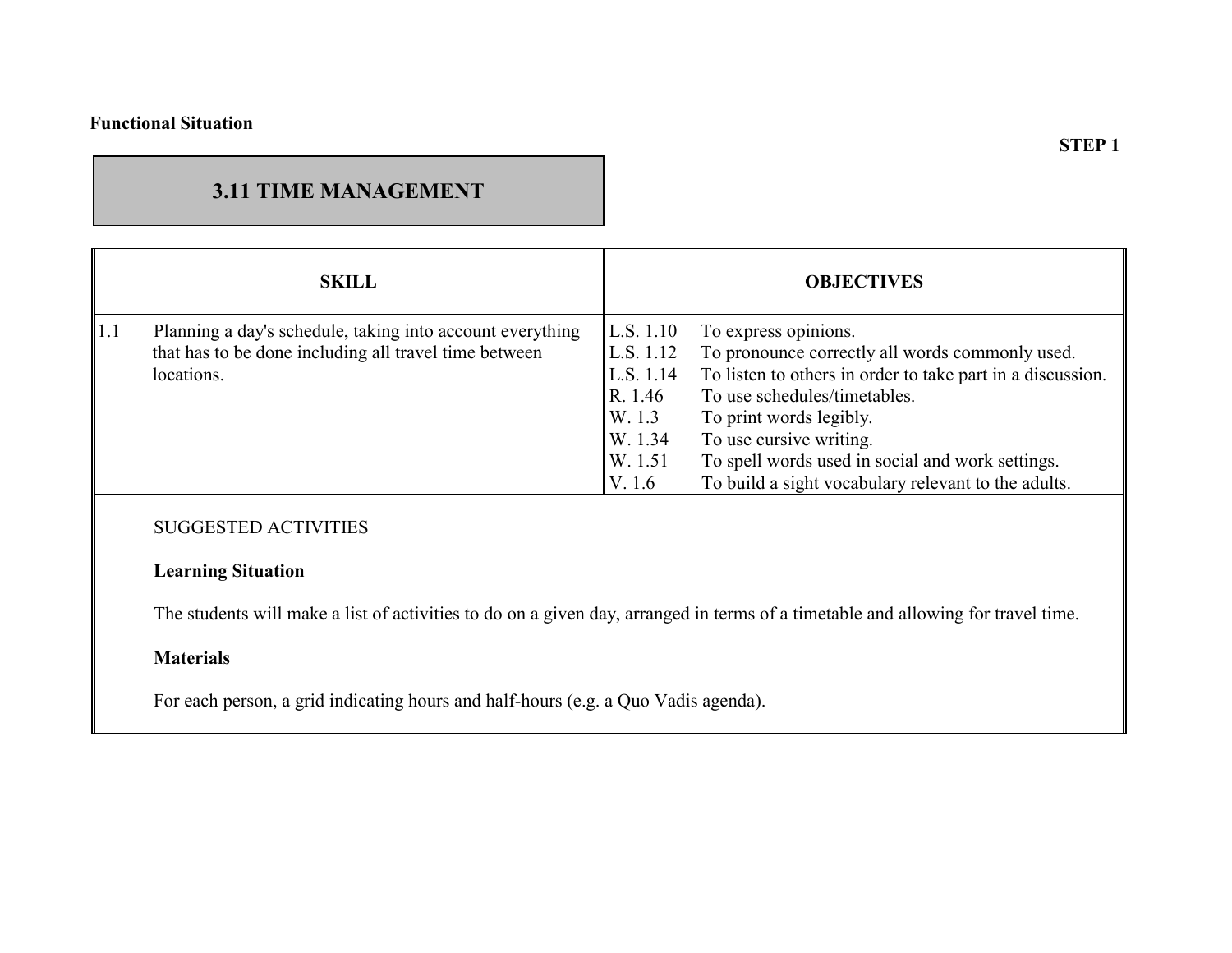#### **Procedure**

Begin a discussion about how time is organized in the students' home countries. Raise the question of punctuality and underscore its importance in Québec by having the students give examples illustrating this theme.

- •Explain the importance of planning one's schedule properly. Explain the utility of an agenda, and display some agendas.
- $\bullet$  Next, ask for examples of things people typically do in a day (e.g. grocery shopping, doctor's appointment, courses, serving the children lunch, parent-teacher meeting at school, going to the bank, meeting clients for one's small business, etc.). Write the suggested activities on the board. Stress the importance of taking into account the time needed to get from one place to another.
- • Using the list established in the previous step, choose a realistic number of activities for one day and write them in the schedule on the board. Ask each person to describe the schedule of one of their own days—the busiest day of the week, for example.

- •Update the vocabulary list.
- •Pronounce a word, emphasizing the correspondance between the written letters and the spoken sounds.
- •Work on new sounds and new words.
- •Other exercises.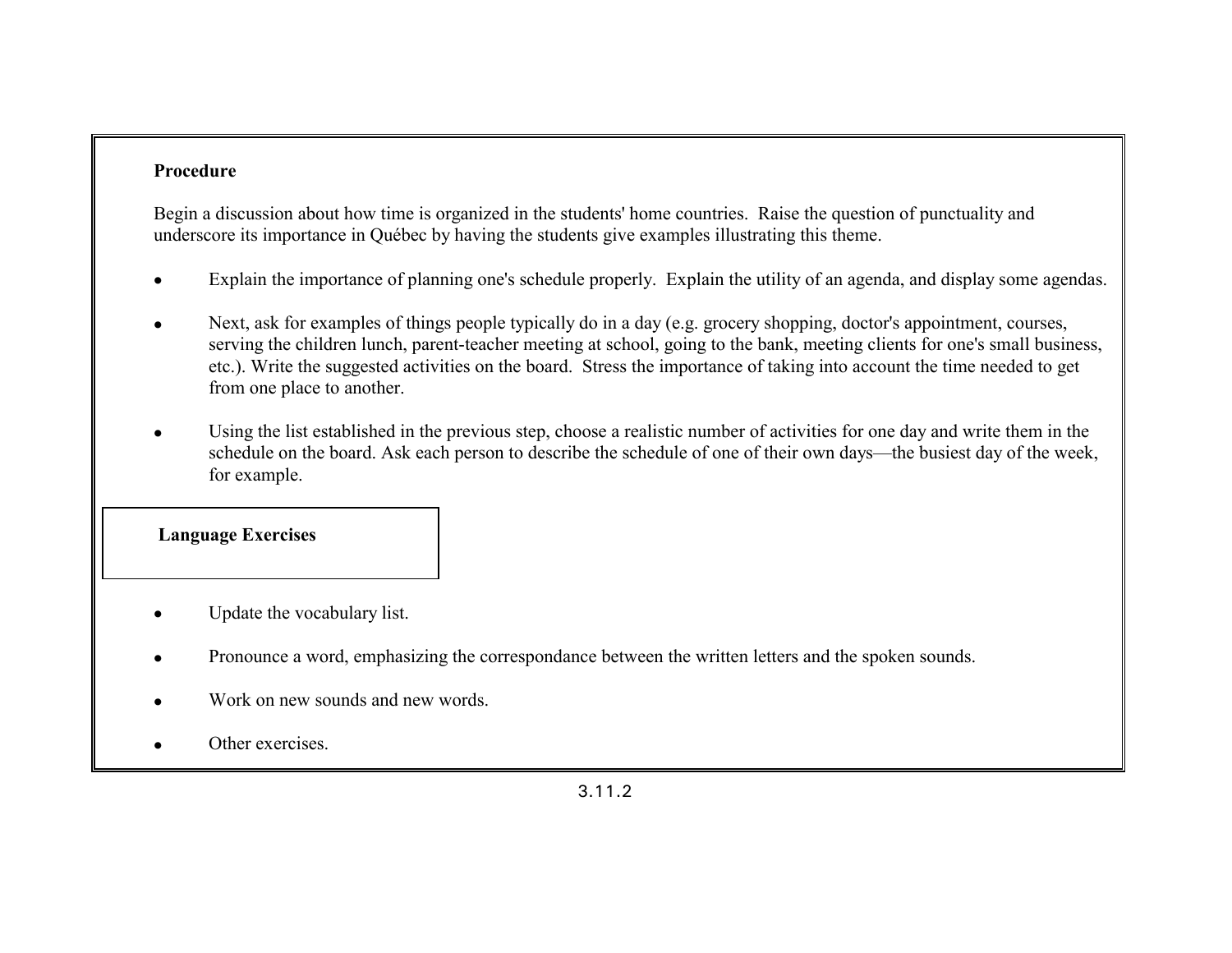## **3.12 MANAGING ONE'S TIME**

| <b>SKILL</b> |                                                                                                                                   | <b>OBJECTIVES</b>                                                                               |                                                                                                                                                                                                                                                                                                                                                                                                                                                                  |
|--------------|-----------------------------------------------------------------------------------------------------------------------------------|-------------------------------------------------------------------------------------------------|------------------------------------------------------------------------------------------------------------------------------------------------------------------------------------------------------------------------------------------------------------------------------------------------------------------------------------------------------------------------------------------------------------------------------------------------------------------|
| 3.12.1       | Planning a week's schedule, taking into account<br>everything that has to be done including all travel time<br>between locations. | L.S. 2.1<br>R. 2.7<br>R. 2.26<br>R. 2.32<br>R. 2.36<br>W. 2.15<br>W. 2.42<br>W. 2.43<br>V. 2.11 | To listen to others in order to take part in a<br>discussion.<br>To meet basic reading requirements.<br>To use calendars.<br>To use a dictionary to find the meaning of words.<br>To use schedules/timetables.<br>To spell words used in social and work settings.<br>To use and spell correctly common plural forms of<br>nouns.<br>To form unusual noun plurals correctly.<br>To know and use specialized vocabulary pertaining<br>to a specific subject area. |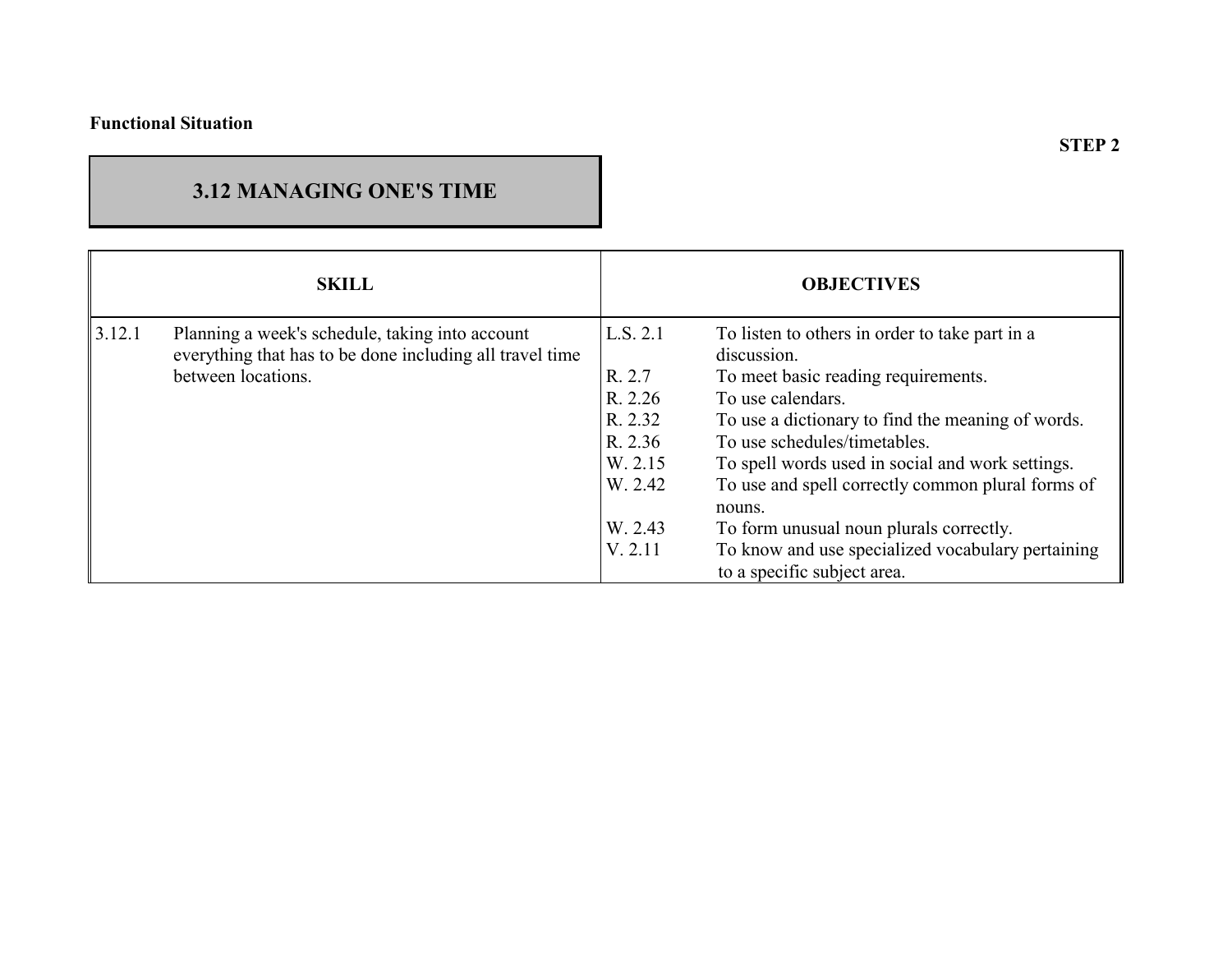### **Learning Situation**

The students will make a list of activities to do in a given week, arranged in terms of a timetable and allowing for travel time.

## **Materials**

For each person, a photocopy of a grid representing one week (e.g. Quo Vadis agenda).

- • Begin a discussion about how time is organized in the students' home countries. Raise the question of punctuality and underscore its importance in QuÈbec by having the students give examples illustrating this theme.
- •Explain the importance of planning one's schedule properly. Explain the utility of an agenda, and display some agendas.
- • Next, ask for examples of things people typically do in a week (e.g. grocery shopping, doctor's appointment, courses, serving the children lunch, parent-teacher meeting at school, going to the bank, meeting clients for one's small business, etc.). Write the suggested activities on the board. Stress the importance of taking into account the time needed to get from one place to another.
- • Using the list established in the previous step, choose a realistic number of activities for one day and ask each student to write them in his or her agenda.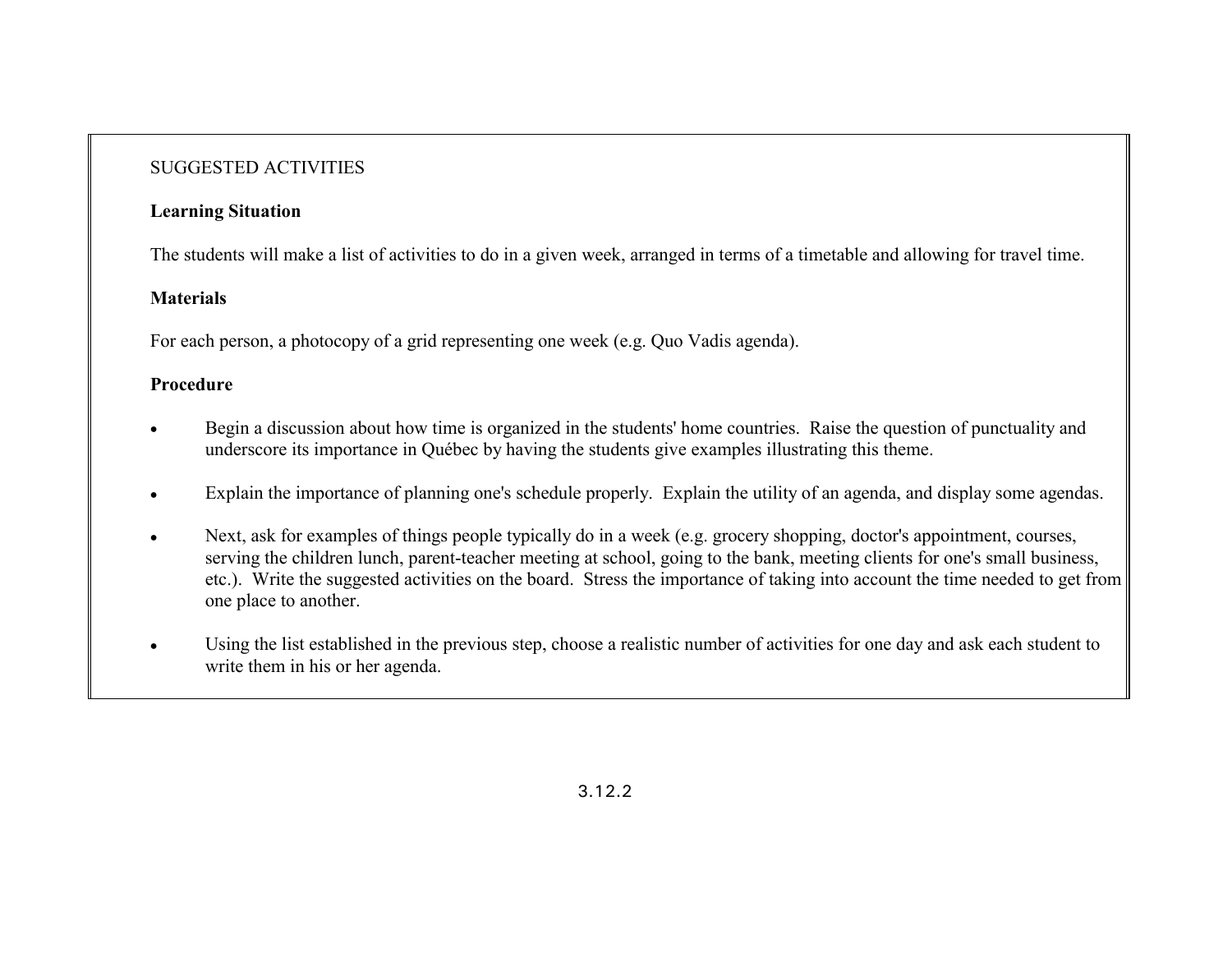- •Look up new words in the dictionary.
- •Update the vocabulary list.
- $\bullet$ Do exercises with determiners (**<sup>a</sup>**grocery, **some** banks, **his** doctor, etc.).
- •Other exercises.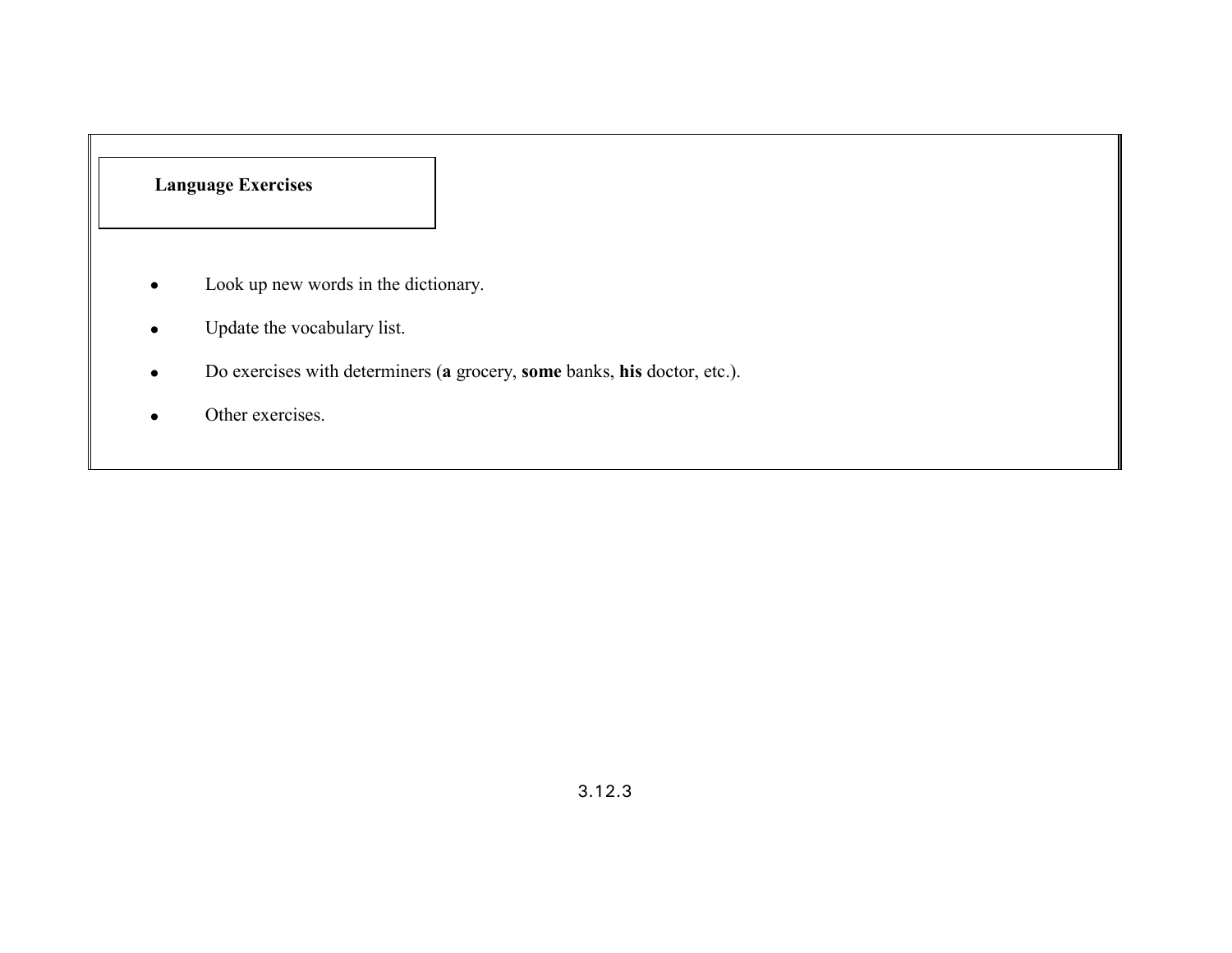| 3.12.2 | Modifying their weekly schedule in response to | A. 2.13 | To read and write measures of time in metric units.   |
|--------|------------------------------------------------|---------|-------------------------------------------------------|
|        | unforeseen circumstances.                      | A. 2.14 | To determine the equivalence between different units  |
|        |                                                |         | of time measurement.                                  |
|        |                                                | A. 2.15 | To do additions and subtractions using units of time, |
|        |                                                | R. 2.7  | To meet basic reading requirements.                   |
|        |                                                | R. 2.25 | To tell time.                                         |
|        |                                                | W. 2.15 | To spell words used in social and work settings.      |
|        |                                                | W. 2.42 | To use and spell correctly common plural forms of     |
|        |                                                |         | nouns.                                                |
|        |                                                | W. 2.43 | To form unusual noun plurals correctly.               |

## **Learning Situation**

The students will modify the selected activities and the established schedule. They will also answer questions based on the activity planned in the previous lesson.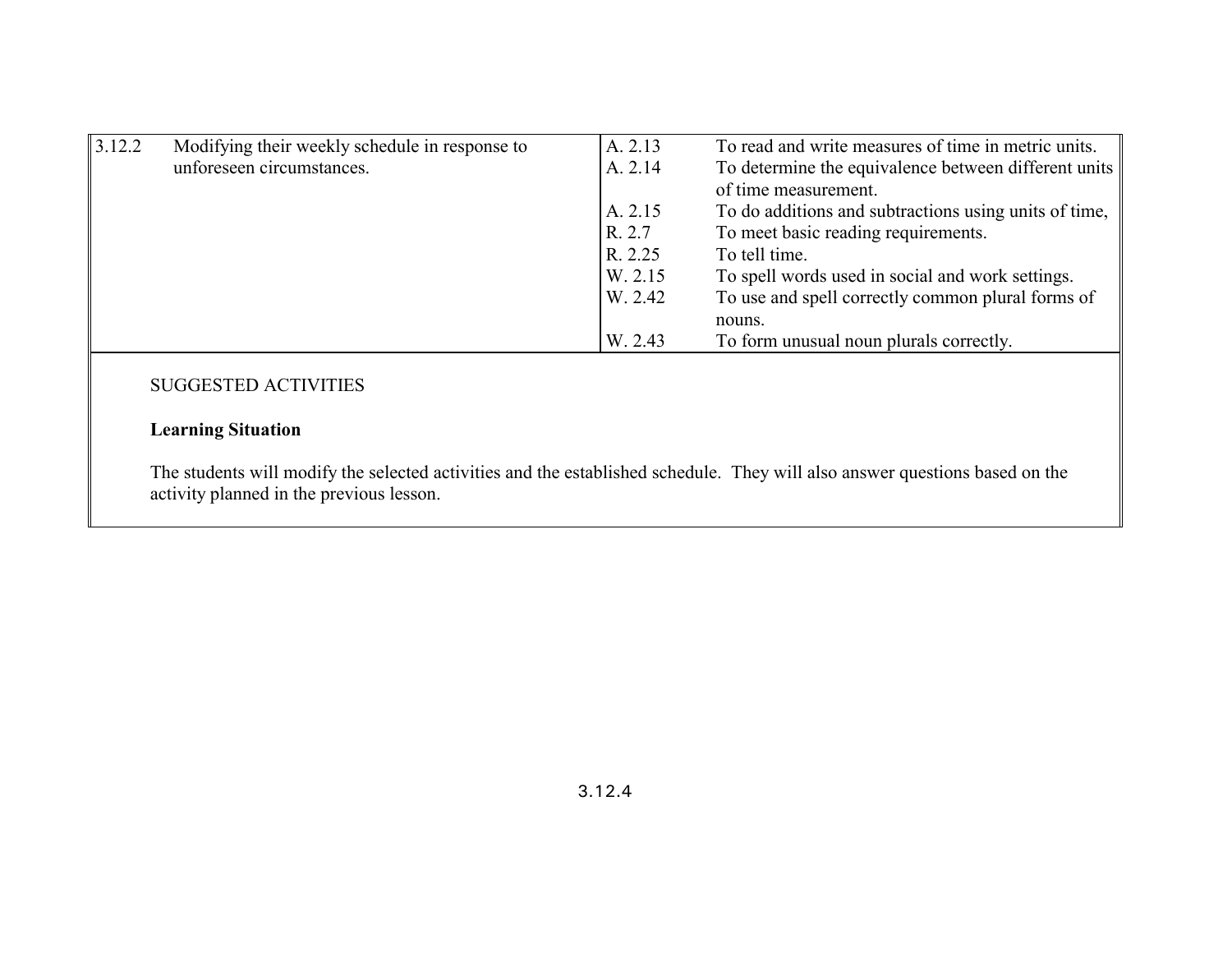#### **Procedure**

Modify the activities as a whole class, relying on the individual student schedules for new activities. Ask the students to make up a new grid by answering questions presented orally to the class, such as:

- The 4:00 p.m. doctor's appointment on Monday has been cancelled and put off until Thursday of the same week at 5:15 p.m.. Enter this change in the grid.
- • On Thursday it will be necessary to cancel a planned activity in order to make time for the doctor's visit. Which activity will it be?
- • Courses finish at 4:15 on Tuesday and Thursday. How much time does that leave between the end of the course on Thursday and the doctor's appointment? Is it enough to allow time to get there? What means of transportation will be used? How much time does each portion of the trip take (bus, metro, walking, etc.)?
- •How many hours per week do you spend getting from one place to another? Other exercises.

- •Update the vocabulary list.
- •Observe variations in the form of words (e.g. journal, journals, etc.) without formulating any rules.
- •Form common and unusual noun plurals correctly. Other exercises.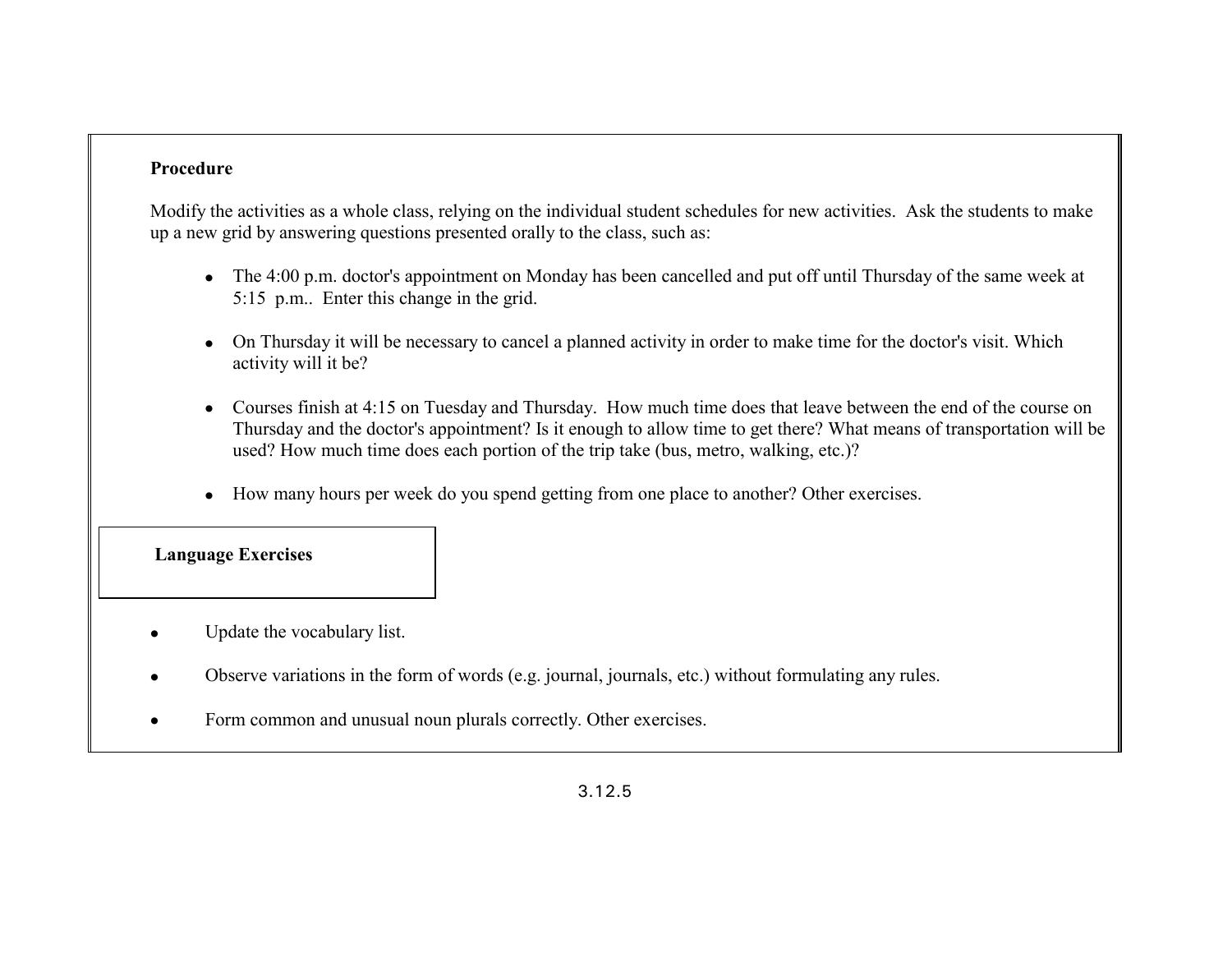# **4. PUBLIC SERVICES**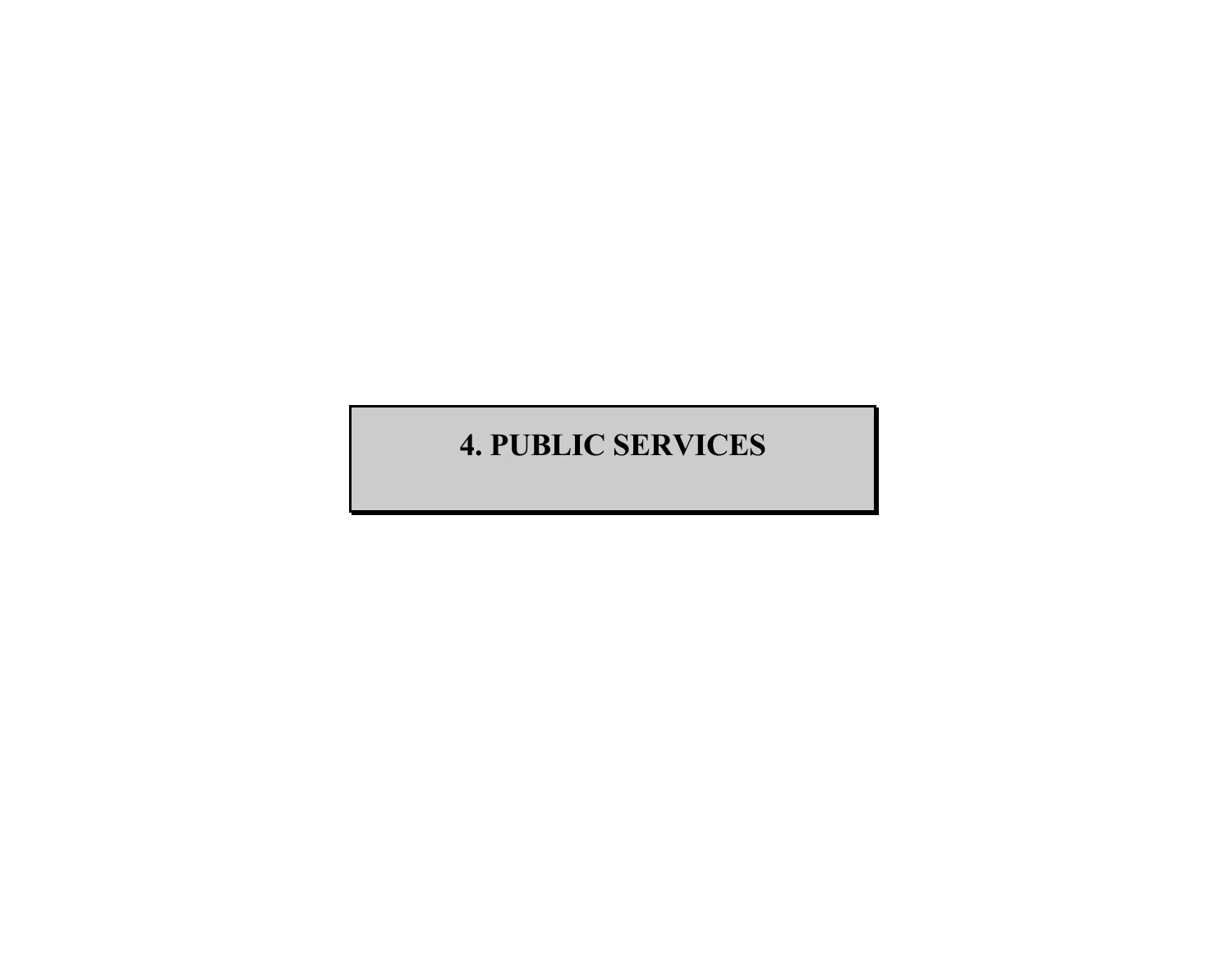## **4.1 PREPARING FOR A MEETING AT SCHOOL WITH THEIR CHILD'S TEACHER**

|       | <b>SKILL</b>                                             |           | <b>OBJECTIVES</b>                                                      |
|-------|----------------------------------------------------------|-----------|------------------------------------------------------------------------|
| 4.1.1 | Understanding a written invitation to participate in an  | L.S. 2.1  | To listen to others in order to take part in a discussion.             |
|       | open house for parents at school.                        | L.S. 2.2  | To speak loudly enough to be heard.                                    |
|       |                                                          | L.S. 2.10 | To relate one's own experiences to ideas and concepts                  |
|       |                                                          |           | heard and read.                                                        |
|       |                                                          | R. 2.6    | To develop an advanced sight vocabulary.                               |
|       |                                                          | R. 2.7    | To meet basic reading requirements.                                    |
|       |                                                          | R. 2.26   | To use calendars.                                                      |
|       |                                                          | W. 2.5    | To form complete sentences.                                            |
|       |                                                          | W. 2.7    | To distinguish between a complete sentence and a<br>sentence fragment. |
|       |                                                          | W. 2.51   | To understand and use correct sequential structure.                    |
|       | <b>SUGGESTED ACTIVITIES</b><br><b>Learning Situation</b> |           |                                                                        |

The students will bring in examples of invitations to attend meetings at school.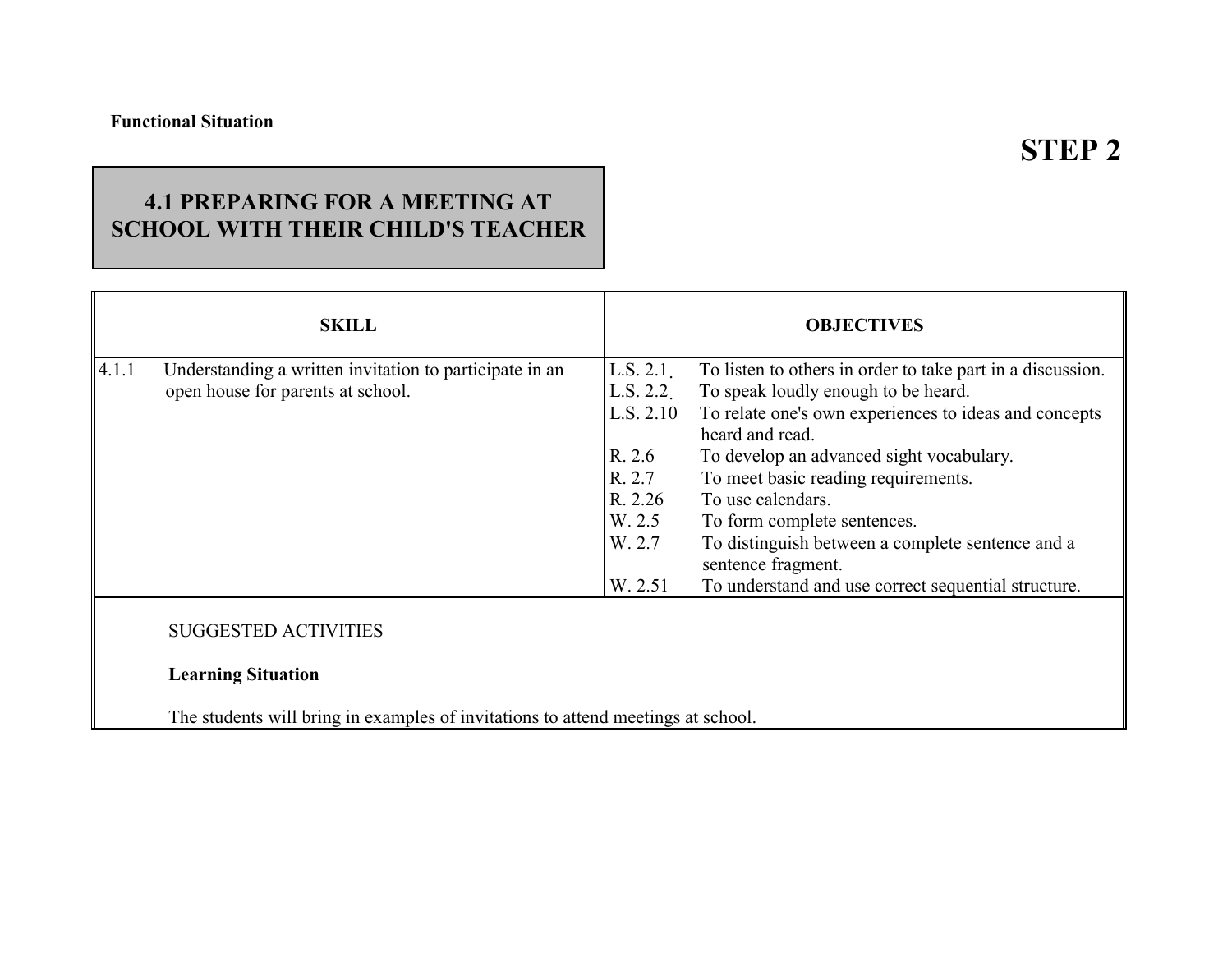### **Materials**

•A letter of invitation from the school.

#### **Procedure**

- $\bullet$  Ask those students who are parents to explain the sort of relations they maintain with their child's school and the difficulties they have experienced as parents. Also ask them to compare the way similar situations (involving children and school) are handled in Québec and in their home countries.
- • Use the invitations brought in by the students to verify the students' understanding of: the date, place, type of meeting (individual or collective), purpose, etc. For example, ask the students to read the information out loud. Mention that it is important to be on time for appointments, etc.

- •Update the vocabulary list.
- $\bullet$ Point out punctuation marks.
- •Observe verb tense (future: "the meeting **will** take place...").
- •Other exercises.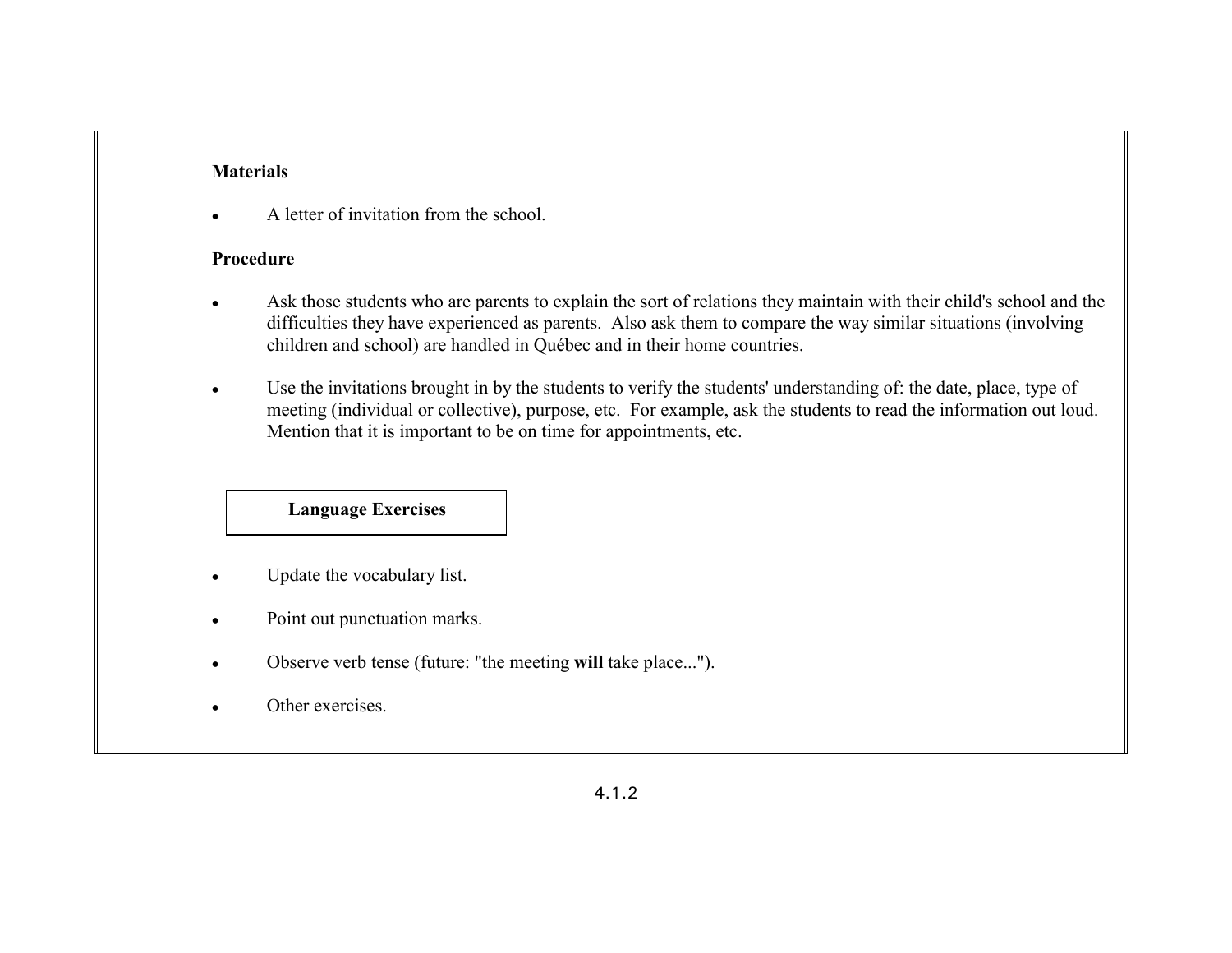### **Functional Situation**

**STEP 3**

## **4.2 PREPARING FOR A MEETING AT SCHOOL WITH THEIR CHILD'S TEACHER**

|       | <b>SKILL</b>                                   |                                                                                                  | <b>OBJECTIVES</b>                                                                                                                                                                                                                                                                                                                                                                                                                                                               |
|-------|------------------------------------------------|--------------------------------------------------------------------------------------------------|---------------------------------------------------------------------------------------------------------------------------------------------------------------------------------------------------------------------------------------------------------------------------------------------------------------------------------------------------------------------------------------------------------------------------------------------------------------------------------|
| 4.2.1 | Participating in a parents' meeting at school. | L.S. 3.3<br>L.S. 3.6<br>L.S. 3.12<br>R. 3.1<br>R. 3.5<br>W. 3.47<br>W. 3.52<br>V. 3.6<br>V. 3.16 | To recall specific information heard.<br>To ask questions and make requests.<br>To agree or disagree courteously.<br>To take risks when reading.<br>To use accumulated knowledge to derive meaning<br>from reading.<br>To use proper punctuation in writing.<br>To understand and use correct sentence structure.<br>To build an advanced sight vocabulary relevant to the<br>adult learner.<br>To know and use specialized vocabulary pertaining<br>to specific subject areas. |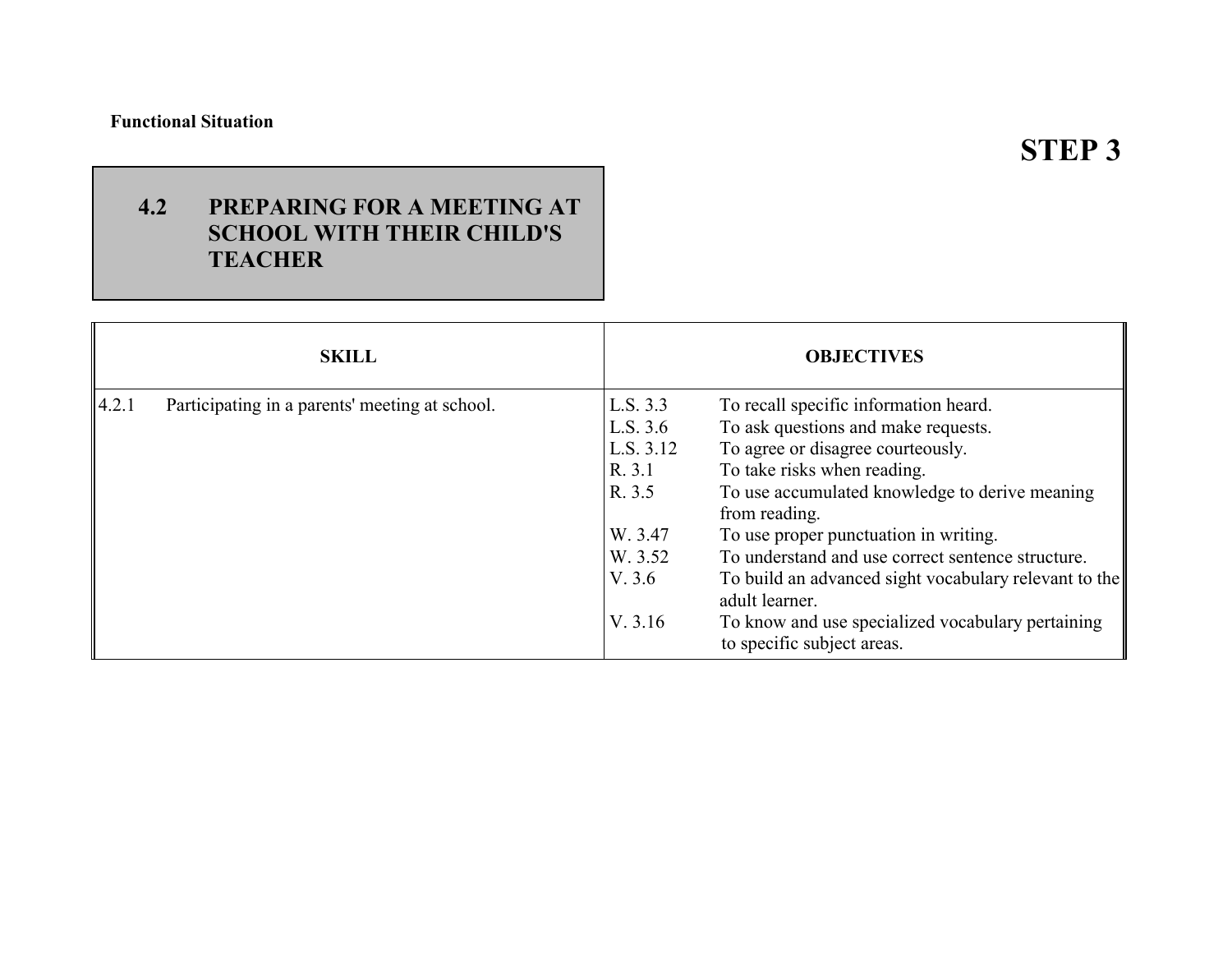#### **Learning Situation**

In small teams, the students will simulate a parents' meeting at school.

#### **Materials**

- •Invitation from the school;
- •Cue card(s), prepared by each team, containing questions to ask during the meeting.

- • Ask the participants to form small teams and to write down questions to ask during the simulation. The questions may bear on various subjects—their child's academic progress, the child's behaviour or friends, a new rule, homework, etc. Each person should think of at least one question.
- $\bullet$ The parents' meeting is simulated in front of the rest of the class, with the teacher in the role of teacher.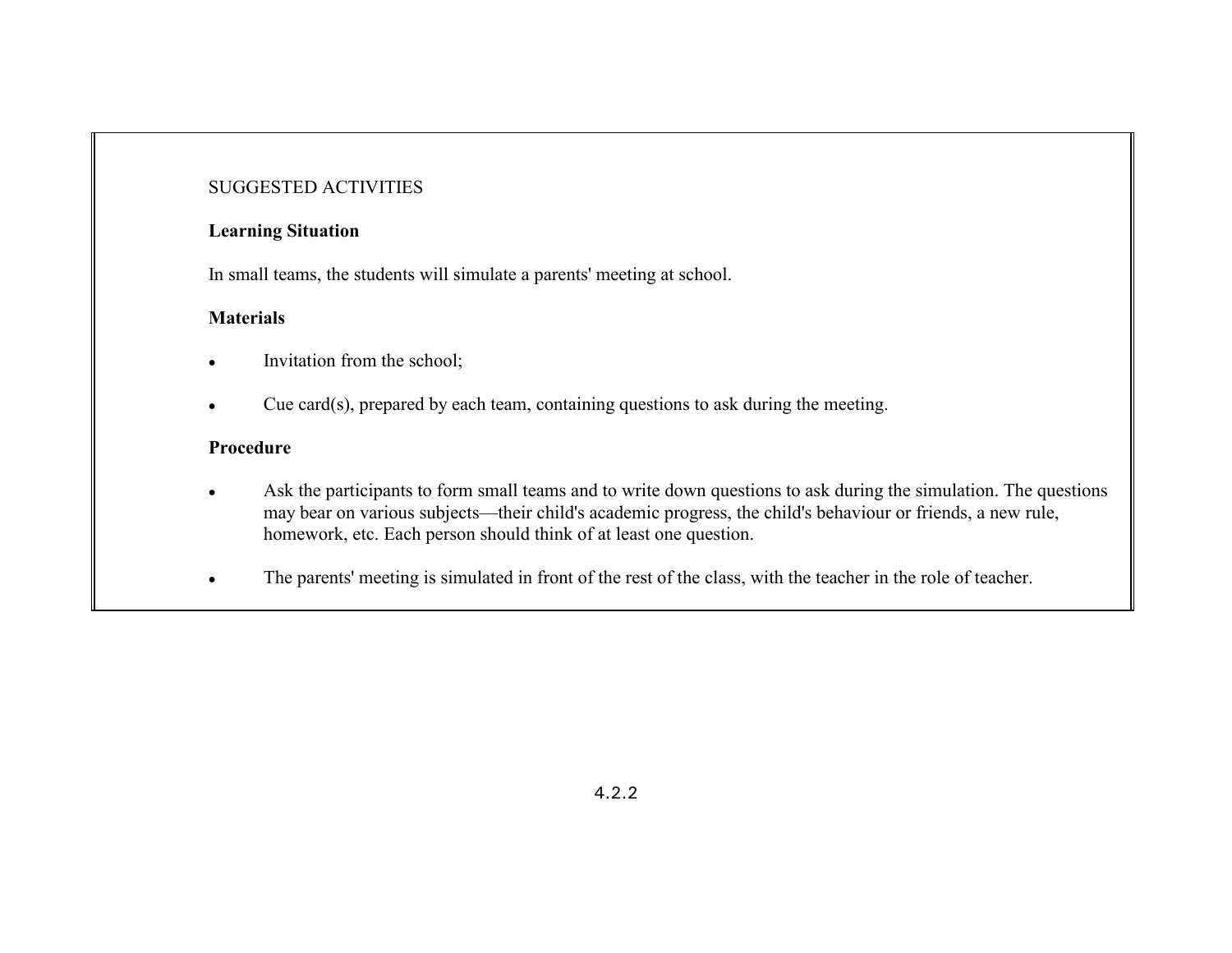- $\bullet$ Update the vocabulary list.
- $\bullet$ Work on interrogative sentences and punctuation.
- $\bullet$ Use the appropriate vocabulary.
- $\bullet$ Do exercises on prepositions.
- •Other exercises.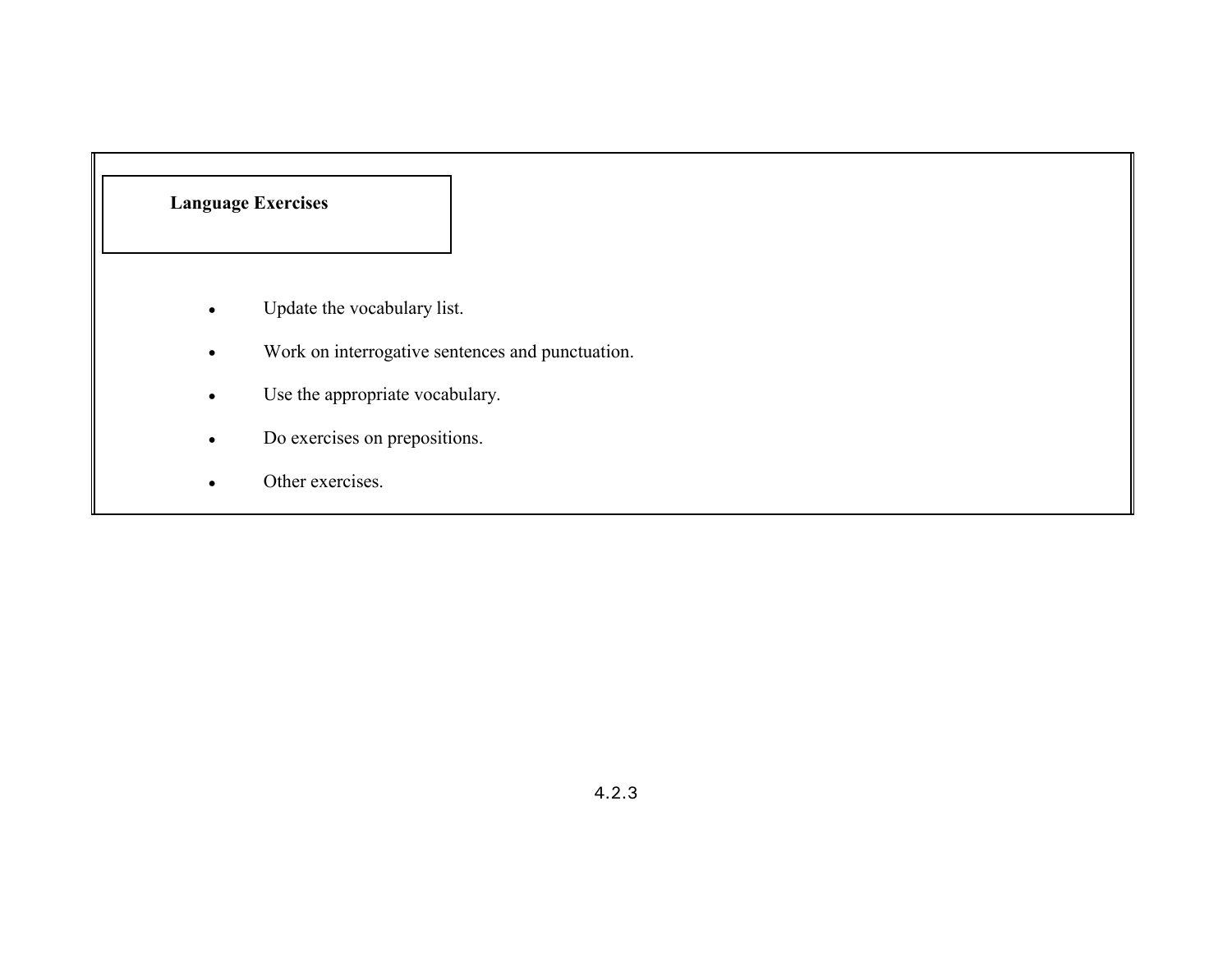# **5. RECREATION**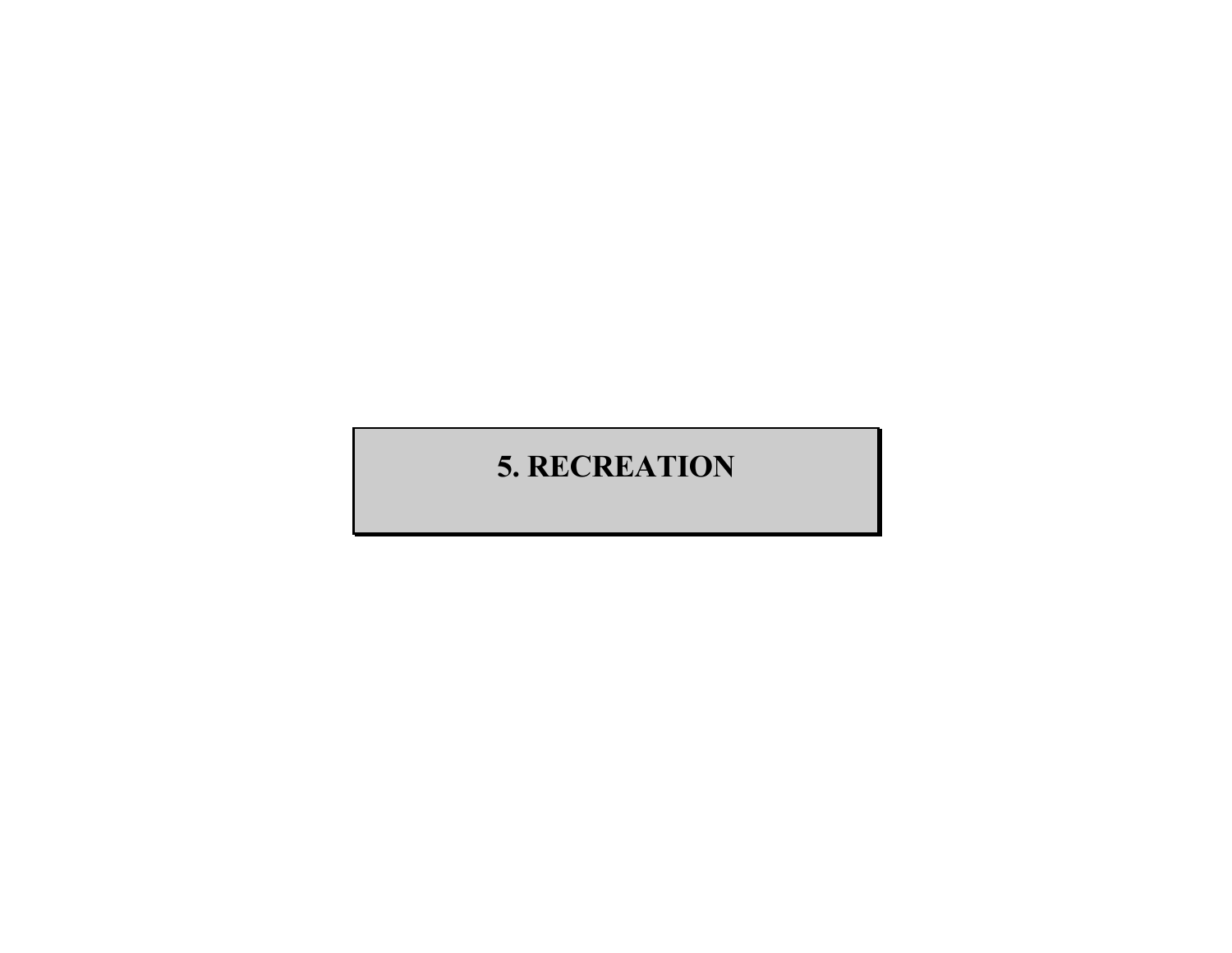# **STEP 1**

## **5.1 PLANNING A TRIP OR AN OUTING**

| <b>SKILL</b>                                                                            |                                                                                         | <b>OBJECTIVES</b>                                                                                                                                                                                                                                                                                                                             |
|-----------------------------------------------------------------------------------------|-----------------------------------------------------------------------------------------|-----------------------------------------------------------------------------------------------------------------------------------------------------------------------------------------------------------------------------------------------------------------------------------------------------------------------------------------------|
| 5.1.1<br>Getting information about schedules and fares to a<br>vacation site in Québec. | A. 1.33<br>L.S. 1.1<br>L.S. 1.6<br>L.S. 1.7<br>R. 1.24<br>R. 1.25<br>R. 1.46<br>W. 1.54 | To read and write sums of money.<br>To speak loudly enough to be heard.<br>To receive messages and directions accurately.<br>To ask questions and make requests.<br>To pronounce words by sound only.<br>To understand and apply the principle of<br>syllabication.<br>To use schedules/timetables.<br>To use a logical approach to spelling. |

#### SUGGESTED ACTIVITIES

### **Learning Situation**

The students will make telephone calls in order to obtain information about the price of a ticket to a predetermined destination, and the transportation schedule to that destination.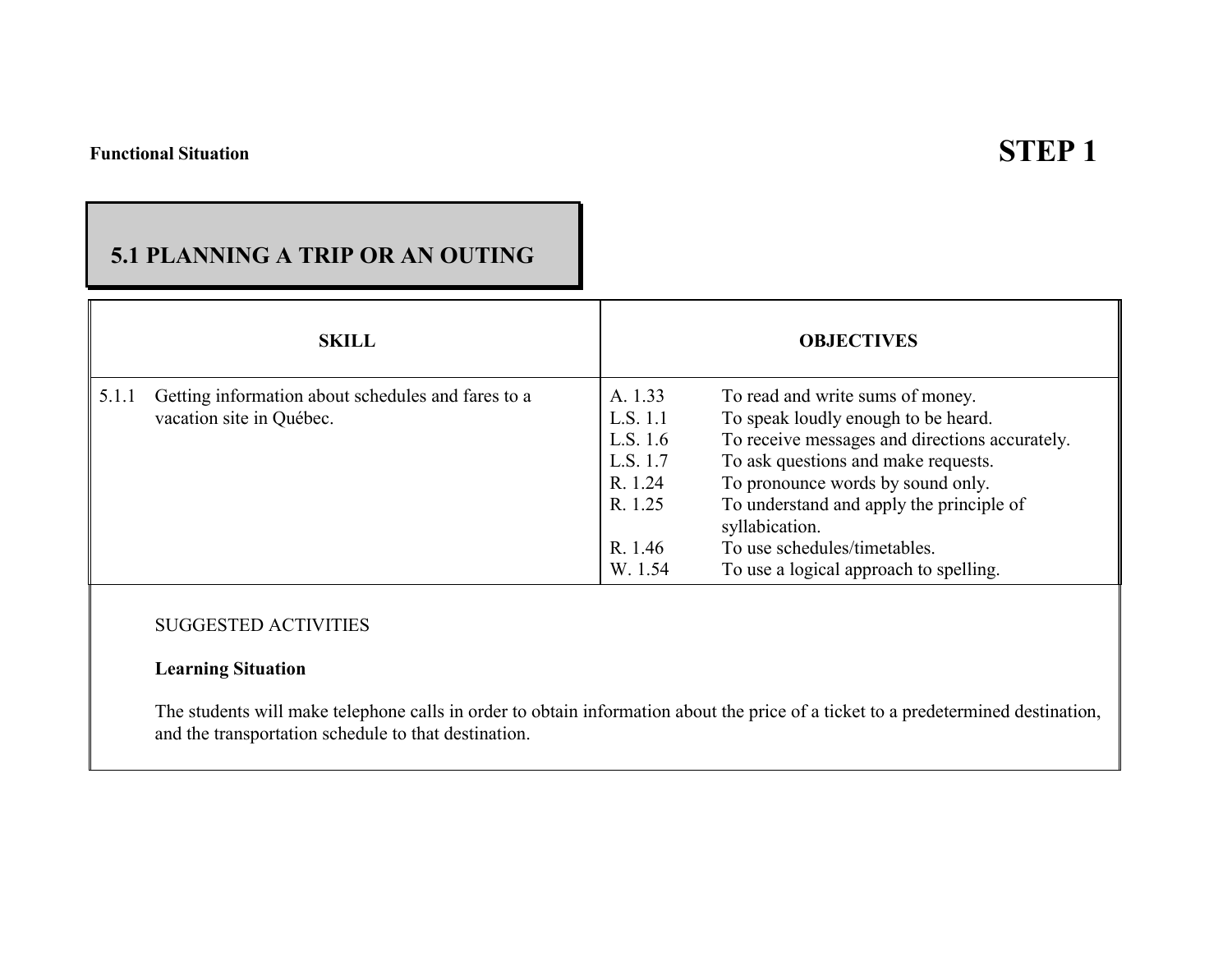#### **Materials**

- •Two telephones or a Bell teletrainer
- $\bullet$ A map of Québec

- •Ask the students to indicate places they know on the map of Québec. Begin a discussion about things to see and do in the regions they have visited. Then each student is to choose a spot he or she would like to visit, as well as the date of the hypothetical visit and the means of transportation (train or bus).
- • Pair the students off and ask them to simulate a conversation in which one seeks information and the other provides answers. Volunteers from the class can demonstrate this procedure before the class is divided into pairs. The information provided may be noted on the board and serve as a model.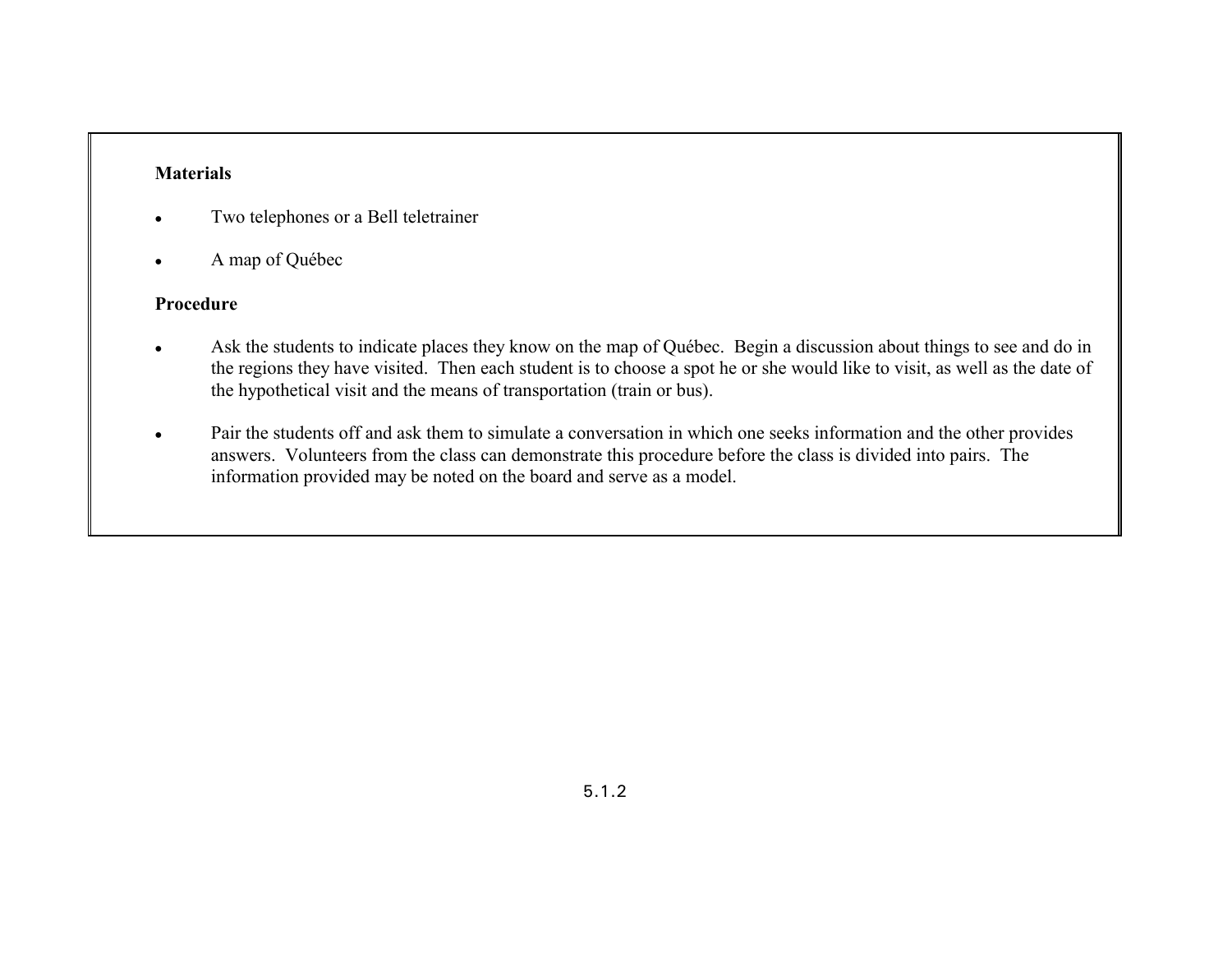- •Pronounce a word, emphasizing the correspondence between the written letters and the spoken sounds.
- $\bullet$ Update the vocabulary list.
- $\bullet$ Divide words into syllables.
- $\bullet$ Read words.
- $\bullet$ Other exercises.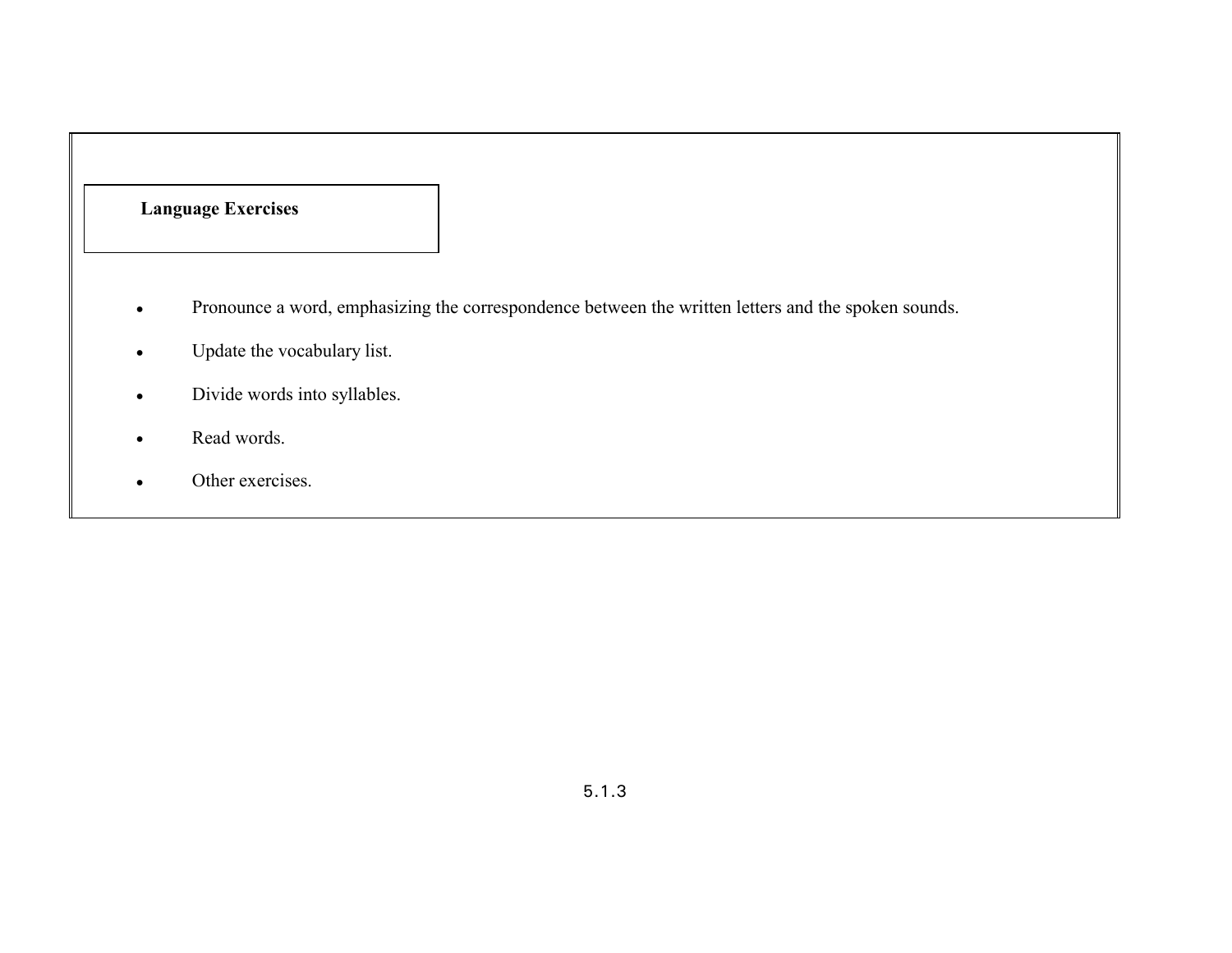| 5.1.2 | Evaluating total travel expenses.                                                        | A. 1.31<br>A. 1.36 | To count sums of money.<br>To round off to the nearest dollar.                                                                |  |  |
|-------|------------------------------------------------------------------------------------------|--------------------|-------------------------------------------------------------------------------------------------------------------------------|--|--|
|       | <b>SUGGESTED ACTIVITIES</b>                                                              |                    |                                                                                                                               |  |  |
|       | <b>Learning Situation</b>                                                                |                    |                                                                                                                               |  |  |
|       | The students determine the number of participants in the trip and the total travel cost. |                    |                                                                                                                               |  |  |
|       | Procedure                                                                                |                    |                                                                                                                               |  |  |
|       | $\bullet$                                                                                |                    | Ask the students to determine how many people will be making the trip and, on that basis, to calculate the total travel cost. |  |  |
|       | Inform or remind the students that children may pay a lower fare.<br>$\bullet$           |                    |                                                                                                                               |  |  |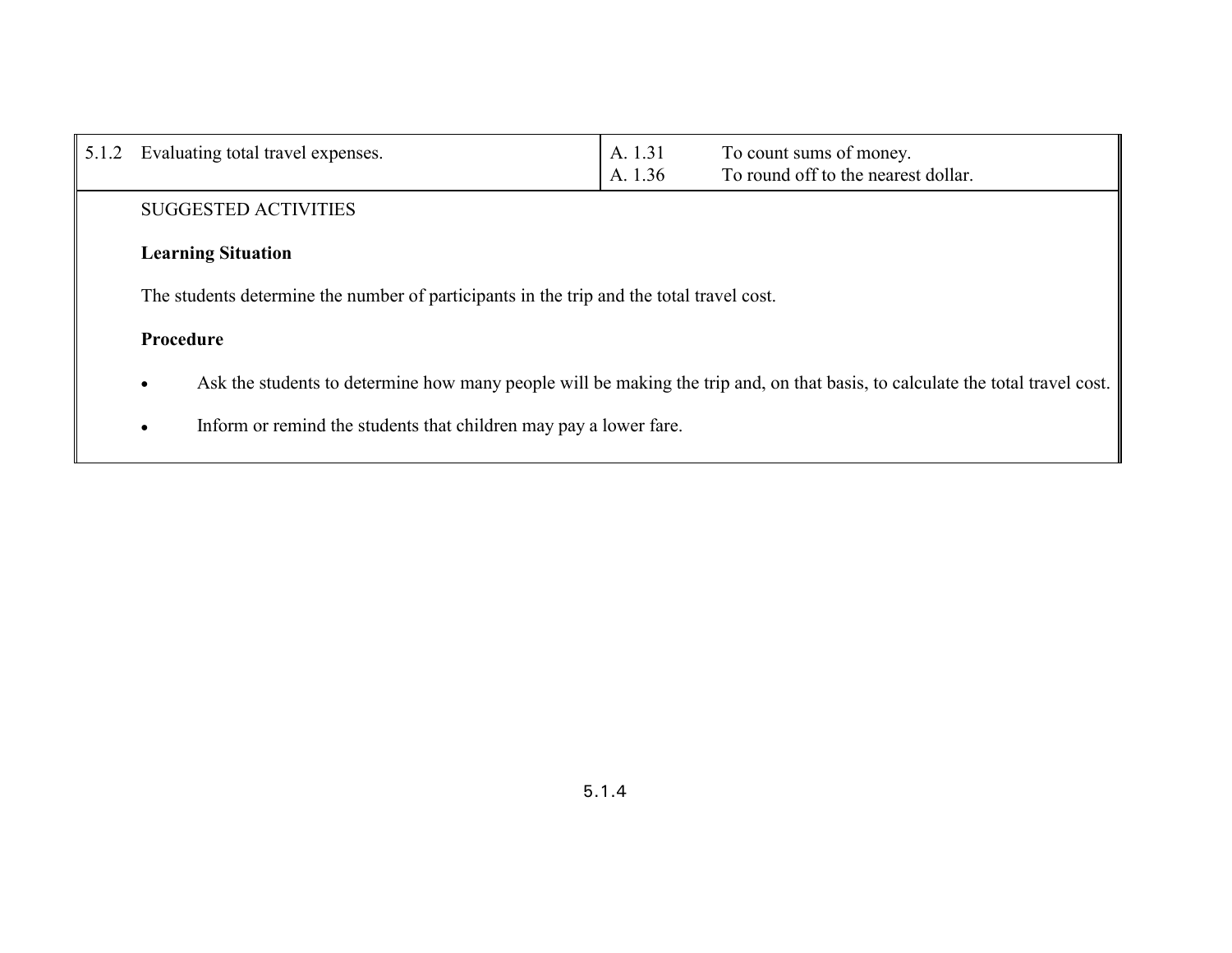## **5.2 PLANNING A TRIP OR AN OUTING**

|       | <b>SKILL</b>                                             |          | <b>OBJECTIVES</b>                                              |
|-------|----------------------------------------------------------|----------|----------------------------------------------------------------|
| 5.2.1 | Preparing for a trip by consulting public transportation | A. 2.13  | To read and write measures of time in metric units.            |
|       | schedules.                                               | A. 2.14  | To determine equivalences between units of<br>measure of time. |
|       |                                                          | L.S. 2.1 | To listen to others in order to take part in a<br>discussion.  |
|       |                                                          | L.S. 2.6 | To interpret directions and messages accurately.               |
|       |                                                          | R. 2.2   | To understand the need to communicate in society.              |
|       |                                                          | R. 2.7   | To meet basic reading requirements.                            |
|       |                                                          | R. 2.9   | To analyze the organization of reading material.               |
|       |                                                          | R. 2.25  | To tell time.                                                  |
|       |                                                          | R. 2.33  | To use a dictionary to find the spelling of a word.            |
|       |                                                          | R. 2.36  | To use schedules and timetables.                               |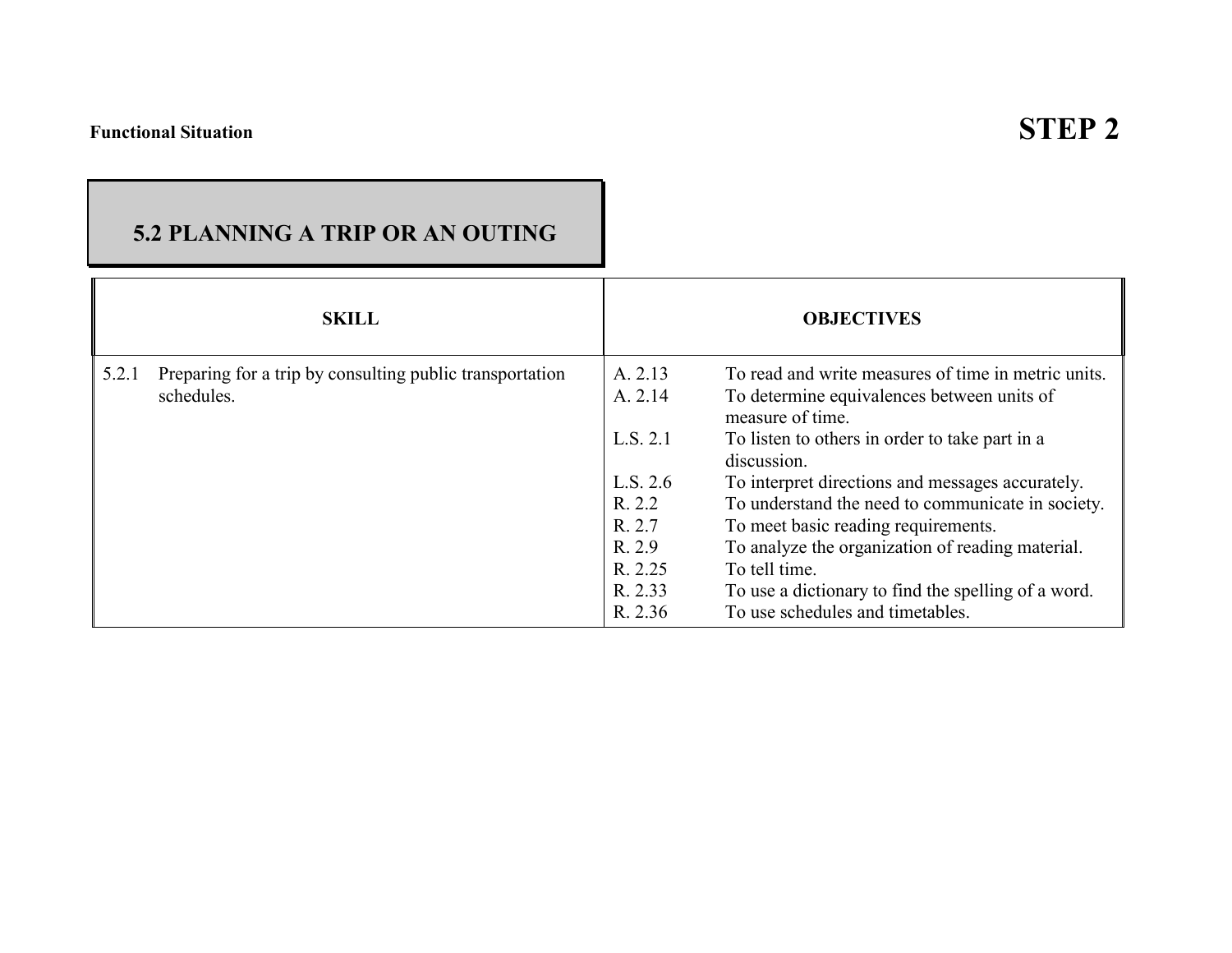### **Learning Situation**

The students will choose a destination and a means of transformation and set a date for their trip. Then they will consult the information about schedules and fares and choose a schedule. They will break up into small teams and do exercises based on the various choices individual students have made.

### **Materials**

•Information on the schedule and fare for the means of transportation chosen for each student's trip.

- • Begin a discussion about the main reasons why people travel (vacations, visits to family in home country, etc.). Have the students choose the destination, means of transportation and departure and return dates for a trip. It is preferable to use real travel information, which means allowing the students enough time to obtain the appropriate information.
- • Divide the class into small teams, and mark on a table the information concerning each person's trip, as in the table on the following page: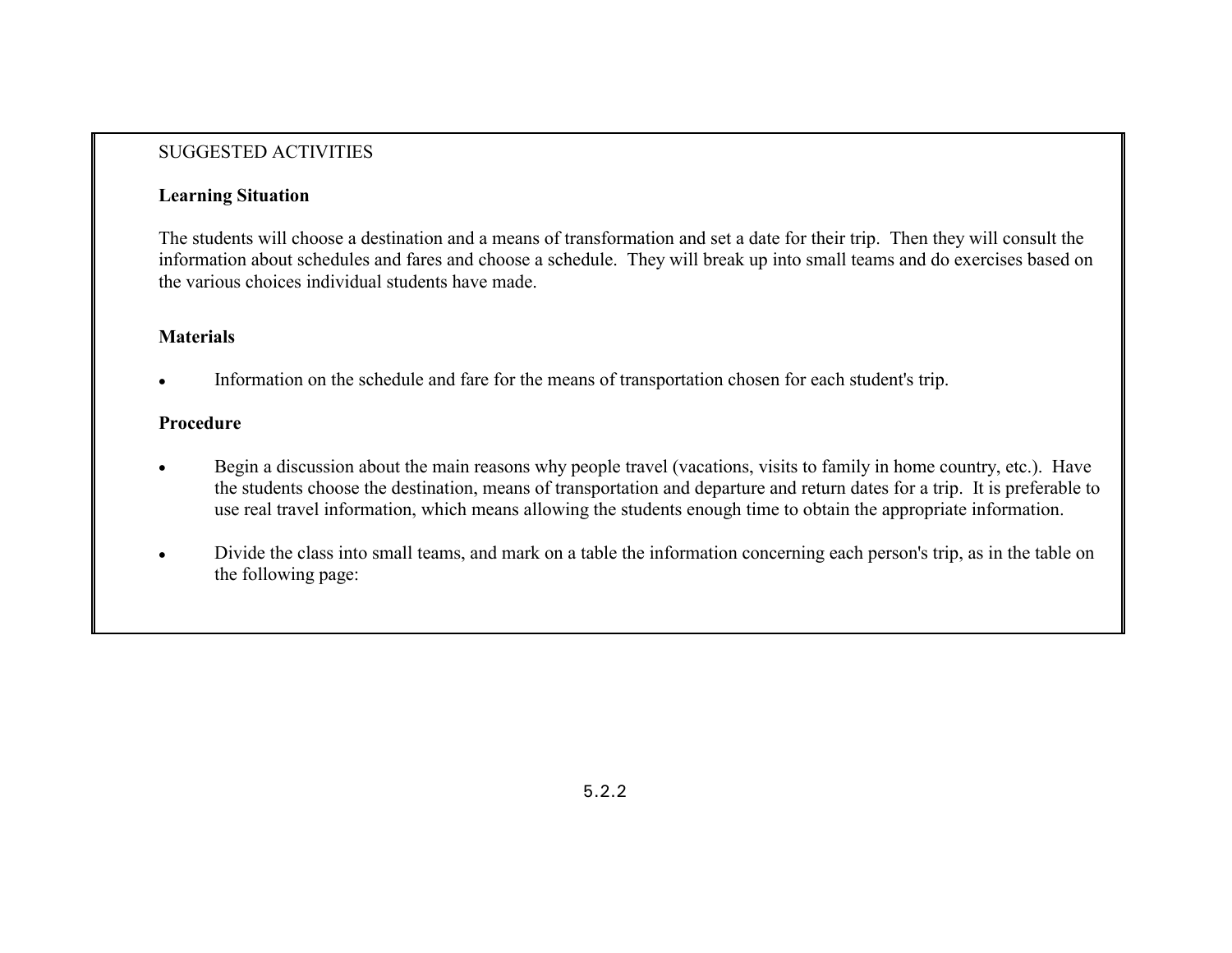|          |                    |                                   |               |                |           | Time    |           |             |          |      |
|----------|--------------------|-----------------------------------|---------------|----------------|-----------|---------|-----------|-------------|----------|------|
|          | Destination        | Mode of<br>Date<br>Transportation |               | To Destination |           |         |           | Return Trip |          | Cost |
|          |                    |                                   | Departure     | Arrival        | Departure | Arrival | Departure | Arrival     |          |      |
| Person 1 | Matane             | <b>Bus</b>                        | 22 April 1997 | 30 April 1997  | 12:30     | 22:30   | 7:50      | 03:50       | \$67.00  |      |
| Person 2 | Santiago,<br>Chile | Airplane                          | July 1997     | 30 July 1997   | 10:30     | 14:30   | 8:20      | 22:20       | \$900.00 |      |
| Person 3 | etc.               |                                   |               |                |           |         |           |             |          |      |
| etc.     |                    |                                   |               |                |           |         |           |             |          |      |

•The time may be expressed in metric units, as follows:

- departure for Matane: 1997-04-22 12:30;
- arrival: 1997-04-30 03:50;
- etc.

•You might also work on time equivalences, by asking, for example:

- the number of weeks the second person will spend in Chile;

- the length of the trip to Matane;

- etc.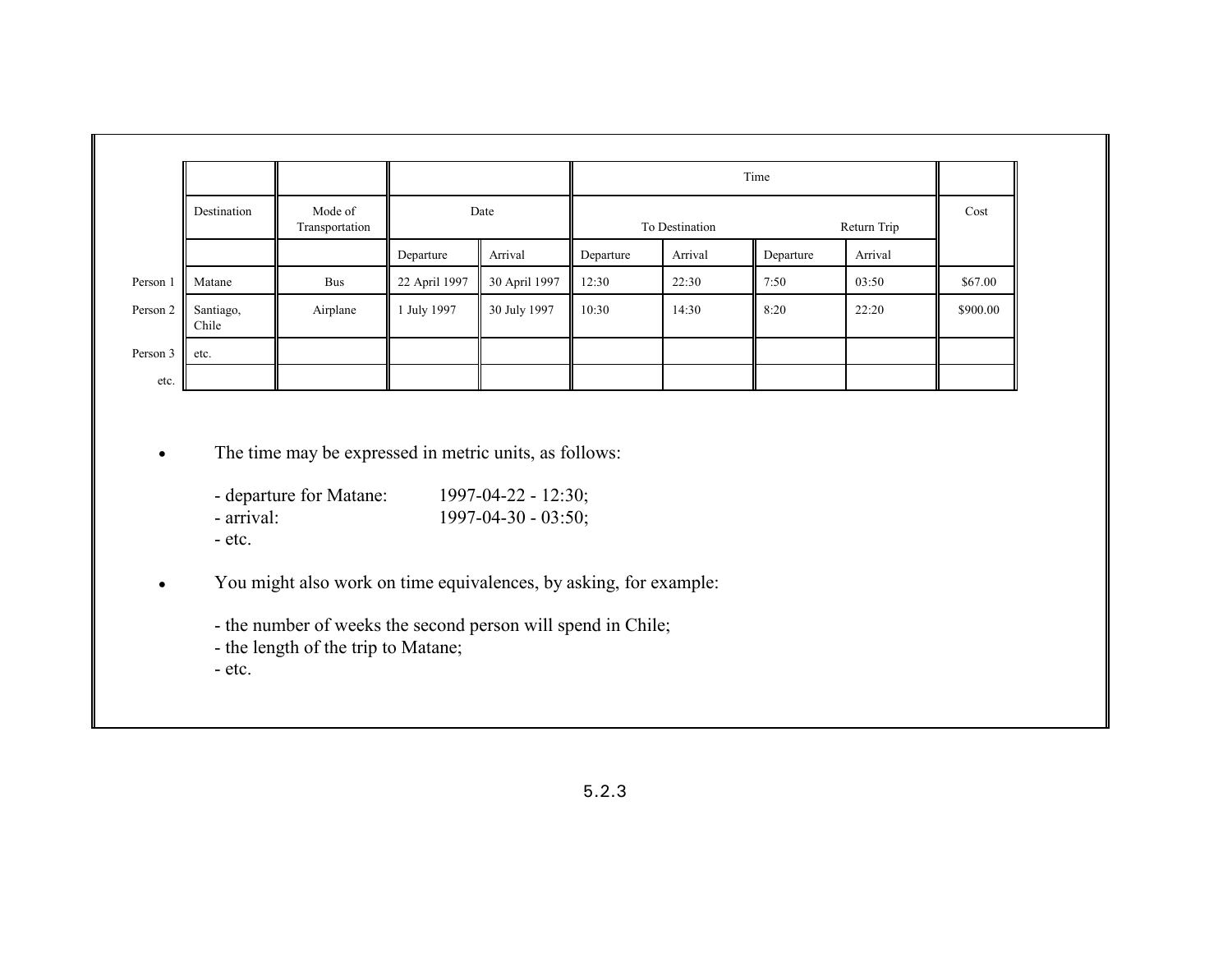- •Update the vocabulary list.
- •Check the spelling of words in the dictionary.
- •Other exercises.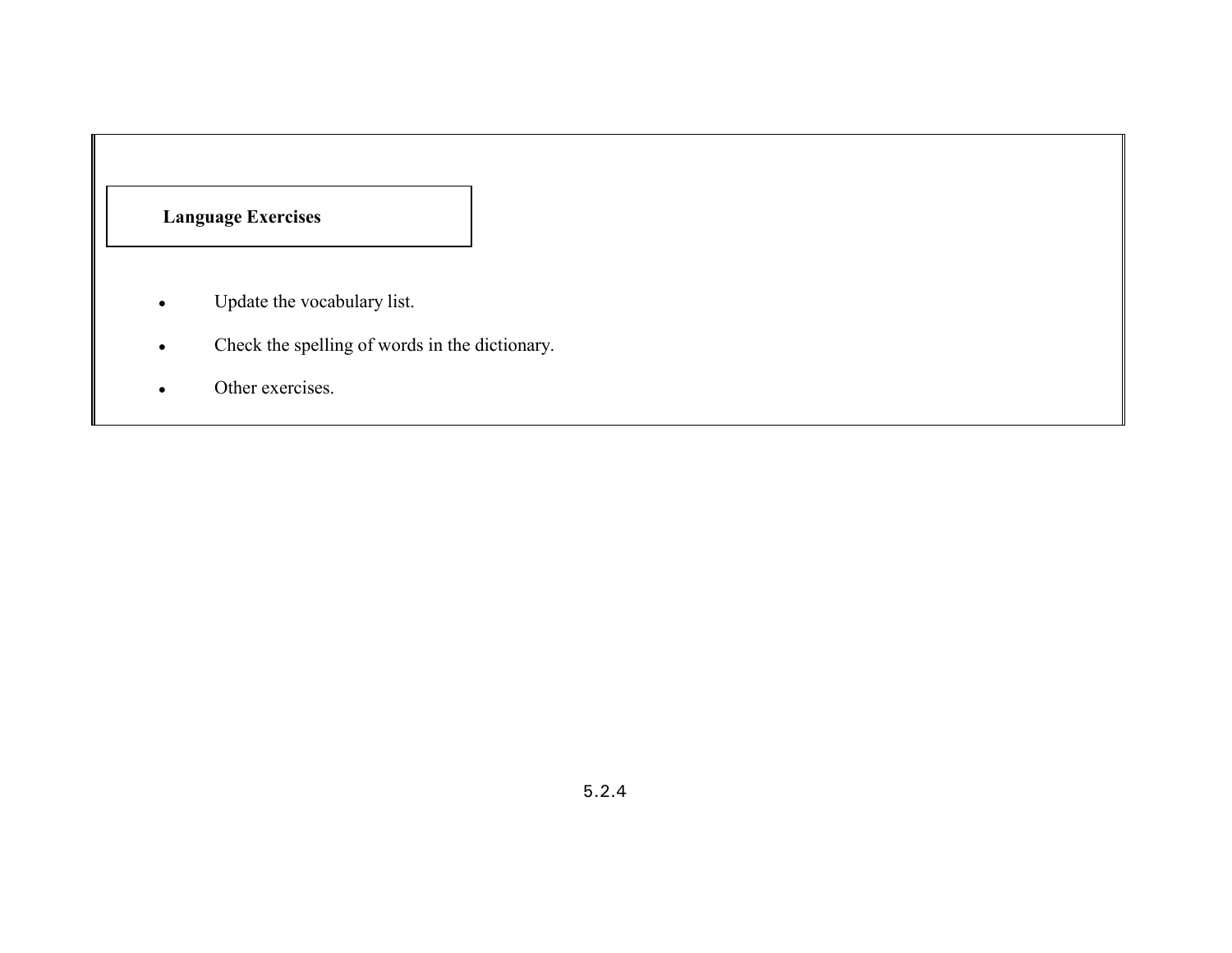|       | <b>SKILL</b>                       |                                          | <b>OBJECTIVES</b>                                                                                                                                                                                            |
|-------|------------------------------------|------------------------------------------|--------------------------------------------------------------------------------------------------------------------------------------------------------------------------------------------------------------|
| 5.2.2 | Calculating total travel expenses. | A. 2.33<br>A. 2.34<br>A. 2.49<br>A. 2.50 | To do addition exercises using sums of money.<br>To do subtraction exercises using sums of money.<br>To do multiplication exercises using sums of<br>money.<br>To do division exercises using sums of money. |

### **Learning Situation**

The students will calculate the cost of transportation given the number of travellers.

- •Ask the students to determine how many people will be making the trip and, on that basis, to calculate the total cost.
- •Inform or remind the students that children may pay a lower fare.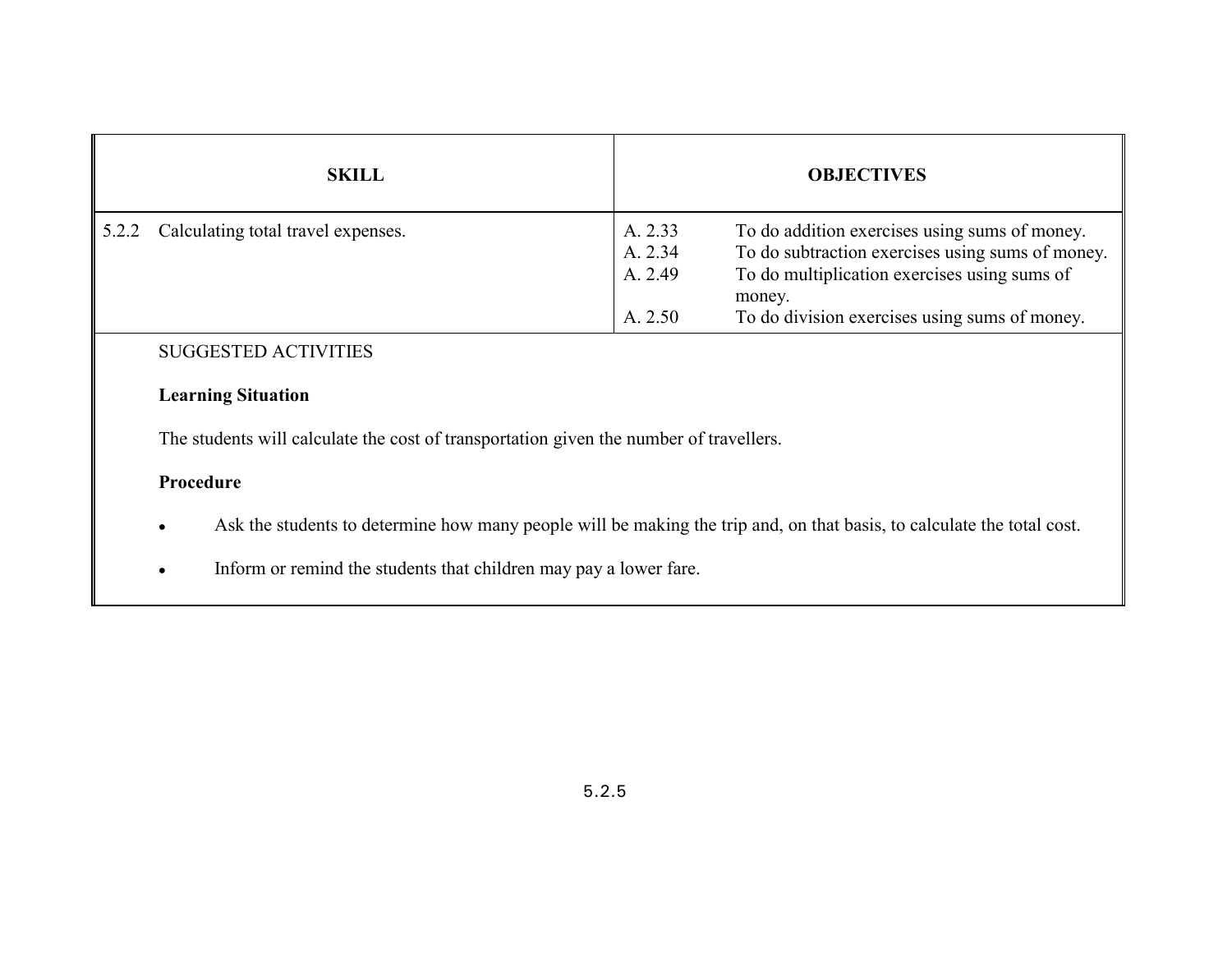- • Several other exercises may be proposed, such as:
	- - Two family members will be travelling with the second person in the table. Calculate the total cost for the group.
	- -What is the difference in cost between a single ticket to Matane and a single ticket to Santiago, Chile?
	- Half the cost of the second person's ticket will be paid for by that person's partner. How much money does that come to?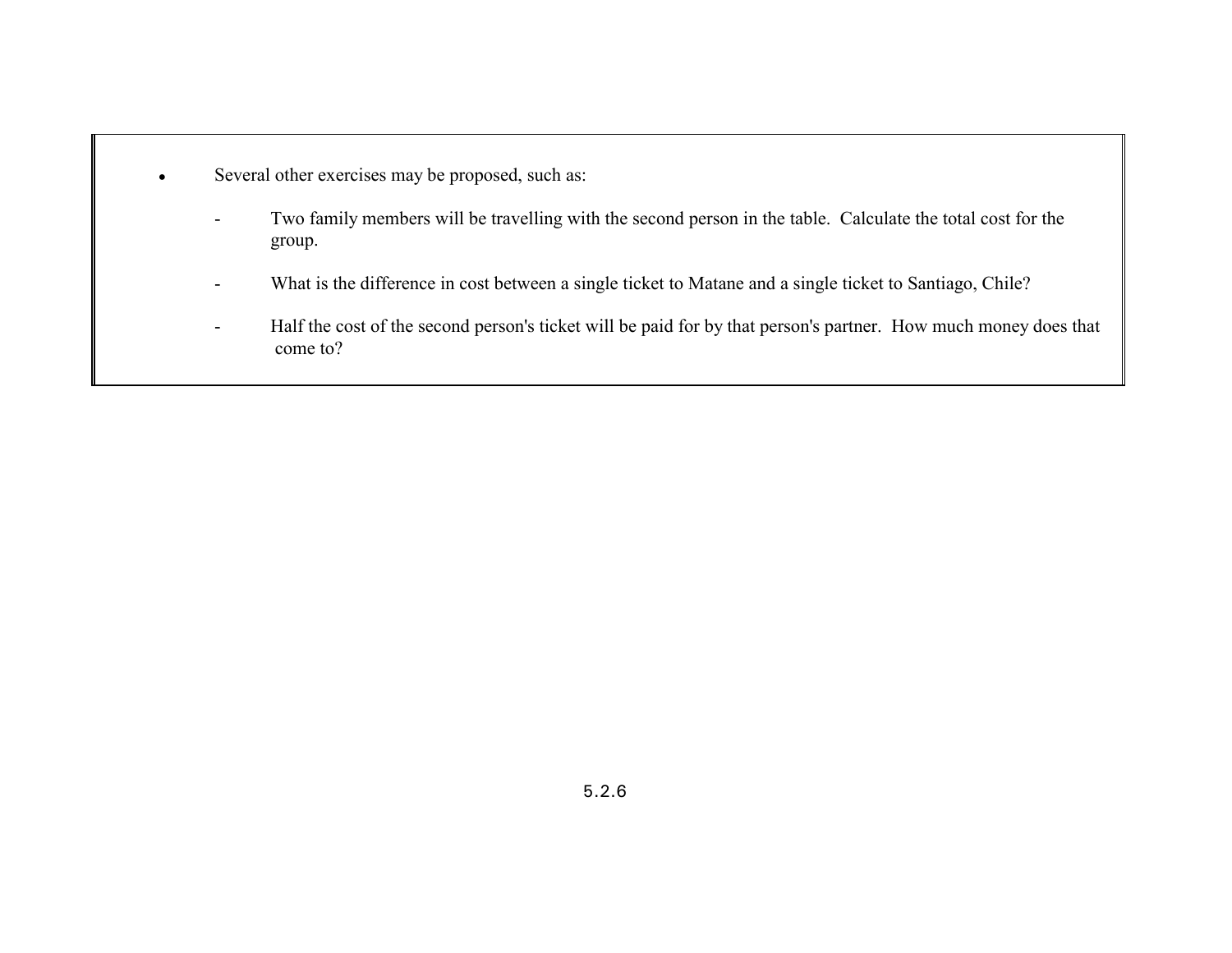## **STEP 3**

## **5.3 PLANNING A TRIP OR AN OUTING**

|       | <b>SKILL</b>                                                                                                            |                                                                              | <b>OBJECTIVES</b>                                                                                                                                                                                                                          |
|-------|-------------------------------------------------------------------------------------------------------------------------|------------------------------------------------------------------------------|--------------------------------------------------------------------------------------------------------------------------------------------------------------------------------------------------------------------------------------------|
| 5.3.1 | Planning a trip, choosing the most advantageous means of<br>transportation and describing to the class the steps taken. | L.S. 3.3<br>L.S. 3.6<br>L.S. 3.11<br>R. 3.24<br>R. 3.29<br>W. 3.27<br>V. 3.1 | To recall specific information heard.<br>To ask questions and make requests.<br>To express opinions.<br>To understand and use a dictionary.<br>To use schedules and timetables.<br>To record.<br>To talk about things heard, seen or read. |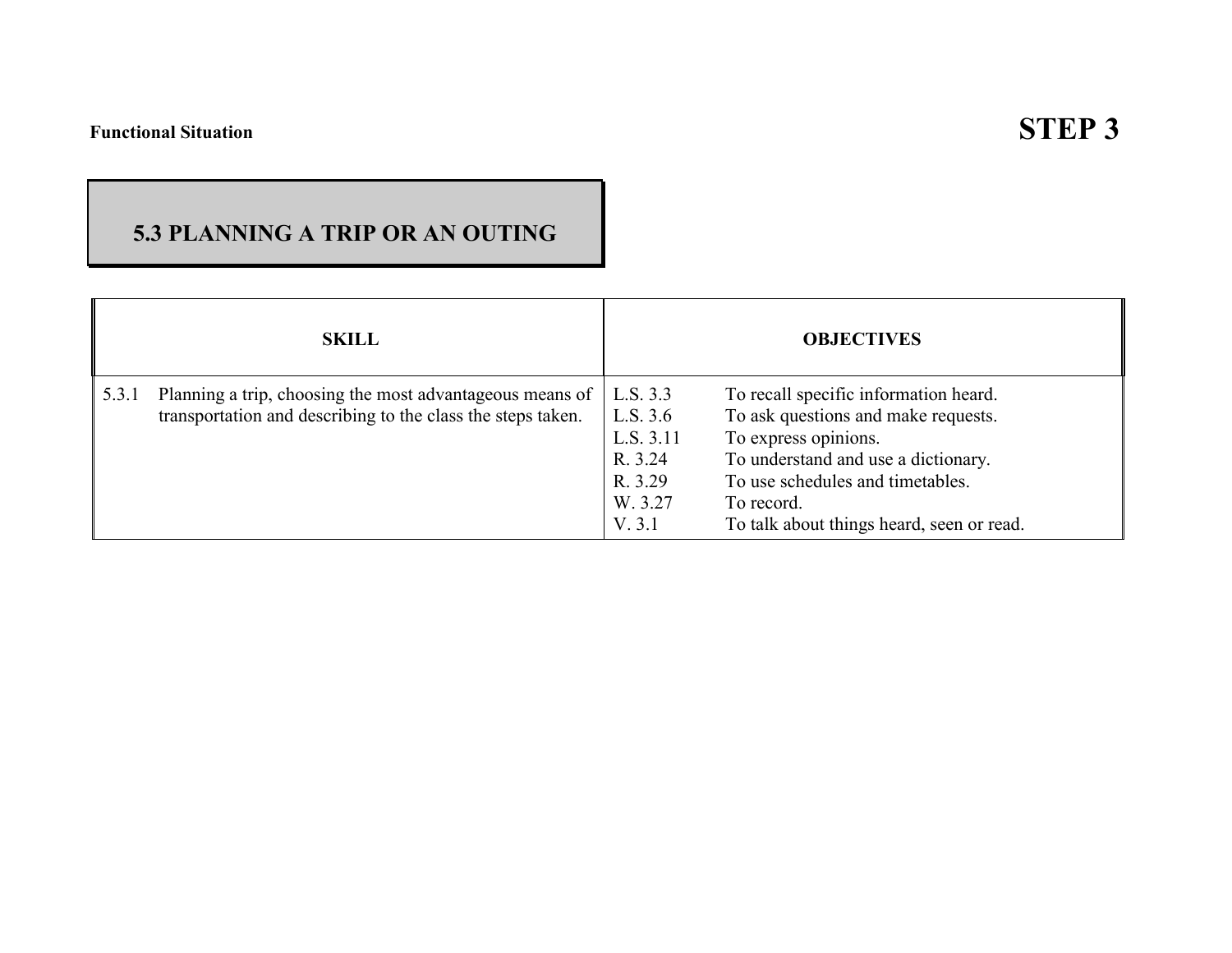#### **Learning Situation**

The students will choose a destination and go about identifying the most advantageous means of transportation. Once this is done, they will tell the class what information they sought and obtained.

#### **Procedure**

• Begin a discussion of the main reasons why people travel. Ask the members of the class to pick a destination and to inquire about the most appropriate and least expensive means of transportation, given the amount of time at their disposal. Make sure they choose destinations that have a real interest for them. They might want to visit their home country, for example, for receive a visit from someone from their home country.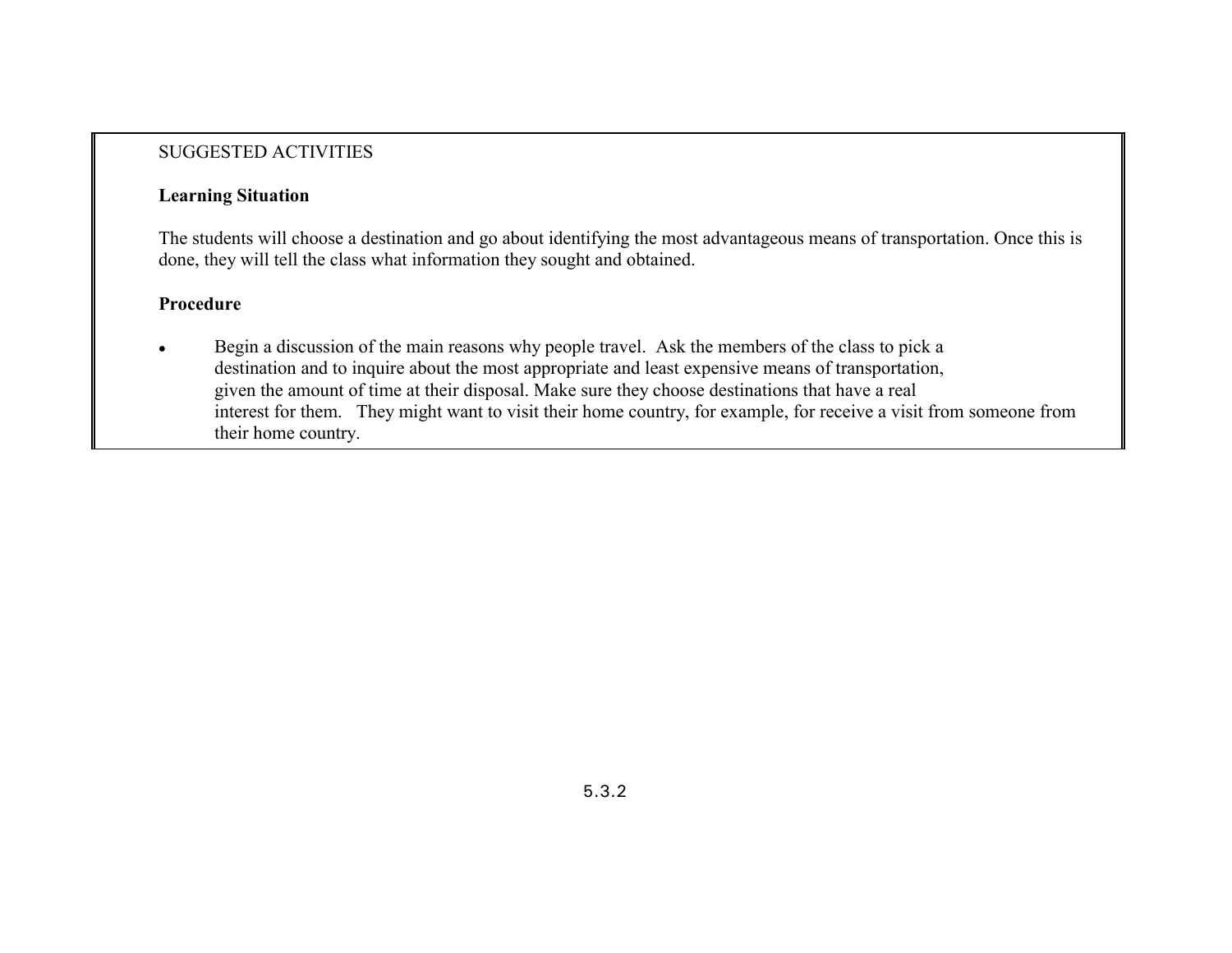- •The question of obtaining visas could form the subject of a separate learning activity.
- • This activity is essentially an oral one, both as regards the students' efforts to obtain information and their subsequent reports to the class. However, the students must also record the information obtained.

- •Correct pronunciation errors, if necessary.
- •Check the spelling of words in the dictionary.
- •Update the vocabulary list.
- •Other exercises.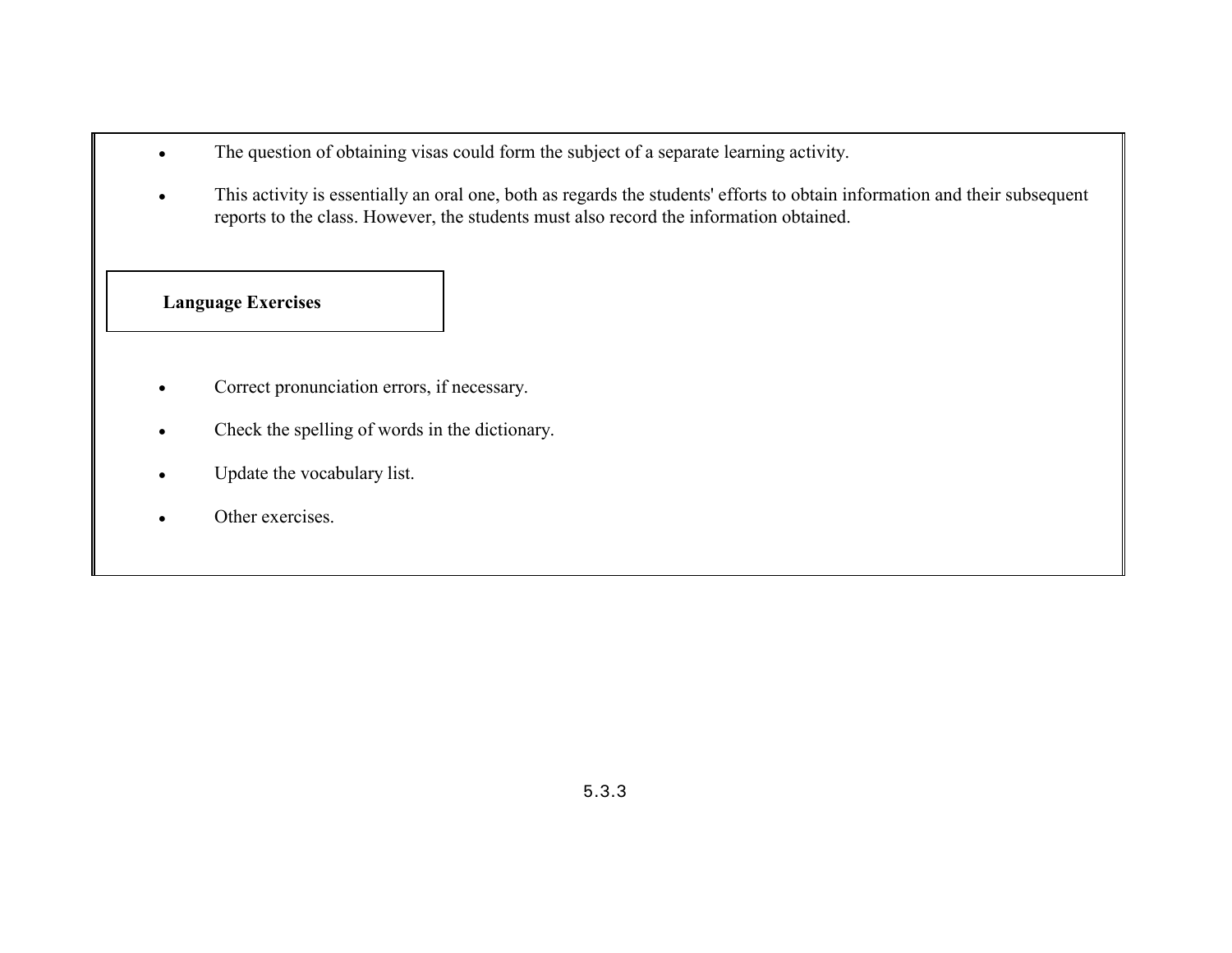| 5.3.2 | Planning the budget for the trip. | A. 3.39 | To do exercises with decimal numbers using a<br>calculator.                            |
|-------|-----------------------------------|---------|----------------------------------------------------------------------------------------|
|       |                                   | A. 3.61 | To recognize the symbols and the vocabulary<br>associated with metric units of length. |
|       |                                   | A. 3.66 | To carry out the four operations $(+, -, x, \div)$ using<br>metric units of length.    |

#### **Learning Situation**

The students will plan the budget for their projected trip.

#### **Materials**

One photocopy per student of a table in which to enter the travel expenses according to specific category (see example).

- • Begin a discussion about the importance of having a clear idea of all the costs a trip is likely to involve. Then ask the students to name the main expenses.
- • Write the main types of expenses suggested on the board. List additional information, if necessary, and create a table representing all the expenses for a trip, along the following lines: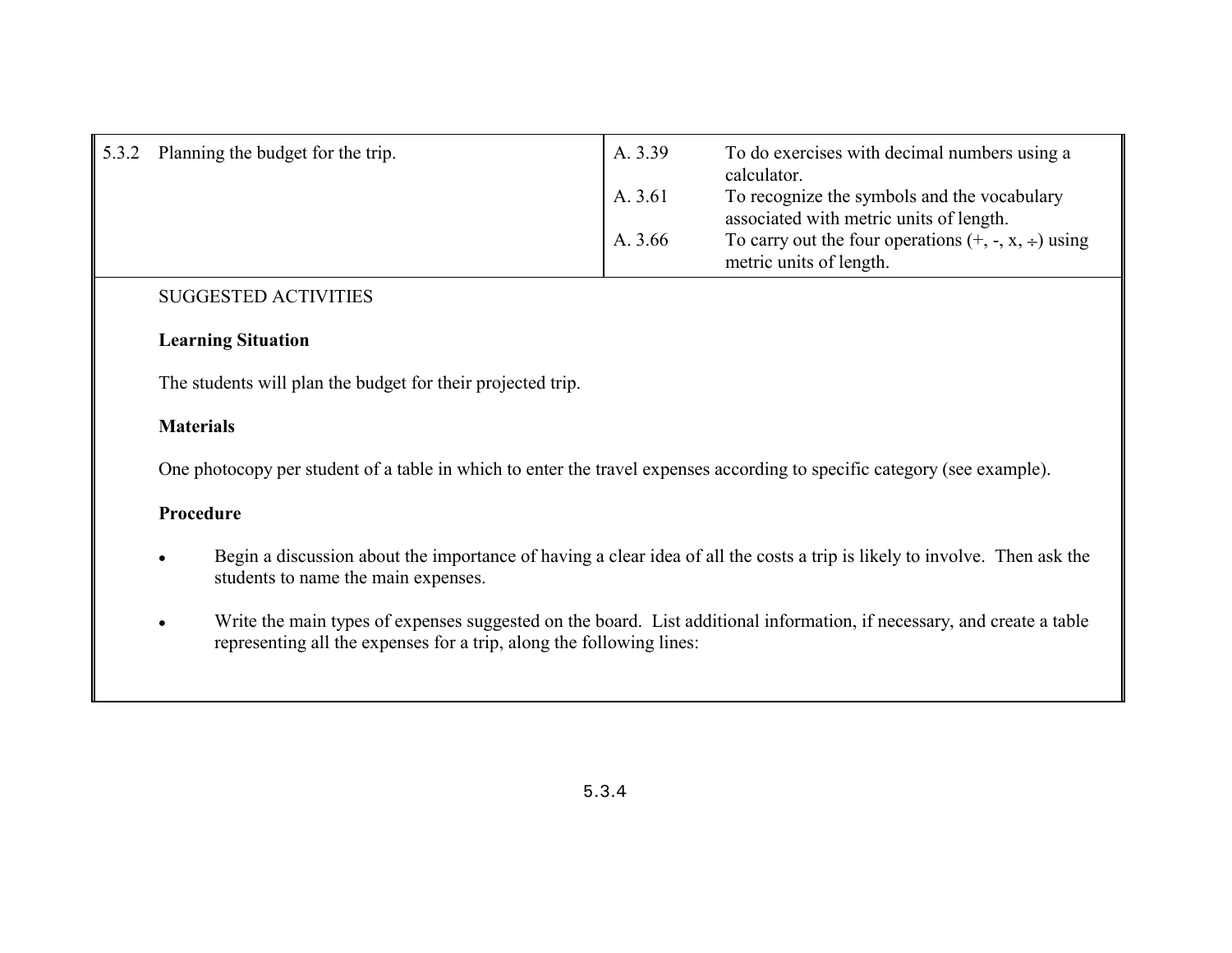| <b>DATE</b>  | TRANSPORT. | LODGING |        | <b>MEALS</b> |        |                   |           |                   |
|--------------|------------|---------|--------|--------------|--------|-------------------|-----------|-------------------|
|              |            |         | BREAK. | LUNCH        | SUPPER | <b>RECREATION</b> | SUB-TOTAL | NO. OF<br>PERSONS |
|              |            |         |        |              |        |                   |           |                   |
|              |            |         |        |              |        |                   |           |                   |
|              |            |         |        |              |        |                   |           |                   |
|              |            |         |        |              |        |                   |           |                   |
|              |            |         |        |              |        |                   |           |                   |
| <b>TOTAL</b> |            |         |        |              |        |                   |           |                   |

- • Several exercises may be proposed, such as:
	- Calculate the total cost for each category of expense.
	- Multiply the individual costs by the number of persons.
	- If the trip is to be done by car, calculate the number of kilometres of car travel.
	- If a hotel stay is planned, calculate how many rooms will be necessary for the number of travellers in the party.
	- Divide the total cost of all categories of expenses by the number of travellers to obtain expenses per person.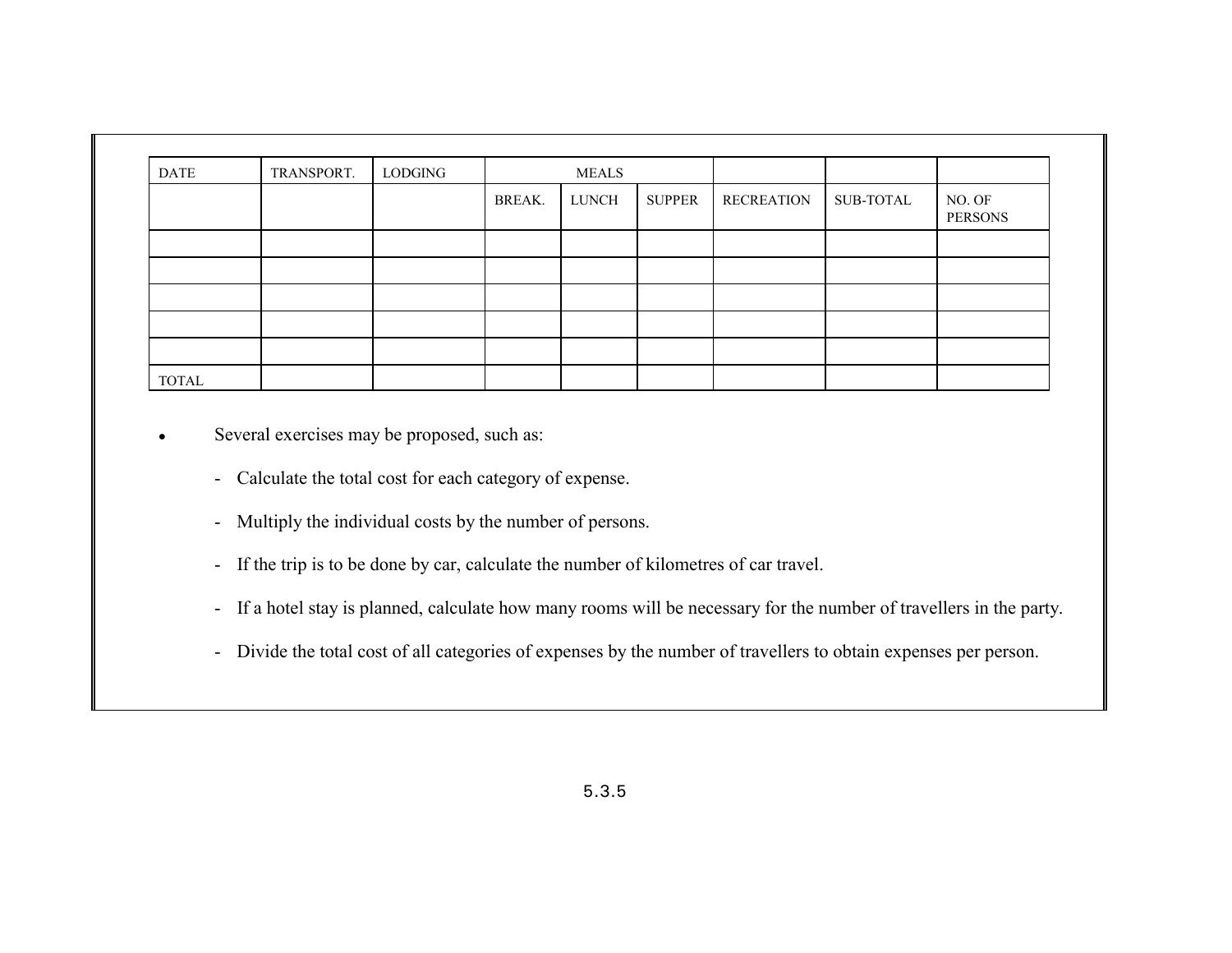## **STEP 4**

## **5.4 PLANNING A TRIP OR AN OUTING**

|       | <b>SKILL</b>                                                                                                                                                |                                                                   | <b>OBJECTIVES</b>                                                                                                                                                                                                                                       |
|-------|-------------------------------------------------------------------------------------------------------------------------------------------------------------|-------------------------------------------------------------------|---------------------------------------------------------------------------------------------------------------------------------------------------------------------------------------------------------------------------------------------------------|
| 5.4.1 | Planning a class outing, sharing the responsibilities.                                                                                                      | L.S. 4.3<br>L.S. 4.4<br>L.S. 4.14<br>R. 4.20<br>R. 4.23<br>W. 4.9 | To express opinions.<br>To agree or disagree courteously.<br>To discuss a problem or question in order to reach a<br>conclusion.<br>To use the dictionary.<br>To use particular manuals and guides.<br>To spell words used in social and work settings. |
|       | <b>SUGGESTED ACTIVITIES</b><br><b>Learning Situation</b><br>If interested, the students will choose an activity and designate class members to organize it. |                                                                   |                                                                                                                                                                                                                                                         |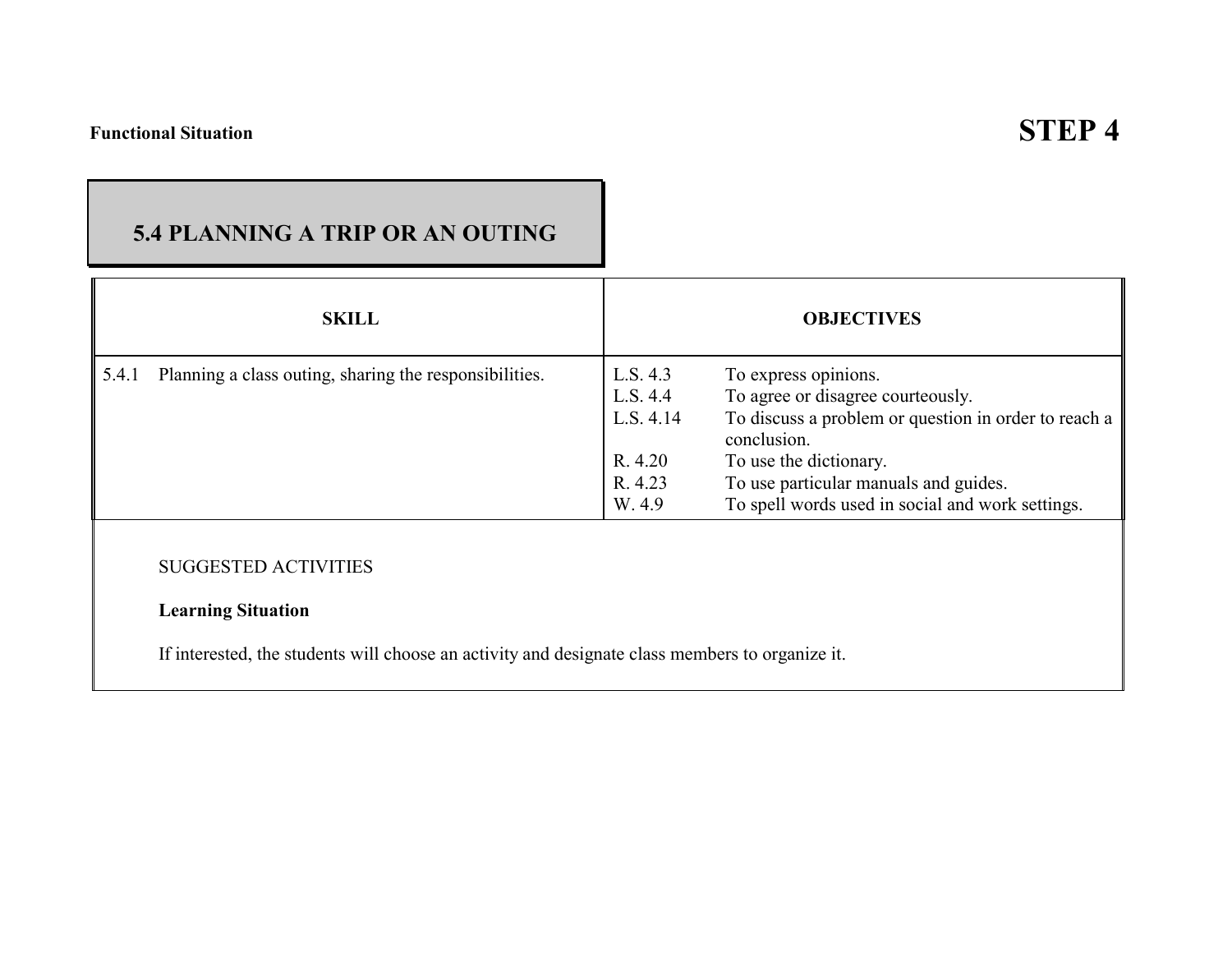#### **Procedure**

- • Propose a class outing. Make suggestions to help the class choose an activity (e.g. sugaring off party, museum or other exhibition, picnic, restaurant meal, etc.). Help students express their preferences. The oral part of the activity is important, as is the cultural content of the proposed outings. The democratic process of choosing an activity by majority vote may also be worth pointing out.
- • Once the activity has been chosen (additional information may be needed to help the students choose), organize the various aspects of the outing together. This will involve identifying and reserving the most appropriate means of transportation, planning the date and duration of the activity, making reservations, getting information on prices, etc.
- • Divide the tasks among volunteers, who will report on their activities at a subsequent class meeting, at which time the budget will be prepared.

- •Check the spelling of words in the dictionary.
- •Update the vocabulary list.
- •Other exercises.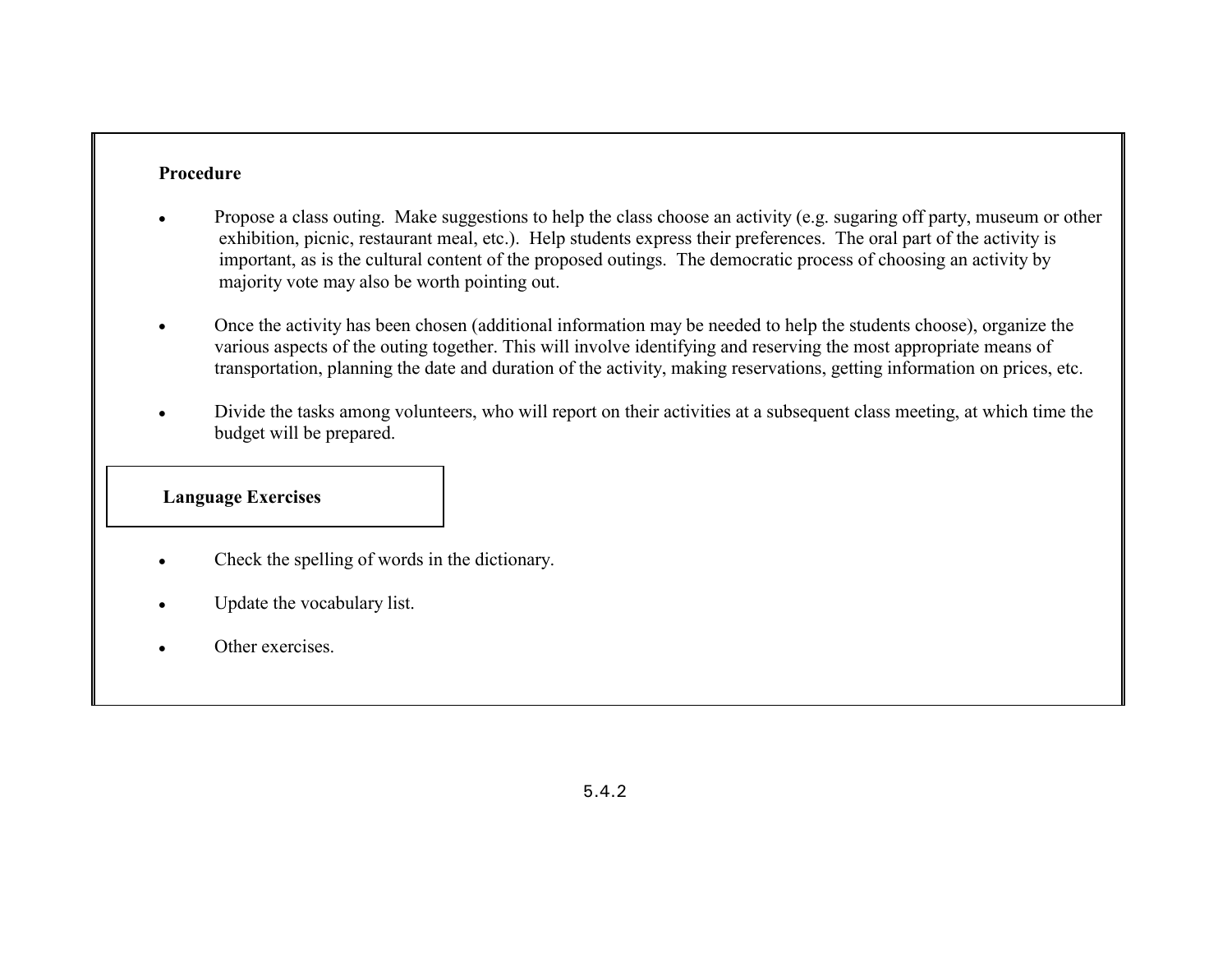|       | <b>SKILL</b>                                                                                               |                                                        | <b>OBJECTIVES</b>                                                                                                                                                                                                                 |
|-------|------------------------------------------------------------------------------------------------------------|--------------------------------------------------------|-----------------------------------------------------------------------------------------------------------------------------------------------------------------------------------------------------------------------------------|
| 5.4.2 | Planning the budget for the outing, dividing the costs<br>among the participants and collecting the money. | A. 4.04<br>A. 4.08<br>A. 4.33<br>L.S. 4.5<br>L.S. 4.14 | To calculate percentages.<br>To know when and how to use the rule of three.<br>To evaluate dimensions and distances.<br>To work in pairs and small groups.<br>To discuss a problem or question in order to reach a<br>conclusion. |

#### **Learning Situation**

The students will plan the budget for the outing, establish the cost per person and name one person in charge of collecting this amount from each person. They will also do individual exercises proposed by the teacher.

#### **Materials**

- •One photocopy per student of a table in which to enter expenses by category (see example);
- •Photocopies of individual exercises;
- •A map showing where the outing will occur.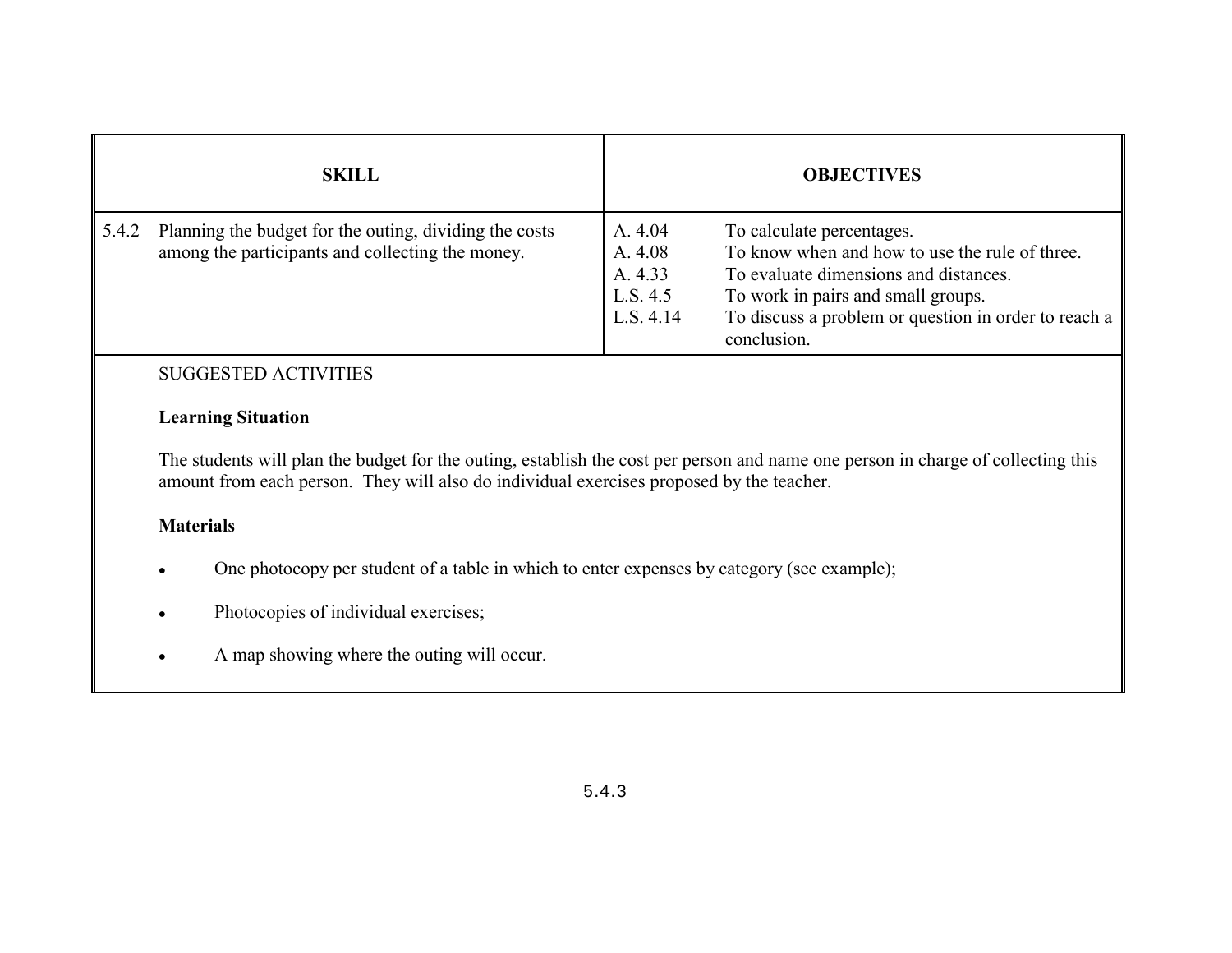- • The organizers of the outing report on their fact-finding efforts. The information they find will enable the class to establish the cost of the outing.
- •Note on the board expenses such as transportation, food, reservations, etc.
- • Calculate the total cost of the activity and the cost per person. Check with the members of the class whether the cost per person is acceptable for them. If it is too high, some costs may be reduced, or supplementary funds sought.
- • Propose exercises involving percentages, the rule of three and the calculation of distances, such as:
	- •Calculate the proportion of total costs represented by each category of expenses.
	- •Reduce the budget by 10 percent (for example).
	- •Calculate the tax on restaurant meals.
	- • Calculate the cost of transportation over a shorter distance (using rented cars or privately owned cars) in order to reduce the overall cost.
	- •Calculate the percentage by which this change would reduce the overall cost.
	- •Calculate the amount of time the trip will take (kilometres per hour) and the cost of gas (kilometres and litres).
	- •Using the map, calculate the distance between various points.
	- •Other exercises.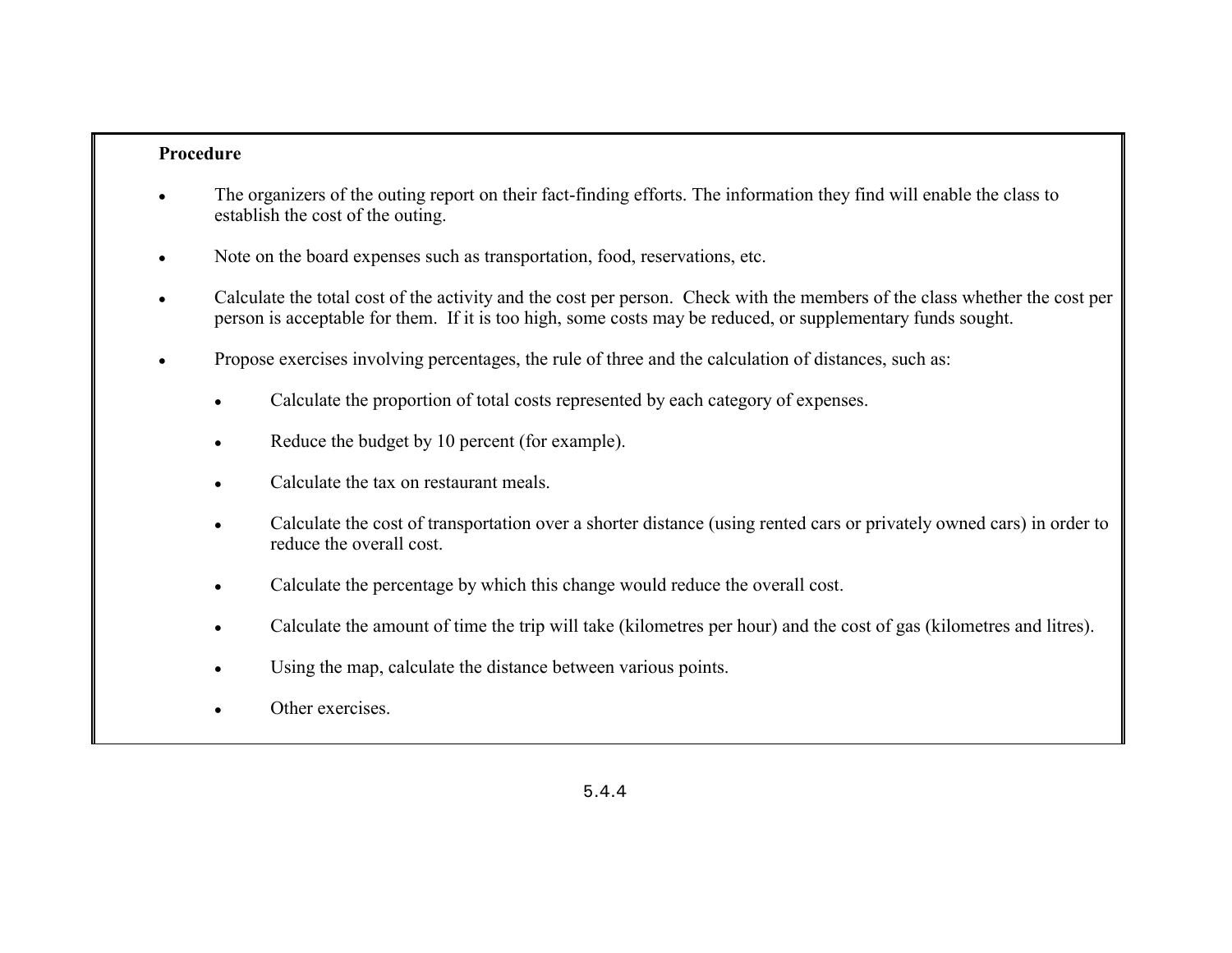## **5.5 PREPARING A MEAL FORA SPECIAL OCCASION**

|       | <b>SKILL</b>         |          | <b>OBJECTIVES</b>                                                 |
|-------|----------------------|----------|-------------------------------------------------------------------|
| 5.5.1 | Making a guest list. | L.S. 3.1 | To relate to others by acknowledging their input<br>and opinions. |
|       |                      | R. 3.24  | To understand and use a dictionary.                               |
|       |                      | W. 3.27  | To record.                                                        |
|       |                      | T.S. 3.7 | To classify items by grouping.                                    |

### SUGGESTED ACTIVITIES

#### **Learning Situation**

The students will draw up a list of people to invite to a meal.

#### **Procedure**

• Begin a discussion about meals with invited family members or friends. Check with the class to know whether this practice is common in their cultures and ask them for examples of particularly pleasant occasions.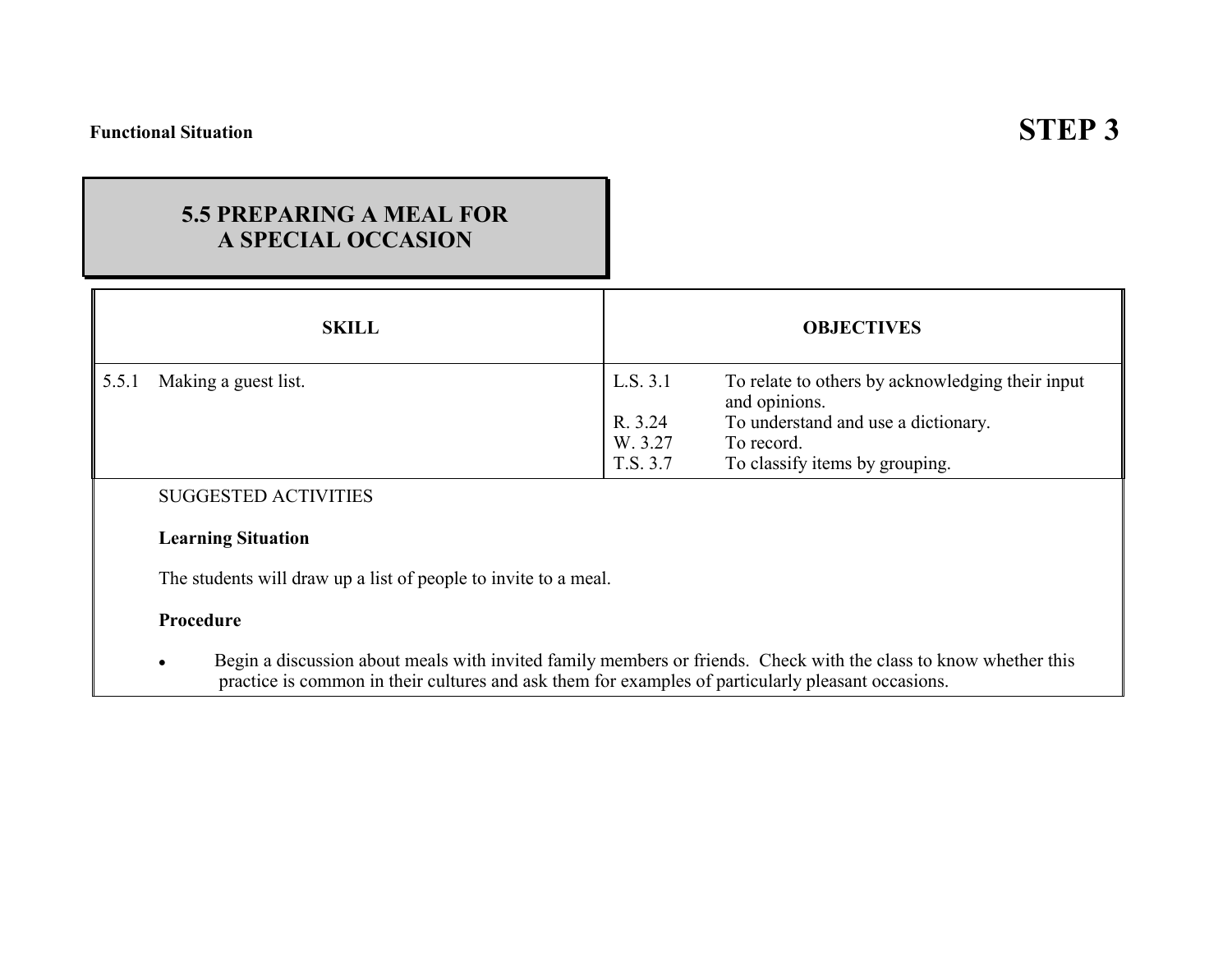- • Ask the students to imagine an occasion for which they would invite people to their house for a meal. The first step is to make a guest list.
- • The guest list can serve as a basis for exercises, such as:
	- - Arrange the names of all the guests in alphabetical order (but including only people whose names begin with the first three letters of the alphabet).
	- -Classify guests by sex.
	- -Create other classifications by age, by kinship, etc.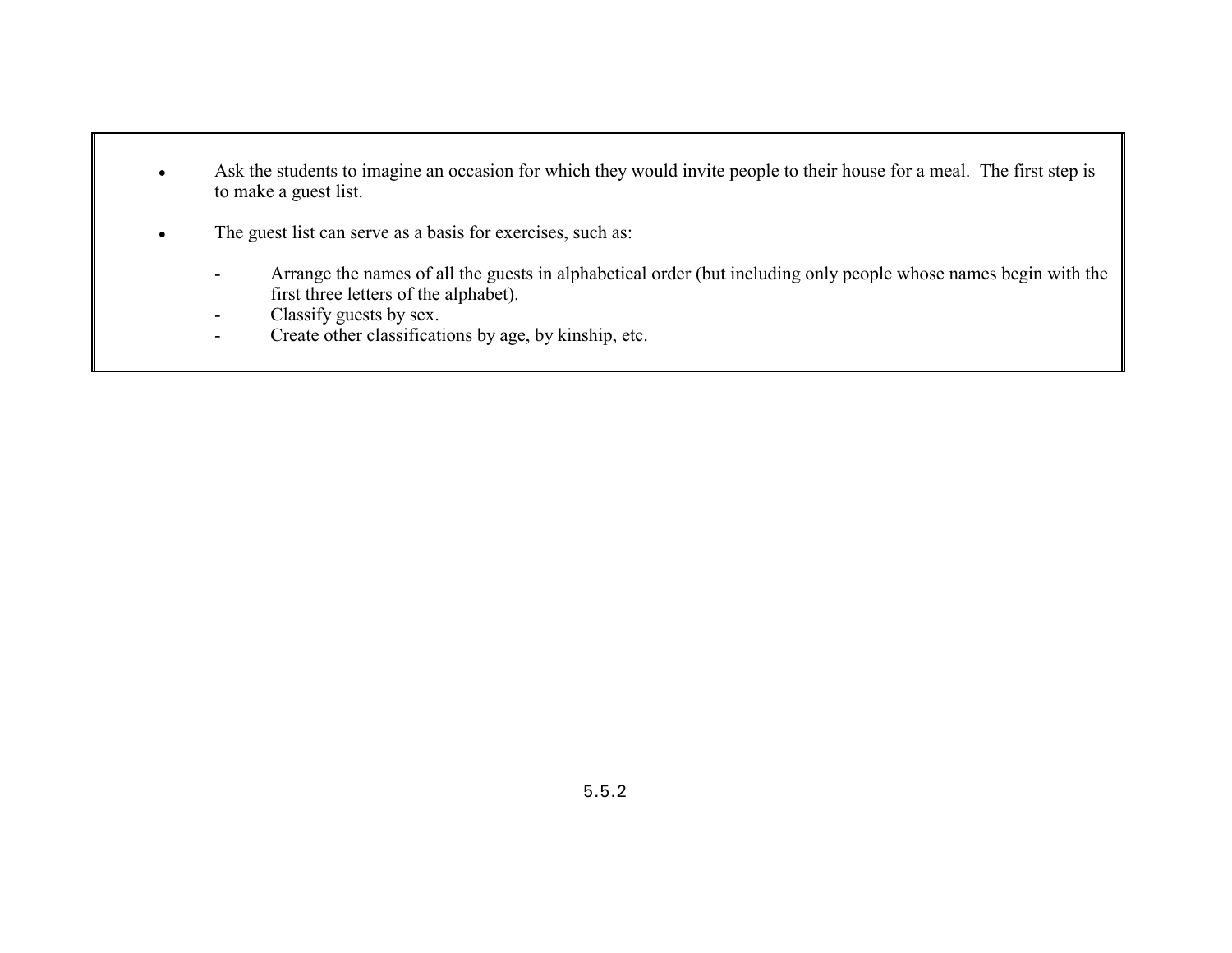| <b>SKILL</b>                                                                                                                                     |                                                                 | <b>OBJECTIVES</b>                                                                                                                                                                                                                                                                                                          |  |  |
|--------------------------------------------------------------------------------------------------------------------------------------------------|-----------------------------------------------------------------|----------------------------------------------------------------------------------------------------------------------------------------------------------------------------------------------------------------------------------------------------------------------------------------------------------------------------|--|--|
| Planning the menu for the meal.<br>5.5.2                                                                                                         | W. 3.10<br>W. 3.28<br>W. 3.61<br>W. 3.63<br>V. 3.16<br>T.S. 3.6 | To spell words used in social and work settings.<br>To write concisely and clearly.<br>To correct patterns of spelling errors.<br>To use sound clues to look up words in a<br>dictionary.<br>To know and use specialized vocabulary pertaining<br>to specific subject areas.<br>To recognize similarities and differences. |  |  |
| <b>SUGGESTED ACTIVITIES</b><br><b>Learning Situation</b><br>The students will plan the menu for the meal, either individually or in small teams. |                                                                 |                                                                                                                                                                                                                                                                                                                            |  |  |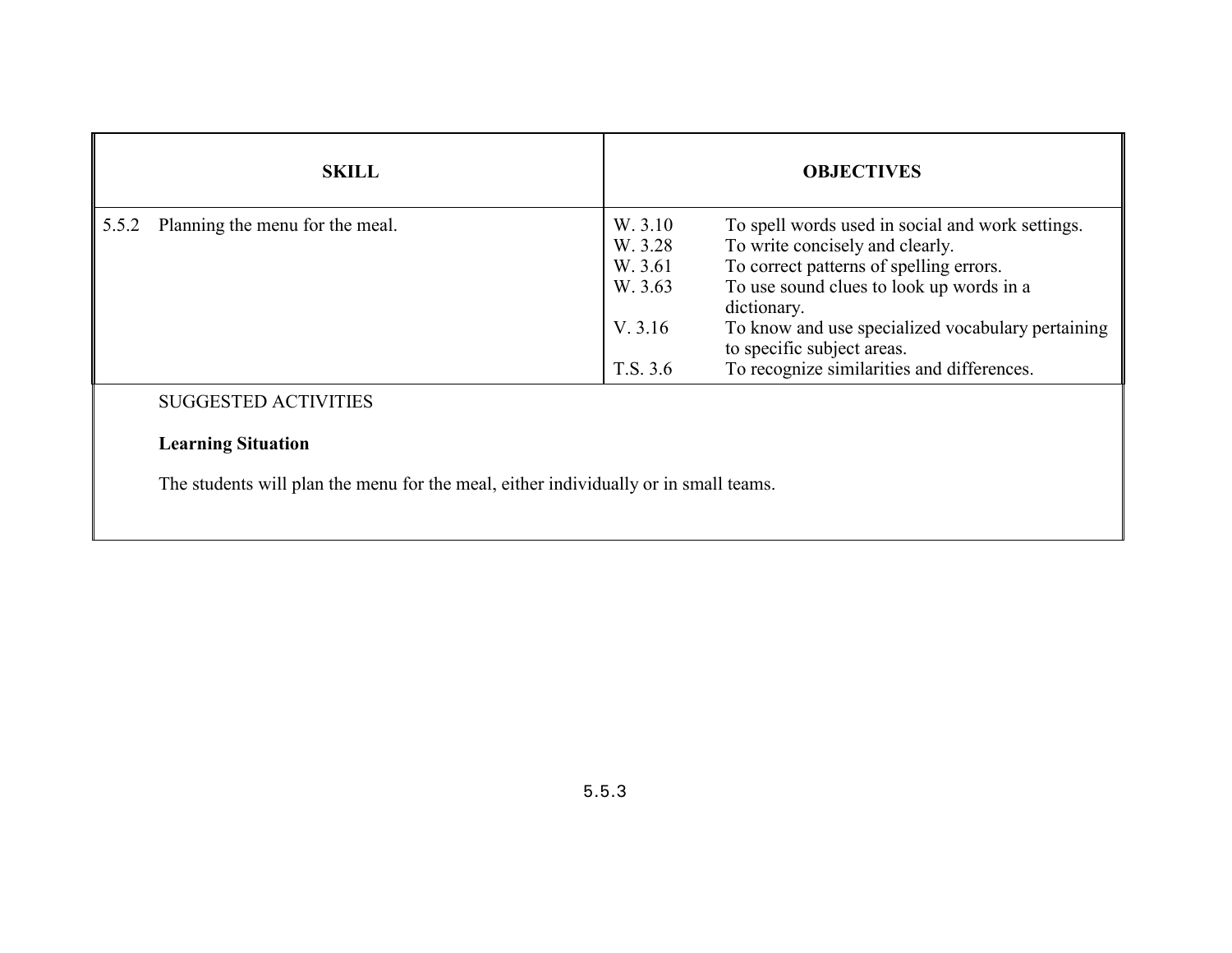#### **Procedure**

- • Begin a discussion about menu planning and the categories of dishes proposed (hors d'oeuvres, main dishes, desserts, etc.). Point out the importance of varying the foods in order to create a balanced menu. Ask members of the class to give examples of menus. The cultural element in this activity is important: bring out both the common aspects and the differences.
- •In small teams or individually, the students prepare menus, taking care to include several dishes from each category.
- • This activity could give rise to a meal prepared by the members of the class. Doing this would offer the advantage of an immediate transfer of learning and also enable members of the class to share each other's culinary traditions.

- •Update the vocabulary list.
- •Make sure the vocabulary used is appropriate for the context.
- •Identify synonyms and antonyms.
- •Classify words from the list of dishes, for example (entrees, desserts, etc.).
- •Other exercises.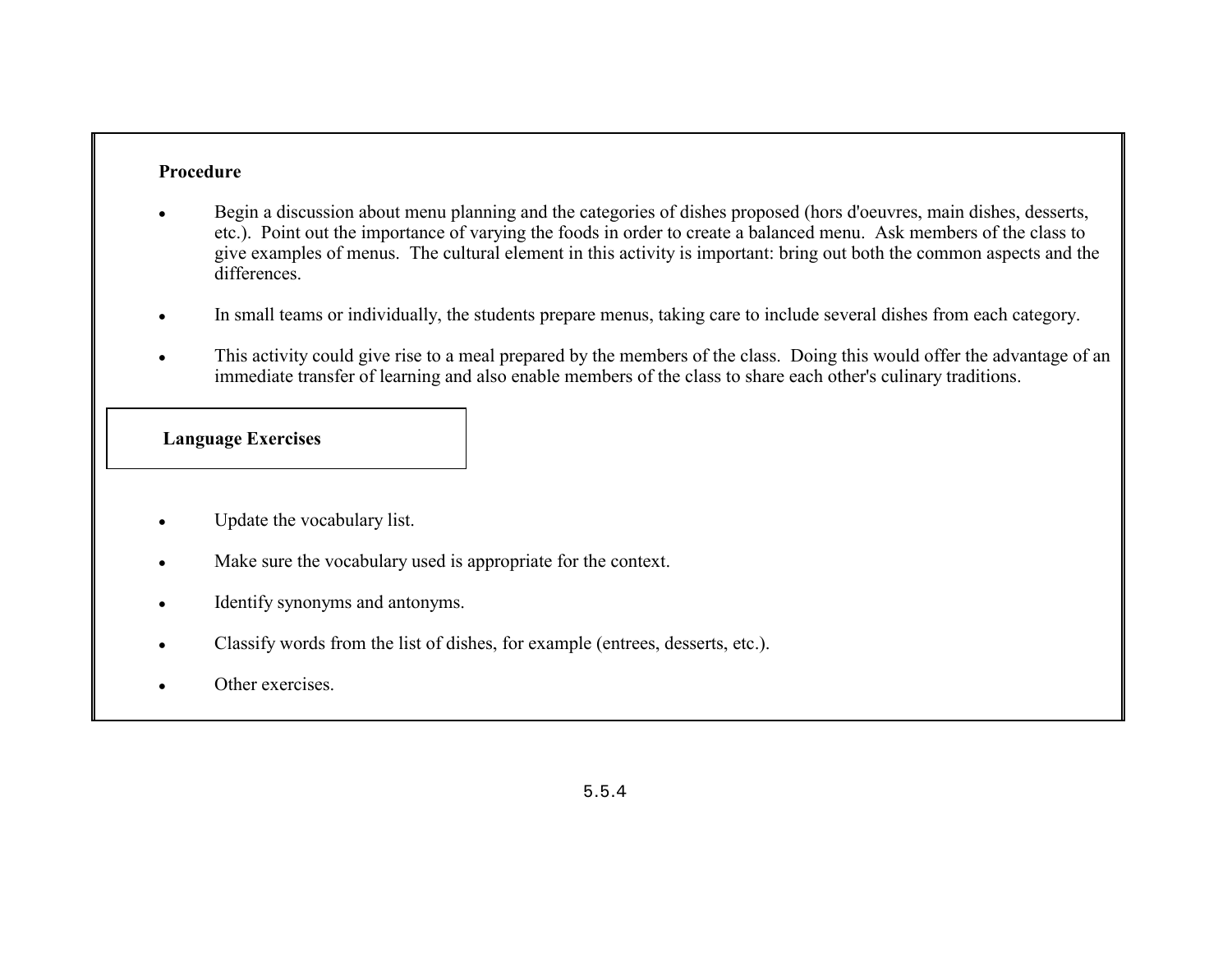| <b>SKILL</b>                               | <b>OBJECTIVES</b>                                                                                         |
|--------------------------------------------|-----------------------------------------------------------------------------------------------------------|
| Calculating the cost of the meal.<br>5.5.3 | A. 3.33<br>To read decimal numbers.<br>To write decimal numbers.<br>A. 3.34                               |
|                                            | A. 3.39<br>To carry out the four operations $(+, -, x, \div)$ on<br>decimal numbers, using a calculator.  |
|                                            | To carry out the four operations $(+, -, x, \div)$ using<br>A. 3.73<br>the metric units of liquid volume. |
|                                            | To relate to others by acknowledging their input<br>L.S. 3.1<br>and opinions.                             |
|                                            | V. 3.16<br>To know and use specialized vocabulary pertaining<br>to specific subject areas.                |

### **Learning Situation**

On the basis of the menu, the students will calculate the cost of the proposed meal.

#### **Materials**

One photocopy per person of a table on which they can indicate the cost of each item.

#### **Procedure**

•Propose a table on which the students can note the expenses. For example: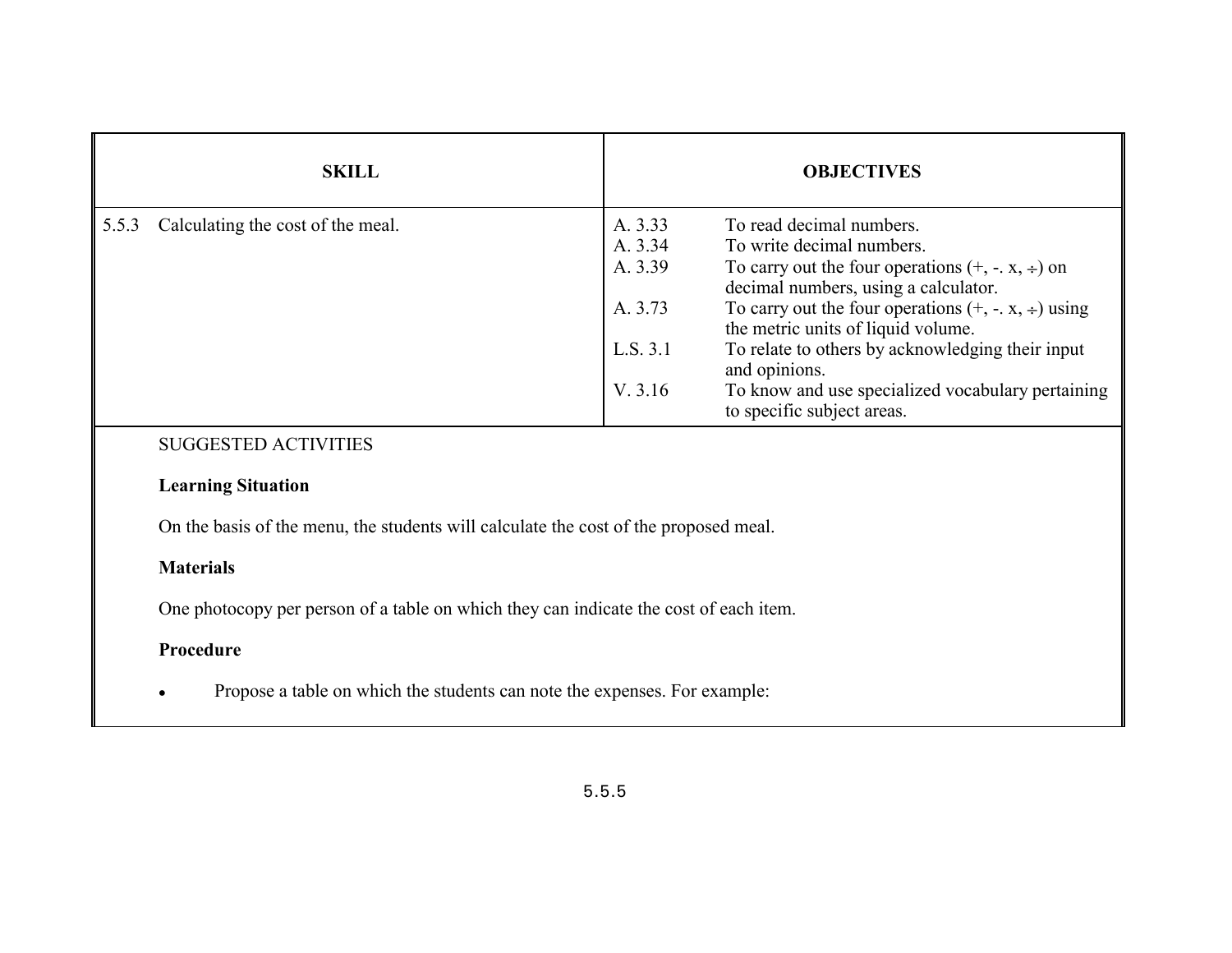| <b>CATEGORY</b> | <b>DISH</b> | <b>INGREDIENTS</b> |               |         |
|-----------------|-------------|--------------------|---------------|---------|
|                 |             | Type and quantity  | Price         |         |
| Hors d'oeuvre   | Nem         | Wrappers (1 kg)    | \$5.00/500 g  | \$10.00 |
|                 |             | Shrimps (500 g)    | \$18.00/kg    | \$9.00  |
|                 |             | etc.               |               |         |
|                 | etc.        |                    |               |         |
| Main dish       | Kedjenou    | Chicken (3 kg)     | \$3.25/kg     | \$9.75  |
|                 |             | Tomatoes $(500 g)$ | \$7.39/kg     | \$3.70  |
|                 |             | etc.               |               |         |
| Dessert         | Papayas     | Papayas (10)       | $$1.28$ (ea.) | \$12.80 |
| etc.            |             | etc.               |               |         |
| <b>TOTAL</b>    |             |                    |               |         |

The table can be used for a number of exercises on decimal numbers and metric units of volume, such as:

- •Calculate the total cost of the meal.
- $\bullet$ Calculate the cost of the hors d'oeuvres.
- $\bullet$ Calculate the cost per guest.
- $\bullet$ Calculate the cost without dessert.
- •Calculate the cost with twice as much chicken.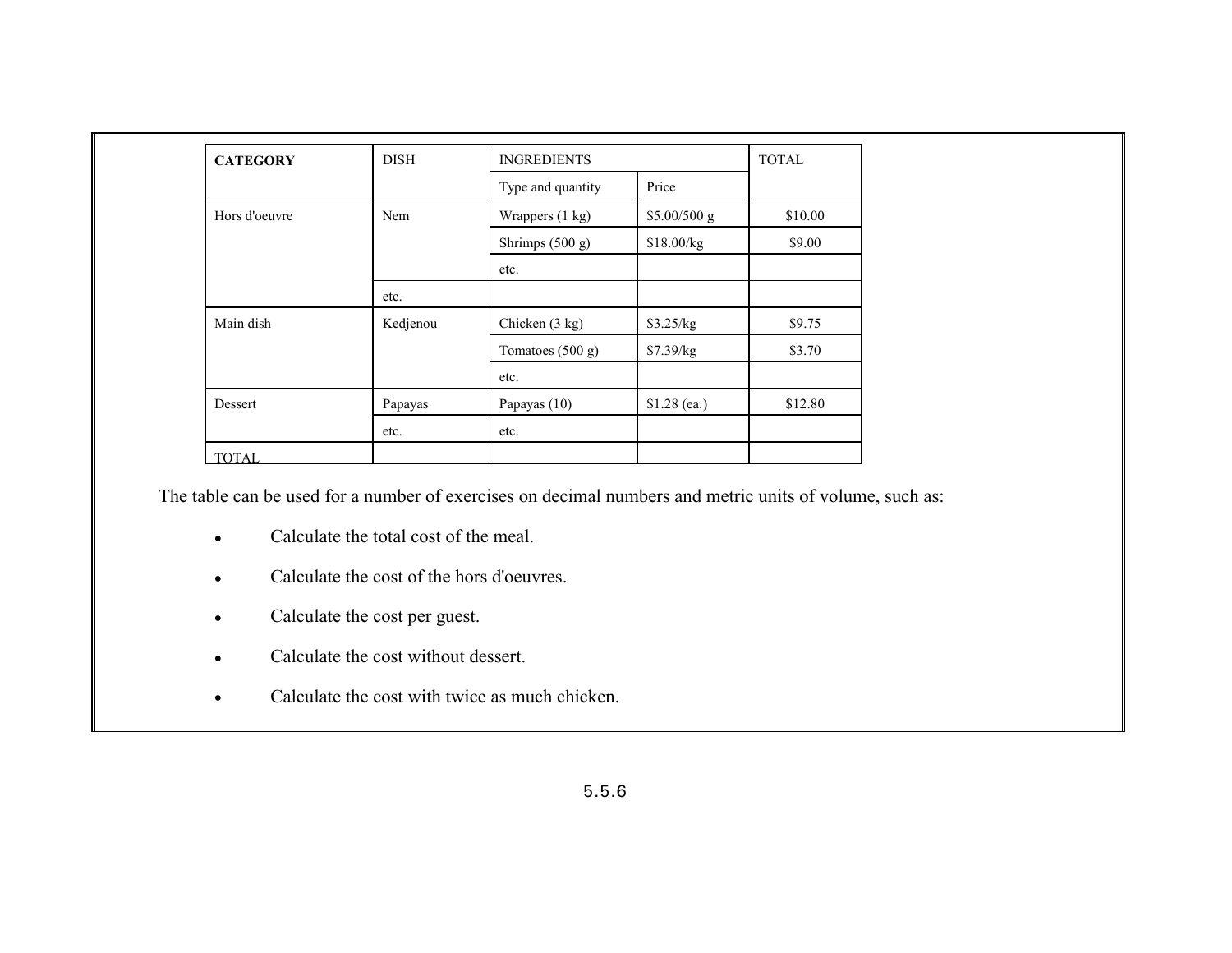## **5.6 PREPARING A MEAL FOR A SPECIAL OCCASION**

| <b>SKILL</b>                                                                                                                      |                                                                                       | <b>OBJECTIVES</b>                                                                                                                                                                                                                                                                                                                                                      |
|-----------------------------------------------------------------------------------------------------------------------------------|---------------------------------------------------------------------------------------|------------------------------------------------------------------------------------------------------------------------------------------------------------------------------------------------------------------------------------------------------------------------------------------------------------------------------------------------------------------------|
| Writing an invitation.<br>5.6.1                                                                                                   | L.S. 4.5<br>W. 4.15<br>W. 4.22<br>W. 4.24<br>W. 4.29<br>W. 4.39<br>W. 4.40<br>W. 4.58 | To work in pairs and small groups.<br>To use the negative form correctly.<br>To gain confidence in writing different types of<br>personal letters.<br>To use proper punctuation in writing.<br>To use visual techniques to aid in learning spelling.<br>To edit and revise.<br>To write and present a final copy.<br>To understand and use correct sentence structure. |
| <b>SUGGESTED ACTIVITIES</b><br><b>Learning Situation</b><br>The students will write an invitation to the meal they are preparing. |                                                                                       |                                                                                                                                                                                                                                                                                                                                                                        |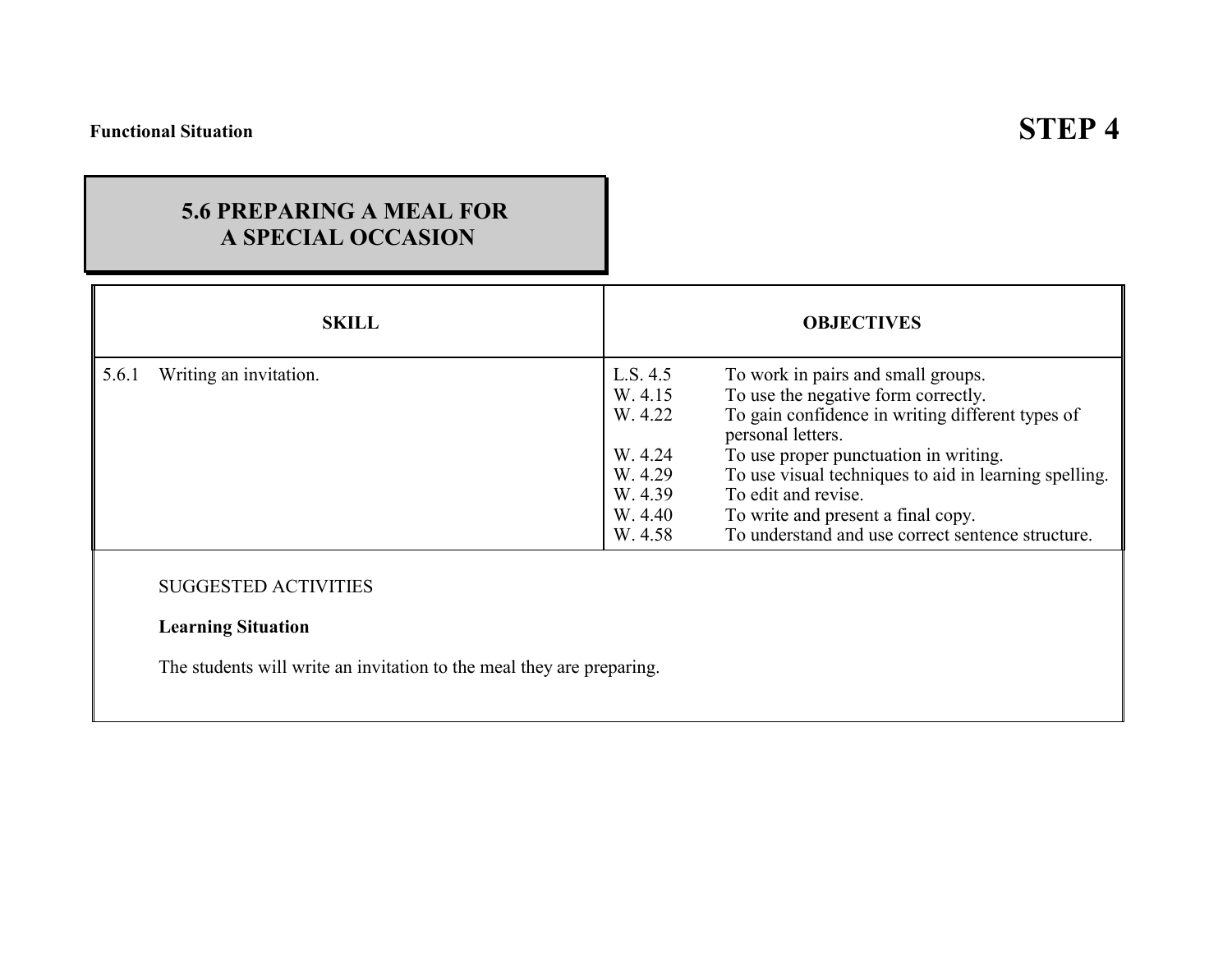#### **Procedure**

- • Begin a discussion about meals with invited family members or friends. Check with the class to know whether this practice is common in their cultures and ask them for examples of particularly pleasant occasions.
- • Ask each person to imagine an occasion for which invitations to a meal would be sent out, and then to write an invitation providing details about the occasion (place, hour, etc.). The invitations should reflect the nature of the event (happy or sad). The style should be suitable for their recipients

- •Update the vocabulary list.
- •Make sure the vocabulary used is appropriate.
- •Work with syntax problems and verb tenses.
- •Change sentences from affirmative to negative.
- •Work on punctuation.
- •Other exercises.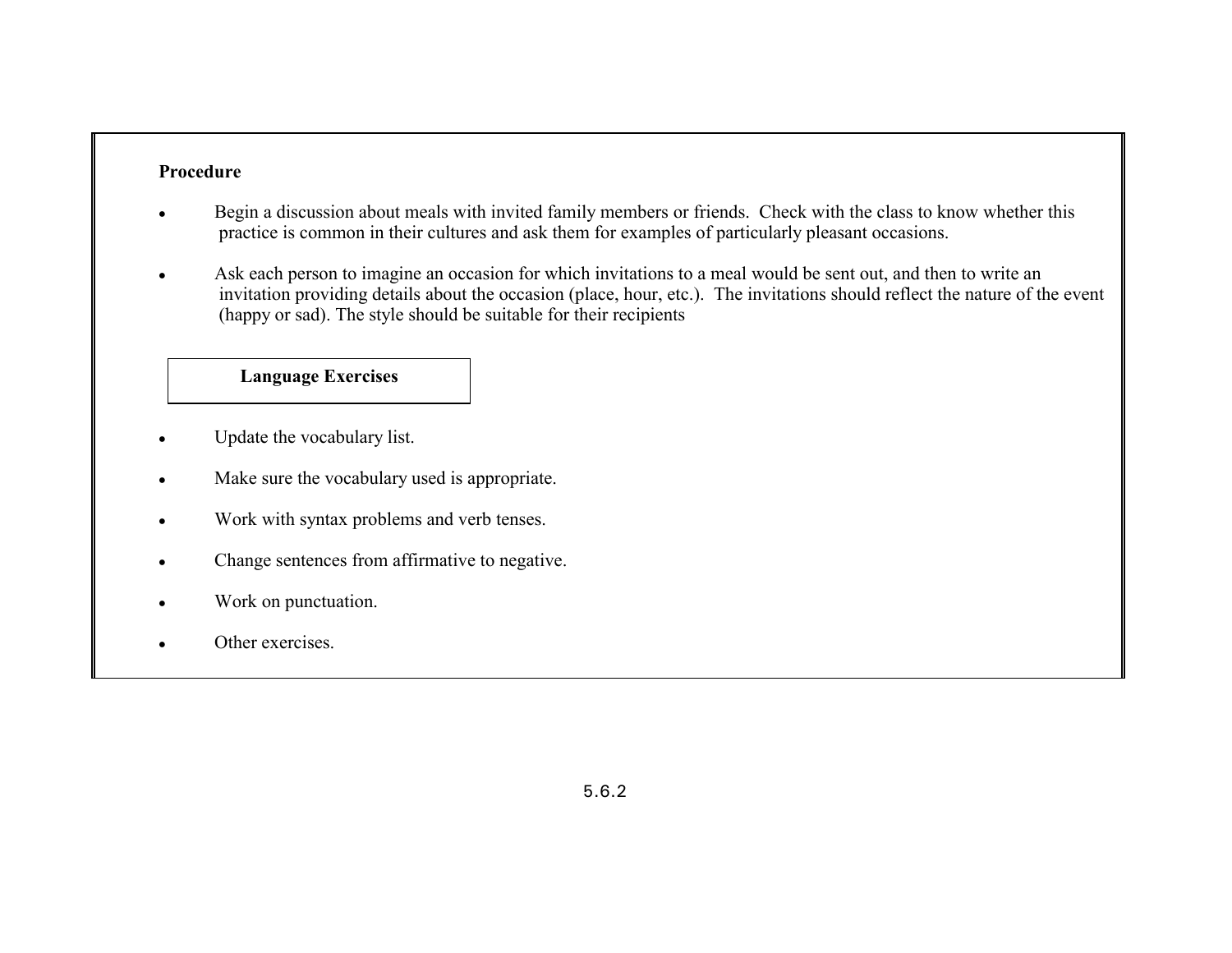|       | <b>SKILL</b>                    | <b>OBJECTIVES</b>                        |                                                                                                                                                                     |
|-------|---------------------------------|------------------------------------------|---------------------------------------------------------------------------------------------------------------------------------------------------------------------|
| 5.6.2 | Planning the menu for the meal. | R. 4.20<br>W. 4.9<br>W. 4.31<br>T.S. 4.5 | To use the dictionary.<br>To spell words used in social and work settings.<br>To correct patterns of spelling errors.<br>To recognize similarities and differences. |

#### **Learning Situation**

The students will plan the menu for the meal, either individually or in small teams.

- • Begin a discussion about menu planning and the categories of dishes proposed (hors d'oeuvres, main dishes, desserts, etc.). Point out the importance of varying the foods in order to create a balanced menu. Ask members of the class to give examples of menus. The cultural element in this activity is important: bring out both the common aspects and the differences.
- •In small teams or individually, the students prepare menus, taking care to include several dishes from each category.
- • This activity could give rise to a meal prepared by the members of the class. Doing this would offer the advantage of an immediate transfer of learning and also enable members of the class to share each other's culinary traditions.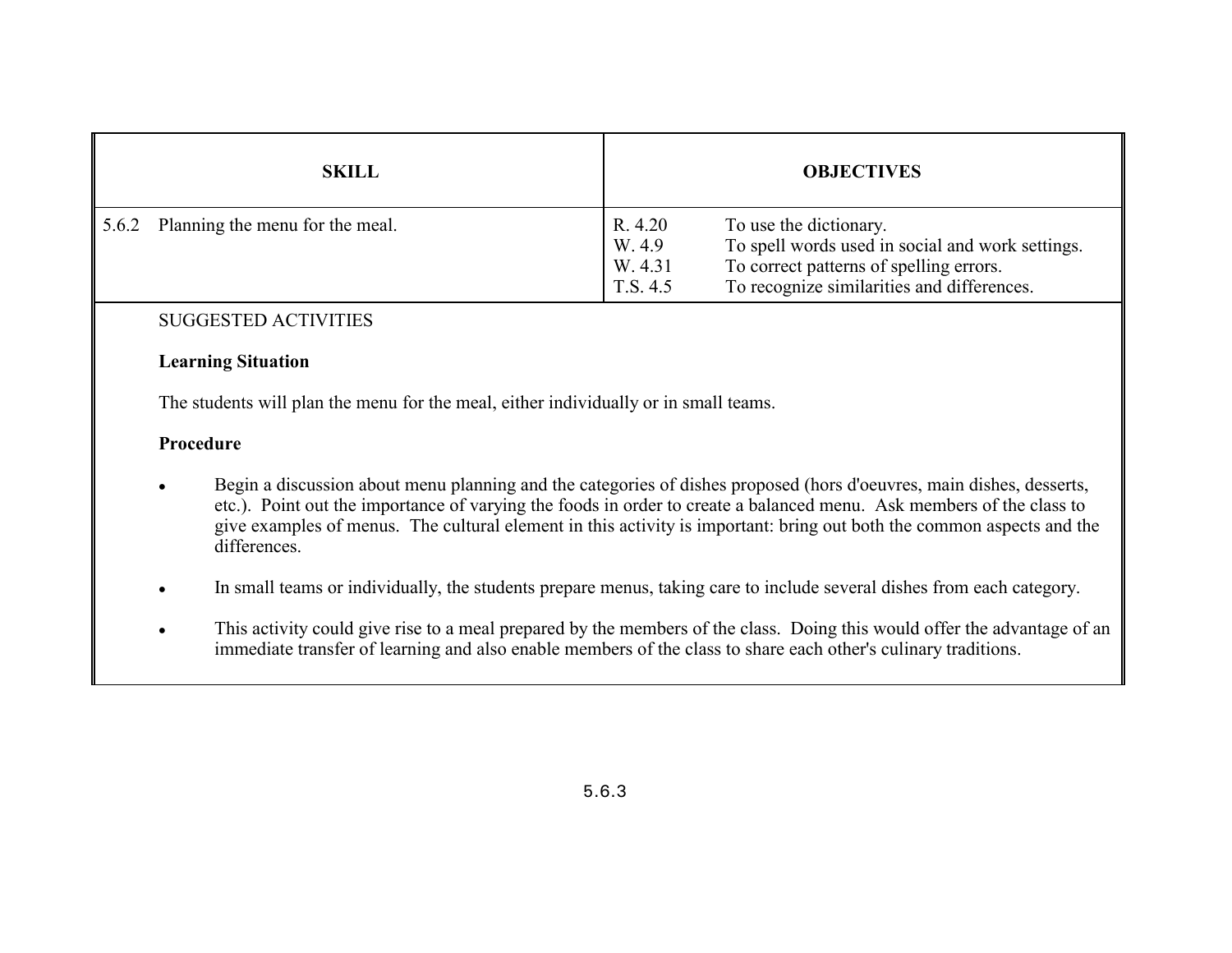- •Update the vocabulary list.
- •Make sure the vocabulary used is appropriate for the context.
- •Check new words in the dictionary.
- $\bullet$ Other exercises.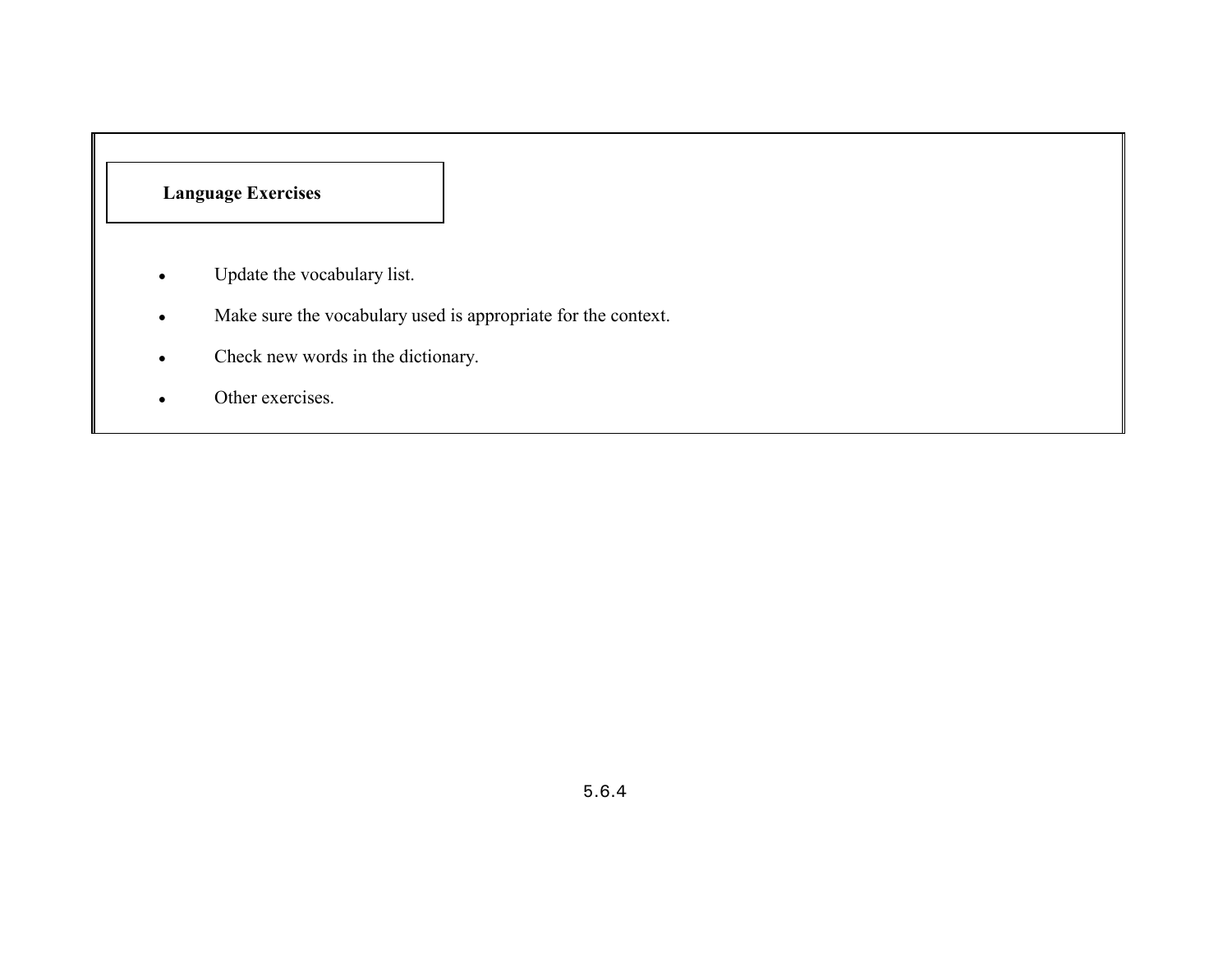|       | <b>SKILL</b>                                                                          |                              | <b>OBJECTIVES</b>                                                                                                 |  |  |
|-------|---------------------------------------------------------------------------------------|------------------------------|-------------------------------------------------------------------------------------------------------------------|--|--|
| 5.6.3 | Calculating the cost of the meal.                                                     | A. 4.4<br>A. 4.8<br>L.S. 4.5 | To calculate percentages.<br>To know when and how to use the rule of three.<br>To work in pairs and small groups. |  |  |
|       | <b>SUGGESTED ACTIVITIES</b>                                                           |                              |                                                                                                                   |  |  |
|       | <b>Learning Situation</b>                                                             |                              |                                                                                                                   |  |  |
|       | On the basis of the menu, the students will calculate the cost of the proposed meal.  |                              |                                                                                                                   |  |  |
|       | <b>Materials</b>                                                                      |                              |                                                                                                                   |  |  |
|       | One photocopy per person of a table on which they can indicate the cost of each item. |                              |                                                                                                                   |  |  |
|       | Procedure                                                                             |                              |                                                                                                                   |  |  |
|       | Propose a table on which the students can note the expenses. For example:             |                              |                                                                                                                   |  |  |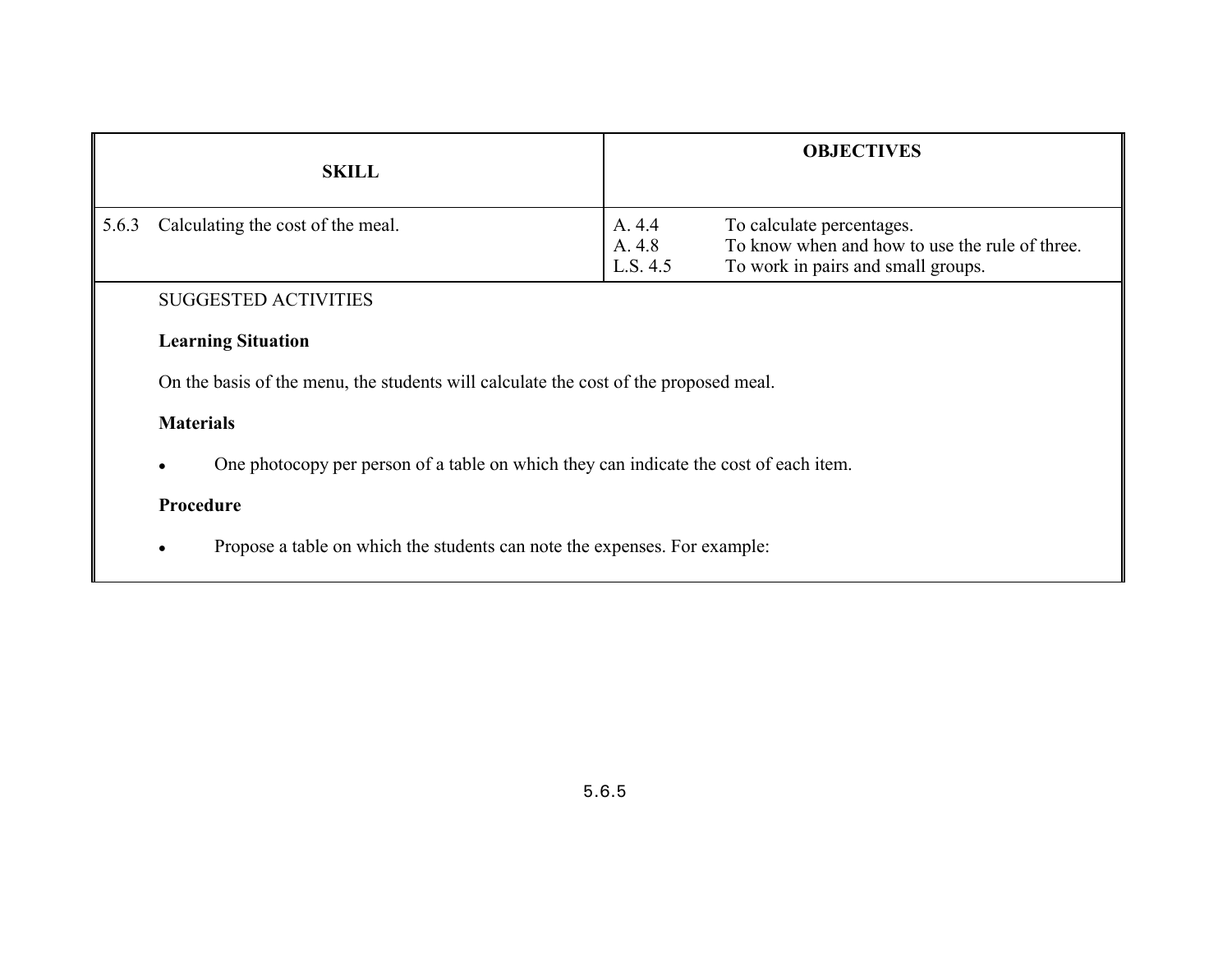| <b>CATEGORY</b>            | <b>DISH</b> | <b>INGREDIENTS</b>       |               |         |
|----------------------------|-------------|--------------------------|---------------|---------|
|                            |             | Type and quantity        | Price         |         |
| Hors d'oeuvre              | Nem         | Wrappers (1 kg)          | \$5.00/500 g  | \$10.00 |
|                            |             | Shrimps $(500 g)$        | \$18.00/kg    | \$9.00  |
|                            |             | etc.                     |               |         |
| etc.                       |             |                          |               |         |
| Main dish<br>Kedjenou      |             | Chicken $(3 \text{ kg})$ | \$3.25/kg     | \$9.75  |
|                            |             | Tomatoes $(500 g)$       | \$7.39/kg     | \$3.70  |
|                            |             | etc.                     |               |         |
| Dessert<br>Papayas<br>etc. |             | Papayas $(10)$           | $$1.28$ (ea.) | \$12.80 |
|                            |             | etc.                     |               |         |
| <b>TOTAL</b>               |             |                          |               |         |

• Before filling in the table, decide on the number of guests. Stress the importance of carefully calculating quantities, to keep costs down and avoid wasting food.

The table can be used for exercises on decimal numbers and metric units of volume, such as:

- •Calculate the hors d'oeuvre as a proportion of the cost of the meal.
- •Calculate the price of 1.5 kg of chicken.
- $\bullet$ Calculate the average cost of dessert per person with two additional guests but without adding any fruit.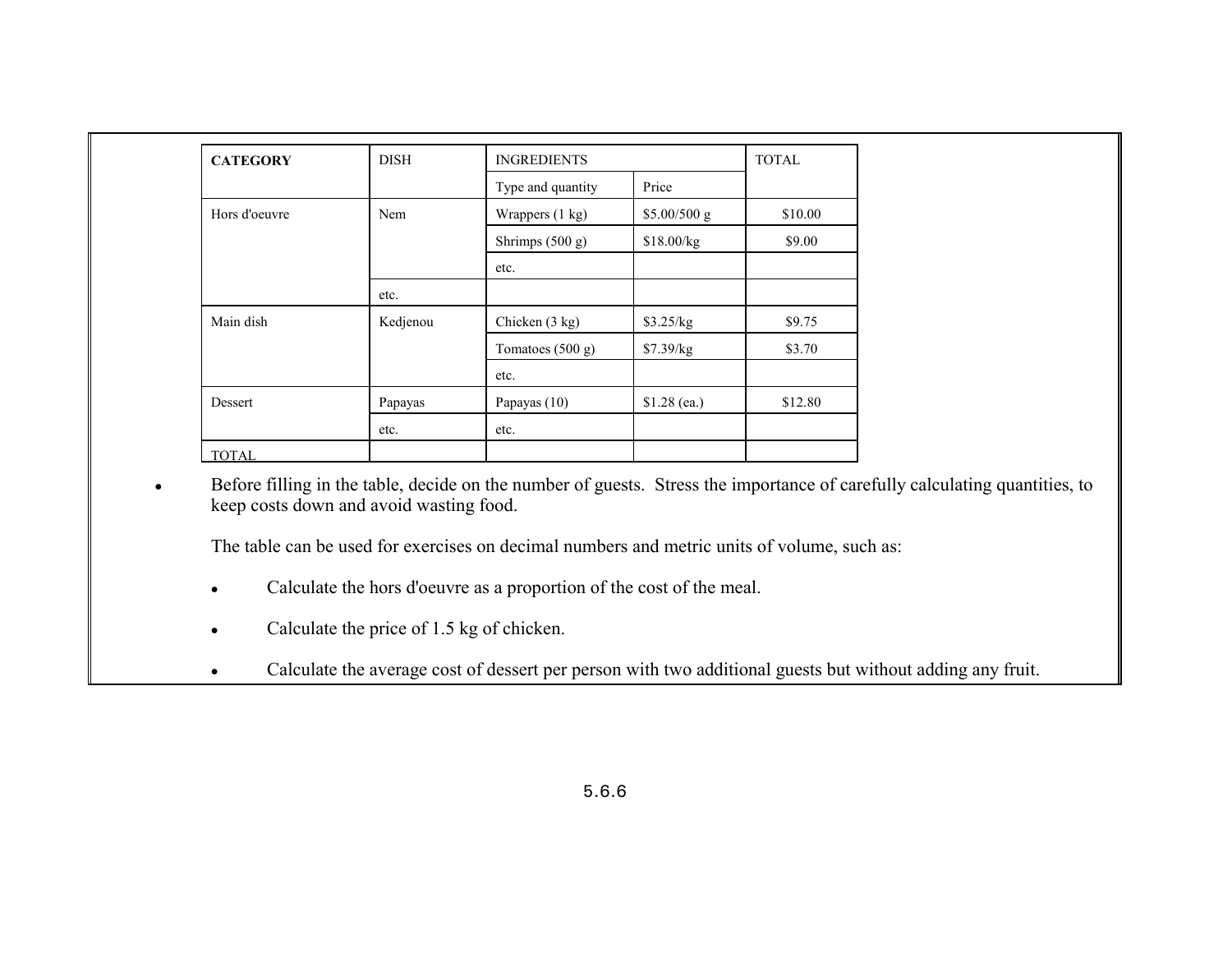## **5.7 PLANNING SEASONALRECREATIONAL ACTIVITIES**

|       | <b>SKILL</b>                                                              |                                                                            | <b>OBJECTIVES</b>                                                                                                                                                                                                                                                                                                                                                |
|-------|---------------------------------------------------------------------------|----------------------------------------------------------------------------|------------------------------------------------------------------------------------------------------------------------------------------------------------------------------------------------------------------------------------------------------------------------------------------------------------------------------------------------------------------|
| 5.7.1 | Knowing which recreational activities may be practised in<br>each season. | A. 3.52<br>A. 3.53<br>L.S. 3.1<br>R. 3.24<br>W. 3.10<br>W. 3.61<br>V. 3.16 | To read and write the temperature.<br>To estimate the temperature.<br>To relate to others by acknowledging their input<br>and opinions.<br>To understand and use a dictionary.<br>To spell words used in social and work settings.<br>To correct patterns of spelling errors.<br>To know and use specialized vocabulary pertaining<br>to specific subject areas. |
|       | <b>SUGGESTED ACTIVITIES</b>                                               |                                                                            |                                                                                                                                                                                                                                                                                                                                                                  |

#### **Learning Situation**

After listening to an explanation of the measurement of time in metric units, and after discussing this subject, the students will form small teams. Each team will make a list of recreational activities that may be practised in the various seasons of the year in QuÈbec, mentioning the ideal temperature for each activity, and the acceptable range of temperatures for each activity.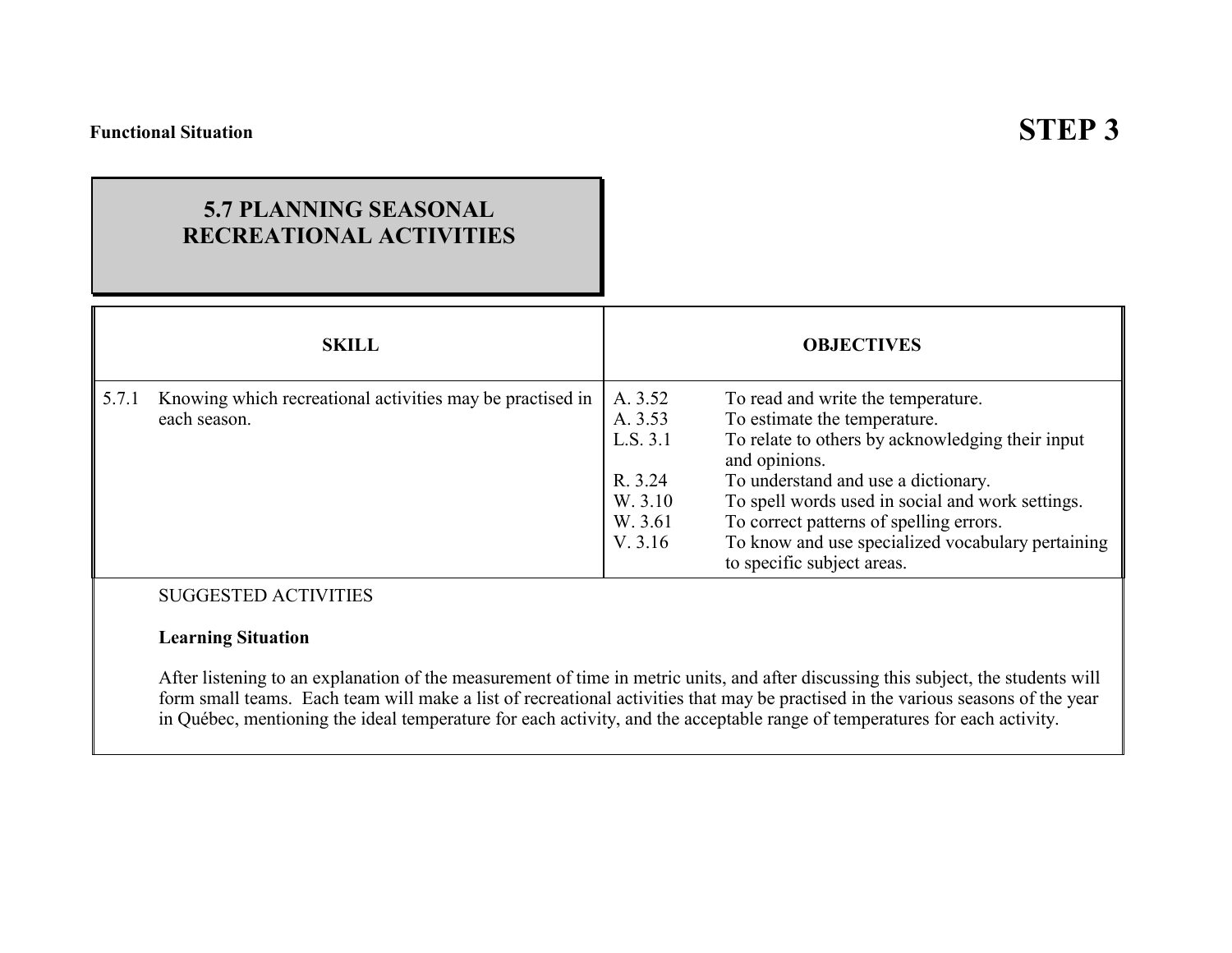## **Materials**

- •A thermometer or a picture of a thermometer, in degrees Celsius;
- •A table offering guidelines for reading temperatures.

## **Procedure**

- • Begin a discussion about the recreational activities class members enjoyed in their home countries, and those they practise now. Bring out the relationship between temperature and certain activities. Note the importance Quebecers attribute to the weather compared to the attitude in places where temperatures fluctuate little. The cultural aspect of this activity is important; you should encourage the students to talk about the activities in their home countries. This learning activity could precede the one devoted to the class outing.
- • Next, explain how time is measured in metric units. Each student is to prepare a table with guidelines for reading temperatures, which they will use in the second part of this learning activity. The table of guidelines can refer either to the student's home country or to Québec. For example:

| $29^{\circ}C$        | $\bullet$ | hot summer day in Québec; an average summer day in Jamaica |
|----------------------|-----------|------------------------------------------------------------|
| $20^{\circ}C$        | $\bullet$ | indoor household temperature                               |
| $10^{\circ}C$        | $\bullet$ | cool fall or spring day                                    |
| $3^{\circ}C$         | $\bullet$ | average temperature inside a refrigerator                  |
| $0^{\circ}C$         | $\bullet$ | freezing point of water                                    |
| $-10$ <sup>o</sup> C | $\bullet$ | cold winter day                                            |
| $-20^{\circ}$ C      |           | very cold winter day                                       |

Note: the themometer on a litre container of milk may also serve as an example.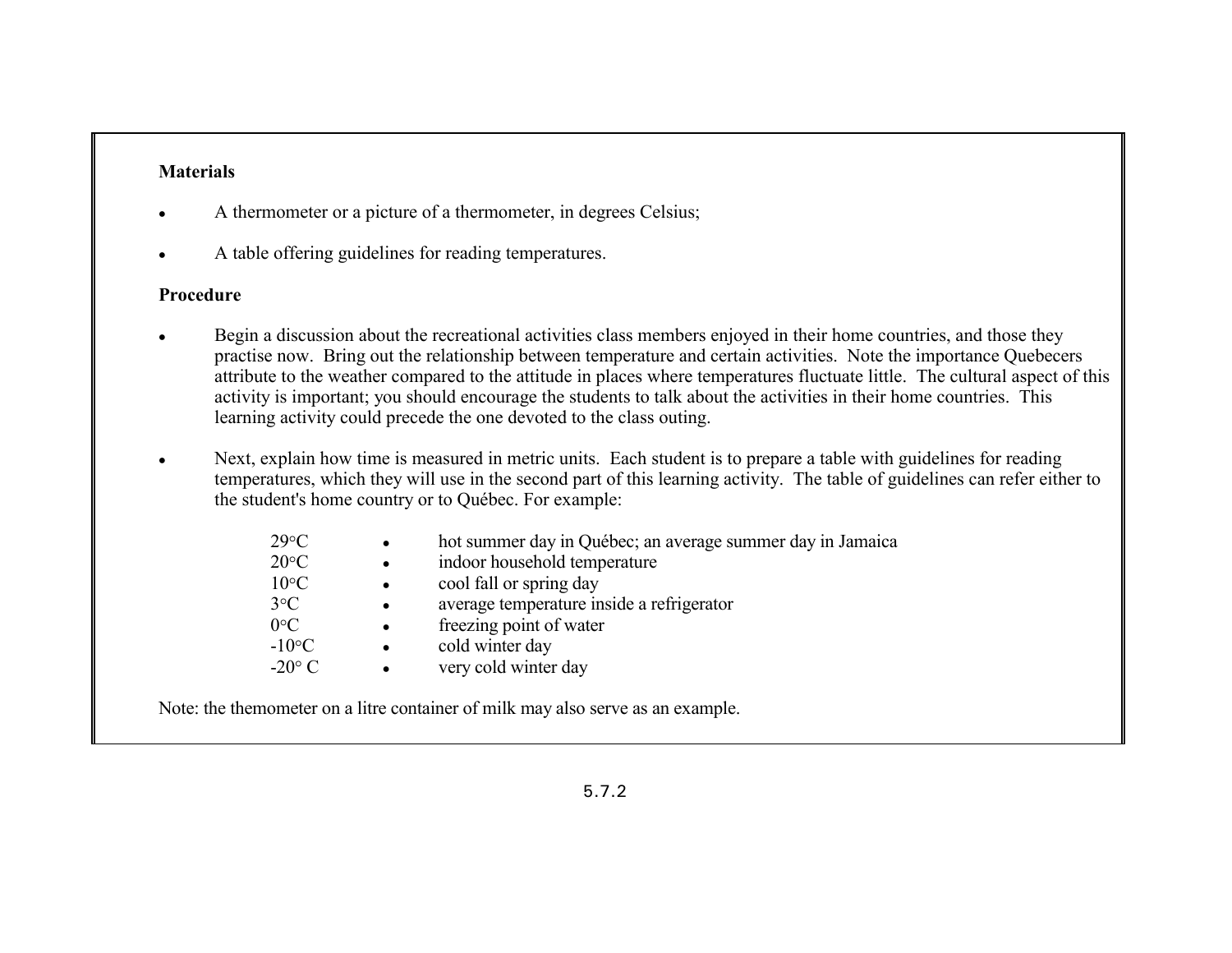• In small teams, the students make up lists of recreational activities, and relate them to temperature. For example:

| <b>SUMMER</b>                         | <b>FALL</b> | <b>WINTER</b>    | <b>SPRING</b>          |
|---------------------------------------|-------------|------------------|------------------------|
| swimming                              | hunting     | outdoor skating  | sugaring-off           |
| $(20^{\circ} \text{ to } 30^{\circ})$ | (0° to 10°) | $(-20° to 0°)$   | (5° to 15°)            |
| picnics                               | walking     | visiting museums | skiing                 |
| $(20^{\circ} \text{ to } 30^{\circ})$ | (5° to 15°) | $(20^{\circ})$   | $(-5° \text{ to } 5°)$ |

## **Language Exercises**

- •Update the vocabulary list.
- $\bullet$ Pronounce or write down new words.
- •Check spelling in a dictionary.
- $\bullet$ Other exercises.